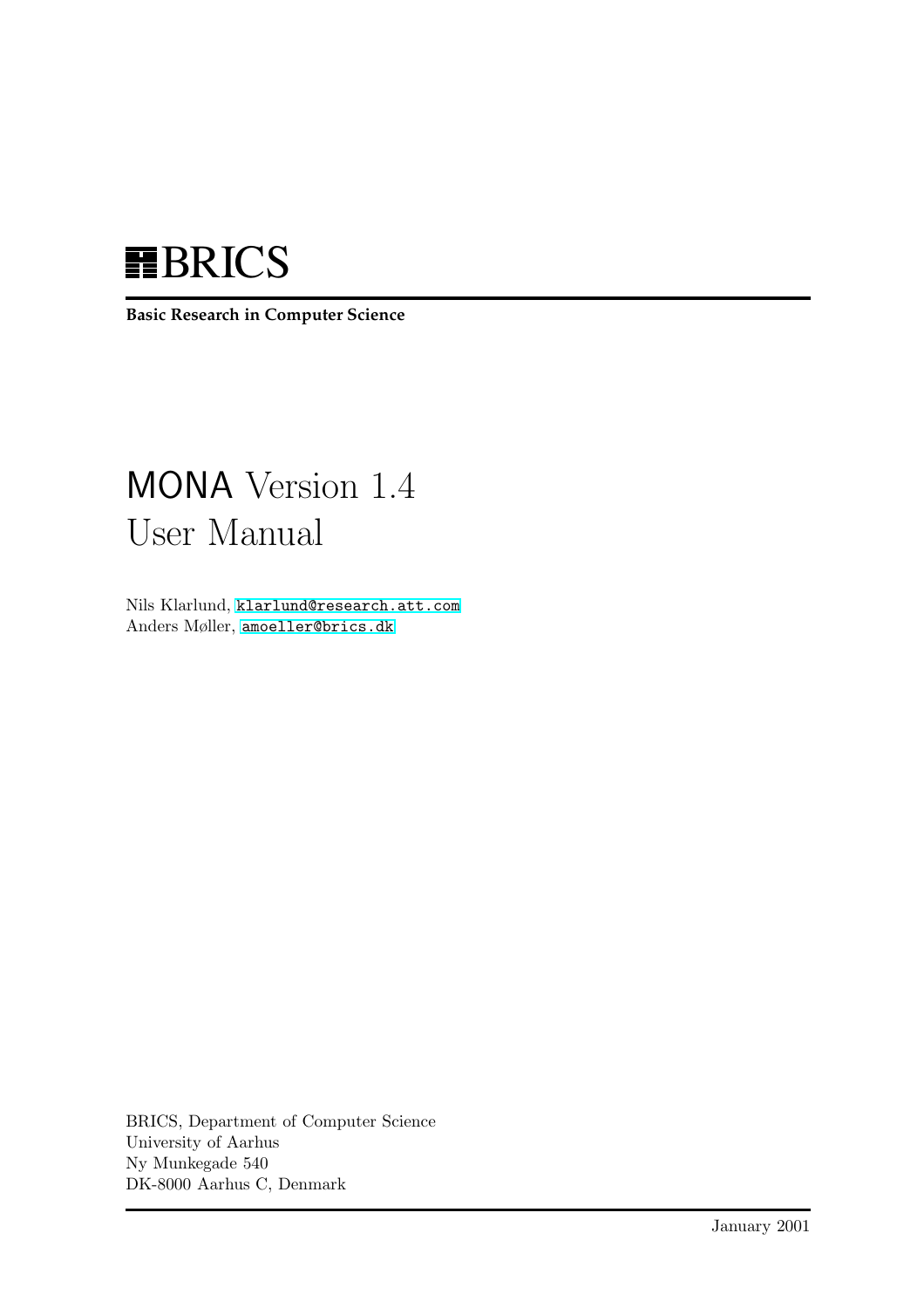Copyright © 1997-2001 Nils Klarlund & Anders Møller BRICS, Department of Computer Science, University of Aarhus All rights reserved.

Reproduction of all or part of this document is permitted on condition that it is unmodified, includes this copyright notice, and is distributed for free.

The MONA tool is available under the GNU General Public License.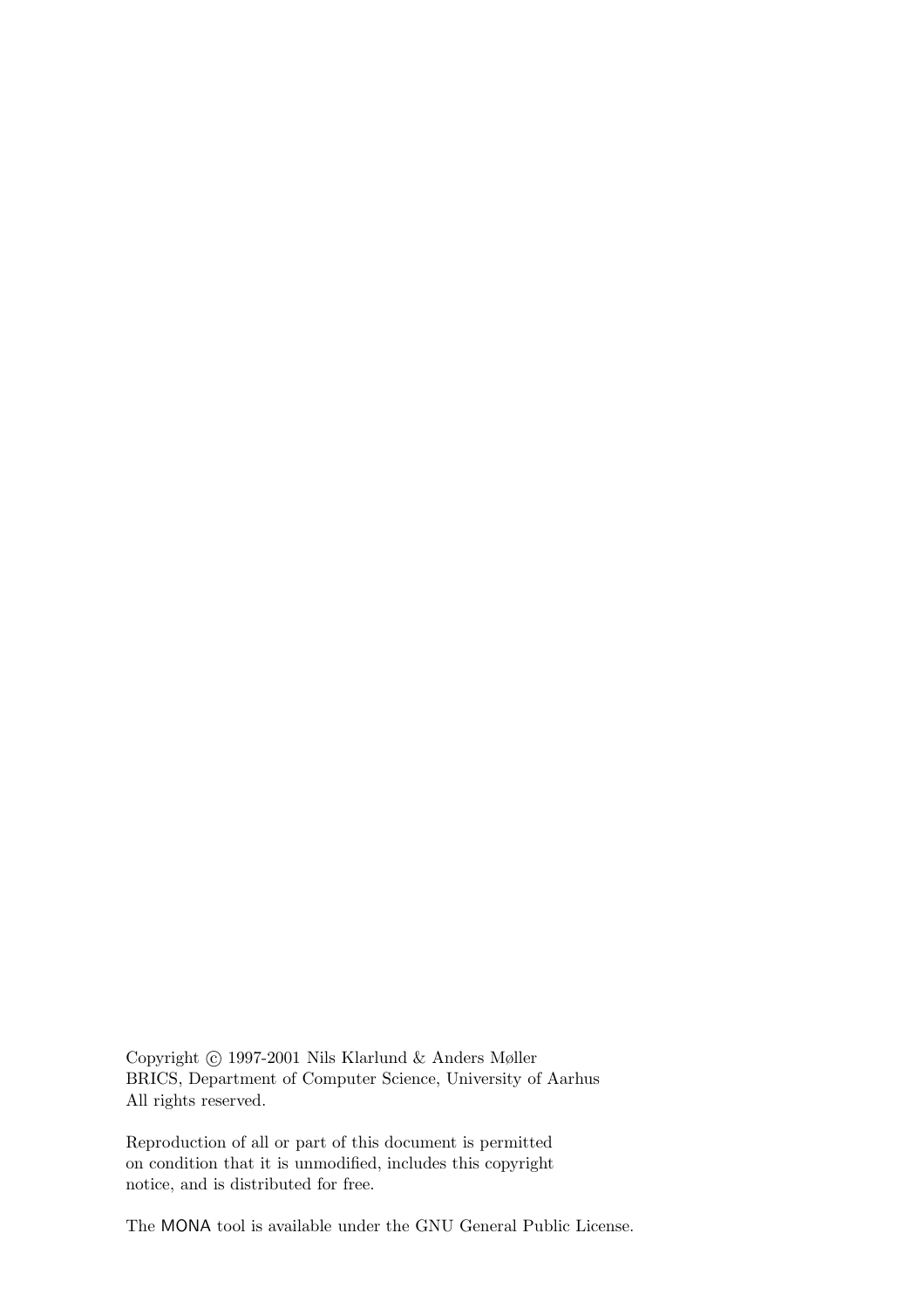# **Contents**

| $\mathbf{1}$   |                                  | Introduction<br>3                                                                                                                                                                                                                    |  |  |  |  |  |  |  |
|----------------|----------------------------------|--------------------------------------------------------------------------------------------------------------------------------------------------------------------------------------------------------------------------------------|--|--|--|--|--|--|--|
|                | 1.1                              | 3                                                                                                                                                                                                                                    |  |  |  |  |  |  |  |
|                | 1.2                              | $\overline{4}$                                                                                                                                                                                                                       |  |  |  |  |  |  |  |
|                | 1.3                              | 7                                                                                                                                                                                                                                    |  |  |  |  |  |  |  |
|                | 1.4                              | 8                                                                                                                                                                                                                                    |  |  |  |  |  |  |  |
|                | 1.5                              | 8                                                                                                                                                                                                                                    |  |  |  |  |  |  |  |
|                |                                  |                                                                                                                                                                                                                                      |  |  |  |  |  |  |  |
| $\overline{2}$ |                                  | <b>Basic features</b><br>9                                                                                                                                                                                                           |  |  |  |  |  |  |  |
|                | 2.1                              | 9<br>The essential syntax $\dots \dots \dots \dots \dots \dots \dots \dots \dots \dots \dots \dots \dots$                                                                                                                            |  |  |  |  |  |  |  |
|                | 2.2                              | 10<br>The essential semantics entering in the set of the set of the set of the set of the set of the set of the set of the set of the set of the set of the set of the set of the set of the set of the set of the set of the set of |  |  |  |  |  |  |  |
|                | 2.3                              | 11                                                                                                                                                                                                                                   |  |  |  |  |  |  |  |
|                | 2.4                              | 12                                                                                                                                                                                                                                   |  |  |  |  |  |  |  |
|                | 2.5                              | 13                                                                                                                                                                                                                                   |  |  |  |  |  |  |  |
|                | 2.6                              | 14                                                                                                                                                                                                                                   |  |  |  |  |  |  |  |
|                | 2.7                              | 15                                                                                                                                                                                                                                   |  |  |  |  |  |  |  |
| 3              |                                  | 18<br>The automaton-logic connection                                                                                                                                                                                                 |  |  |  |  |  |  |  |
|                | 3.1                              | 18                                                                                                                                                                                                                                   |  |  |  |  |  |  |  |
|                | $3.2\,$                          | 22<br>The MONA approach $\ldots$ , $\ldots$ , $\ldots$ , $\ldots$ , $\ldots$ , $\ldots$ , $\ldots$ , $\ldots$ , $\ldots$ , $\ldots$                                                                                                  |  |  |  |  |  |  |  |
|                |                                  |                                                                                                                                                                                                                                      |  |  |  |  |  |  |  |
| 4              |                                  | 27<br><b>Translation optimizations</b>                                                                                                                                                                                               |  |  |  |  |  |  |  |
|                | 4.1                              | 27                                                                                                                                                                                                                                   |  |  |  |  |  |  |  |
|                | 4.2                              | 28                                                                                                                                                                                                                                   |  |  |  |  |  |  |  |
|                | 4.3                              | 29                                                                                                                                                                                                                                   |  |  |  |  |  |  |  |
| $\overline{5}$ |                                  | <b>Translation</b> information<br>30                                                                                                                                                                                                 |  |  |  |  |  |  |  |
|                | 5.1                              | 30                                                                                                                                                                                                                                   |  |  |  |  |  |  |  |
|                | 5.2                              | 32                                                                                                                                                                                                                                   |  |  |  |  |  |  |  |
|                |                                  |                                                                                                                                                                                                                                      |  |  |  |  |  |  |  |
| 6              | 33<br><b>Advanced constructs</b> |                                                                                                                                                                                                                                      |  |  |  |  |  |  |  |
|                | 6.1                              | 33                                                                                                                                                                                                                                   |  |  |  |  |  |  |  |
|                | 6.2                              | 34                                                                                                                                                                                                                                   |  |  |  |  |  |  |  |
|                | 6.3                              | 34                                                                                                                                                                                                                                   |  |  |  |  |  |  |  |
|                | 6.4                              | 34                                                                                                                                                                                                                                   |  |  |  |  |  |  |  |
|                | 6.5                              | Emulating Monadic Second-order Logic on Strings<br>36                                                                                                                                                                                |  |  |  |  |  |  |  |
|                | 6.6                              | Example: Regular expressions over the ASCII alphabet $\ldots \ldots \ldots \ldots$<br>36                                                                                                                                             |  |  |  |  |  |  |  |
| 7              |                                  | 39<br>Tree logic and tree automata                                                                                                                                                                                                   |  |  |  |  |  |  |  |
|                | 7.1                              | 39                                                                                                                                                                                                                                   |  |  |  |  |  |  |  |
|                | 7.2                              | 39                                                                                                                                                                                                                                   |  |  |  |  |  |  |  |
|                | 7.3                              | 41<br>Specifying the guide $\ldots \ldots \ldots \ldots \ldots \ldots \ldots \ldots \ldots \ldots$                                                                                                                                   |  |  |  |  |  |  |  |
|                | 7.4                              | 43                                                                                                                                                                                                                                   |  |  |  |  |  |  |  |
|                | 7.5                              | 43                                                                                                                                                                                                                                   |  |  |  |  |  |  |  |
|                | 7.6                              | 44                                                                                                                                                                                                                                   |  |  |  |  |  |  |  |
|                |                                  |                                                                                                                                                                                                                                      |  |  |  |  |  |  |  |
|                | 7.7                              | 46                                                                                                                                                                                                                                   |  |  |  |  |  |  |  |
|                | 7.8                              | 47<br>Emulating Monadic Second-order Logic on Trees                                                                                                                                                                                  |  |  |  |  |  |  |  |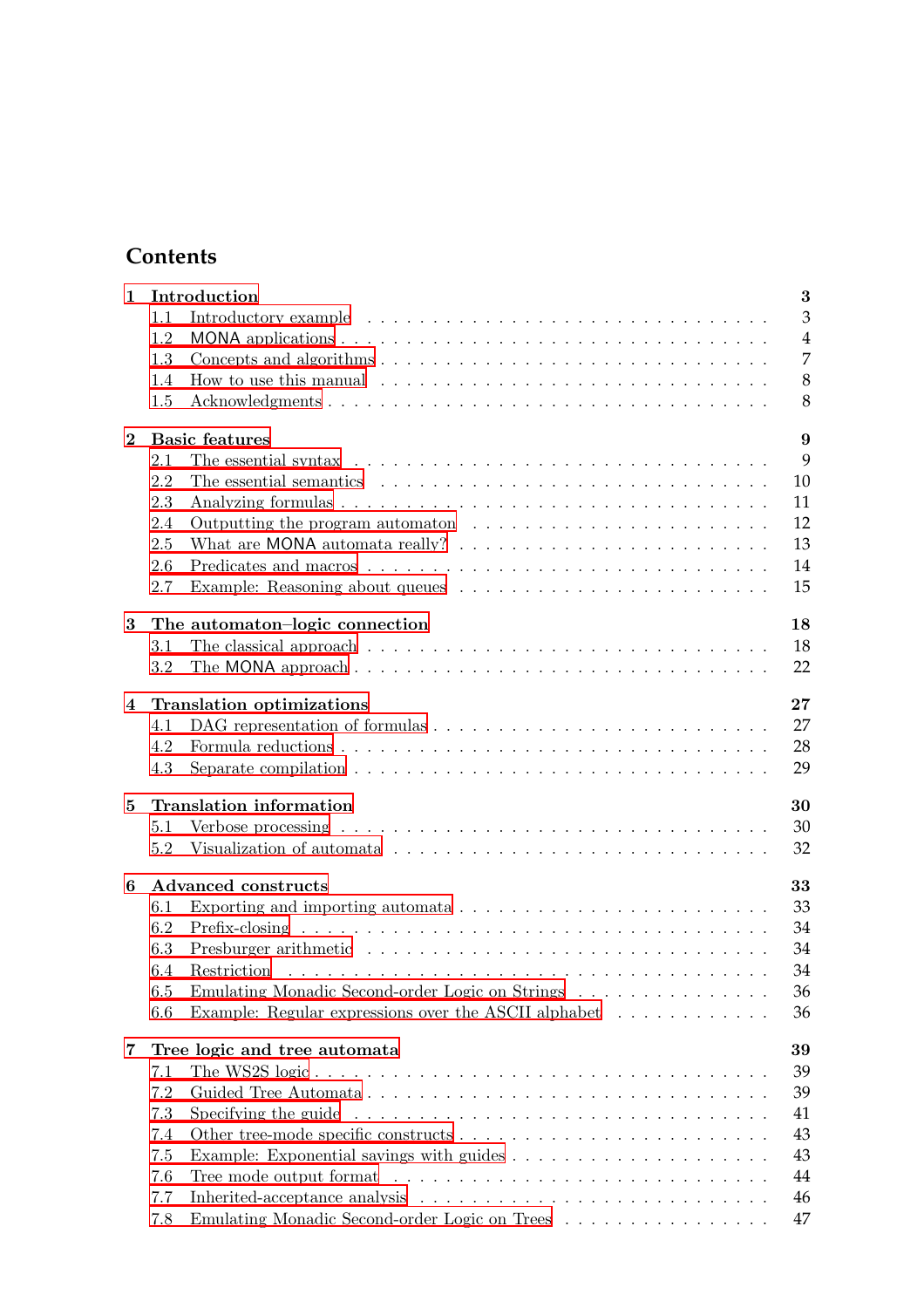|   | 7.9                             |                                                                                                                                                                                                                                                                   | 47                               |  |  |  |  |
|---|---------------------------------|-------------------------------------------------------------------------------------------------------------------------------------------------------------------------------------------------------------------------------------------------------------------|----------------------------------|--|--|--|--|
| 8 | 8.1<br>8.2<br>8.3<br>8.4<br>8.5 | Plans for future versions<br>Encoding of boolean variables in tree mode<br>Support for user-definable predicates and functions $\dots \dots \dots \dots \dots$<br>Higher-level notation $\dots \dots \dots \dots \dots \dots \dots \dots \dots \dots \dots \dots$ | 51<br>51<br>51<br>52<br>52<br>52 |  |  |  |  |
|   | A Syntax                        |                                                                                                                                                                                                                                                                   | 53<br>53<br>56                   |  |  |  |  |
|   | <b>B</b> Usage                  |                                                                                                                                                                                                                                                                   | 57                               |  |  |  |  |
|   | C.2                             | C Using automaton files in other applications                                                                                                                                                                                                                     | 58<br>58<br>59                   |  |  |  |  |
| D |                                 | The MONA DFA package<br>D.1 Examples: Presburger arithmetic and transduction                                                                                                                                                                                      | 62<br>66                         |  |  |  |  |
| E |                                 | The MONA GTA package                                                                                                                                                                                                                                              | 68                               |  |  |  |  |
| F |                                 | The MONA BDD package                                                                                                                                                                                                                                              | 73                               |  |  |  |  |
|   | References<br>76                |                                                                                                                                                                                                                                                                   |                                  |  |  |  |  |
|   | Index<br>80                     |                                                                                                                                                                                                                                                                   |                                  |  |  |  |  |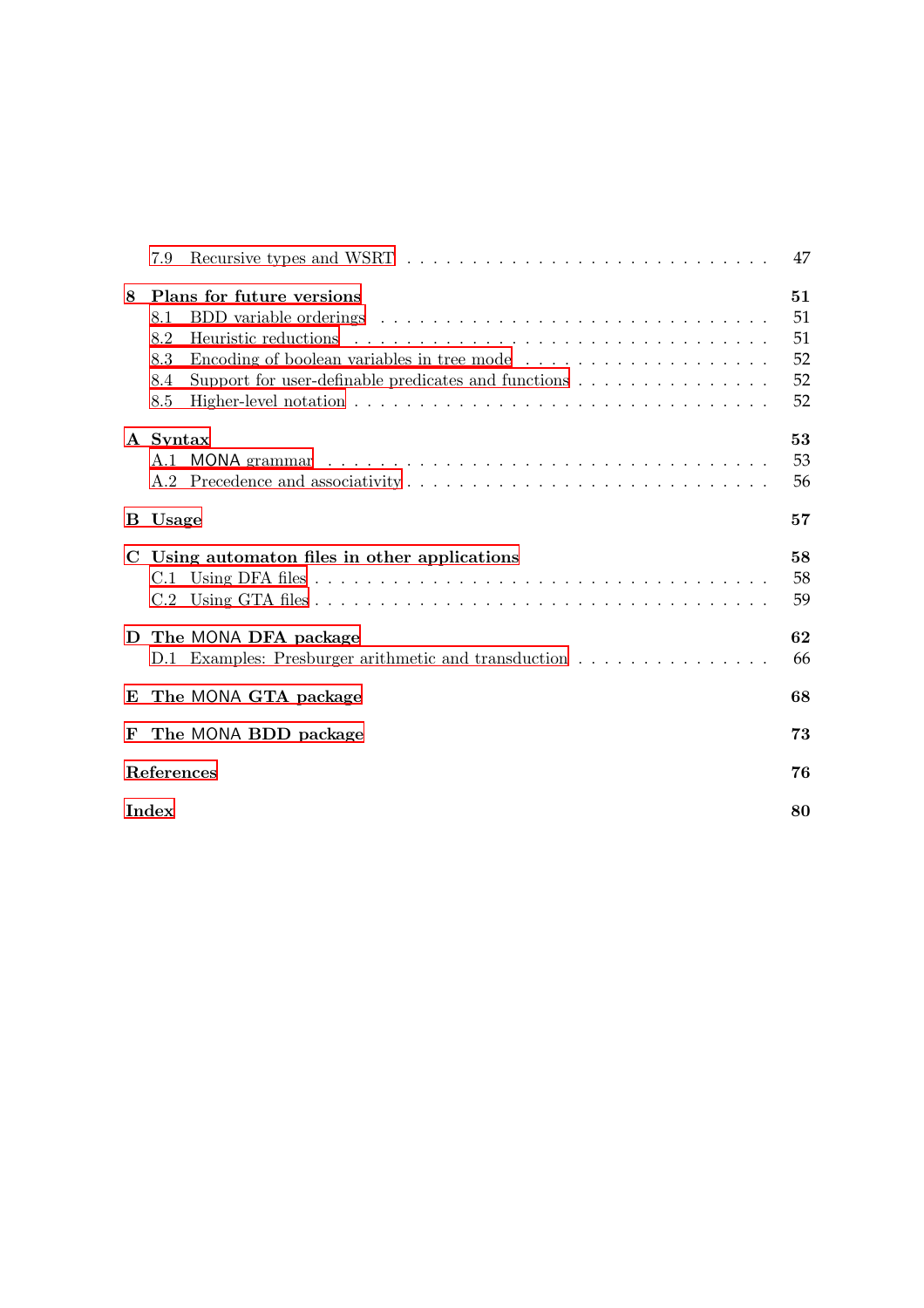# <span id="page-4-0"></span>**1 Introduction**

It has been known since [1](#page-4-2)960 that the class of *regular languages*<sup>1</sup> is linked to decidability questions in formal logics. In particular, WS1S (Weak monadic Second-order theory of 1 Successor) is decidable<sup>[2](#page-4-3)</sup> through the *automaton-logic connection*, which can be simply stated: the set of satisfying interpretations of a subformula is represented by a finite-state automa-ton [Büc60b, [Elg61\]](#page-78-1). WS1S thus acts as a notation for regular languages, just as regular expressions do.

The automaton for a formula can be calculated by a simple induction scheme, where logical connectives correspond to classic automata-theoretic operations such as product and subset constructions. Validity and unsatisfiability of the formula can be determined and satisfying examples and counter-examples can be constructed by analyzing the associated automaton.

Despite its name, WS1S is a simple and natural notation. Being a variation of firstorder logic, WS1S is a formalism with quantifiers and boolean connectives. Its interpretation, however, is tied to arithmetic—somewhat weakened to keep the formalism decidable. In WS1S, first-order variables denote natural numbers, which can be compared and subjected to addition with constants. WS1S also allows second-order variables while remaining decidable; each such variable is interpreted as a finite set of numbers.

WS1S and its generalization WS2S [\[TW68,](#page-80-0) [Don70\]](#page-78-2), which is interpreted over the infinite binary tree, can be used to express problems ranging from hardware verification to formal linguistics. Unfortunately, the space and time requirements for translating formulas to automata have been shown to be non-elementary (i.e., bounded from below by a stack of exponentials whose height is proportional to the length of the formula) [\[Mey75\]](#page-79-0). Thus, the decidability property has for many years been considered intractable for practical use. Nevertheless, the MONA tool shows that an efficient implementation of the decision procedures for WS1S and WS2S is possible. "Efficient" here means that the tool is fast enough to have been used in a variety of non-trivial settings. MONA translates WS1S and WS2S formulas into minimum DFAs (Deterministic Finite Automata) and GTAs (Guided Tree Automata [\[BKR97\]](#page-77-1)), respectively. The automata are represented by shared, multi-terminal BDDs (Binary Decision Diagrams) [\[Bry92,](#page-77-2)  $HJJ^+96$ ].

Version 1.4 of the MONA tool is several orders of magitude more efficient than the first experimental versions due to techniques such as BDD representation, DAGification, and formula reductions. In addition, MONA provides many features, such as three-valued logics and automata, automaton visualization, importing and exporting of automata, and recursive types.

#### <span id="page-4-1"></span>**1.1 Introductory example**

We introduce MONA through a tiny example showing its basic functionality. MONA is run on a file that defines a WS1S or WS2S formula. The result of the compilation is an automaton, which can be used in any way the MONA programmer might desire. Often, however, the interest in the compilation is the analysis that MONA can carry out on the calculated

<span id="page-4-2"></span><sup>&</sup>lt;sup>1</sup>A *regular* language is a set of finite strings recognized by a finite-state automaton. We assume that the reader is familiar with automata theory as taught in undergraduate computer science courses.

<span id="page-4-3"></span><sup>2</sup>A logic is *decidable* if an algorithm exists that determines for any formula its truth status: valid (formula is always true) or not valid (sometimes formula is false); alternatively—and equivalently—the algorithm can classify formulas according to whether they are satisfiable (sometimes true) or unsatisfiable (always false).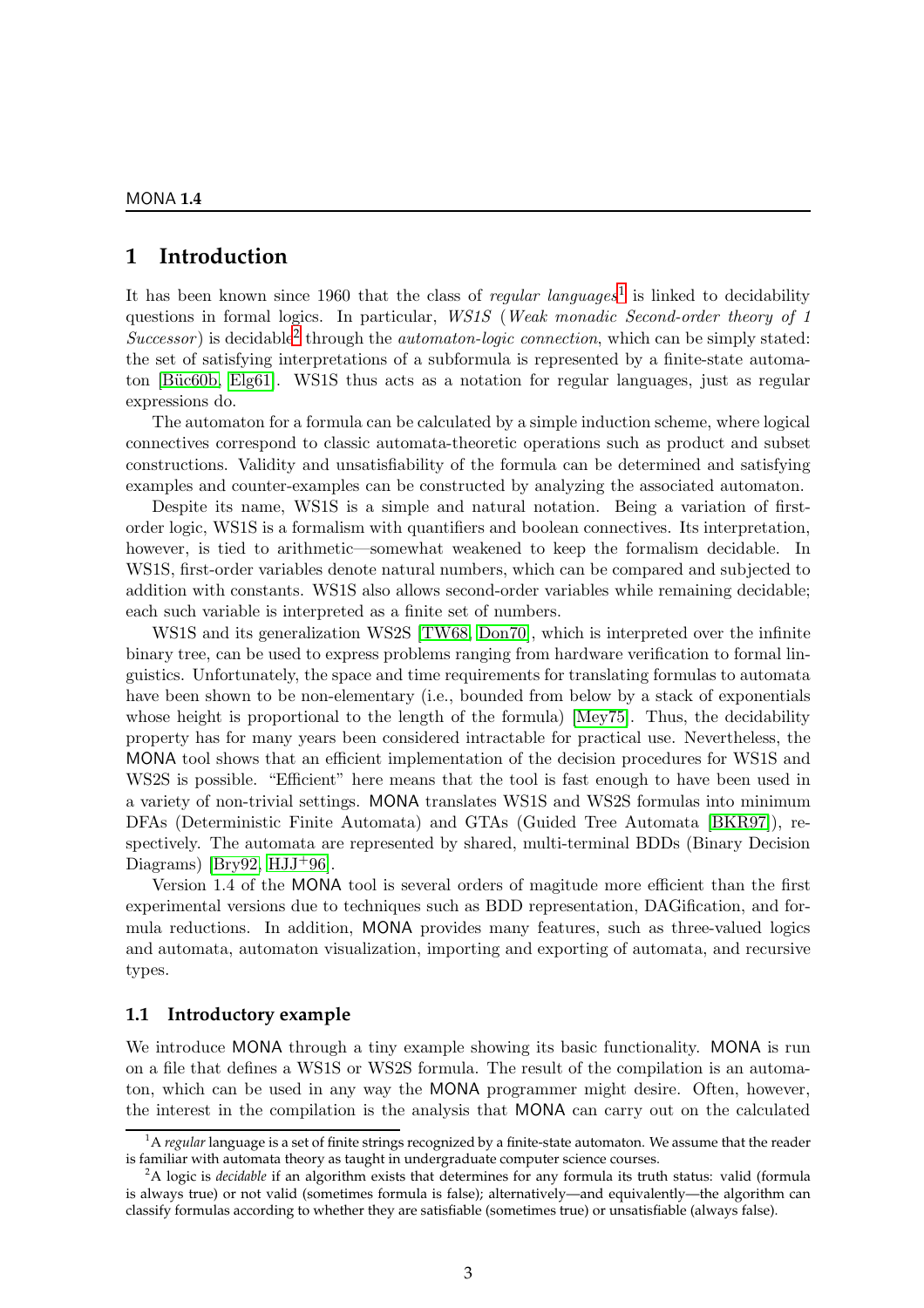automaton.

A MONA program consists of a number of declarations and formulas. The two-line WS1S program below, contained in a file simple.mona, declares two free second-order variables, P and Q, and postulates that the set difference of P and Q is the union of the sets  $\{0,4\}$  and  $\{1,2\}$ :

> var2 P,Q;  $P \setminus Q = \{0, 4\}$  union  $\{1, 2\};$

Clearly, this formula is not always true, but there is an interpretation that makes it hold, for example the one which assigns  $\{0, 1, 2, 4\}$  to P and  $\{5\}$  to Q. This interpretation, usually written as  $[P \mapsto \{0, 1, 2, 4\}, Q \mapsto \{5\}],$  can also be represented by 0s and 1s in a string

$$
\begin{array}{cc}\n\mathbf{P} & \begin{pmatrix} 1 \\ 0 \end{pmatrix} \begin{pmatrix} 1 \\ 0 \end{pmatrix} \begin{pmatrix} 1 \\ 0 \end{pmatrix} \begin{pmatrix} 0 \\ 0 \end{pmatrix} \begin{pmatrix} 1 \\ 0 \end{pmatrix} \begin{pmatrix} 0 \\ 1 \end{pmatrix} \\
0 & 1\n\end{array}
$$

where letters are bit-vectors. Each variable is described by a *track* along the string. Here, the P-track is 111010 and the Q-track is 000001. The positions in the string correspond to natural numbers: a "1" in a position means that the number is in the set, a "0" that it is not.

We can define the *language* associated to **simple**.mona as the set of such finite strings that define satisfying interpretations. It is a fact (see Section [3\)](#page-19-0) that for WS1S, this language is regular, i.e. it can be recognized by a finite-state automaton.

MONA is able to analyze simple.mona automatically by translating it into the minimum automaton recognizing the set of satisfying interpretations. The command

#### mona simple.mona

produces the automaton, analyzes it, and generates the following output:

```
A counter-example of least length (0) is:
P X
Q X
P = \{\}Q = \{\}A satisfying example of least length (5) is:
P X 11101
Q X 000X0
P = \{0, 1, 2, 4\}Q = \{\}
```
This analysis tells us that a counter-example to the formula is obtained by interpreting both P and Q as the empty set. MONA has also calculated a satisfying interpretation, namely P  $=\{0, 1, 2, 4\}, \mathbb{Q}=\{\}.$  An X in a string means "either 0 or 1". The columns with the two Xs are used for boolean variables, of which there are none in this example.

#### <span id="page-5-0"></span>**1.2** MONA **applications**

A substantial number of applications of MONA have been published. Also, MONA has successfully been integrated into or used as foundation of a number of other tools. MONA has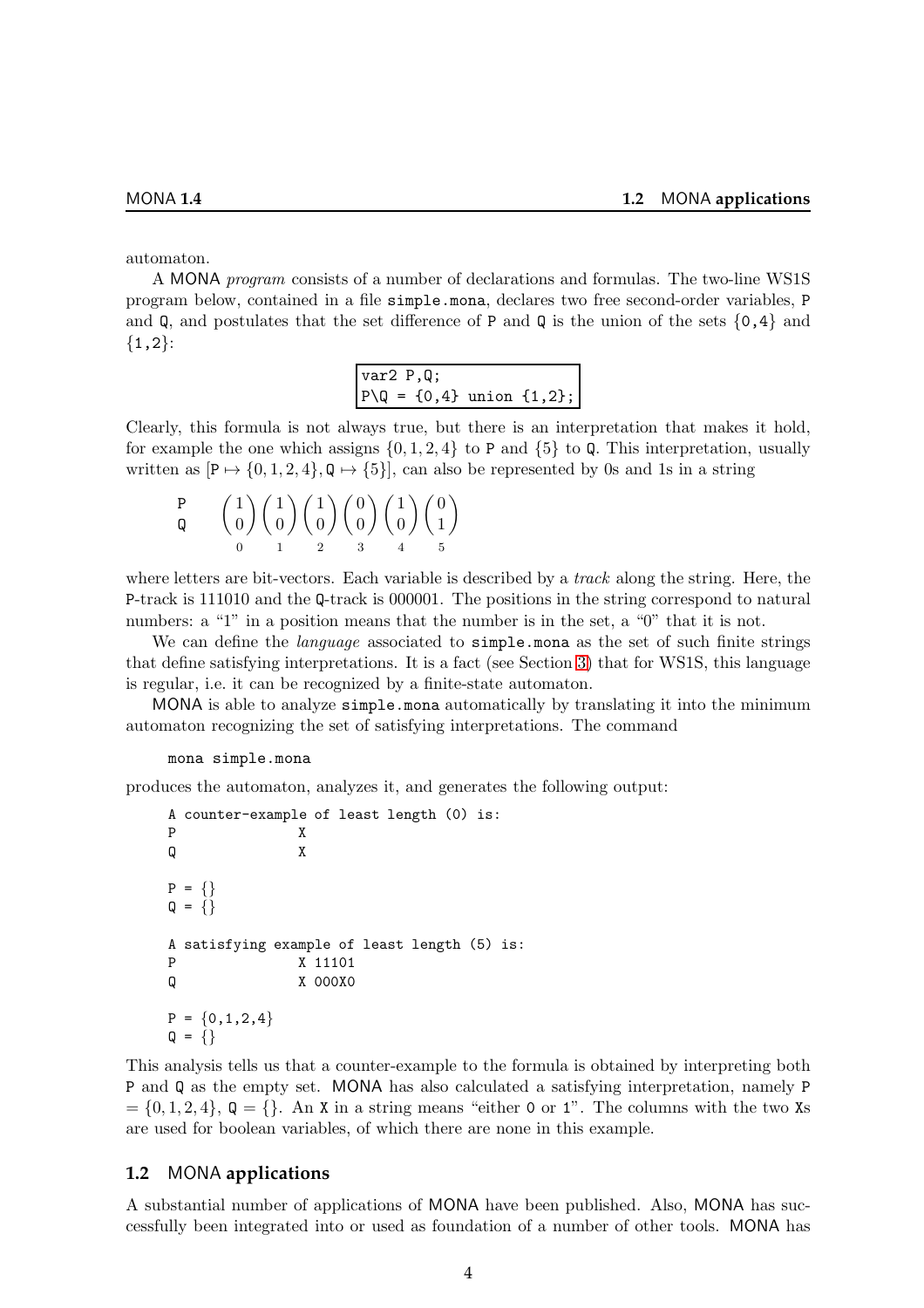gained lots of attention recently; thus more than 10 of the publications referenced in the following small survey have been published during the last year.

In an application perspective, arithmetic and logic is useful because interesting systems and properties can be encoded. A common observation is that WS1S and the related logic M2L-Str (see Section [6.5\)](#page-37-0) can be viewed as generalizations of quantified propositional logic, adding a single "unbounded dimension" orthogonal to the dimension bounded by the number of variables. This unboundedness can be used in two ways:

- to model parameterized systems and verify a whole family of finite systems at once; or
- to model discrete time and verify safety properties or synthesize controllers.

Similarly, the tree logics WS2S and M2L-Tree can be used to model tree-shaped systems or branching time instead of linear time. These ideas have led to a whole branch of research. Another kind of application is to reduce other logics to the MONA logics.

**Hardware verification** One of the first MONA applications was hardware verification. In [\[BK98\]](#page-77-3), the ideas of modeling parameterized systems or discrete time were introduced. In [\[ABF99\]](#page-77-4) this verification technique is further described and generalized to trees. Many of the applications mentioned below also build on these ideas.

**Controller synthesis** As mentioned, M2L-Str can be viewed as a temporal logic, that is, as a logic modeling the occurrence of events over time. In [\[Tho90\]](#page-80-1), it is shown how PLTL (Propositional Linear Time Logic) can be encoded in M2L-Str. To synthesize run time controllers, MONA turns requirements of Web services [\[SS98\]](#page-80-2) or Lego robots [\[HS00\]](#page-78-4) into automata, which may act as programs. Whenever a process (a Web session or a Lego robot) wishes to pass certain "checkpoints", it is ensured that doing so is allowed by the automata (in the sense that reject states are not entered).

**FIDO** FIDO [\[KS99\]](#page-79-1) is a high-level language built on top of MONA. It helps the programmer overcome the low-level bit-encoding usually required whenever something is encoded directly in MONA logic. The FIDO language is based on recursive data types over finite domains, but it also adds other programming language concepts, such as subtyping, unification, and coercion. Not exploiting the Guided Tree Automata concept of MONA, FIDO has to some extent been obsoleted by the WSRT logic (described in Section [7.9\)](#page-48-1).

**LISA** The LISA language [\[ABP98\]](#page-77-5) was developed in parallel with FIDO. It contains many of the same features as FIDO, but instead of recursive data types, it is based on the more general feature logics.

**Trace abstractions** In [\[KNS96b,](#page-79-2) [KNS96a\]](#page-79-3), FIDO is used to perform behavioral reasoning about distributed reactive systems based on trace abstractions. M2L-Str is used as a temporal logic to address the "Broy-Lamport challenge" of modeling and verification a memory server specification. This work provided the motivation for the development of FIDO.

**Computational linguistics** An application of MONA for linguistic processing and theory verification using WS2S is described in [\[MC97\]](#page-79-4).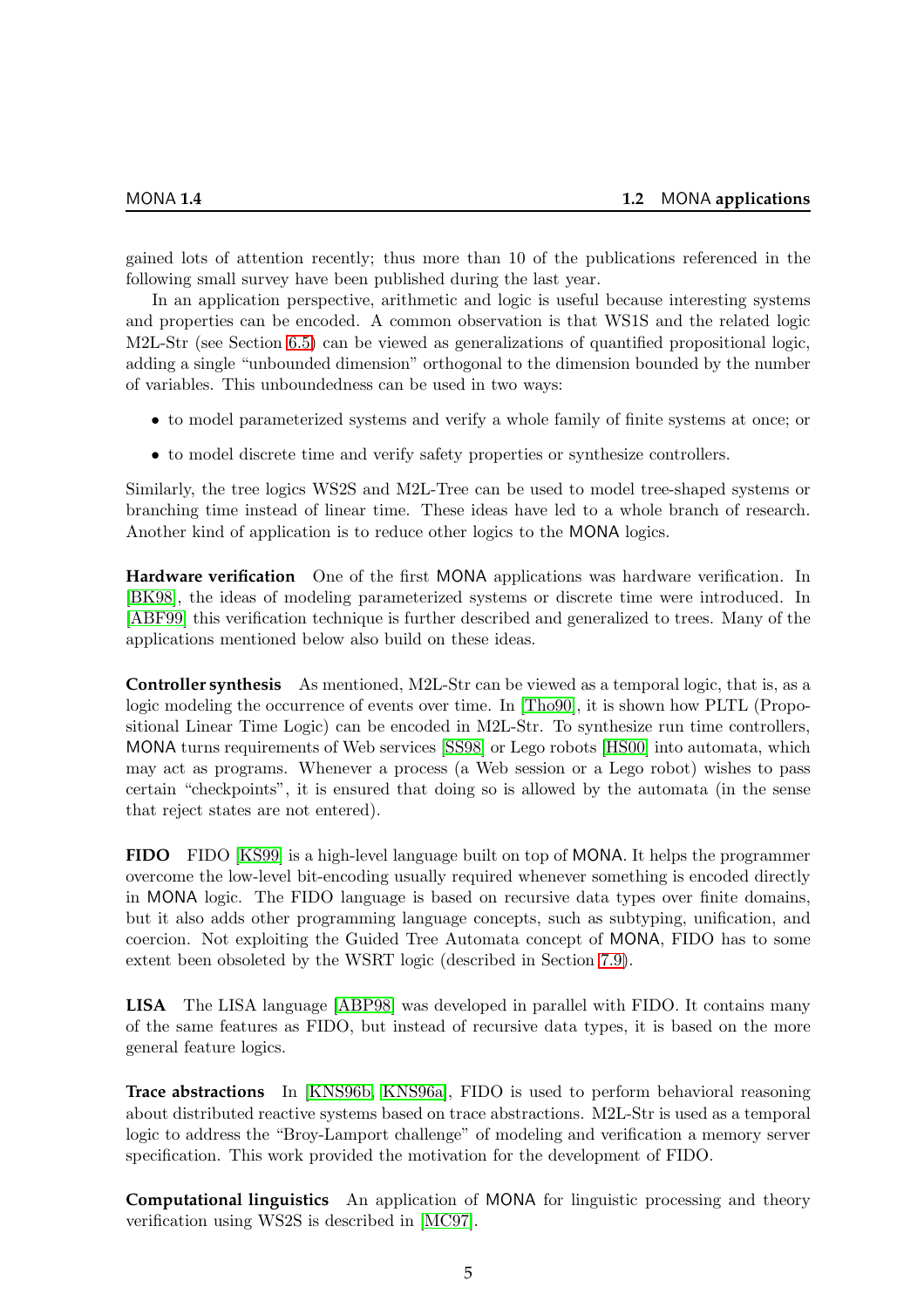**Protocol verification** MONA has been used for various kinds of protocol verification. In [\[HJJ](#page-78-3)+96], a variant of the Dining Philosophers protocol is verified, and in [\[SK99\]](#page-80-3), the Sliding Window communication protocol is modeled using I/O automata and then translated to WS1S and verified.

**DCVALID** DCVALID [\[Pan99,](#page-79-5) [Pan00\]](#page-79-6) is a tool for checking validity of Quantified Discretetime Duration Calculus formulas based on MONA. It has been used to verify properties of SMV, Verilog, ESTEREL, and SPIN systems.

**YakYak** YakYak [\[DKS99\]](#page-78-5) is an extension of the Yacc parser generator. Side constraints expressed in a first-order parse tree logic are translated into Guided Tree Automata using MONA. During the bottom-up Yacc parsing, the parse tree is run on these automata yielding evaluation of the side constraints.

**Software engineering** In [\[KKS96\]](#page-78-6), it is shown that many software design architecture descriptions are expressible in M2L-Tree. Using FIDO, parse-tree constraints are expressed and compiled to automata. This project was a precursor of YakYak and did not combine constraint checking with parsing or use Guided Tree Automata.

**FMona** FMona [\[BF00b,](#page-77-6) [BF97\]](#page-77-7) is a high-level extension of MONA adding e.g. enumeration types, record types, and higher-order macros to the MONA syntax. It has been used to express parameterized transition systems, abstraction relations, synthesis of finite abstractions, and validation of safety properties.

**STTools** MONA has been used for M2L-Str-based model checking of programs in the Synchronized Transitions language [\[Ras99\]](#page-80-4).

**PEN** PEN [\[Nil99\]](#page-79-7) is a tool for verifying distributed programs parameterized by the number of processes. The systems are modeled by transducer automata, and properties of configurations are represented by normal automata. By performing transitive closure of the transducer (see [\[JN00\]](#page-78-7)) and using an acceleration technique, reachability properties can be verified. The implementation is based on the DFA part of MONA.

**PAX** PAX [\[BSBL00\]](#page-77-8) is yet another tool for verifying parameterized systems using MONA. The contribution of PAX is a heuristic-based technique for abstracting parameterized systems in WS1S into finite-state systems for model checking.

**PVS** MONA has been integrated into the PVS theorem prover [\[OR00\]](#page-79-8). Properties expressible within WS1S can then be verified without user interaction.

**ISABELLE** The combination of WS1S and higher-order logic has been investigated using MONA as a WS1S oracle in the ISABELLE system [\[BF00a\]](#page-77-9).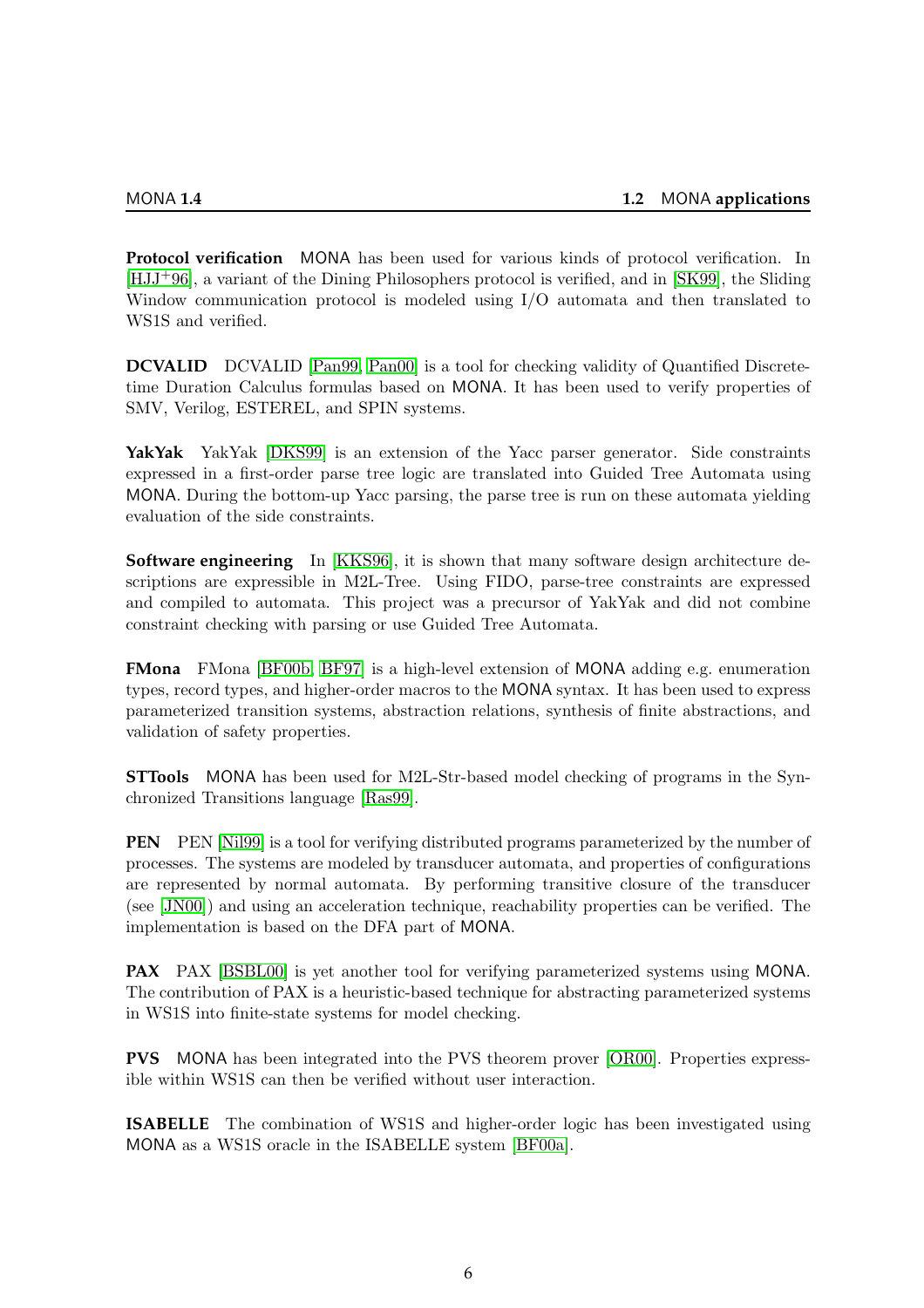**Program verification** In [\[JJKS97\]](#page-78-8), the MONA logic is used to encode the effect of executing loop-free code with pointer operations on list shaped structures. The approach is based on [\[KS94\]](#page-79-9), which employs transductions (a form of predicate transformation expressible by an automaton), and is extended to code containing loops using classical Hoare logic.

This technique is generalized to recursive data types in [\[EMS00,](#page-78-9) [Elg99\]](#page-78-10). To overcome the increased complexity, a new logic WSRT, Weak monadic Second-order logic with Recursive Types (see Section [7.9\)](#page-48-1), is introduced. This logic is reminiscent of FIDO and LISA. WSRT permits a more efficient decision procedure: based on a technique called shape encoding [\[DKS99\]](#page-78-5), an efficient guide can automatically be deduced. The newest version of the YakYak tool also uses the WSRT part of MONA.

In [\[MS00\]](#page-79-10), the technique is further generalized to cover the whole class of data structures that can be described as graph types [\[KS93\]](#page-79-11). As an example, the technique is used to verify that an implementation of the insert procedure for red-black search trees preserves the nonarithmetical part of the red-black invariant.

This manual describes two additional example applications. In Section [2.7,](#page-16-0) it is shown how the MONA representation of certain queue structures specializes to those suggested elsewhere in the literature, and in Section [6.6,](#page-37-1) it is explained how regular expressions over the ASCII alphabet can be effectively encoded in MONA, making WS1S a much more versatile notation for patterns than regular expressions.

#### <span id="page-8-0"></span>**1.3 Concepts and algorithms**

For more information about the development of MONA, we suggest the following papers which describe the concepts and algorithms applied in the tool:

- **"***Mona: Monadic Second-Order Logic in Practice***"** [\[HJJ](#page-78-3)+96] The first paper on the implementation of monadic-second order logic on finite strings. Data structures, algorithms, and an application to verification of safety and liveness properties of a parameterized distributed system are discussed.
- **"***BDD Algorithms and Cache Misses***"** [\[KR96\]](#page-79-12) A description of techniques for speeding up BDD operations. By rethinking data structures for BDD algorithms, random memory access can be reduced.
- **"***Algorithms for Guided Tree Automata***"** [\[BKR97\]](#page-77-1) Introduction of Guided Tree Automata as a technique for combatting state-space explosions in tree automata.
- **"***Mona & Fido: The Logic-Automaton Connection in Practice***"** [\[Kla98\]](#page-78-11) A survey paper on BDDs, BDD-represented automata, WS1S and WS2S, practical techniques for decision procedures, and applications of automaton-based symbolic reasoning.
- **"***A theory of restrictions for logics and automata***"** [\[Kla99\]](#page-78-12) Description of the mathematical framework MONA uses for handling first-order variables and emulation of e.g. M2L-Str in WS1S. This framework is also described in Section [3.2.](#page-24-0)
- **"***MONA Implementation Secrets***"** [\[KMS00\]](#page-78-13) Overview of the techniques used in the MONA tool. The respective effects of the techniques are quantified by experiments on a number of benchmarks.

These papers are available from the MONA Web site.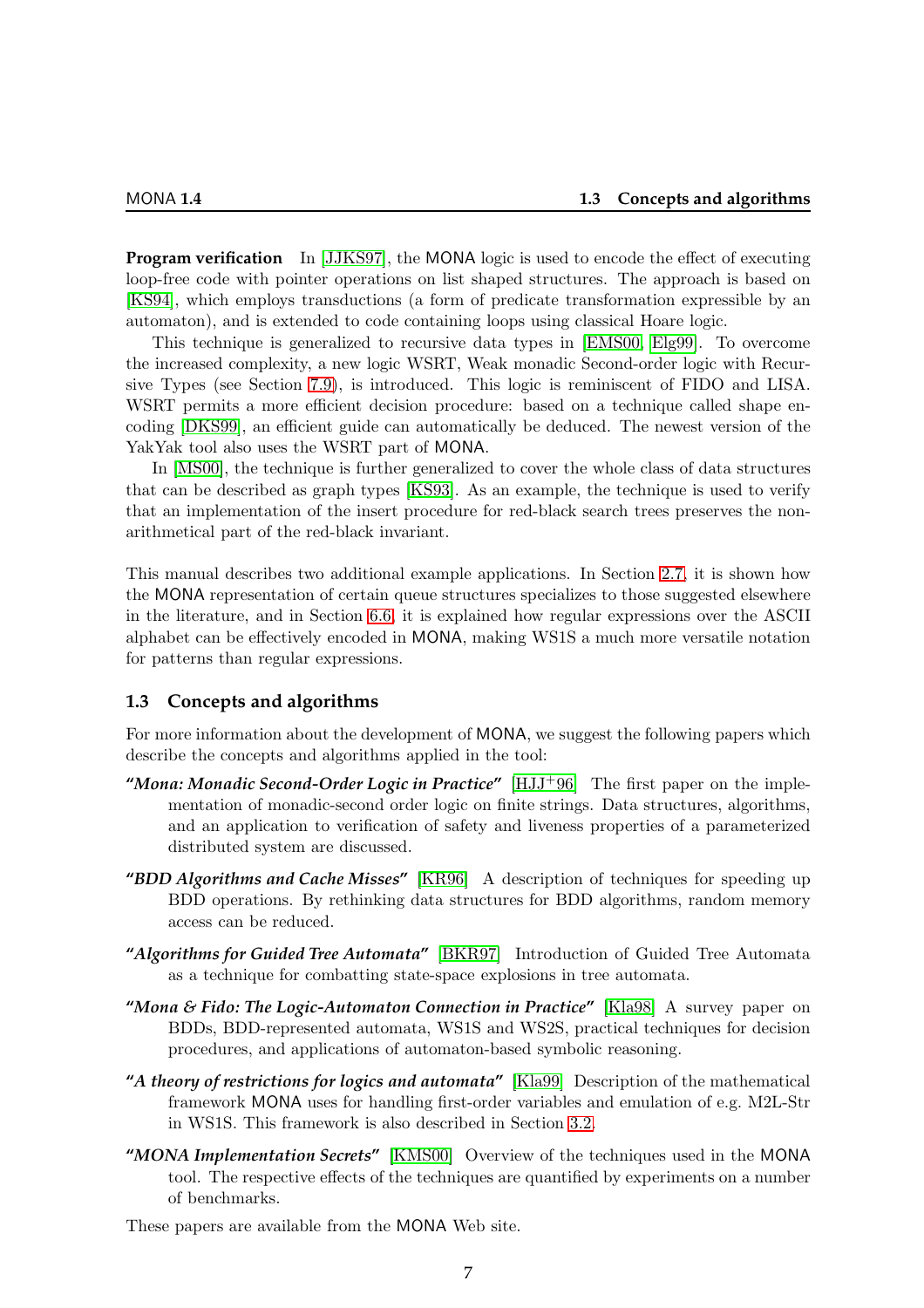#### <span id="page-9-0"></span>**1.4 How to use this manual**

Read Section [2](#page-10-0) to get started. It introduces the basic MONA features for using the WS1S logic, and it will be sufficient for many applications. To understand the semantic details of the logic and the translation procedure, turn to Section [3.](#page-19-0) It summarizes the classical automaton-logic connection for WS1S and explains the three-valued automaton concept used in the MONA implementation. Section [4](#page-28-0) describes the DAG representation, formula reduction, and separate compilation features, which all exist to speed up the processing. In Section [5,](#page-31-0) you will learn various ways of making MONA produce detailed information about the processing and the resulting automata. Section [6](#page-34-0) contains a description of more advanced constructs, which allow you to control variable restrictions, import and export automata, emulate Presburger arithmetic, and more. To learn about the WS2S part of MONA, turn to Section [7.](#page-40-0) Our future plans for the MONA project are described in Section [8.](#page-52-0) If you want to extend MONA, you may consult the appendices to find a detailed description of the MONA DFA, GTA, and BDD packages. Also look in the appendices for detailed accounts of MONA syntax and command-line usage.

#### **What's new in version 1.4?**

This manual describes MONA version 1.4 as released September 2000. It is a revised edition of the version 1.3 manual updating the survey of related work and adding documentation of the newly implemented features: recursive types for the tree-logic part (see Section [7.9\)](#page-48-1), and formula reductions (Section [4.2\)](#page-29-0). Furthermore, a number of minor modifications and improvements have been made. A detailed list of changes to the tool can be found on the project Web site.

#### **Availability**

The complete UNIX (Linux/Solaris/SGI) C/C++ source code for MONA version 1.4 is available under the GNU General Public Licence. Please visit the MONA Web site at

#### <http://www.brics.dk/mona>

for further information.

All bug reports, ideas for future versions, and other comments are appreciated. We are always interested in hearing about applications and extensions of the MONA tool. Our email address is [mona@brics.dk](mailto:mona@brics.dk).

### <span id="page-9-1"></span>**1.5 Acknowledgments**

The following people have contributed to the MONA project either by helping making it or by providing us with useful feedback: Abdelwaheb Ayari, David Basin, Nikolaj Bjørner, Morten Biehl Christiansen, Rowan Davies, Jacob Elgaard, Mamoun Filali, Jesper Gulmann Henriksen, Jakob Jensen, Michael Jørgensen, Doug McIllroy, Frank Morawietz, Mogens Nielsen, the late Robert Paige, Paritosh Pandya, Andreas Potthoff, Theis Rauhe, Harald Ruess, Anders Sandholm, Michael I. Schwartzbach, Tom Shiple, Kim Sunesen, and Ralf Treinen.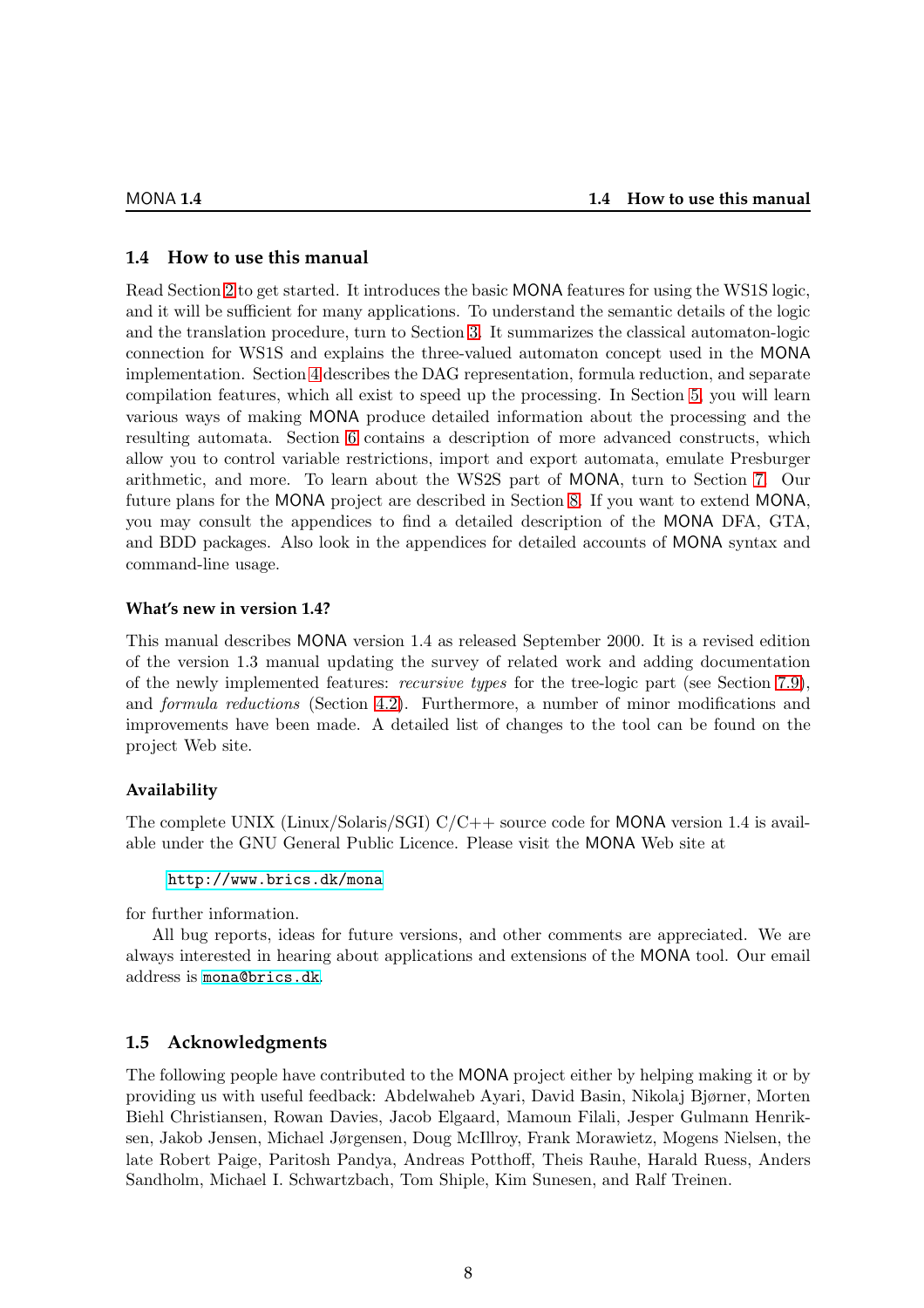## <span id="page-10-0"></span>**2 Basic features**

MONA syntax is essentially that of WS1S or WS2S augmented with lots of syntactic sugar and miscellaneous ways of defining the parameters of the compilation. The MONA tool runs in either linear mode, using the WS1S logic and DFAs, or in tree mode, using the WS2S logic and GTAs. In this section, the basic syntax and features concerning linear mode are introduced. Tree mode is described in Section [7.](#page-40-0)

A MONA program consists of a number of declarations and formulas, which are all terminated by semicolons. The MONA program itself is valid if the conjunction of all formulas is valid. In Figure [1](#page-10-2) below, an extension of the program simple.mona from the introduction is shown. This program imposes additional constraints on P and Q; it also introduces a first-order variable x, which denotes some natural number, and a boolean variable A. We write var0 A to declare A, since boolean variables in MONA are regarded as "zero'th-order". Variables introduced by var declarations are the free variables of the program. They are also called *global* variables. The existentially quantified formula  $ex2 \mathbb{Q}$ :... is satisfied if and only if x is an even number, since the formula reads: there is a finite set Q of numbers such that (a) for all numbers q, where  $0 < q \leq x$ , the membership status of q in Q is the opposite of that of  $q - 1$  and (b) 0 is in Q. The variable Q declared by the existential quantifier is a local variable whose scope is the formula that follows the colon character.

The formula A & x notin P states that A is true and that x is not in P. The whole program is thus satisfied if  $P\Q = \{0, 1, 2, 4\}$ , A is true, and x is even and not in P.

#### <span id="page-10-1"></span>**2.1 The essential syntax**

The even.mona example illustrates the main points about MONA syntax. Note how comments are inserted using the # character. A comment spanning several lines can be made by delimiting it with /\* and \*/. One important restriction is not obvious from the example: on the right hand side of  $a + or a - sign only a term denoting a constant may occur. Thus the$ term  $x + y$  is not allowed if y is declared as a variable. Without this restriction, the logic

```
var2 P,Q;
P\Q = \{0,4\} union \{1,2\}; # the formula from Section 1
var1 x;
var0 A;
ex2 Q: x in Q
  & (all1 q:
        (0 < q & q & q & = x) \Rightarrow(q \in Q \Rightarrow q - 1 \text{ not in } Q)& (q \text{ notin } Q \Rightarrow q - 1 \text{ in } Q))& 0 in Q;
A & x notin P;
```
<span id="page-10-2"></span>Figure 1: even.mona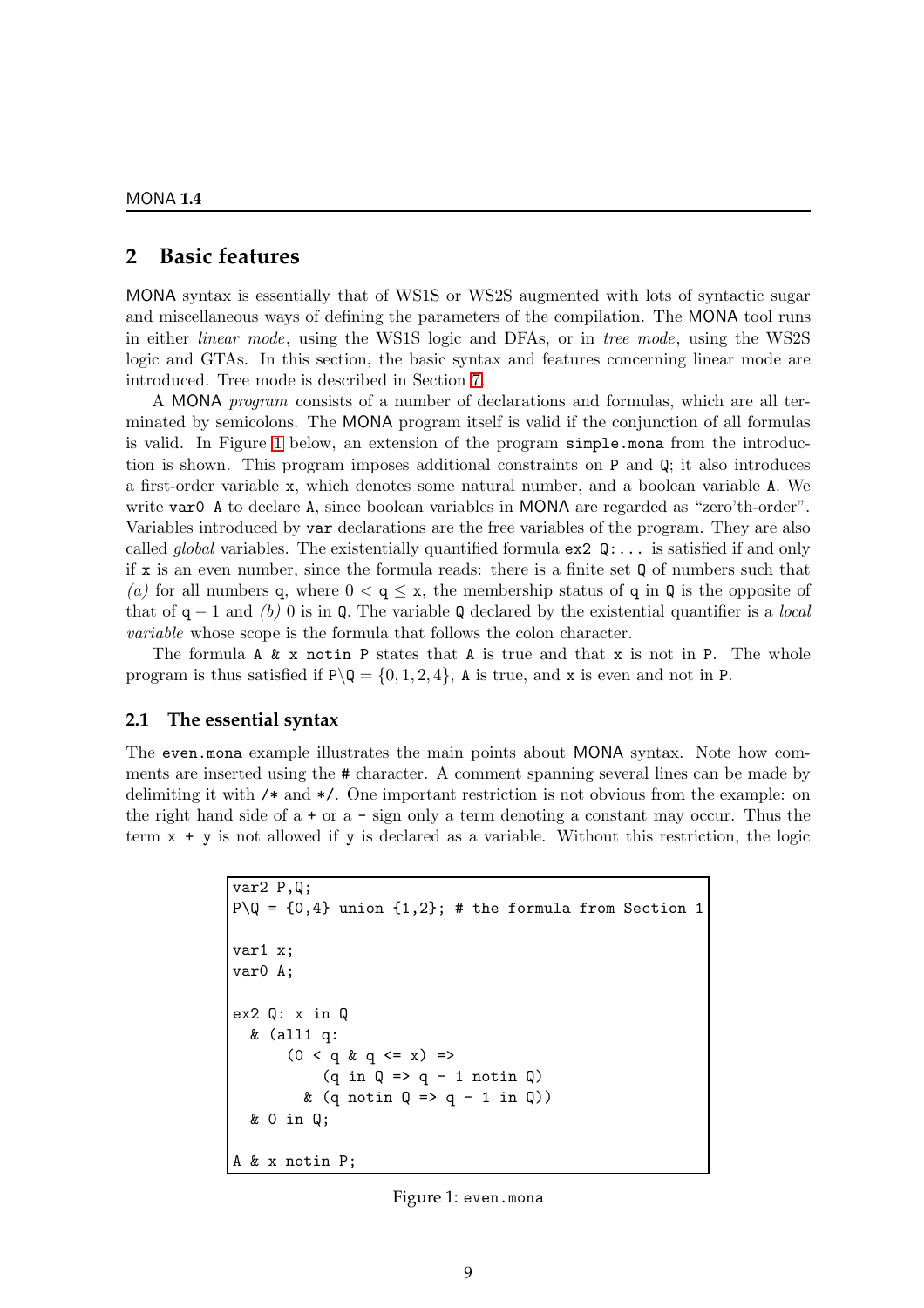| <b>Numbers</b>    |              |  | Formulas            |                |                         | Formulas            |       |  |
|-------------------|--------------|--|---------------------|----------------|-------------------------|---------------------|-------|--|
| (1st order terms) |              |  | (0th order terms)   |                | (0th order terms)       |                     |       |  |
| 0                 | O            |  | 0th order arguments |                | 1st order arguments     |                     |       |  |
| $^{+}$            |              |  |                     |                |                         | $\,<\,$             |       |  |
|                   |              |  | Λ                   | &              |                         |                     | >     |  |
|                   |              |  | V                   |                |                         | $\leq$              | <=    |  |
| Sets              |              |  | $\Rightarrow$       | $\Rightarrow$  |                         | $\geq$              | $>=$  |  |
| (2nd order terms) |              |  | $\Leftrightarrow$   | $\le$ $\ge$    |                         |                     |       |  |
| Ø                 | empty        |  | Ε                   | ex0 ex1 ex2    |                         | $\neq$              |       |  |
|                   | union        |  | А                   | all0 all1 all2 |                         | 2nd order arguments |       |  |
|                   | inter        |  |                     |                |                         |                     | sub   |  |
|                   |              |  |                     |                |                         |                     |       |  |
| $\ldots \}$       | $\{\ldots\}$ |  |                     |                |                         | $\neq$              |       |  |
|                   |              |  |                     |                | 1st/2nd order arguments |                     |       |  |
|                   |              |  |                     |                | E                       | in                  |       |  |
|                   |              |  |                     |                |                         | ∉                   | notin |  |

<span id="page-11-1"></span>Figure 2: Essential MONA syntax

would be undecidable. Other conventional mathematical syntax is rendered in MONA according to Figure [2.](#page-11-1) Precedence and associativity rules are the standard ones, see Appendix [A.2.](#page-57-0)

#### **Other simple constructs**

Integer constants can be introduced by const declarations; for example,

const  $c = 1 + 2 * 3$ :

declares a constant c with value 7. Local variables can also be declared without quantification by means of a let expression. For example,

let1  $y = x+c$  in y notin Q;

declares a first-order variable y with value x+c. The scope of y is the formula following in. Local boolean and second-order variables can similarly be declared with let0 and let2 constructs.

There are min and max terms as well; for example, the value of min  $\{5,3,8\}$  is 3. Certain modulo calculations, but not all, can be expressed, e.g.  $3 + 5$  % 6, which is 2.

#### <span id="page-11-0"></span>**2.2 The essential semantics**

Since WS1S is a logic closely related to arithmetic, most constructs have a straightforward mathematical semantics, see Section [3.1.](#page-19-1) One important property of the semantics is that only *finite* sets can be expressed. For instance, one could *not* have specified the set of even numbers as EVEN in:

> var2 EVEN; 0 in EVEN & all1 p: p in EVEN <=> p+1 notin EVEN;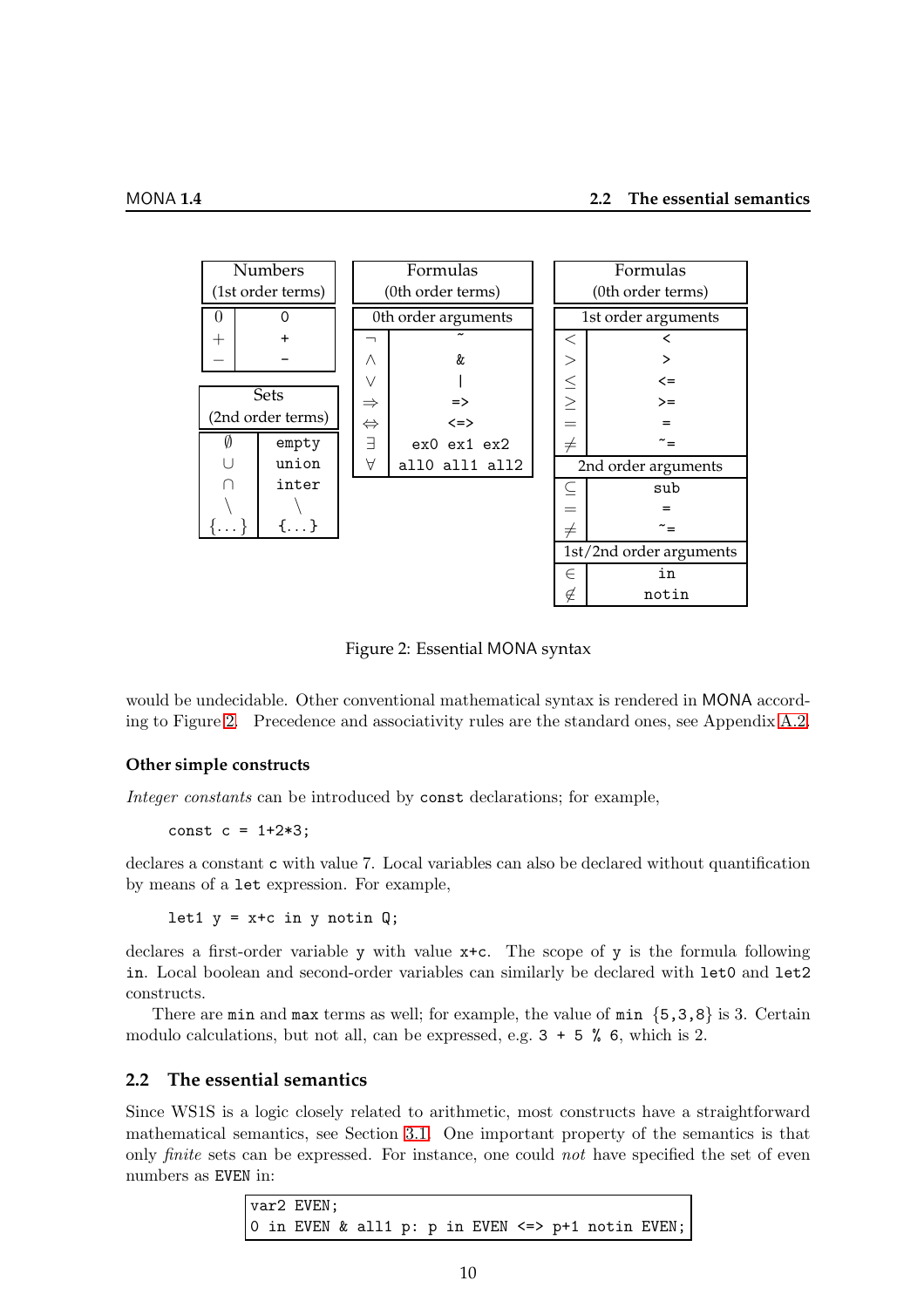A few constructs need further explanation:

- The value of  $t-I$ , where t is a first-order term and I is a constant integer expression, is 0 if the value of  $t$  is less than that of  $I$ .
- The value of  $t_1$ + I %  $t_2$  (and  $t_1$  I %  $t_2$ ), where  $t_1$  and  $t_2$  are first-order terms and I is a constant integer expression, is not defined if  $t_1 > t_2$ . So in that case, the MONA programmer should not assume anything about the value of the term; otherwise, the result is the expected one. (Allowing arbitrary modulo calculation would make the logic undecidable.)
- The value of  $\min T$  and  $\max T$ , where T is a second-order term, is 0 if T denotes the empty set.

#### <span id="page-12-0"></span>**2.3 Analyzing formulas**

When MONA is run on even.mona, the following analysis is printed:

```
A counter-example of least length (1) is:
P X X
Q X X
x X 1
A 0 X
P = \{\}Q = \{\}x = 0A = falseA satisfying example of least length (7) is:
P X 1110100
Q X 000X0XX
x X 0000001
A 1 XXXXXXX
P = \{0, 1, 2, 4\}Q = \{\}x = 6A = true
```
Let us look deeper into the issue of example generation. MONA calculates a *program au*tomaton, which is the minimum, deterministic automaton whose language is the set of strings that interpret the global variables such that the conjunction of all formulas in the program holds. These strings are like the ones in the introductory example, except that they begin with a bit-vector that interprets the boolean variables. We might regard this initial letter to be in position −1. Therefore, the language associated with a formula consists of non-empty strings, even if there are no global boolean variables in the program. Additionally, if there is a global first-order variable like x above, then a string must have length at least 2 (including the boolean vector). For example, when x is 0, the first letter interprets the boolean variables, and the second letter, in position 0, is a vector with a "1" in the x-track.

MONA analyzes the automaton to find a smallest counter-example by calculating a shortest path from the initial state to a rejecting state, and it prints out a string that puts the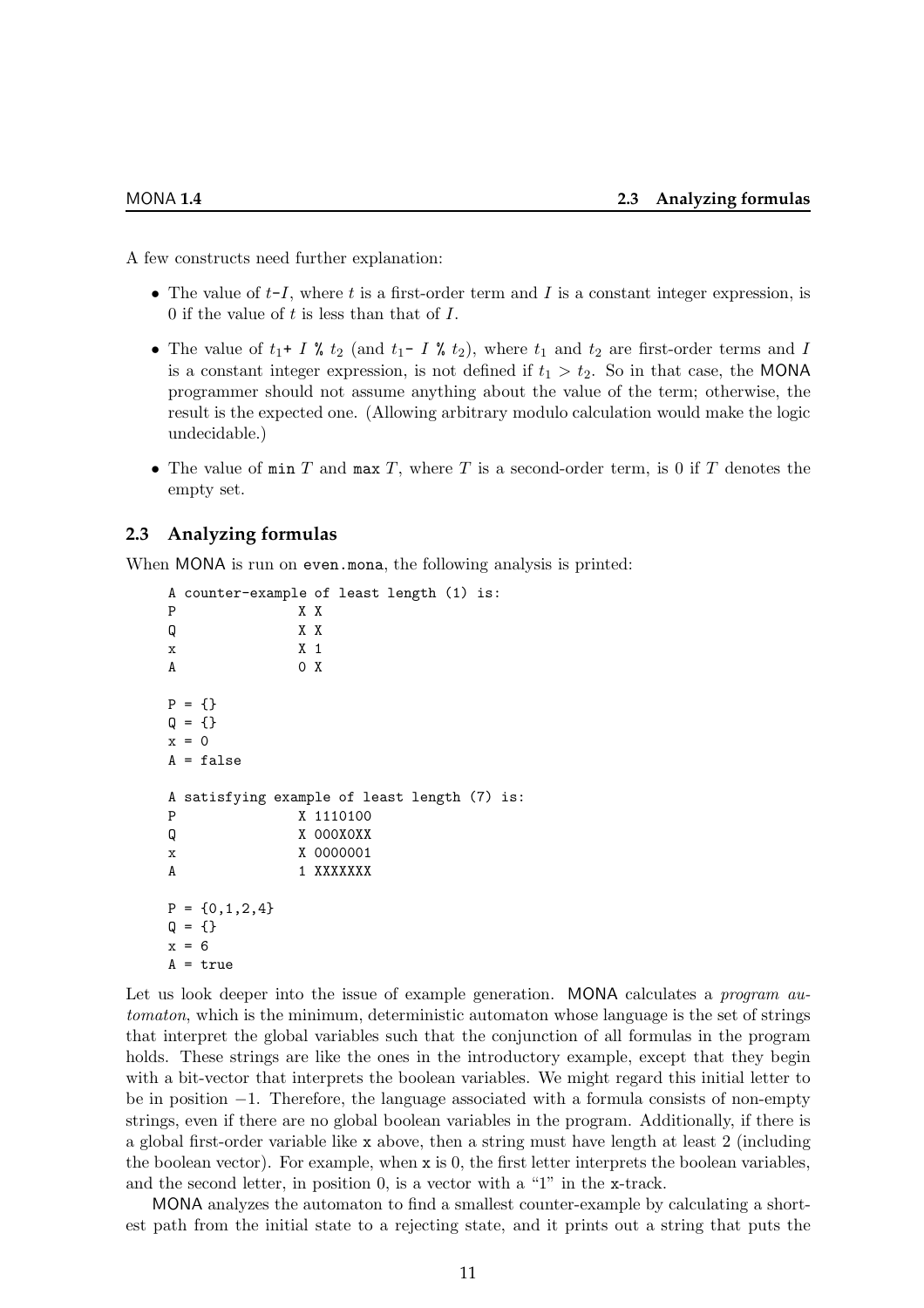automaton in that rejecting state. In the case above, a shortest such string has length 2 (including the letter at position  $-1$ ). Finding a satisfying example is done similarly, simply by searching for an accepting state instead of a rejecting state.

#### <span id="page-13-0"></span>**2.4 Outputting the program automaton**

If MONA is executed with option -w, then the program automaton is printed. For example,

mona -w -u even.mona

generates the following output (somewhat abbreviated here):

```
DFA for formula with free variables: P Q x A
Initial state: 0
Accepting states: 9
Rejecting states: 0 1 2 3 4 5 6 7 8
Automaton has 10 states and 33 BDD-nodes
Transitions:
State 0: XXX0 -> state 1
State 0: XXX1 -> state 2
State 1: XXXX -> state 1
State 2: OXXX -> state 1
State 2: 100X -> state 3
State 2: 101X -> state 1
State 2: 11XX -> state 1
State 3: 0XXX -> state 1
State 3: 100X -> state 4
State 3: 101X -> state 1
State 3: 11XX -> state 1
  ...
State 9: 0XXX -> state 9
State 9: 10XX -> state 1
State 9: 11XX -> state 9
```
(The -u option is described in Section [6.4.](#page-35-2)) The output is read as follows. First the free variables are printed in order of declaration. Next, the initial state, the types of the various states, and the size of the automaton is shown. Finally, a list of transitions is printed. The list of transitions is specified using a bit-vector notation (this time horizontally). This notation is often exponential in the number of BDD nodes (see Section [2.5\)](#page-14-0).

In Figure [3,](#page-14-1) the automaton is visualized as a drawing in the traditional DFA style. Note that from the initial state 0, the first three components of the letter do not matter; only the last component, corresponding to the A-track, has any importance. If A is false, the initial transition brings the automaton to the universally rejecting state 1. Otherwise, the automaton attempts to proceed from state 2 to 7, while checking that the set difference of P and  $\mathbf{Q}$  is  $\{0, 1, 2, 4\}$ . Then, it counts modulo 2 in the cycle of length 2, while checking the set difference, until x occurs. Depending on the parity of x, the latter event brings the automaton either into an accepting state or into the universally rejecting state.

**Related issues** Section [5.2](#page-33-0) explains how to generate drawings of automata as graphs. In Section [6.1,](#page-34-1) it is shown how to export automata to be used in other applications.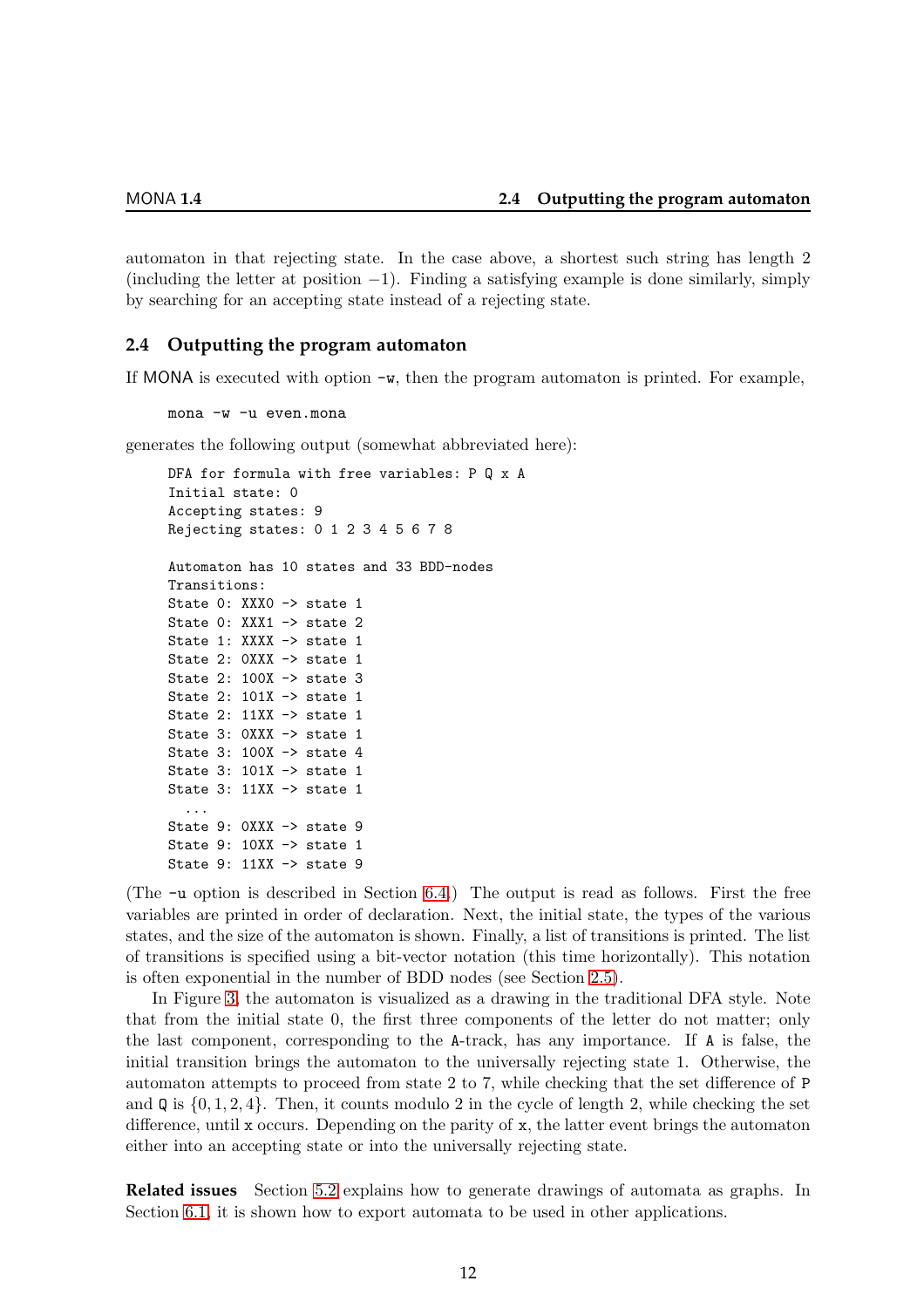



<span id="page-14-1"></span>Figure 3: The even.mona automaton

### <span id="page-14-0"></span>**2.5 What are** MONA **automata really?**

The automaton above has 16  $(2^4)$  letters and 10 states. Therefore, its transition table has 160 entries. The MONA representation is a lot more concise than this number would indicate. In fact, the actual data structure for this automaton, depicted in Figure [4,](#page-15-1) is an acyclic, directed graph with only 35 nodes. The graph shown is essentially a *multi-terminal*, *shared*  $BDD$  [\[Bry92,](#page-77-2) [HJJ](#page-78-3)<sup>+</sup>96], where the leaves are the boxes at the bottom. Every MONA variable is associated a unique variable index used for the BDD representation, as explained below. The internal BDD nodes are round and contain variable indices. Each node has a low successor denoted by a dashed arrow and a high successor denoted by a solid arrow. In the internal representation, automata have three kinds of states: accepting (denoted with 1), rejecting (here denoted with -1), and don't-care (here denoted with 0), see Section [3.2.](#page-23-0) All states are described with their accept status in the array shown at the top.

In this case, the only states that are not don't-care states are those that are reached by strings containing at least one occurrence of a "1" in the x track. Variables are indexed from 0 (P in the first track) to 3 (A in the fourth track).

To see how the transition table is represented, consider state 2 and the letter

 $\sqrt{ }$  $\overline{\phantom{a}}$ 1  $\theta$  $\theta$ 1  $\setminus$  $\overline{\phantom{a}}$ 

.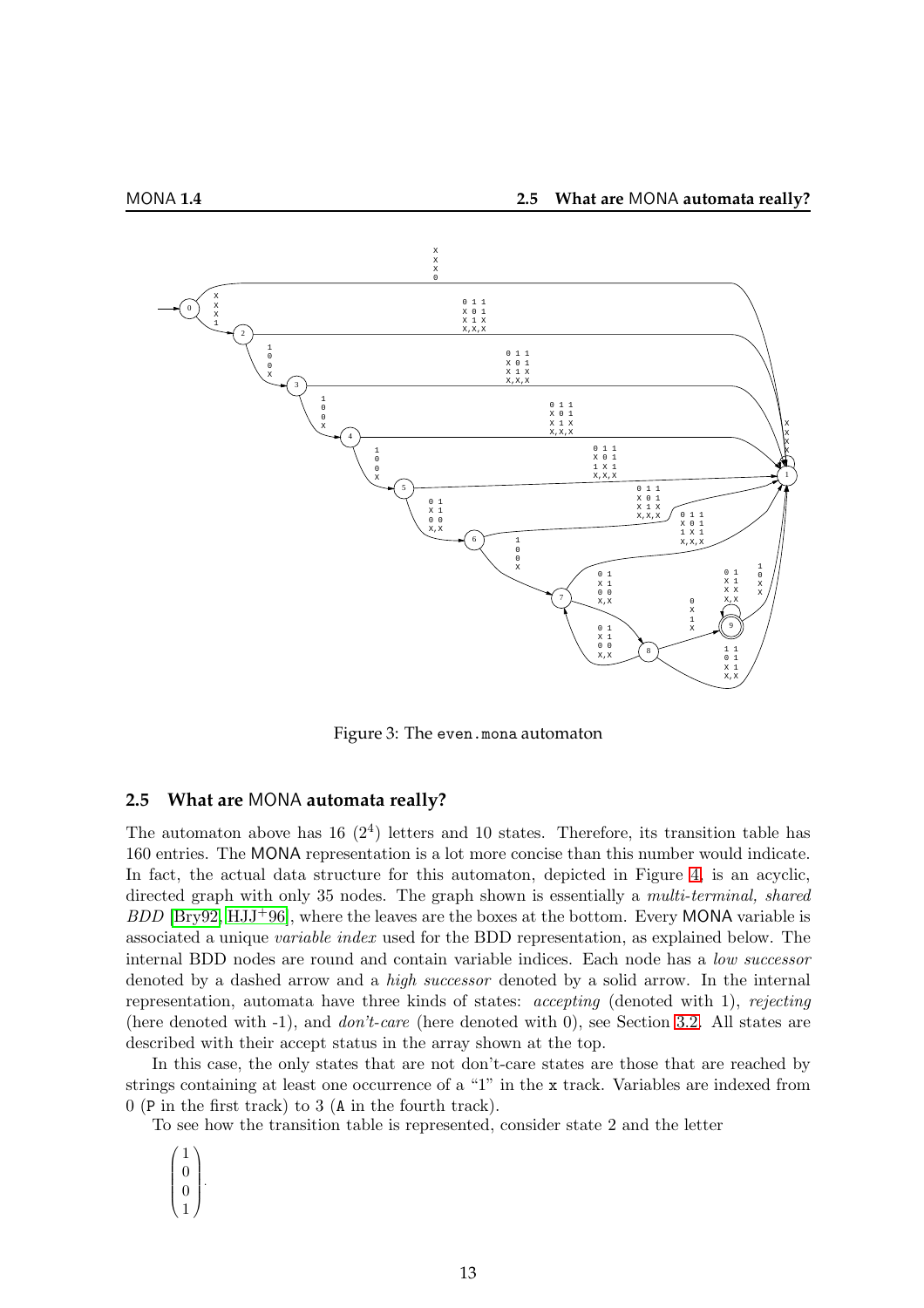

<span id="page-15-1"></span>Figure 4: The BDD-based representation of even.mona

The next state is gotten as follows: follow the pointer out of the description of state 2 in the array to the BDD node, which has index 0 corresponding to variable P. The value of the P component is 1, so we go to the high successor, which in turn is marked 1, denoting the Q component. Then, since this bit is 0, we take the low successor to the next node. That node corresponds to x, which is 0, so we end up at a leaf mark 4. That is the value of the next state.

The graph shown in Figure [4](#page-15-1) was generated using the features described in Section [6.1](#page-34-1) and Appendix [C.1.](#page-59-1)

#### **Variable indices**

The BDD representation depends on an ordering of the variables. Theoretically, any ordering will work, however the choice of ordering can have a strong impact on the the number of nodes required to represent a given automaton, and thus also on the execution time (see Section [8.1\)](#page-52-1). The ordering is defined by assigning a unique natural number, called the *index*, to each variable.

MONA 1.4 uses a simple choice of ordering: All explicitly declared variables are ordered consecutively in ascending order of declaration. Implicitly declared variables, that is, those created internally during the translation process, are placed after the explicitly declared variables in the order they are allocated (which is somewhat arbitrary).

Although this ordering usually is sufficient, we plan to extend MONA with heuristic methods for obtaining more efficient orderings, as explained in Section [8.](#page-52-0)

To avoid confusion, note that each variable is also assigned a variable number used for internal references within MONA. In the current index assignment, these numbers are the same as the indices, however, this will change in future versions.

#### <span id="page-15-0"></span>**2.6 Predicates and macros**

MONA provides two methods for parameterizing and reusing formulas. Macros are instantiated by syntactical expansion where actual parameters replace formal parameters. Predicates are compiled into automata that may be reused. Both macros and predicates may refer to global variables.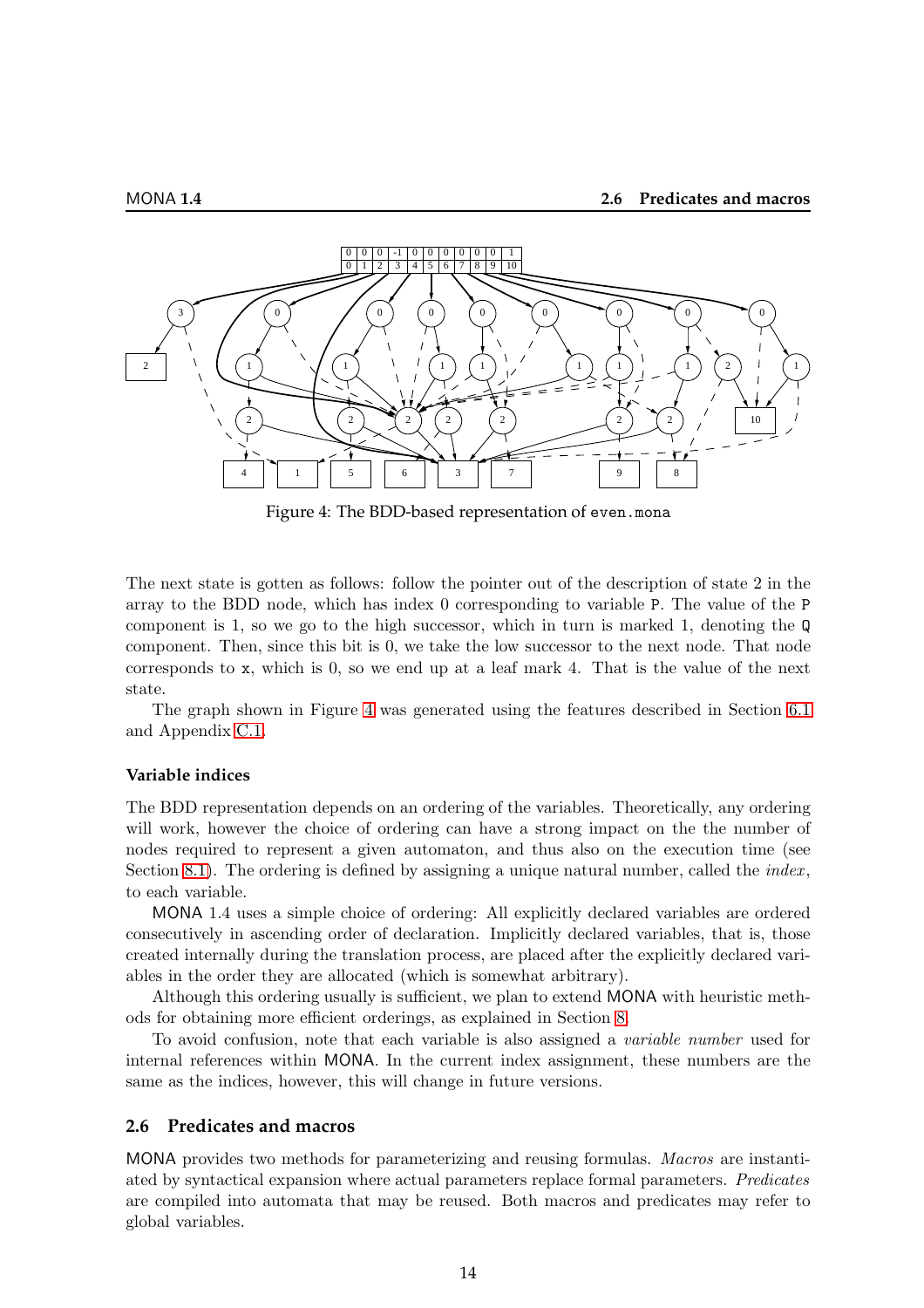```
var2 P,Q;
P \ Q = \{0, 4\} union \{1, 2\};
pred even(var1 p) =
  ex2 Q: p in Q
     & (all1 q:
          (0 < q \& q \le p) =>
               (q \in Q \Rightarrow q - 1 \text{ not in } Q)& (q \text{ notin } Q \Rightarrow q - 1 \text{ in } Q))& 0 in Q;
var1 x;
var0 A;
A & even(x) & x notin P;
```
<span id="page-16-1"></span>Figure 5: even with pred.mona

In Figure [5,](#page-16-1) even.mona has been rewritten such that the "even" property is expressed as a predicate. MONA is sometimes able to reuse the automaton for a predicate. During compilation, MONA simplifies predicate invocations so that each actual parameter always is represented by a single variable. For example,  $even(x+1)$  is internally rewritten to  $ex1$ t:  $t = x+1$  & even(t), where t is a fresh variable. If a predicate is used twice, where the variable indices of the actual parameters and free variables are ordered similarly, then MONA is able to reuse the automaton. In even with pred.mona, we could add more uses of the even predicate, while no recompilation of it would be necessary, since the predicate has only one free variable, so the variable ordering is trivially unchanged.

Semantically, there is no difference between macros and predicates, but the automatatheoretic calculations performed during their compilation may be very different. As a rule of thumb: Use a macro if the formula to be parameterized is small and a predicate otherwise.

**Related issues** Section [4.1](#page-28-1) describes the general technique for automatic reuse of intermediate results. Section [4.3](#page-30-0) shows how predicates can be used for managing automaton libraries.

#### <span id="page-16-0"></span>**2.7 Example: Reasoning about queues**

In this example, we show how MONA can be used to carry out parameterized verification. The example is inspired by [\[GL96\]](#page-78-14), where a data structure that is a hybrid between an automaton and a BDD was proposed. Essentially the same data structure arises in the MONA description we now formulate.

We are modeling queues of arbitrary length that contain elements in  $\{0, 1, 2, 3\}$ . To do so, we describe a queue Q with second-order variables Qe, and Q1, Q2:

- Qe denotes the used positions, so we assume it is an initial subset of the natural numbers.
- The four possible membership status combinations that a position p has relative to Q1 and Q2 encode the value stored at position p.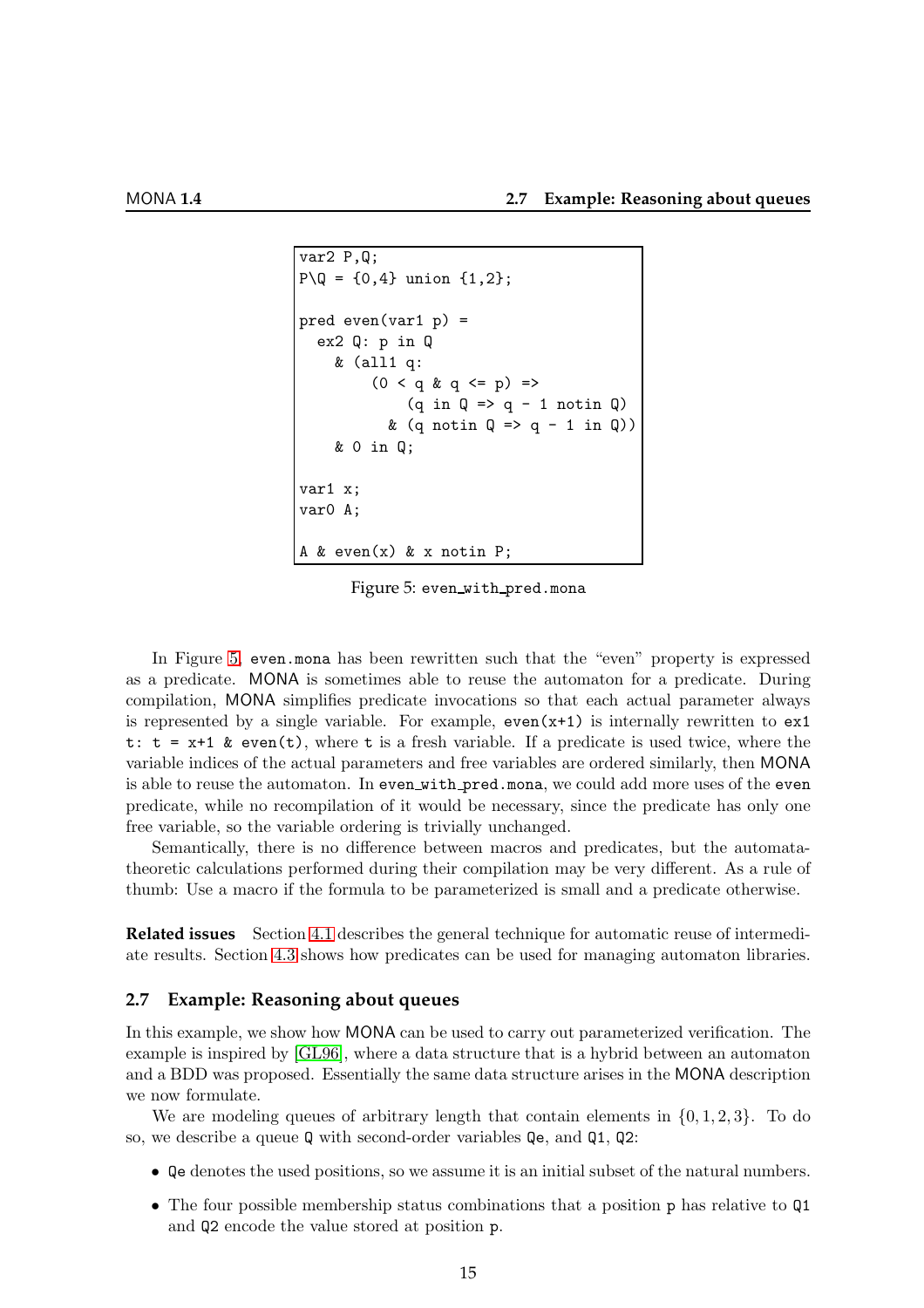In Figure [6,](#page-18-0) we have described the encoding. The predicate Queue stipulates that the queue has length 1 and that it is ordered. Another predicate, LooseOne, expresses the removal of some element from a queue. The formulas of the program hold if there is a queue Q of length 4 and a queue Q' such that Q' contains the value 3 and is the same as Q with one element removed. We can indeed recognize such a situation from the MONA output below, where the bit-pattern notation comes in handy:

```
A satisfying example of least length (4) is:
Qe X 1111
Q1 X 0011
Q2 X 0101
Qe' X 1110
Q1' X 001X
Q2' X 011X
Qe = \{0, 1, 2, 3\}Q1 = \{2,3\}Q2 = \{1,3\}Qe' = \{0, 1, 2\}Q1' = {2}Q2' = \{1,2\}
```
For other practical examples, visit our Web site or see the references in Section [1.2.](#page-5-0)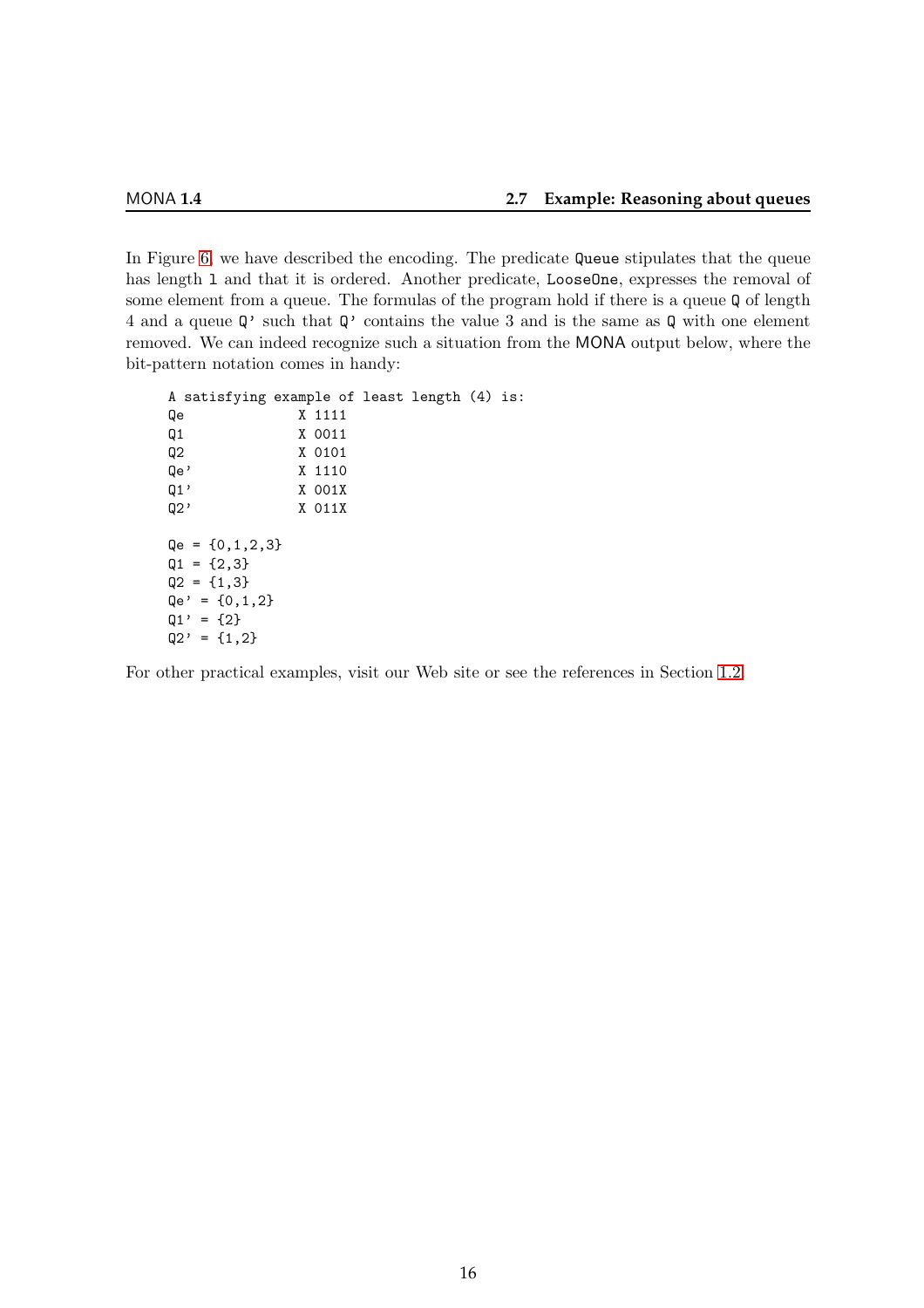```
# Qe describes the valid indices of a queue
pred isWfQueue(var2 Qe) =
   all1 p: (p in Qe & p > 0 => p - 1 in Qe);
# isx holds if p contains an x
pred is0(var1 p, var2 Qe, Q1, Q2) = p in Qe & p notin Q1 & p notin Q2;
pred is1(var1 p, var2 Qe, Q1, Q2) = p in Qe & p notin Q1 & p in Q2;
pred is2(var1 p, var2 Qe, Q1, Q2) = p in Qe & p in Q1 & p notin Q2;
pred is3(var1 p, var2 Qe, Q1, Q2) = p in Qe & p in Q1 & p in Q2;
# lt compares the elements at positions p and q of a queue
pred lt(var1 p, q, var2 Qe, Q1, Q2) =(is0(p, Qe, Q1, Q2) & ~is0(q, Qe, Q1, Q2))
 | (is1(p, Qe, Q1, Q2) & (is2(q, Qe, Q1, Q2) | is3(q, Qe, Q1, Q2)))
 | (is2(p, Qe, Q1, Q2) & (is3(q, Qe, Q1, Q2)));
# isLast holds if p is the last element in the queue
pred isLast(var1 p, var2 Qe) =
  p in Qe & (all1 q': q' in Qe => q' <= p);
# an ordered queue of length l
pred Queue(var2 Qe, Q1, Q2, var1 1) =
   isLast(1 - 1, \mathbb{Q}e)& (all1 p, q: p < q & p in Qe & q in Qe => lt(p, q, Qe, Q1, Q2));
# eqQueue2 compares elements in two queues
pred eqQueue2(var1 p, q, var2 Q1, Q2, Q1', Q2') =
    (p in 01 \le x \le a in 01') & (p in 02 \le x > a in 02');
# LooseOne holds about a queue Q and a queue Q' if
# queue Q' is the same as Q except that one
# element (denoted by p below) is removed
pred LooseOne(var2 Qe, Q1, Q2, Qe', Q1', Q2') =
  ex1 p: p in Qe
  & (all1 q: ("isLast(q, Qe) => (q in Qe \le > q in Qe'))
         & (isLast(q, Qe) =&>(q notin Qe'))& (all1 q: q \leq p \leq q in Qe => eqQueue2(q, q, Q1, Q2, Q1', Q2'))
 & (all1 q: q > p & q in Qe => eqQueue2(q, q - 1, Q1, Q2, Q1', Q2'));
var2 Qe, Q_1, Q_2; # the queue Qvar2 Qe', Q1', Q2'; # the queue Q'assert isWfQueue(Qe);
# the primed variables denote a queue of length 3 containing
# three of the elements 0, 1, 2, 3 in that order and the element 3
Queue(Qe, Q1, Q2, 4); # the queue Q is a queue of length 3
                        # containing the elements 0, 1, 2, 3
LooseOne(Qe, Q1, Q2, Qe', Q1', Q2'); # Q' is Q except for one element
ex1 p: is3(p, Qe', Q1', Q2'); # Q' does contain the element 3
```

```
Figure 6: lossy queue.mona
```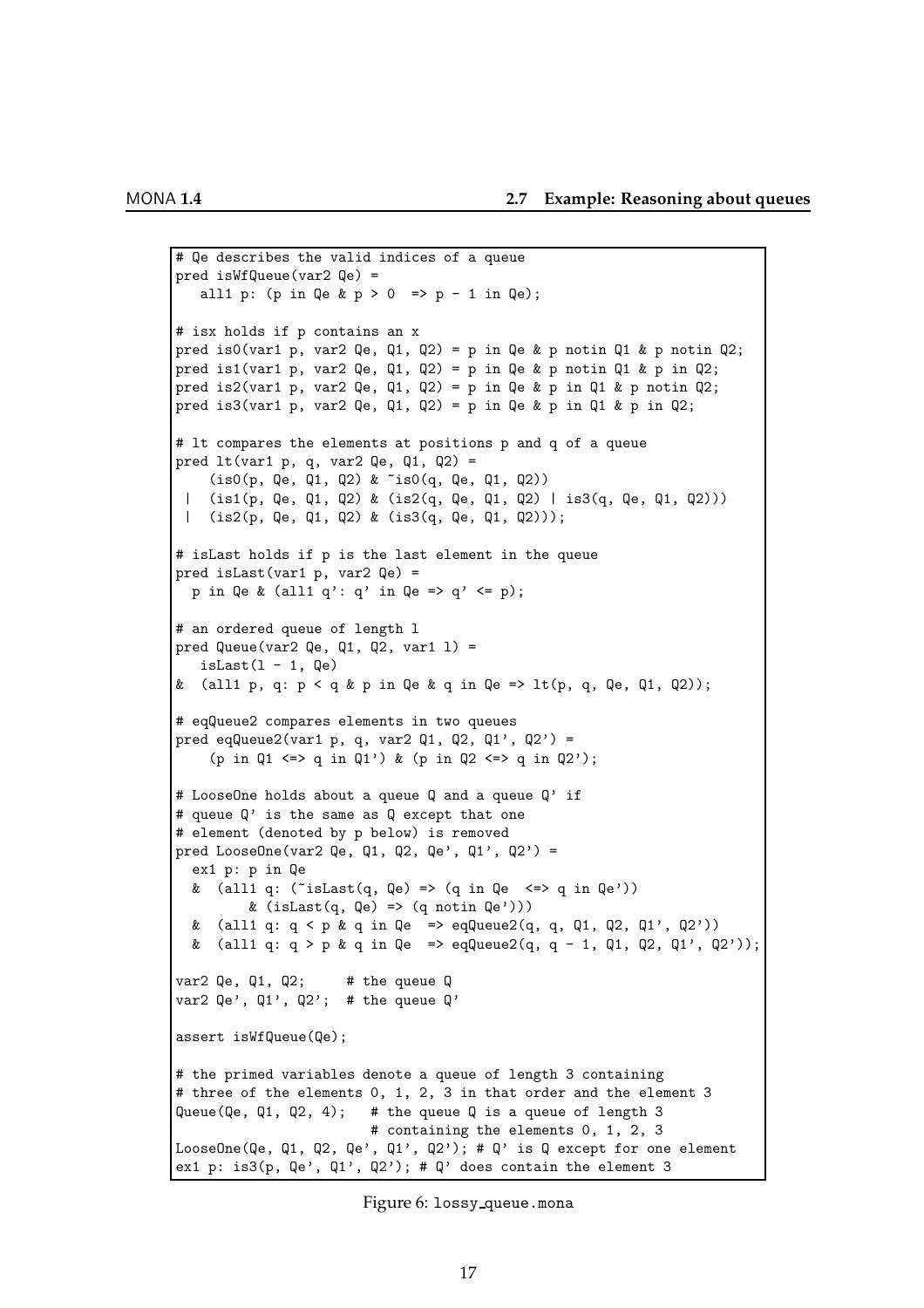# <span id="page-19-0"></span>**3 The automaton–logic connection**

(The beginning MONA programmer may skip this section, but it is necessary for a thorough understanding of the tool.)

Since the MONA notation is a logic interpreted over natural numbers, it is not difficult to define its formal semantics. But a programming notation also has a *compilation semantics*, which details how the source code is transformed. Usually, an exact description of the compilation, such as the source code for a compiler, is neither available nor useful to a programmer. With MONA, however, we need to carefully explain the compilation, since the process may involve heavy or even infeasible symbolic calculations. Our explanation is in two parts: first, we explain the classical WS1S approach (Büchi [Büc $60b$ ] and Elgot [Elg $61$ ]); next, we introduce a version of WS1S where restrictions are syntactically manifest, and we explain the semantic and automata-theoretic consequences.

#### <span id="page-19-1"></span>**3.1 The classical approach**

The central idea in the classical approach is to recursively translate each subformula of a main formula  $\phi_0$  into a deterministic, finite-state automaton that represents the set of satisfying interpretations. The approach can be presented as follows.

#### **Simplifying the language**

Before the actual translation takes place, some syntactic transformations of  $\phi_0$  are performed:

- First-order terms are encoded as second-order terms, since a first-order value can be seen as a singleton second-order value. Also, we may encode booleans in a variety of ways, but for simplicity, we assume here that strings start with position 0 (as opposed to the actual encoding explained previously).
- All second-order terms are "flattened" by introducing variables that contain the values of all subterms. Example:  $A = (B \text{ union } C)$  inter D is reduced to ex2 V:  $A = V$ inter  $D \& V = B$  union C, where V is a fresh variable.
- The subformulas are rewritten to involve fewer kinds of operations. Example: all 2 A:  $\phi$ is reduced to  $\tilde{\text{c}}$  (ex2 A:  $\tilde{\text{c}}$ ).

Consequently, it can be shown that  $\phi_0$  can be massaged into a form where atomic subformulas (those without boolean connectives or quantifiers) express either a subset, a set difference, or a successor relation, and where each logical operator expresses either a negation, a conjunction, or an existential quantification. The abstract syntax for simplified WS1S formulas can be defined by the following grammar (where  $P_i$  ranges over a set of variables):

$$
\begin{array}{cccc}\n\phi & ::= & \tilde{\phantom{a}} \phi' & | & \phi' & \& \phi'' & | & \exp P_i : \phi' \\
| & P_i & \sup P_j & | & P_i & = P_j \setminus P_k & | & P_i & = P_j + 1\n\end{array}
$$

#### **Semantics of the simplified language**

Given a fixed main formula  $\phi_0$ , we define its semantics inductively relative to a string w over the alphabet  $\mathbb{B}^k$ , where  $\mathbb{B} = \{0,1\}$  and k is the number of variables in  $\phi_0$ . Assume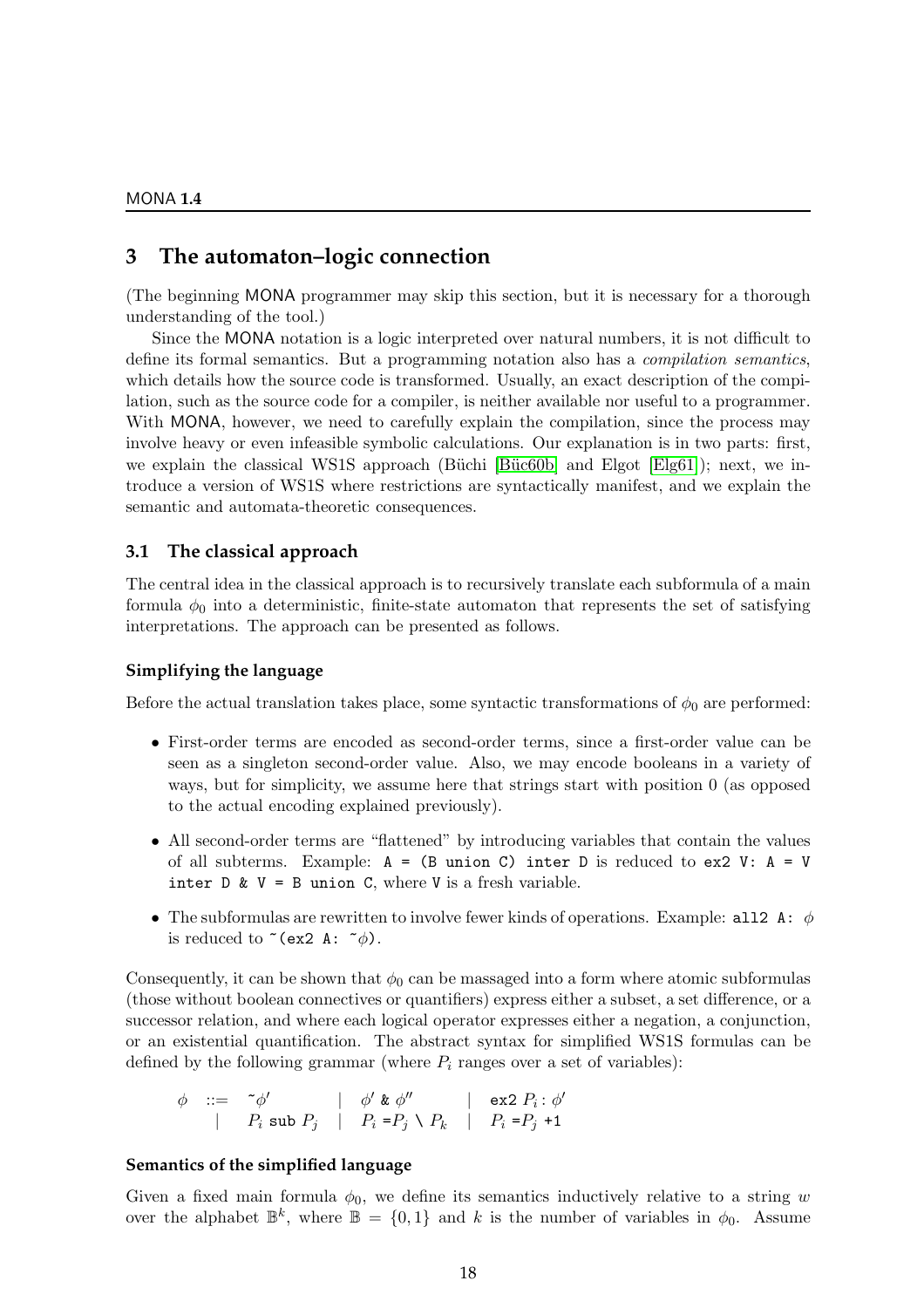every variable of  $\phi_0$  is assigned a unique number in the range 1, 2, ..., k called the *variable* number (as in Section [2.5\)](#page-14-0). Let  $P_i$  denote the variable with number *i*. As indicated in Section [1.1,](#page-4-1) the string w now determines an interpretation  $w(P_i)$  of  $P_i$  defined as the finite set  $\{j \mid \text{the } j\text{th } \text{bit } \text{in } \text{the } P_i\text{-track is } 1\}.$  For example, the formula  $\phi_0 \equiv \exists C : A = B \setminus C$  has variables A, B, and C, which we can assign the numbers 1, 2, and 3, respectively. A typical string  $w$  over  $\mathbb{B}^3$  looks like:

| A            |                                                                                                                                                                           |  |
|--------------|---------------------------------------------------------------------------------------------------------------------------------------------------------------------------|--|
| $\, {\bf B}$ |                                                                                                                                                                           |  |
| C            | $\begin{pmatrix} 1 \\ 0 \\ 1 \end{pmatrix} \begin{pmatrix} 0 \\ 0 \\ 1 \end{pmatrix} \begin{pmatrix} 1 \\ 1 \\ 0 \end{pmatrix} \begin{pmatrix} 0 \\ 0 \\ 0 \end{pmatrix}$ |  |
|              |                                                                                                                                                                           |  |

This string interprets all three variables although C is not free in  $\phi_0$ . Thus, the language associated with  $\phi_0$  is independent of the C-track in the sense that changing the bits on the track for a string w does not affect the membership status of w. Also note that suffixing  $w$ with any string of the form

 $\sqrt{ }$  $\overline{\phantom{a}}$  $\boldsymbol{0}$ . . .  $\theta$  $\setminus$  $\Bigg\}$ ∗

defines the same interpretation as w. Therefore, we will say that w is minimum if there is no such non-empty suffix.

The semantics of a formula  $\phi$  can now be defined inductively relative to an interpretation w. We use the notation  $w \vDash \phi$  (which is read: w satisfies  $\phi$ ) if the interpretation defined by w makes  $\phi$  true:

 $w \models \sim \phi'$  iff  $w \not\vDash \phi'$  $w \vDash \phi' \& \phi''$  iff  $w \vDash \phi'$  and  $w \vDash \phi''$  $w \vDash \textsf{ex2} \; P_i : \phi' \quad \text{ iff } \exists \text{ finite } M \subseteq \mathbb{N} : w[P_i \mapsto M] \vDash \phi'$  $w \vDash P_i$  sub  $P_j$  iff  $w(P_i) \subseteq w(P_j)$  $w \vDash P_i = P_j \ Y_k$  iff  $w(P_i) = w(P_j) \ \ w(P_k)$  $w \vDash P_i = P_j + 1$  iff  $w(P_i) = \{j+1 \mid j \in w(P_j)\}\$ 

where we use the notation  $w[P_i \mapsto M]$  for the shortest string w' that interprets all variables  $P_j, j \neq i$ , as w does, but interprets  $P_i$  as M. Note that if we assume that w is minimum, then w' decomposes into  $w' = w \cdot w''$ , where w'' is a string of letters of the form

<span id="page-20-0"></span>

where the *i*th component is the only one that may be different from 0.

It has been shown that the complexity of the decision problem for WS1S is non-elementary [\[Mey75\]](#page-79-0). Our decision procedure described next exhibits this worst case behavior. However, in practice [\[KMS00\]](#page-78-13), the situation is often not that unfavorable.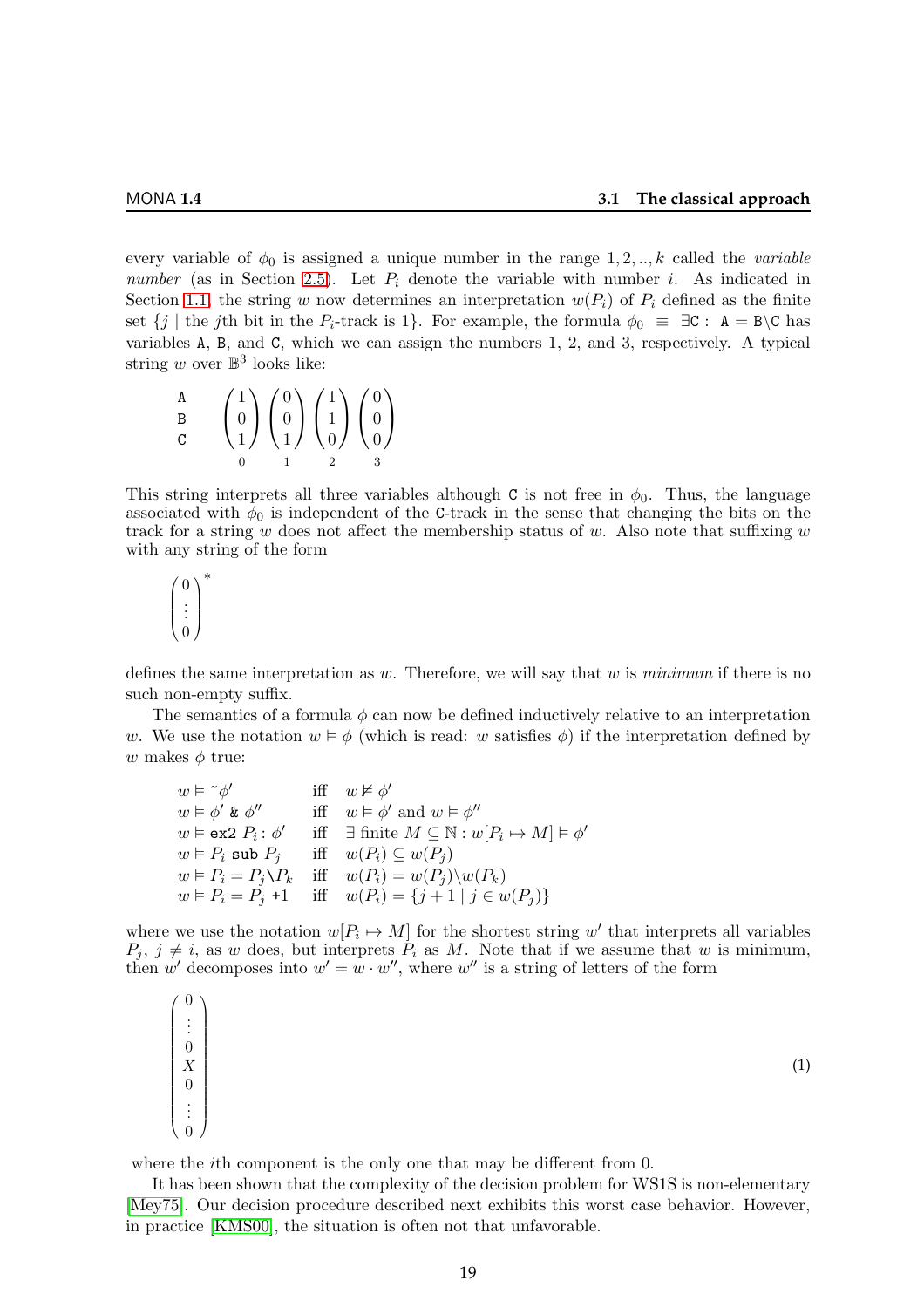The semantics allows quantification over only *finite* sets of naturals. Without this restriction, the logic is simply S1S (monadic Second-order theory of 1 Successor), which is also non-elementary decidable [Büc60a], although no practically useful decision procedure is known.

#### **Automaton construction**

For a formula  $\phi$ , define its *language*  $\mathcal{L}(\phi)$  as the set of satisfying strings:

$$
\mathcal{L}(\phi) = \{w \mid w \vDash \phi\}
$$

We now formulate the automata-theoretic calculations that allow us to conclude that any  $\mathcal{L}(\phi)$  is a regular language. Thus, we will show by induction on the formula how to construct a deterministic automaton A such that  $\mathcal{L}(A) = \mathcal{L}(\phi)$ , where  $\mathcal{L}(A)$  is the language recognized by A. The atomic formulas are hand-translated into what we call basic automata. Composite formulas correspond to well-known automaton operations.

#### **Translating atomic formulas**

For simplicity, we only show basic automata for the case where  $i = 1, j = 2, k = 3$ . We also only show the first two or three components of a letter.

 $\phi = P_1$  sub  $P_2$ : The automaton must recognize the language

 $\mathcal{L}(P_1 \text{ sub } P_2) = \{w \in (\mathbb{B}^k)^* \mid \text{for all letters in } w: \text{ if the first com-} \}$ ponent is 1, then so is the second }

Such an automaton is:



The other atomic formulas are treated similarly.

$$
\phi = P_1 = P_2 \setminus P_3
$$



$$
\phi = P_1 = P_2 + 1
$$

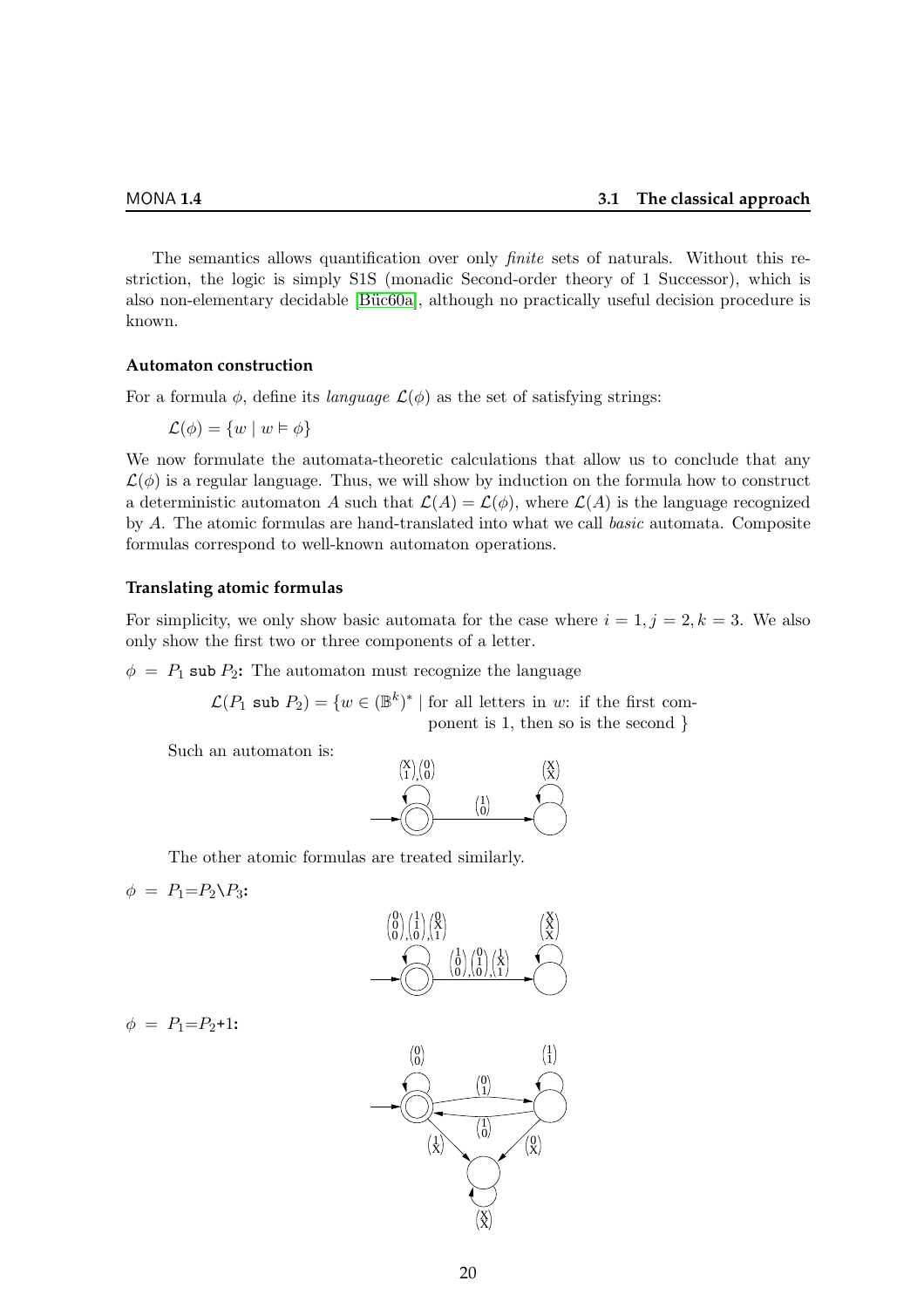#### **Translating composite formulas**

 $\phi = \phi'$ : Negation of a formula corresponds to automaton complementation, so if we have already calculated A' such that  $L(\phi') = \mathcal{L}(A')$ , then

$$
\mathcal{L}(\tilde{\phantom{a}}\phi') = \mathcal{L}(\phi') = \mathcal{L}(\mathcal{A}') = \mathcal{L}(\mathcal{L}\mathcal{A}'),
$$

where **C** denotes both the language-theoretic operation of complementation and automatatheoretic operation of complementation. Thus,  $A = \mathcal{C}A'$  is the desired automaton for  $\phi$ . Naturally, the automaton operation  $\mathcal C$  in MONA is implemented as the linear-time complementation algorithm that simply consists of flipping accepting and rejecting states.

 $\phi = \phi'$  &  $\phi''$ : Conjunction corresponds to language intersection:

$$
\mathcal{L}(\phi' \& \phi'') = \mathcal{L}(\phi') \cap \mathcal{L}(\phi'').
$$

So the desired automaton A is the automaton product  $A' \times A''$  of the automata for the subformulas. In MONA, only the reachable product states—pairs of the form  $(s', s'')$ , where s' and s'' are states of A' and  $A''$ —are calculated. Usually, this set is much smaller than the product state space.

 $\phi = \exp P_i$ :  $\phi'$ : Intuitively, the desired automaton A acts as the automaton A' for  $\phi'$  except that it is allowed to guess the bits on the  $P_i$ -track. Let  $A''$  be the result of such an automaton-theoretic *projection operation* on  $A'$ , that is,  $A''$  is just a non-deterministic version of A′ , where there are up to two transitions possible out of each state on each letter. In order to acquire a deterministic automaton A, we must further subject  $A''$ to a subset construction to get A. Unfortunately, already the  $A''$  automaton does not quite do the job. The problem is that the witness  $w[P_i \mapsto M]$  may be longer than w. However, if this is the case, then it can be seen that there is a state  $s$  in  $A''$  reachable on  $w$  from the initial state such that a final state can be reached from  $s$  on a string consisting of letters of the form  $(1)$ . Thus, it suffices to characterize such states s as accepting before the projection and subset construction are carried out. This step can be carried out in linear time by a breadth-first, backwards exploration of the automaton from final states. The subset construction is carried out so that only reachable subset states are calculated. In practice, this construction is often linear, not exponential as it may be feared [\[BK98\]](#page-77-3).

In language-theoretic terms, the operations above can be characterized as follows. Let the *right-quotient* of a language  $L$  with a language  $L'$  be defined as

 $L/L' = \{w \mid \exists u \in L' : w \cdot u \in L\}.$ 

Also, let the *projection operation*  $E^i$  be defined by

 $E^{i}(L) = \{w \mid \exists w' : w \text{ is identical to } w' \text{ except for the } P_{i}\text{-track}\}.$ 

Choose the language  $L^i$  to be

 $L^i = \{w \in (\mathbb{B}^k)^* \mid \text{the } P_j\text{-track } w \text{ is of the form } 0^* \text{ for } j \neq i\}$ 

It can then be proven that

 $\mathcal{L}(\texttt{ex2}\;P_i:\phi')=E^i(\mathcal{L}(\phi')/L^i),$ 

which is a language-theoretic explanation of the automata calculations outlined above.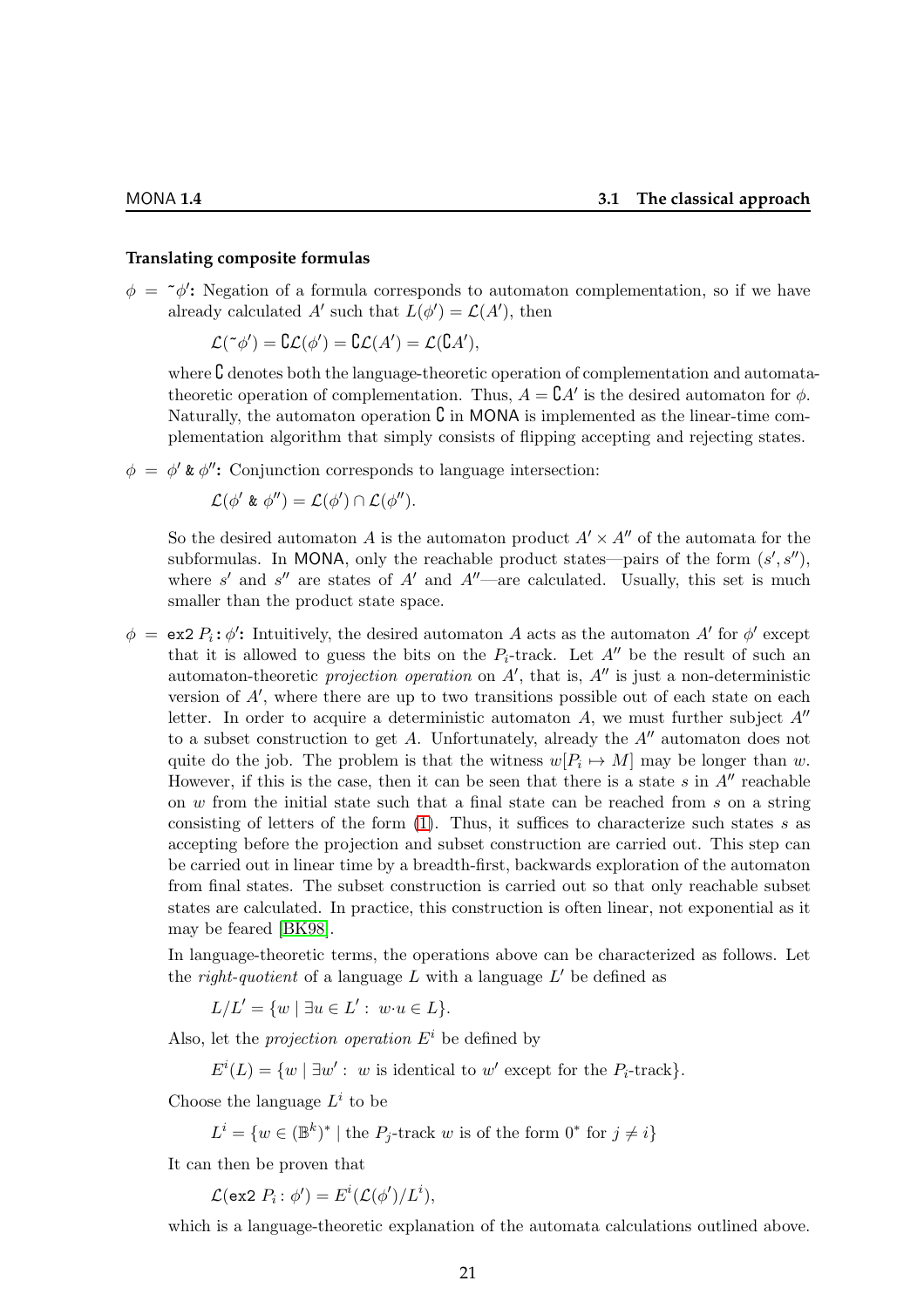Notice that a conjunction (or some other binary boolean operator) in worst case causes a quadratic increase in automaton size, while a quantification may cause an exponential increase due to the determinization. As a consequence, the number of states in the minimal automaton corresponding to a formula with  $n$  nested quantifiers (or more precicely: alternation depth n, since theoretically, a sequence of quantifiers of the same type could be implemented as a single, combined projection) is in the worst case

$$
2^{2^{\cdot^{\cdot^{\cdot^{2^{c\cdot n}}}}}}\big\} \, c \cdot n
$$

for some constant c. In other words, the complexity of this decision procedure is nonelementary.

#### **Issues in the classical approach**

The elimination of first-order variables poses conceptual and practical problems. The conceptual problem is that viewing a first-order term  $t$  as a second-order term  $T$  relies on restricting Ts values to be singleton sets where the sole element denotes the value of t; therefore, the semantics is not closed under complementation. For example, the formula  $\phi = \mathbf{p} = 0$ , where  $\mathbf{p}$ is first-order is handled as  $\phi' = P = \{0\}$ , where P is second-order. But the complement of  $\phi'$  is  $\tilde{}$  (P = {0}), something that is different from the representation of  $\tilde{}$  (p = 0), namely  $\tilde{}$  (P =  $\{0\}$ ) & singleton(P), where singleton(P) is a predicate denoting that P is a singleton set. So the problem boils down to a simple fact: regarding formulas under conjunctive restrictions is not robust under negation.

The practical problem is that if we try to keep automata in a normal form, where the singleton restriction for all first-order variables is obeyed, then additional product and minimization calculations would be necessary: for each automaton A representing a subformula  $\phi$  and each free variable  $P_i$ , the automaton representing the singleton property for  $P_i$  must be conjoined to A.

The singleton restriction is not the only one we need. For example, to emulate the semantics of the Monadic Second-order Logic on Strings in WS1S (see Section [6.5\)](#page-37-0), we must restrict all first and second-order terms to numbers that correspond to positions \$ in the given finite string. A naive approach, where each occurrence of a first-order variable p in an atomic formula is accompanied by conjoining the restriction p in \$ to the atomic formula, may easily lead to doubly-exponential blow-ups [\[Kla99\]](#page-78-12). Instead, we would like a general semantic mechanism, and a simple syntactic means, of safely compiling formulas under such constraints.

#### <span id="page-23-0"></span>**3.2 The** MONA **approach**

MONA uses automata that extend the classical translation in three ways.

- To address the issues in the classical approach, MONA uses the notion of formula restrictions and the ternary partitioning of strings suggested in [\[Kla99\]](#page-78-12). Thus, the states of MONA automata are partitioned into three kinds: *accepting, rejecting, and don't-care*, as described below.
- To handle boolean variables efficiently, MONA automata read an initial letter that encodes only boolean variables before reading the letters that define first and second-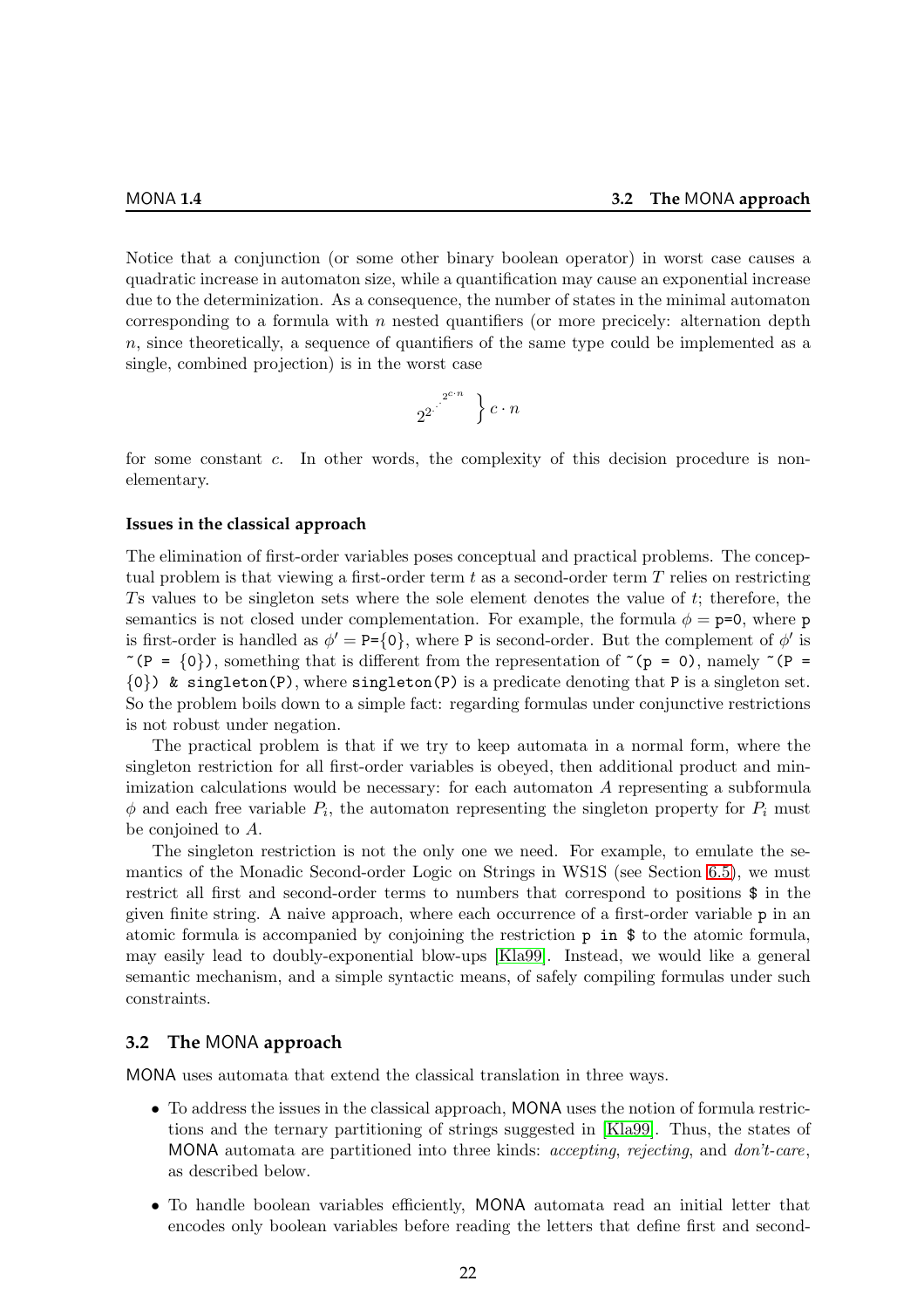order variables. This was explained in Section [2.](#page-10-0) First-order values are not encoded as singleton sets as suggested, but as non-empty sets. The value denoted by such a set is interpreted as its smallest number. (This encoding turns out to be slightly more efficient than the singleton method.)

• A larger number of basic automata and boolean connectives are used in order to reduce the overhead of simplifying the formulas.

#### <span id="page-24-0"></span>**WS1S with restrictions**

We introduce WS1S-R, a version of the simplified WS1S above where restrictions are now made explicit by the syntax. The basic notion is that a variable  $P$  can be associated with a *restriction*  $\rho$ , which is a formula restraining the values of P. For example,

$$
\phi = \texttt{ex2 X where} \underset{\rho}{\underbrace{\textbf{X} \ \ \text{sub} \ \ \textbf{\$}}};\ \phi'
$$

restricts X so that the formula  $\phi$  is compiled under the restriction  $\rho = X \subseteq$  \$. Of course, the automaton for  $\phi$  is equivalent to the one calculated as

ex2 X: X sub  $$~\&~\phi'$ 

However, our intention with a restriction is that it should be implicitly conjoined to any subformula mentioning P. To do this, we assume again that all formulas are subformulas of a main formula  $\phi_0$ . We focus on the simplified syntax, but we change the rule for existential quantification to:

 $\phi$  : = ex2  $P_i$  where  $\rho$ :  $\phi'$ 

Let  $\rho(P_i) = \rho$  be the restriction of variable  $P_i$ . We assume that each  $P_i$  is restricted, possibly to the formula  $P_i = P_i$ , which is a way of writing  $true$  in the simplified logic.

#### **The ternary semantics**

Under the binary semantics, a formula  $\phi$  is either true (+) or false (-) for a given interpretation. MONA semantics defines a third possibility: that the formula  $\phi$  is *don't-care* ( $\perp$ ) if the restriction of some free variable in  $\phi$  is not fulfilled.

As an example, consider the following MONA program:

```
var2 $ where $={0,...,5};
var1 p where p in $;
p > 5;
```
The status of  $\phi_0 = \mathbf{p} > 5$  under the interpretation  $[\mathbf{p} \mapsto i]$  is  $\perp$  if  $i > 5$  and 0 for  $i \leq 5$ . In particular, p > 5 is not satisfiable under the conjunction of the restrictions for p and \$.

It is shown in [\[Kla99\]](#page-78-12) how this notion yields a robust semantics: variables can be constrained where they occur, and the meaning of constraints is preserved under the connectives and quantifiers. Here, we briefly explain the semantics along with its automata-theoretic implications.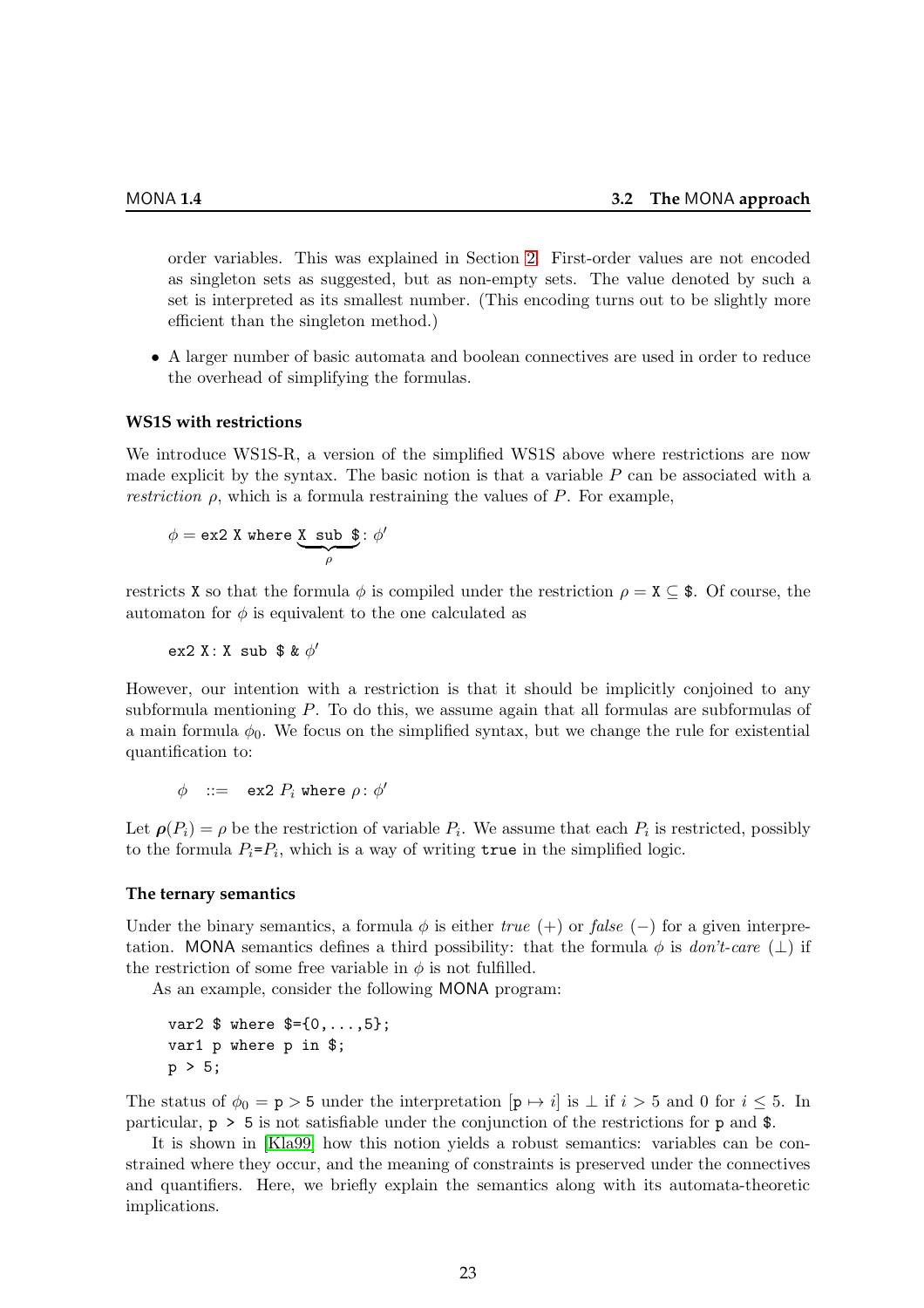Let X be an expression, that is X is either a formula or a variable. We define  $\rho^*(X)$  to be the formula that is the conjunction of all  $\rho(P_i)$ , where  $P_i$  is free in X, or free in  $\rho(P_j)$  for some  $P_j$  free in X, etc.; that is,

$$
\boldsymbol{\rho}^*(X) = \underset{P_i \in \mathcal{P}}{\mathbf{L}} \boldsymbol{\rho}(P_i),
$$

where P is the least set such that  $FV(X) \subseteq \mathcal{P}$  and  $\cup_{P \in \mathcal{P}} FV(\rho(P)) \subseteq \mathcal{P}$ . In particular,  $\rho(P_i)$  is the natural closure of  $\rho(P_i)$ :  $\rho(P_i)$  implies the direct restriction  $\rho(P_i)$  and all indirect restrictions  $\rho(P_j)$ , where  $P_j$  appears in the transitive closure of free variables in restrictions. (We assume that this closure is finite.)

The semantics of the boolean connectives in the three-valued interpretation is the usual one augmented with the rule that any boolean formula is  $\perp$  if and only if a subformula is  $\perp$ . In particular, we have the following truth tables:

|                                                                                            |  |                                                             | & $\perp$ - + |
|--------------------------------------------------------------------------------------------|--|-------------------------------------------------------------|---------------|
| $\begin{array}{c c c c} \hline \quad \, & \, \, \perp & \, \, \perp \\ \hline \end{array}$ |  | $\boxed{\bot}$ $\boxed{\bot}$ $\boxed{\bot}$ $\boxed{\bot}$ |               |
| $-$   +                                                                                    |  | $ \perp$ $ -$                                               |               |
| $+$   $-$                                                                                  |  | $+$ $\perp$ - +                                             |               |

Now the three-valued semantics is defined as:

$$
\begin{aligned}\n\llbracket \tilde{\phi}' \rrbracket w &= \tilde{\phi}' \rrbracket w \\
\llbracket \phi' \mathbf{k} \phi'' \rrbracket w &= \begin{bmatrix} \phi' \rrbracket w \mathbf{k} \llbracket \phi'' \rrbracket w \\
+ \quad \text{if } \exists M : \llbracket \phi' \rrbracket w [P_i \mapsto M] = + \\
- \quad \text{if } \forall M : \llbracket \phi' \rrbracket w [P_i \mapsto M] \neq + \text{ and } \exists M : \llbracket \phi' \rrbracket w [P_i \mapsto M] = - \\
\perp \quad \text{if } \forall M : \llbracket \phi' \rrbracket w [P_i \mapsto M] = \perp\n\end{bmatrix} \\
\llbracket P_i \text{ sub } P_j \rrbracket w &= \n\begin{cases}\n+ \quad \text{if } w \models P_i \text{ sub } P_j \text{ and } \llbracket \boldsymbol{\rho}^*(P_i) \mathbf{k} \ \boldsymbol{\rho}^*(P_j) \rrbracket w = + \\
- \quad \text{if } w \nvDash P_i \text{ sub } P_j \text{ and } \llbracket \boldsymbol{\rho}^*(P_i) \mathbf{k} \ \boldsymbol{\rho}^*(P_j) \rrbracket w = + \\
\perp \quad \text{if } \llbracket \boldsymbol{\rho}^*(P_i) \mathbf{k} \ \boldsymbol{\rho}^*(P_j) \rrbracket w \neq +\n\end{cases}\n\end{aligned}
$$

where we have only shown one kind of atomic formula, since the other ones are treated similarly: the meaning of an atomic formula is  $\perp$  if the meaning of the conjunction of all restrictions of variables in the formula is not +; otherwise the semantics is the standard one.

#### **The automata-theoretic approach**

As in the case of WS1S, we can show that the semantics can be represented by finite-state automata. So, we need to demonstrate automata  $A_{\phi}$  that calculate  $\|\phi\|$ w. Naturally, the states of these automata are characterized according to the three-valued domain, that is, as accepting (+), rejecting (-), or don't-care  $(\perp)$ . We write  $A(w)$  to denote the value calculated by  $A$  on word  $w$ ; this value is the acceptance status of the state that  $A$  reaches when reading w. A basic observation is that any automaton  $A$ , by a simple relabeling of acceptance status, can be transformed into an automaton  $RA$  such that

$$
\mathcal{R}A(w) = \begin{cases} + & \text{if } A(w) = + \\ \bot & \text{if } A(w) \neq + \end{cases}
$$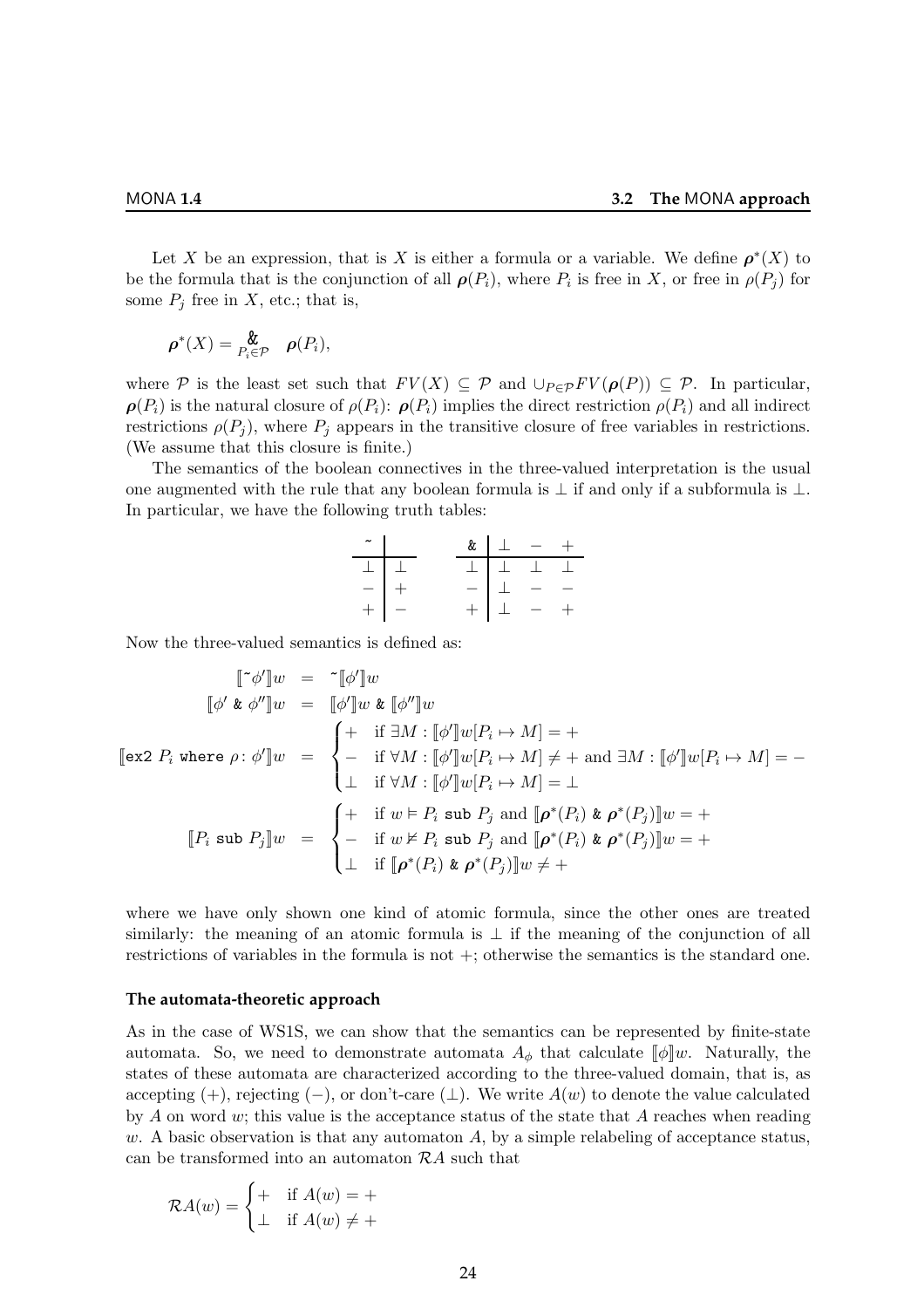Then, it is not hard to see that an atomic formula like  $\phi = P_i$  sub  $P_j$  can be represented by the automaton

$$
\mathcal{R} A_{\boldsymbol{\rho}^*(P_i)} \times \mathcal{R} A_{\boldsymbol{\rho}^*(P_j)} \times A,
$$

where A is the classical automaton for  $P_i$  sub  $P_j$  as already presented and  $\times$  is the automata product with product states characterized according to the three-value truth table for &. Note the use of the recursion in arguments  $\rho^*(P_i)$  and  $\rho^*(P_j)$ .

It can be shown that the automata-theoretic calculations of the three inductive cases in the classical approach can be generalized to the three-valued semantics. In fact, only the case of existential quantification requires careful consideration.

The transformation from  $A$  to  $R\overline{A}$  is explicitly available in the MONA syntax in the form of the restriction operator:

 $\phi$  : = restrict( $\phi'$ )

If  $A$  is the automaton generated for  $\phi',$  then  ${\mathcal{R}} A$  is the automaton generated for  $\mathbf{restrict}(\phi').$ 

#### **An example**

Consider the atomic formula p in P in the full MONA syntax. If there are no restrictions introduced by where or defaultwhere clauses, then the automaton for  $p$  in  $P$  is formed as the product of

- an automaton that calculates a value that is either + or  $\perp$  according to whether the singleton property holds for the p-track, and
- the basic automaton for p sub P, where p is regarded as a second-order variable.

This automaton looks like:



where we assume that the variable number of  $p$  is 1 and that of P is 2. A complete description of the restriction constructs in MONA is given in Section [6.4.](#page-35-2)

#### **Requirements on restrictions**

The ternary semantics will not provide meaningful results unless the following requirement holds for all formulas  $\phi$  of the form ex2  $P_i$  where  $\rho: \phi'$ :

 $\vDash$  ex2  $P_i: \boldsymbol{\rho}^*(P_i)$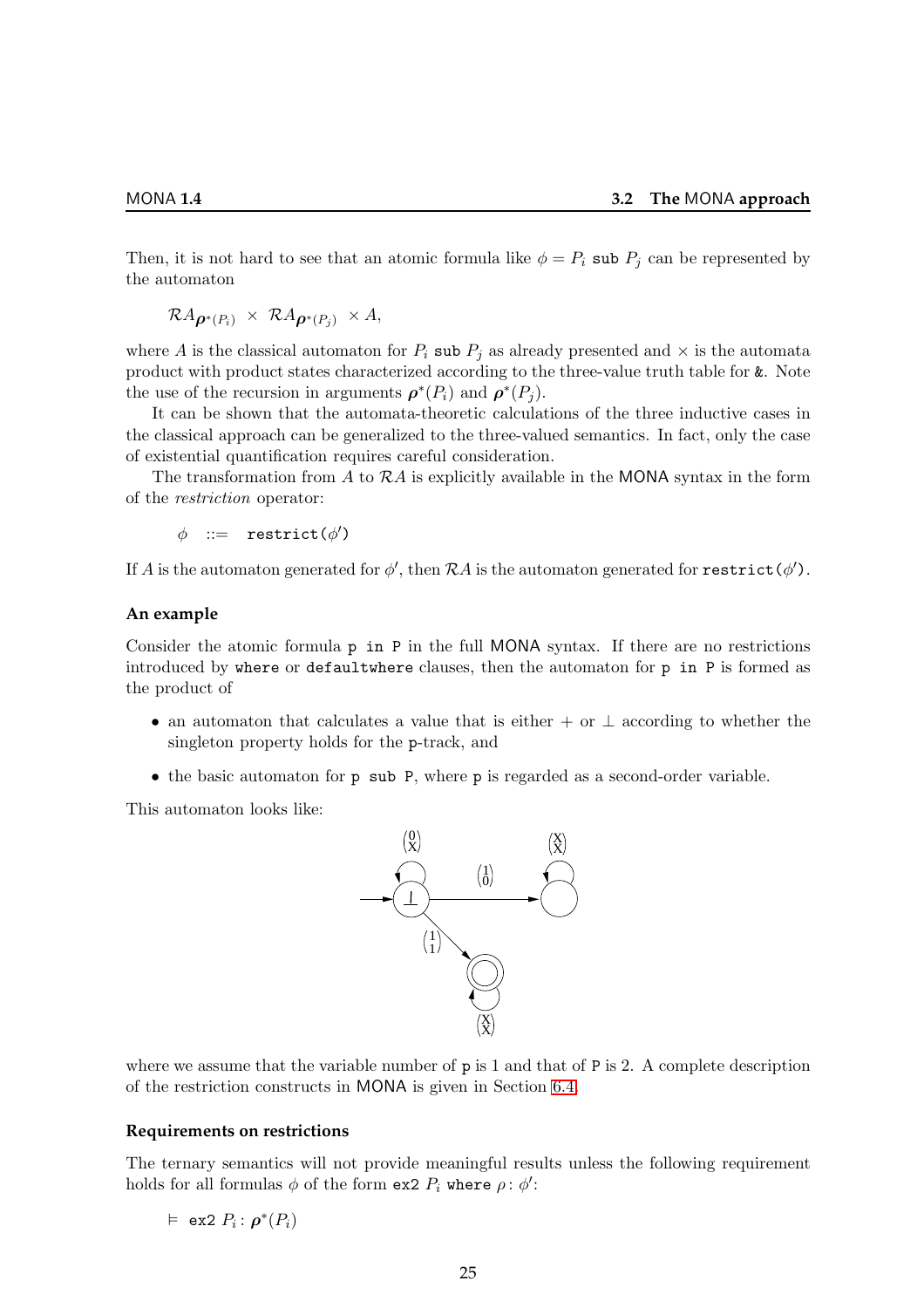That is: for any interpretation that defines the values of all free variables, except for  $P_i$ , in the closure  $\rho^*(P_i)$  of  $P_i$ , there exists an interpretation of  $P_i$  that makes the closure hold. For example,  $\phi = e \times 2$  P where  $\tilde{P} = P$ : P=P does not satisfy this requirement, since the restriction is always false. Indeed, there is a problem here: the formula evaluates to  $\perp$  under the semantics just given, not to − as one would expect of a false formula that contains no restricted free variables.

#### **Equivalence of the binary and ternary semantics**

It can be proven [\[Kla99\]](#page-78-12), that the classical semantics is equivalent to the ternary semantics for WS1S-R in the following sense:

 $w \nvDash \rho^*(\phi) \Leftrightarrow [\![\phi]\!] w = \bot$  $w \vDash \phi \& \mathbf{p}^*(\phi) \Leftrightarrow \llbracket \phi \rrbracket w = 1$  $w \models \tilde{\neg} \phi \& \rho^*(\phi) \Leftrightarrow \llbracket \phi \rrbracket w = 0$ 

Section [6.4](#page-35-2) describes how to make MONA generate ordinary two-valued automata.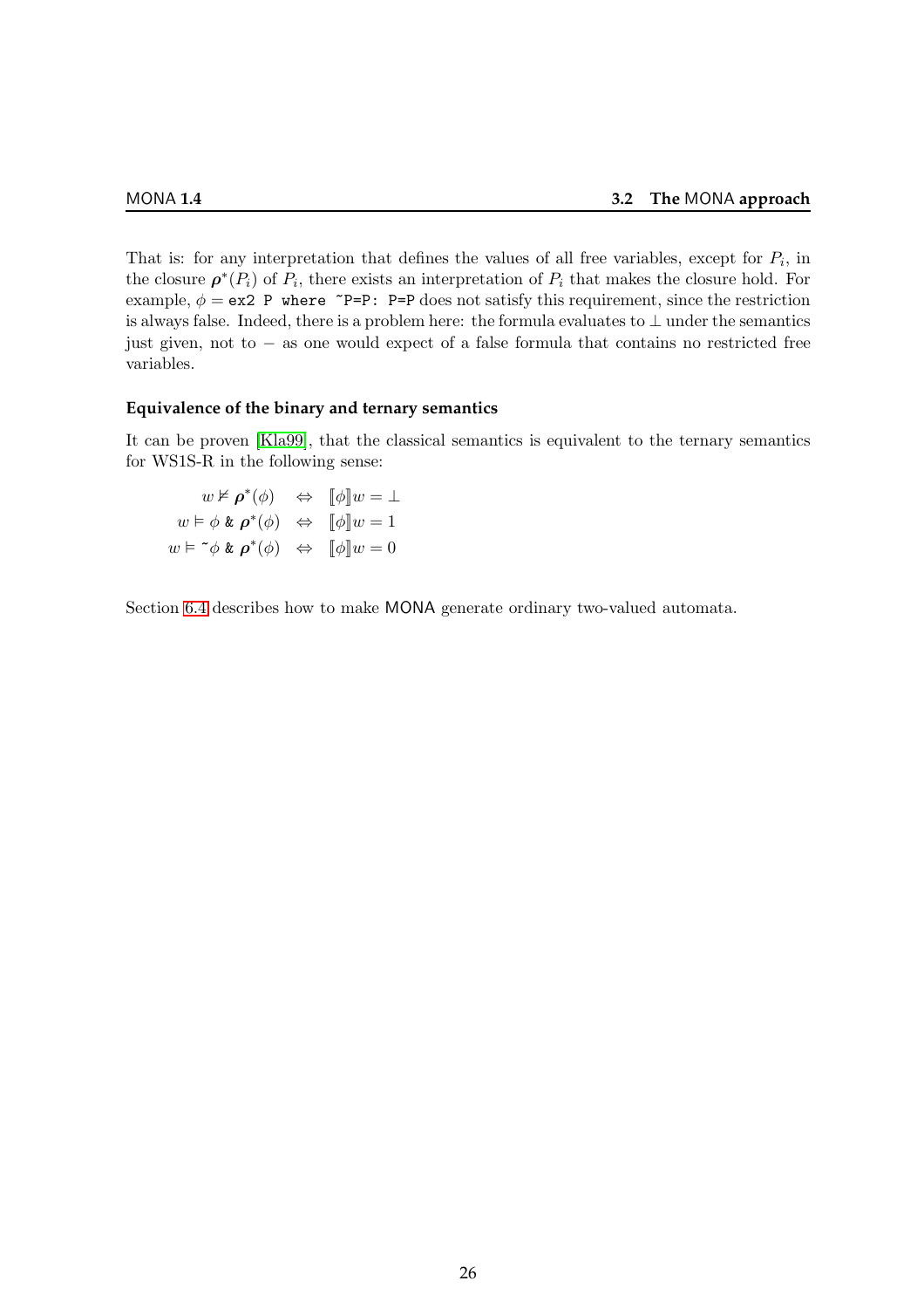# <span id="page-28-0"></span>**4 Translation optimizations**

Although the decision procedure does have a very high worst case complexity, in practice, it does pay off to simplify and reuse computations whenever possible, as shown in [\[KMS00\]](#page-78-13). This section describes the internal representation of formulas and related techniques for improving performance as employed by MONA.

#### <span id="page-28-1"></span>**4.1 DAG representation of formulas**

Internally MONA is divided into a front-end and a back-end. The front-end parses the input and reduces it to an *internal code* describing the automata-theoretic operations that will calculate the resulting program automata. The back-end then carries out the automaton operations in a way similar to the simplified decision procedure explained in Section [3.](#page-19-0)

For efficiency reasons, the internal code is stored in a DAG (Directed Acyclic Graph) rather than a more conventional tree structure. The atomic formulas are located in the leaves and the composite constructs are in the internal nodes. The DAG can be thought of as being constructed from the tree using a bottom-up collapsing process. This process is based on a formula equivalence relation:

**signature equivalence** Two formulas  $\phi$  and  $\phi'$  are *signature-equivalent* if there is an orderpreserving renaming of the variables in  $\phi$  (with respect to the indices of the variables) such that the code trees of  $\phi$  and  $\phi'$  become identical.

A property of the BDD representation is that the automata corresponding to signatureequivalent trees are isomorphic in the sense that only the node indices differ. This property is used by MONA for automatic reuse of intermediate results.

For example, consider the formula

ex1 q: p<q & q<r

where the variables  $p, q, r$  have the indices  $1, 2, 3$  respectively. The automata for the subformulas  $p \leq q$  and  $q \leq r$  are isomorphic, so their tree nodes are collapsed. The edges of the resulting DAG are labelled with the renaming information.



Experiments show that significant time improvements using "DAGification" are possible, typically a factor 2 to 4.

The contents of the DAG can be shown as a graph as above using the -gd option and the graphviz dot tool. (See Section [5.2](#page-33-0) for more information about visualization using graphviz.)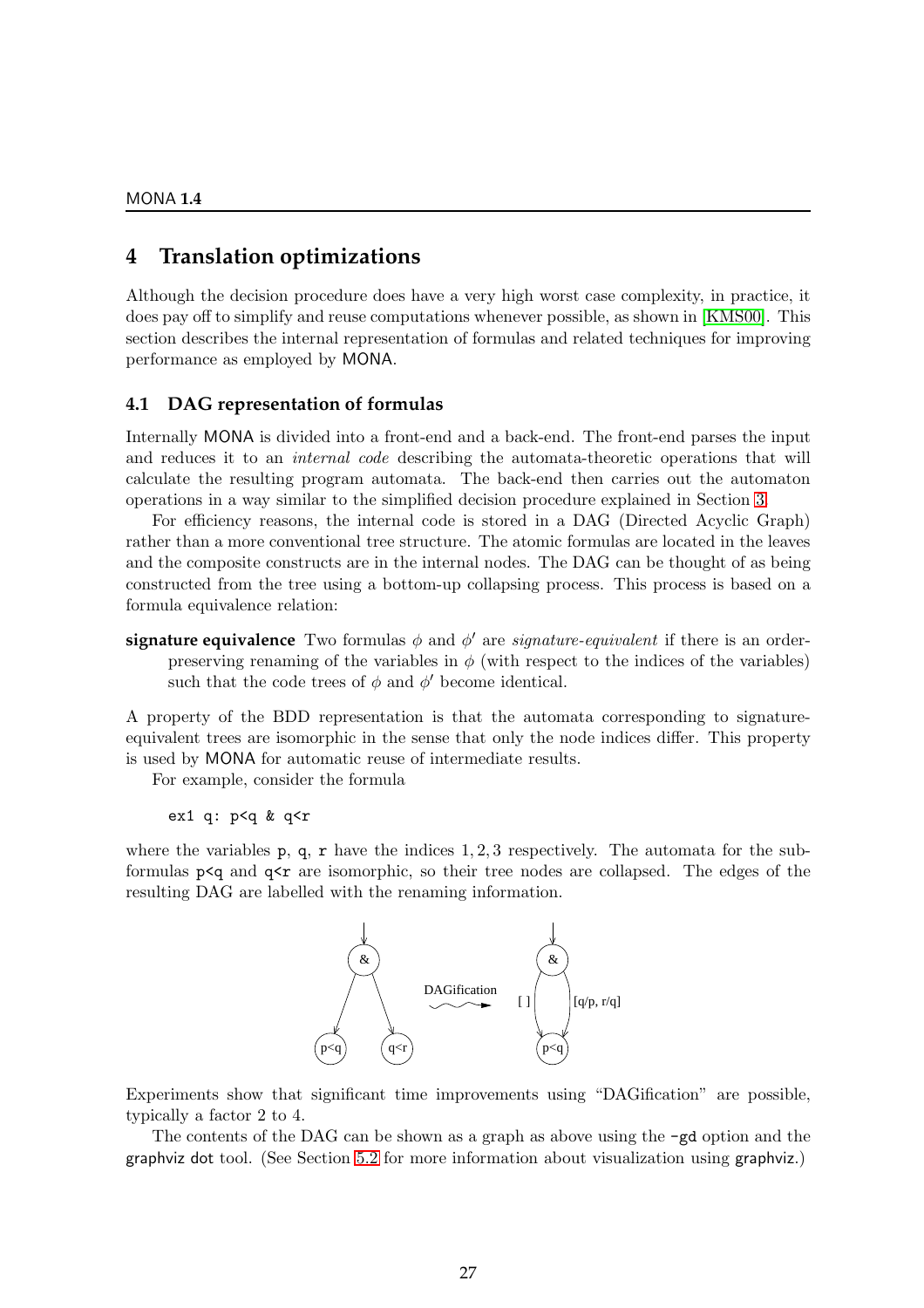#### <span id="page-29-0"></span>**4.2 Formula reductions**

Formula reduction is a means of "optimizing" the formulas in the DAG before translating them into automata. The reductions are based on a syntactic analysis that attempts to identify valid subformulas and equivalences among subformulas.

Formula reductions are by default enabled; option -o0 causes this translation phase to be skipped. MONA performs three kinds of formula reductions: 1) simple equality and boolean reductions, 2) special quantifier reductions, and 3) special conjunction reductions. The first kind can be described by simple rewrite rules (only some typical ones are shown):

| $X_i = X_i$ $\leadsto$ true    | $\phi \& \phi \leadsto \phi$ |             |
|--------------------------------|------------------------------|-------------|
| true $\& \phi \leadsto \phi$   | $\sim \phi$                  | $\sim \phi$ |
| false $\& \phi \leadsto$ false | $\sim$ true                  |             |

These rewrite steps are guaranteed to reduce complexity, but will not cause significant improvements in running time, since they all either deal with constant size automata or rarely apply in realistic situations. Nevertheless, they are extremely cheap, and they may yield small improvements, in particular on machine generated MONA code.

The second kind of reductions can potentially cause tremendous improvements. As mentioned, the non-elementary complexity of the decision procedure is caused by the automaton projection operations, which stem from quantifiers. The accompanying determinization construction may cause an exponential blow-up in automaton size. The basic idea is to apply a rewrite step resembling *let*-reduction, which removes quantifiers:

ex2  $X_i: \phi \rightarrow \phi[T/X_i]$  provided that  $\phi \Rightarrow X_i = T$  is valid, and T is some term satisfying  $FV(T) \subseteq FV(\phi)$ 

where  $FV(\cdot)$  denotes the set of free variables. For several reasons, this is not the way to proceed in practice. First of all, finding terms T satisfying the side condition can be an expensive task, in worst case non-elementary. Secondly, the translation into automata requires the formulas to be "flattened" by introduction of quantifiers such that there are no nested terms. So, if the substitution  $\phi[T/X]$  generates nested terms, then the removed quantifier is recreated by the translation. Thirdly, when the rewrite rule applies in practice,  $\phi$  usually has a particular structure as reflected in the following more restrictive rewrite rule chosen in MONA:

$$
\text{ex2 } X_i: \phi \quad \leadsto \quad \phi[X_j/X_i] \quad \text{provided that } \phi \equiv \cdots \quad \& \quad X_i = X_j \quad \& \quad \cdots
$$
\n
$$
\text{and } X_j \text{ is some variable other than } X_i
$$

In contrast to equality and boolean reductions, this rule is not guaranteed to improve performance, since substitutions may cause the DAG reuse degree to decrease.

The third kind of reductions applies to conjunctions, of which there are two special sources. One is the formula flattening just mentioned; the other is the formula restriction technique mentioned in Section [3.2.](#page-24-0) Both typically introduce many new conjunctions. Studies of a graphical representation of the formula DAGs (as explained in Section [4.1\)](#page-28-1) have shown that many of these new conjunctions are redundant. A typical rewrite rule addressing such redundant conjunctions is the following:

$$
\phi_1 \& \phi_2 \rightarrow \phi_1
$$
 provided that  $nonrestr(\phi_2) \subseteq nonrestr(\phi_1) \cup restr(\phi_1)$  and  
\n $restr(\phi_2) \subseteq restr(\phi_1)$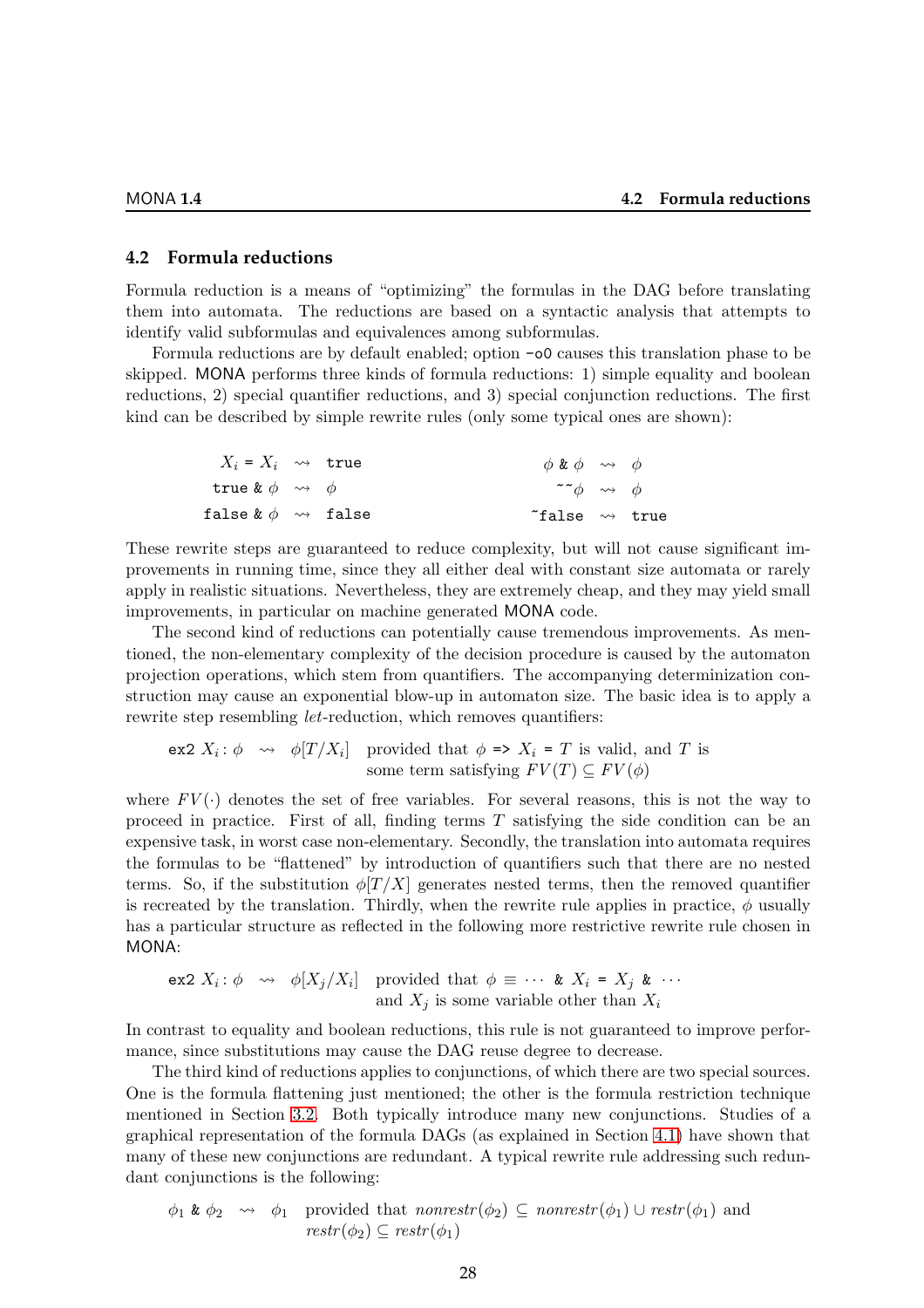```
# example predicate library
pred foo(...) = ...;pred bar(...) = ...;
```

```
(a) library.mona
```

```
# example application
include "library.mona";
 ...application...
```

```
(b) application.mona
```

```
Figure 7: Template for separate compilation
```
Here,  $restr(\phi)$  is the set of restrict(.) conjuncts in  $\phi$  (see Sections [3.2](#page-24-0) and [6.4\)](#page-35-2), and nonrestr( $\phi$ ) is the set of non-restrict( $\cdot$ ) conjuncts in  $\phi$ . This reduction states that it is sufficient to assert  $\phi_1$  when  $\phi_1 \& \phi_2$  was originally asserted in situations where the nonrestricted conjuncts of  $\phi_2$  are already conjuncts of  $\phi_1$ —whether restricted or not—and the restricted conjuncts of  $\phi_2$  are non-restricted conjuncts of  $\phi_1$ . It is not sufficient that they be restricted conjuncts of  $\phi_1$ , since the restrictions may not be the same in  $\phi_1$ .

All rewrite rules mentioned here have the property that they cannot "do any harm", that is, have a negative impact on the automaton sizes. (They can however damage the reuse factor obtained by the DAGification, but this is rarely a problem in practice.) A different kind of rewrite rules could be obtained using heuristic—this will be investigated in the future (see Section [8.2\)](#page-52-2). The effect of performing the formula reductions mentioned in this section is investigated in [\[KMS00\]](#page-78-13).

A general benefit from formula reductions is that tools generating MONA formulas from other formalisms may generate naive and voluminous output while leaving optimizations to MONA. In particular, tools may use existential quantifiers or let constructs to bind terms to fresh variables, knowing that MONA will take care of the required optimization.

#### <span id="page-30-0"></span>**4.3 Separate compilation**

MONA supports efficient use of libraries of predicate definitions through the separate compilation feature. The user can divide the input file into a number of smaller files and then use the include construct to combine them. If MONA is executed with the option -e, all automata corresponding to predicate applications are stored in an automaton library, and automatically reused in subsequent executions of MONA. The user can decide where to store the automaton library by setting the environment variable MONALIB. When MONA finds out that a source file has changed (using the file time-stamp), the part of the automaton library containing automata for that specific source file is recomputed.

The automaton library is a directory containing a sub-directory for each source file. Each sub-directory contains a number of automaton files (in the format also used by the import/export mechanism, see Section [6.1\)](#page-34-1) and a special contents file.

In Figure [7,](#page-30-1) a template for separate compilation is shown. Executing

#### mona -e application.mona

causes MONA to store the automata generated by applications of the predicates in the directory \$MONALIB/library/. In subsequent compilations of the application file (application .mona), MONA will attempt to reuse the stored automata unless the library source file (library.mona) has been altered.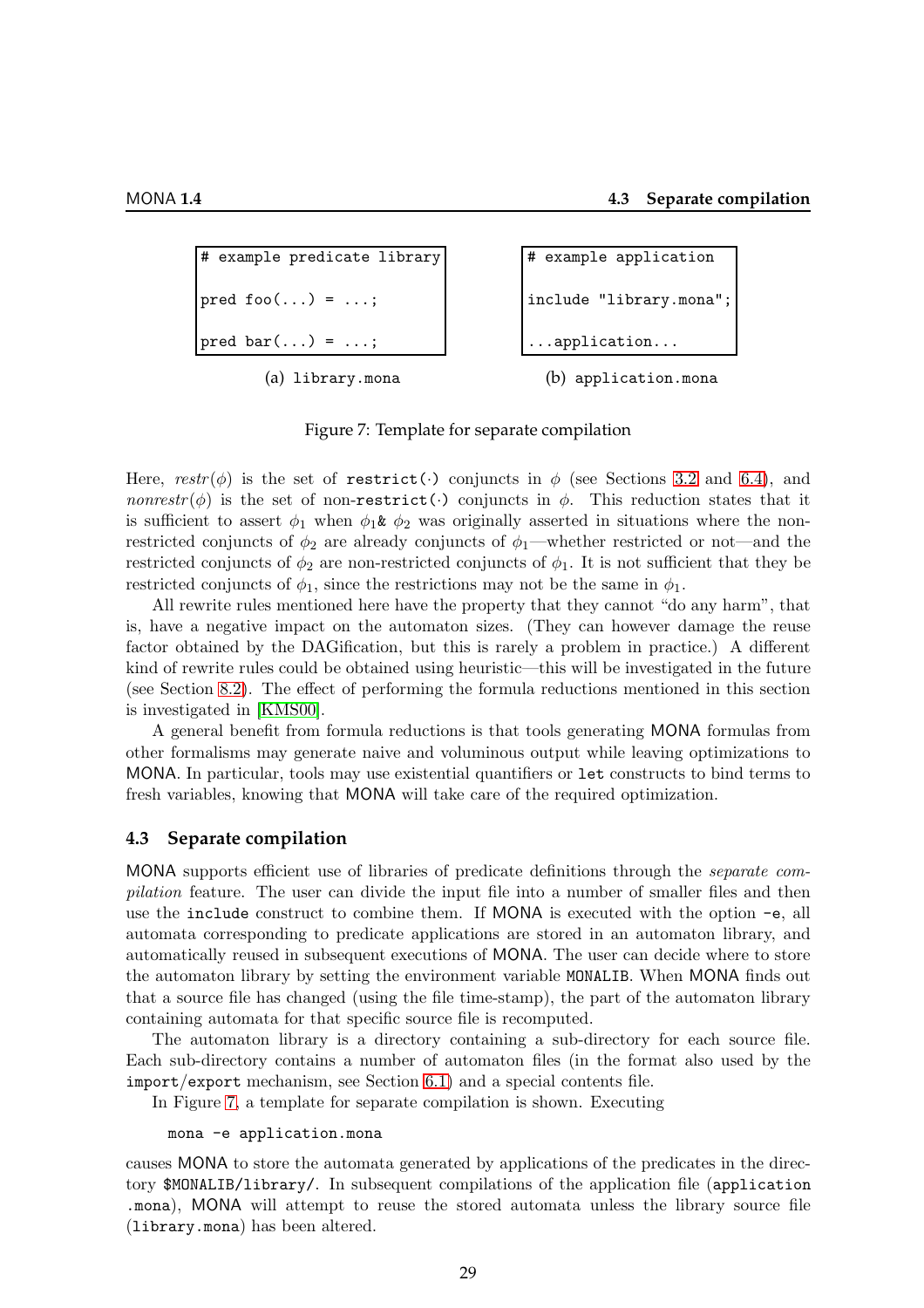# <span id="page-31-0"></span>**5 Translation information**

This section describes features that provide detailed information about the translation process from formula to automaton.

### <span id="page-31-1"></span>**5.1 Verbose processing**

To monitor the translation process, MONA provides a number of facilities, which can be used for "debugging" MONA code. For instance, the -s and -t options can reveal the source of state space explosions – something that likely happens if complicated properties are expressed. The user can then attempt to rewrite that particular part of the source code (or modify the tool generating the MONA code, if not manually written) and rerun MONA.

#### **Progress information**

By default, MONA prints some progress information. It prints the name of the current translation phase, the time spent in each phase, and the completion percentage in the automatonconstruction phase. Also, information about the DAG representing the code (see Section [4.1\)](#page-28-1) and the results of the formula reductions (see Section [4.2\)](#page-29-0) is shown.

As an example,

mona lossy\_queue.mona

yields the following output (where the counter-example and the satisfying example are omitted for clarity):

MONA v1.4 for WS1S/WS2S Copyright (C) 1997-2000 BRICS

PARSING Time: 00:00:00.01

CODE GENERATION DAG hits: 297, nodes: 116 Time: 00:00:00.01

REDUCTION Projections removed: 1 (of 15) Products removed: 10 (of 63) Other nodes removed: 1 (of 37) DAG nodes after reduction: 103 Time: 00:00:00.01

AUTOMATON CONSTRUCTION 100% completed Time: 00:00:00.05

Automaton has 11 states and 43 BDD-nodes

ANALYSIS A counter-example of least length (0) is: ...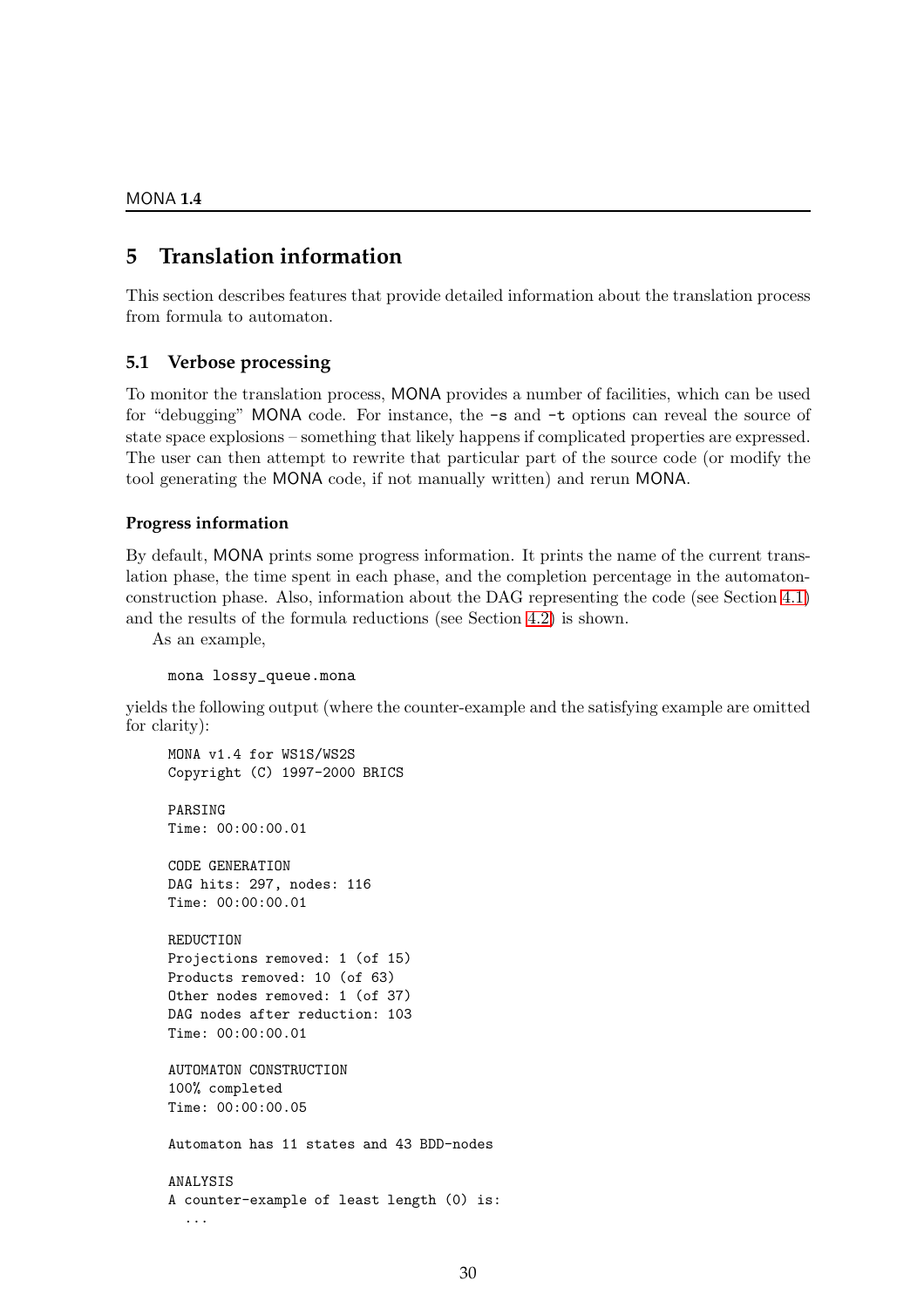```
A satisfying example of least length (4) is:
  ...
Total time: 00:00:00.08
```
The completion percentage shows how many of the automaton operations that are completed along with the number of automata currently in memory and the amount om memory being used.

All progress information can be disabled using the  $-q$  option.

#### **Dumps**

The -d option causes the following information to be printed:

- the main formula and assertion (see Section [3.2\)](#page-24-0), the variable restrictions, and all macros and predicates;
- the contents of the symbol table (mainly used for internal debugging purposes);
- the contents of the code DAG (see Section [4.1\)](#page-28-1) shown expanded as a tree; and
- in WS2S mode (see Section [7\)](#page-40-0), the guide is also printed.

#### **Statistics**

The -s option makes MONA print some statistics about each automaton operation. It prints

- the type of the current operation;
- the location in the source code where the operation originates; and
- the sizes of the input and the resulting automata, if either a product, a project, or a minimization operation.

The output looks like:

```
...
Product & 'even.mona' line 12 column 3
     & 0 in Q;
     \hat{\phantom{1}}(4,4)x(7,14) \rightarrow (12,26)Minimizing (12,26) \rightarrow (6,11)Right-quotient
Projecting #20 'even.mona' line 7 column 1
  ex2 Q: x in Q
   \hat{ }(6,11) \rightarrow (6,7)Minimizing (6,7) \rightarrow (5,6)...
```
This can be read as follows: the conjunction in line 12 results in a product operation of two automata, one with 4 states and 4 BDD nodes, the other with 7 states and 14 BDD nodes. The product automaton with 12 states, 26 BDD nodes and its minimized version are also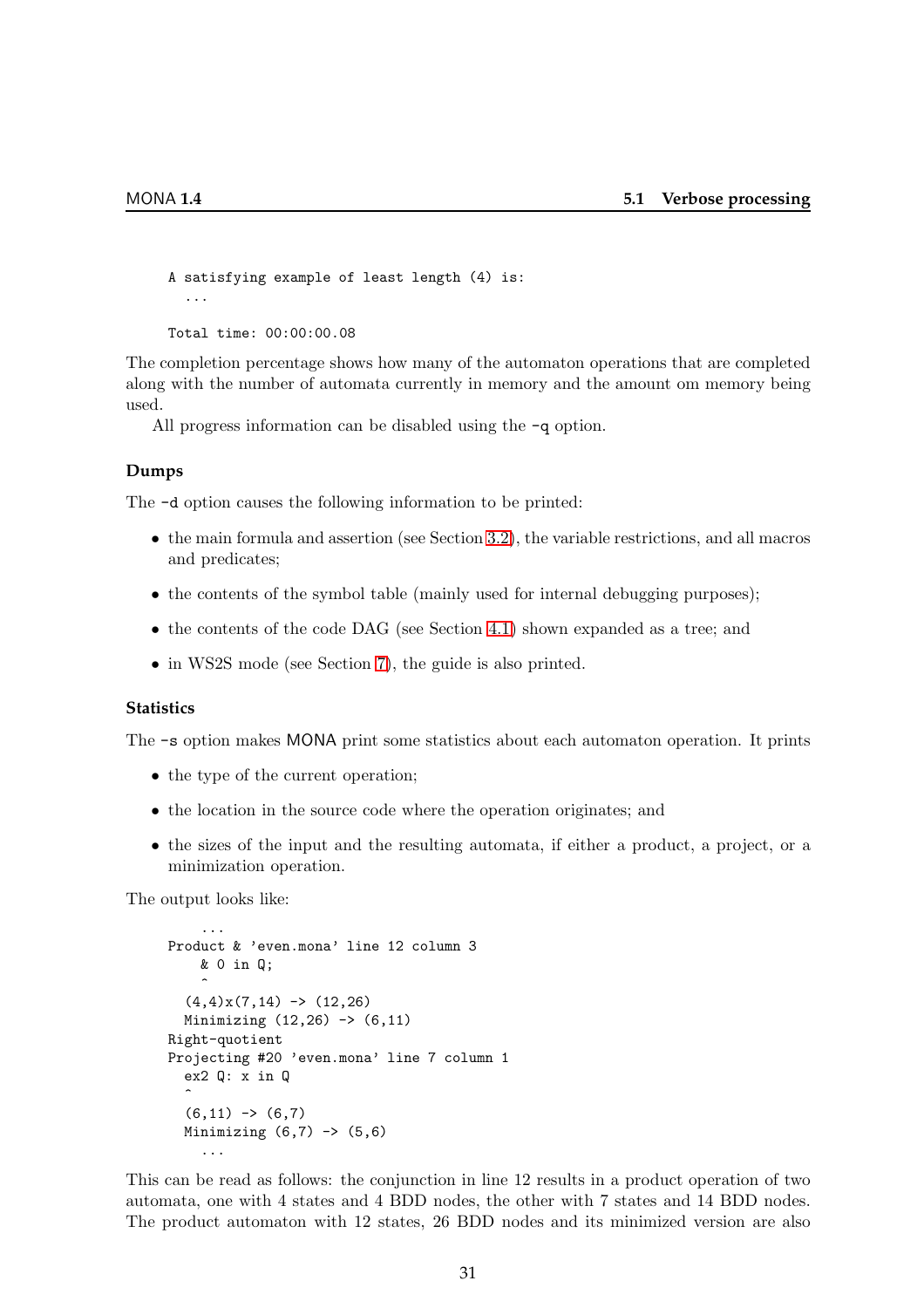reported on, and so forth. The  $\hat{\ }$  character points to the column in the source line where the operation originates.

When the compilation is completed, a summary of the use of the various automata operations is printed. Also, the largest number of states and the largest number of BDD nodes of any intermediate, minimized automata is shown.

#### **Timing**

Using the option  $-t$  causes MONA to print a summary of the total time (CPU time, not physical time) spent in the main automaton operations. If  $-t$  is used together with  $-s$ (statistics), the time spent in each operation is also printed.

#### **Intermediate automata**

The  $-i$  option is intended for use together with  $-s$  (see above). It extends the information being printed at each automaton operation with a verbose description of the resulting automaton.

The following example illustrates the output:

```
...
Resulting DFA:
Initial state: 0
Accepting states: 1
Rejecting states: 2
Don't-care states: 0
Transitions:
State 0: -> state 1
State 1: #8=0, #10=0, #11=0 -> state 1
State 1: #8=0, #10=0, #11=1 -> state 2
State 1: #8=0, #10=1, #11=0 -> state 2
State 1: #8=0, #10=1, #11=1 -> state 1
State 1: #8=1, #11=0 -> state 2
State 1: #8=1, #11=1 -> state 1
State 2: \rightarrow state 2
  ...
```
The format resembles the one from Section [2.4.](#page-13-0) The only difference is that the transitions are written more explicitly. For example, #8=1 means that the variable with index 8 has the value 1.

#### <span id="page-33-0"></span>**5.2 Visualization of automata**

In WS1S mode, a graph representation of the program automaton can be generated with the -gw option. The format of the output is readable by the graphviz tool dot (property of AT&T). Example:

mona -gw even.mona > even.dot dot -Tps even.dot -o even.ps

generates the graph shown on page [13](#page-14-1) to the file even.ps. (The graphviz tools can be found at <http://www.research.att.com/sw/tools/graphviz/>.) Appendix [C.1](#page-59-1) describes another kind of automaton visualization which shows the full BDD structure.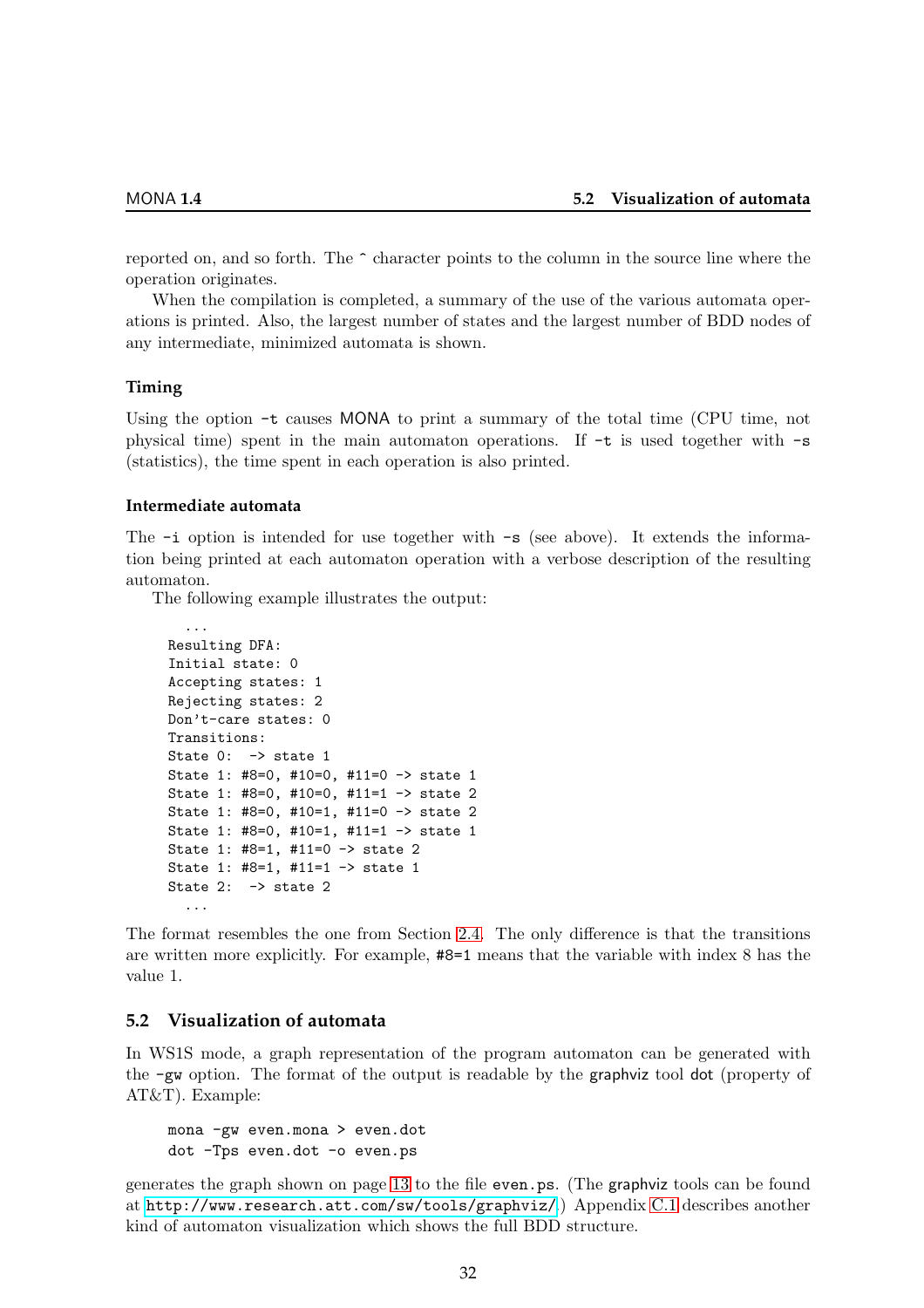# <span id="page-34-0"></span>**6 Advanced constructs**

This section describes features for exporting and importing of automata, performing prefix closing of automata, controlling formula restrictions, and emulating monadic second-order logic on strings (M2L-Str) and Presburger arithmetic.

#### <span id="page-34-1"></span>**6.1 Exporting and importing automata**

If MONA is used as an automaton-generation tool, two features are available for exporting automata. The first is using the -w option as described in Section [2.4.](#page-13-0) The other is the formula-level construct

export(" $filename$ ",  $\phi$ )

which evaluates to the same (minimal) automaton as  $\phi$  but has the side-effect of writing the automaton to the designated file. If all pos  $p$  (see Section [6.5\)](#page-37-0) has been specified, for instance using the  $m21$ -str declaration, the variable p will be projected away from the automaton being exported.

It is often the case that export is used for the side-effect only and that a MONA file contains several exports. The top-level construct

execute  $\phi$ ;

can then be useful (with  $\phi$  being an export formula). It translates  $\phi$  for side-effects only and evaluates to "true". In other words, the automaton is "thrown away" after being exported.

The automaton is stored in external format, also called ".dfa" format. Appendix [C](#page-59-0) describes this format and shows how automaton files in this format can be used in other applications.

Automata in external format can be imported using the construct

 $\mathtt{import("filename", n_1->n'_1, n_2->n'_2, ..., n_k->n'_k)}$  $'_{k}$ 

which evaluates to the automaton stored in the designated file where the free variables  $n_1, n_2, ..., n_k$  (from the variables list in the dfa file, see Appendix [C\)](#page-59-0) have been substituted by  $n'_1, n'_2, ..., n'_k$  respectivly.

It is checked that the type of each  $n_i$  is the same as that of  $n'_i$ . Also, the substitution must be order preserving in terms of variable indices. If one wants to import an automaton in one variable order into a MONA program with another variable order, the variables need to be reordered "manually" using quantifications. As an example, importing an automaton mapping automaton variables A1, A2 (where the numbers define the ordering) into a MONA variables B2, B1, respectively, can be done as follows:

```
var2 B1,B2;
ex2 C1,C2: import("file.dfa",A1->C1,A2->C2) & B1=C2 & B2=C1;
```
We here use the property that MONA chooses the variable order as the order of declaration of the variables.

As an alternative to the  $-\mathbf{w}$  option, the option  $-\mathbf{x}\mathbf{w}$  is provided. It causes the main formula to be output in external format rather than the format shown in Section [2.4.](#page-13-0)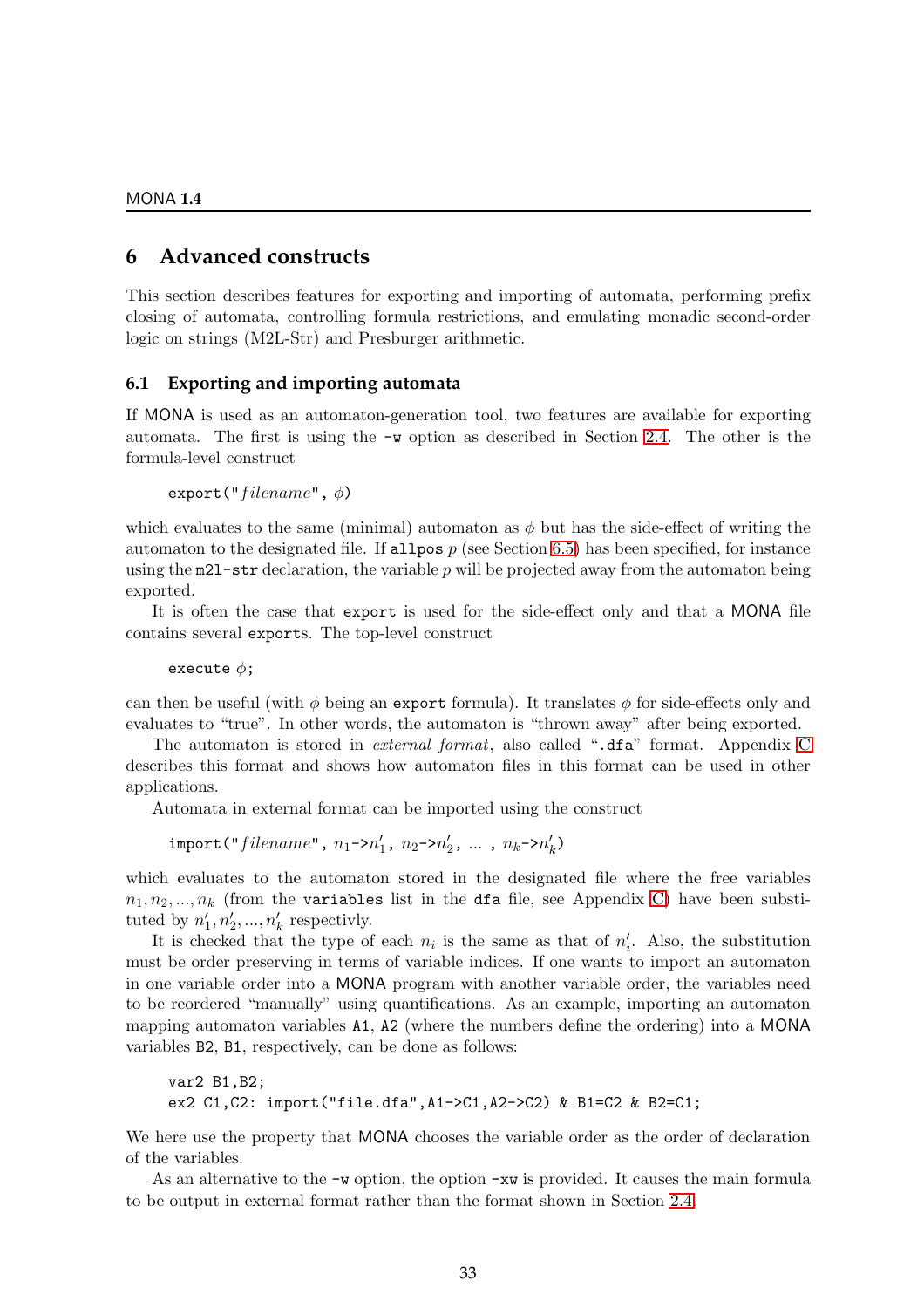#### <span id="page-35-0"></span>**6.2 Prefix-closing**

The predicate notation  $\text{prefix}(\phi)$  stands for an operation that calculates the prefix-closure of the automaton associated to  $\phi$ . In other words, a string w satisfies a formula prefix $(\phi)$  if and only if there is some string v so that  $w \cdot v$  satisfies  $\phi$ .

The prefix operation has no logical meaning, but it is useful for instance in the synthesis of controllers for reactive systems [\[SS98,](#page-80-2) [HS00\]](#page-78-4).

#### <span id="page-35-1"></span>**6.3 Presburger arithmetic**

Presburger arithmetic consists of formulas built from natural number constants and variables, equality, first-order logical connectives, and addition. In contrast to WS1S, there are no second-order constructs, but addition of arbitrary terms is allowed—not just addition with constants. Presburger arithmetic can be expressed in WS1S by encoding naturals as bit strings using base 2 encoding [\[BC96,](#page-77-11) Büc60a, [SKR98\]](#page-80-5). In this way, a Presburger-arithmetic first-order value corresponds to a WS1S second-order value.

The MONA second-order term construct

 $p$ const $(I)$ 

encodes the natural number  $I$  into a second-order value using least-significant-bit-first encoding. (This encoding has the property that is is closed by concatenation with 0s which is required by the WS1S decision procedure—see Section [3.1.](#page-19-1))

All other Presburger constructs can be expressed using predicates. Appendix [D.1](#page-67-0) contains some examples of using Presburger arithmetic.

#### <span id="page-35-2"></span>**6.4 Restriction**

As described in Section [3.2,](#page-24-0) MONA allows restrictions to be associated with the use of variables. Where quantifications and global declarations of first-order and second-order variables (var1, all2, etc.) occur, it is possible to specify where  $\rho$ , which makes  $\rho$  the user-defined restriction of the variable.

See Section [3.2](#page-24-0) for a discussion of the semantics of restrictions. (Note that restrictions must always be satisfiable for MONA to calculate correctly; MONA does not check this requirement.)

As an example, in the program

var2 R; var2 W where W sub R;  $\phi$ :

the variable W is associated the restriction W sub R. This program will evaluate to  $don't-care$ if W is not a subset of R, no matter what  $\phi$  is. As another example, the formula

ex1 p where p in Q:  $\phi$ 

evaluates to true if there exists a position p in Q such that  $\phi$  is satisfied, to *don't-care* if p in Q cannot be satisfied, i.e. if Q is empty, and to false otherwise.

Note that restrictions are only associated to variables—not to terms in general. However, if a subformula evaluates to don't-care, that value propagates to enclosing formulas as explained in Section [3.2.](#page-24-0)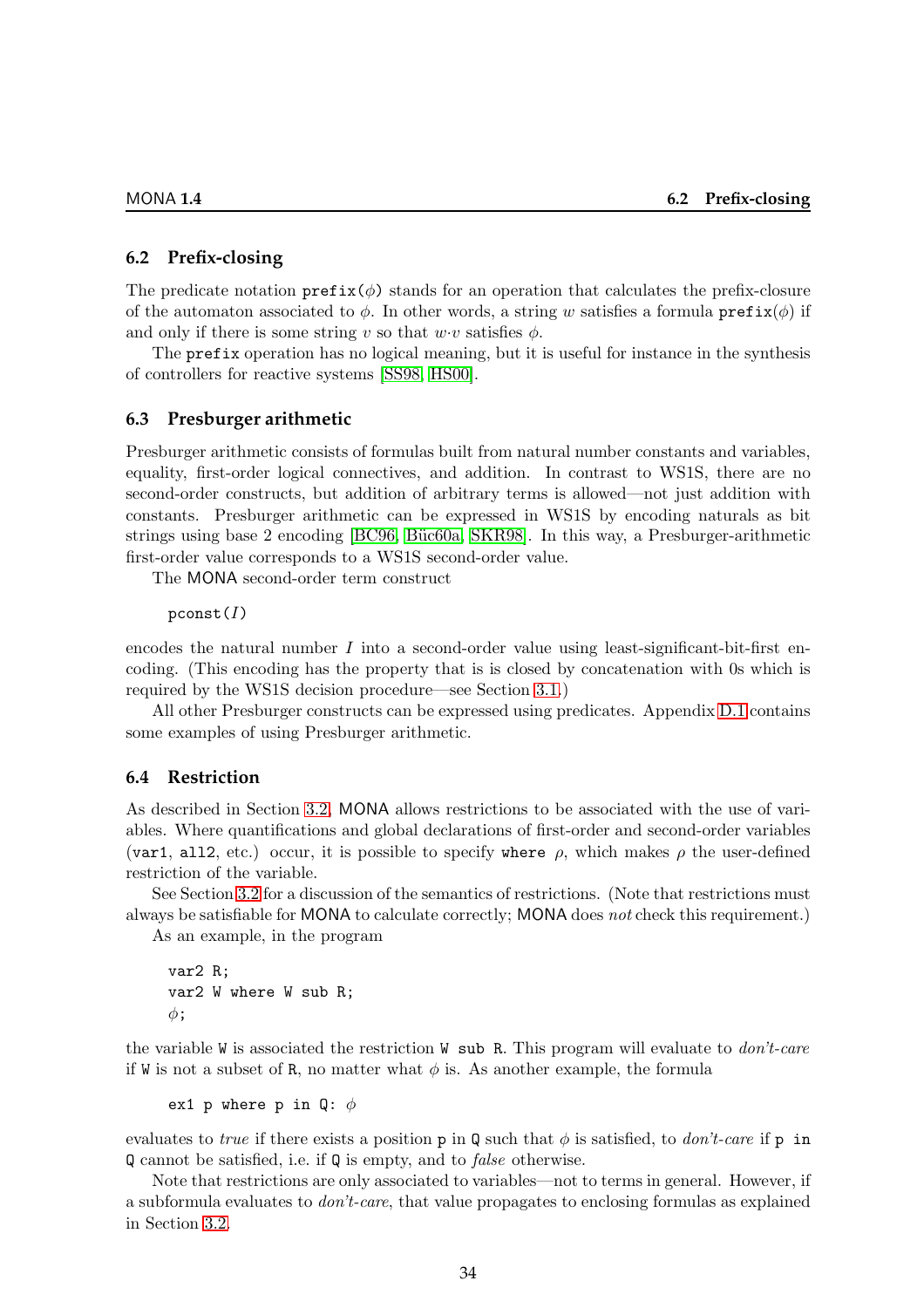#### **Default restrictions**

It is possible to specify default user-definable restrictions using the constructs

defaultwhere1( $p$ ) =  $\phi$ 

and

defaultwhere  $2(P) = \phi$ 

For instance,

 $defaultwhere1(x) = x \leq 7;$ 

is equivalent to specifying where  $p \le 7$  for each first-order variable p that does not already have an explicit where restriction. (First-order variables are always implicitly associated an extra restriction of being non-empty as mentioned in Section [3.2.](#page-24-0)) The default restrictions do not apply to variables declared within the default declarations.

#### **Explicit restriction and global assertions**

To better take advantage of the ternary semantics, programmers may use the formula-level construct

restrict $(\phi)$ 

to turn false into don't-care. (More precisely, if  $\phi$  evaluates to false, restrict( $\phi$ ) evaluates to *don't-care*; otherwise, it evaluates to the same as  $\phi$ .) Internally in MONA, all uses of restrictions are reduced to such primitive restrict operations. The operation is implemented by converting reject states into don't-care states in the automaton corresponding to  $\phi$  and minimizing the result.

Often, the MONA programmer wants to analyze a whole program under certain assumptions. For instance, if a program consists of two formulas,  $\phi$  and  $\phi'$ , one might want to assert that  $\phi$  holds, so that any counter-example that is printed satisfies  $\phi$  but not  $\phi'$ . MONA provides a method for specifying such assertions. The declaration

```
assert \phi;
```
is equivalent to

restrict $(\phi)$ ;

and has the desired effect.

#### **Unrestriction**

It is often the case that the user does not want to distinguish between *don't-care* states (see Section [3.2\)](#page-23-0) and reject states. The option -u makes MONA "unrestrict" the automaton printed with -w and all automata generated using export (see Section [6.1\)](#page-34-0). Unrestricting an automaton means transforming don't-care states into reject states and minimizing the resulting automaton. In this way, the unrestricted automaton is the minimal automaton accepting the same language as the original.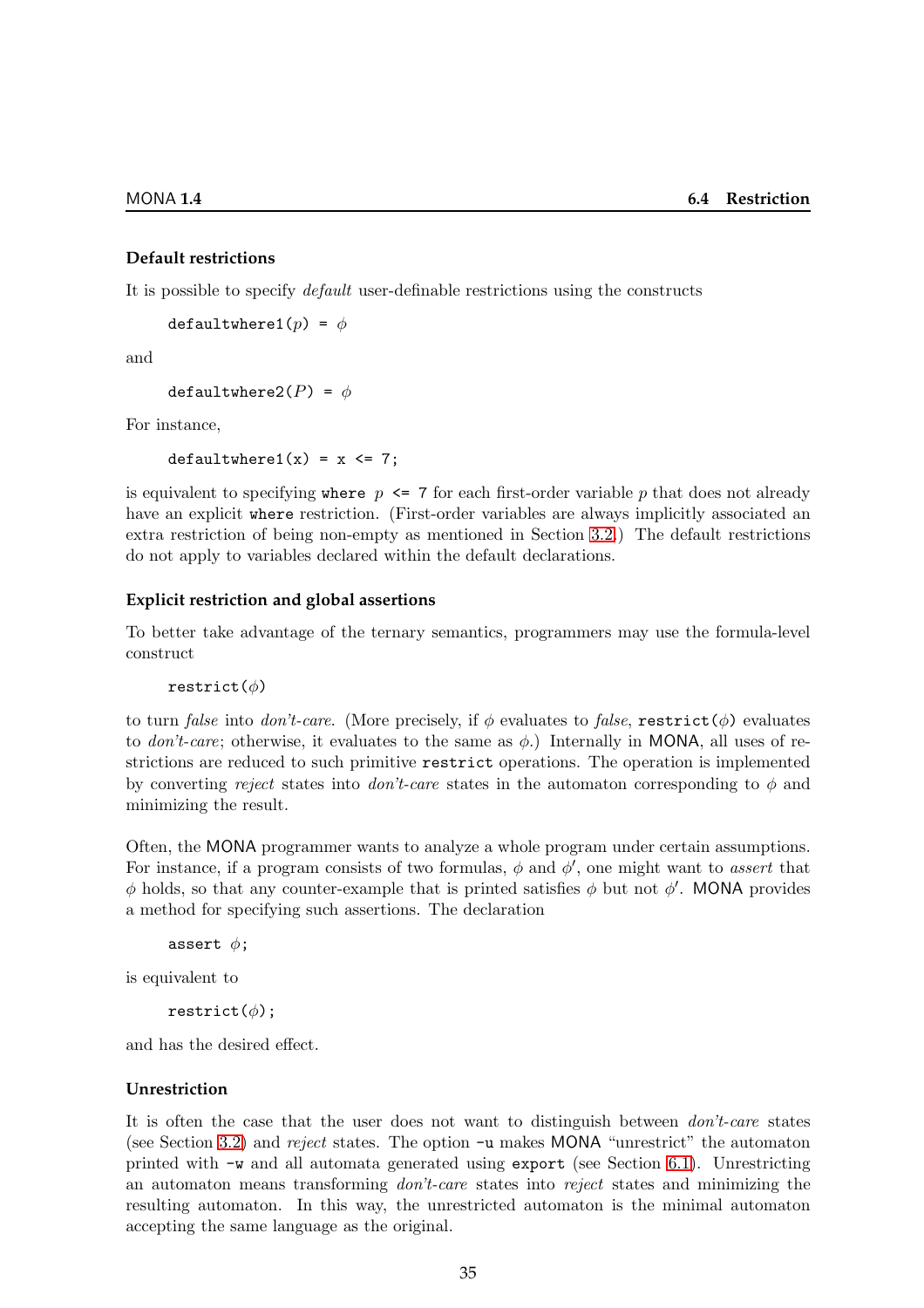# <span id="page-37-0"></span>**6.5 Emulating Monadic Second-order Logic on Strings**

Any automaton produced by the MONA in its pure linear mode recognizes a language that is closed under certain string operations, as described in Section [3.](#page-19-0) A slight variation on WS1S is called *Monadic Second-order Logic on Strings* (M2L-Str). In WS1S, formulas are interpreted over *infinite string* models (but quantification is restricted to finite sets only). In M2L-Str, formulas are instead interpreted over *finite string* models. That is, the universe is not the whole set of naturals N, but a bounded subset  $\{0, \ldots, n-1\}$ , where n is defined by the length of the given string. This restriction is not a WS1S concept, because of the closure properties just mentioned. From the language point of view, M2L-Str corresponds exactly to the regular languages (all formulas correspond to automata and vice versa). This properties make M2L-Str preferable for some applications (e.g. [\[BK98,](#page-77-0) [SS98\]](#page-80-0)). However, the fact that not all positions have a successor often makes M2L-Str rather unnatural to use. Being closer tied to arithmetic, the WS1S semantics is easier to understand. Also, for instance Presburger Arithmetic can easily be encoded in WS1S (see Section [6.3\)](#page-35-0) whereas there is no obvious encoding in M2L-Str.

The standard decision procedure for M2L-Str is almost the same as for WS1S (see Section [3\)](#page-19-0), only slightly simpler: the quotient operation (before projection) is just omitted. However, with restrictions (Section [3.2\)](#page-24-0), M2L-Str can be emulated efficiently in WS1S, provided that a single extra basic operation, allpos, is added to the logic for breaking the closure properties mentioned above.

We turn MONA into M2L-Str mode if we write

m2l-str;

in the top of a MONA program. This declaration is just an abbreviation for:

```
ws1s;
var2 $ where ~ex1 p where true: p notin $ & p+1 in $;
allpos $;
defaultwhere1(p) = p in $;
defaultwhere2(P) = P sub$;
```
The restriction associated to  $\frac{1}{2}$  ensures that  $\frac{1}{2}$  always has the value  $\{0, \ldots, n-1\}$  for some n. The defaultwhere declarations restrict all variables to \$. The non-WS1S concept of a bounded universe is enforced by the allpos declaration. It works by conjoining a special basic automaton to the main formula, ensuring that \$ is interpreted as the whole set of positions in the universe. It also causes the \$ variable to be projected away as a very last operation (and at every export), so it will not occur in the program automata or in the analysis.

Previous versions of MONA used a slightly different emulation technique where \$ instead was a first-order variable representing the last position in the universe. For backwards compatibility, an option -m is provided.

# **6.6 Example: Regular expressions over the ASCII alphabet**

Regular expressions can be easily translated into MONA. Consider the problem of constructing an automaton over the ASCII alphabet that recognizes the language  $a*(ab)*$ . This can be done in a straightforward manner: we introduce a second-order variable \$ restricted to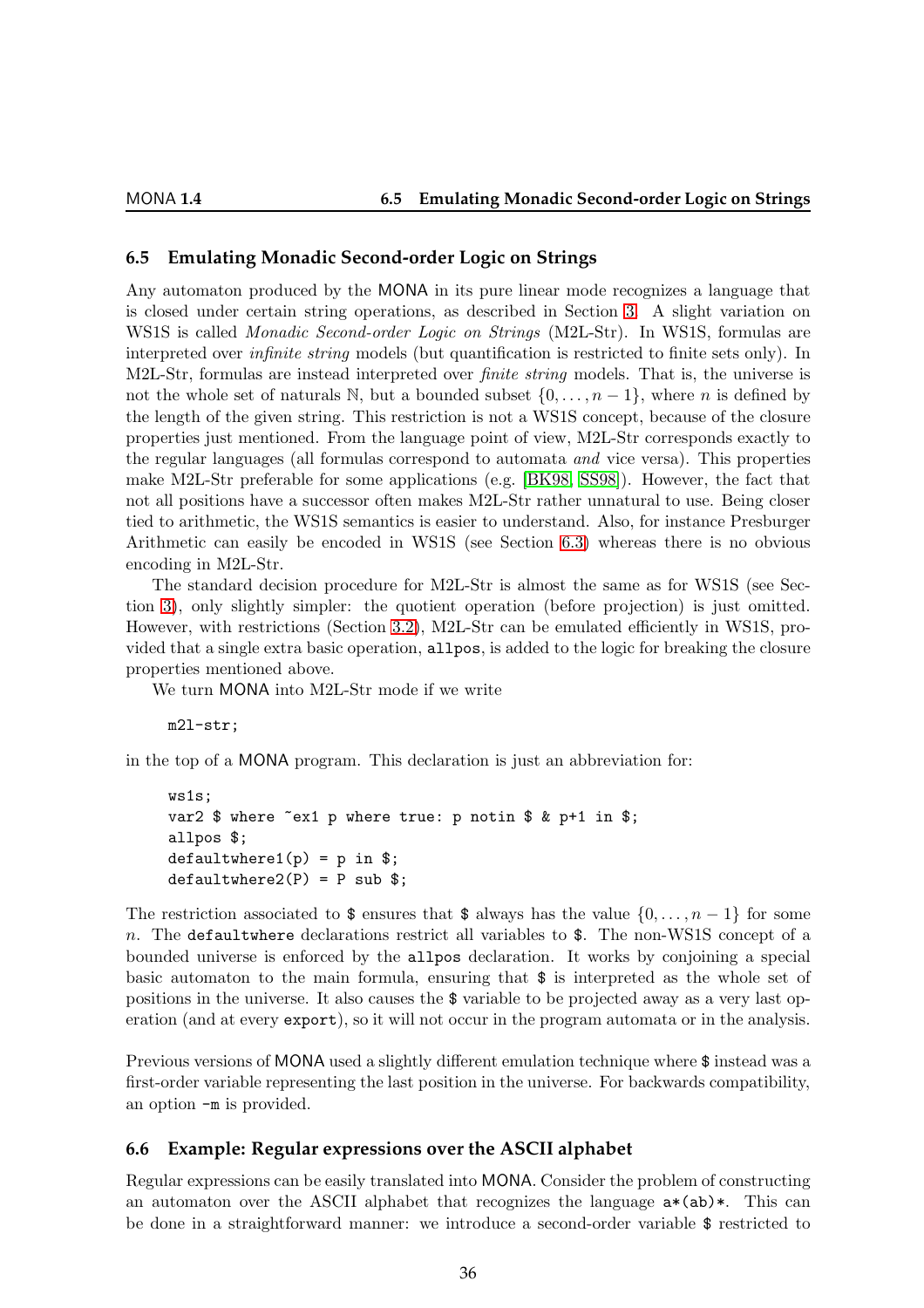$\{0,\ldots,n-1\}$  for some *n* to denote the string. We declare second-order variables **bit0**,... bit7—restricted to be subsets of \$—for the representation of a string of ASCII characters. We make the default restriction on first and second-order variables that they involve numbers at most 1 higher than the largest element in \$. Then, we recursively construct for each subexpression E of  $a*(ab)*(a)$  a predicate is  $E(p, q)$  such that is  $E(p, q)$  holds if and only if the substring from position p to position q (including the p'th letter but not the q'th) belongs to the language defined by  $E$ . Finally, we remember to declare  $\$ as an allpos variable such that it is removed from the final automaton. The details can be found in Figure [9.](#page-39-0) It can been seen to be essential that the default restrictions allow values higher than the largest element in the string; otherwise, the induction would be much more cumbersome to express.



<span id="page-38-0"></span>Figure 8: Regular expression over ASCII alphabet

The resulting automaton is shown in Figure [8.](#page-38-0) It can be seen that the representation of intervals, like a-z would be very efficient, by the approach just sketched. Thanks to the BDD representation, any interval on which the transition relation remains constant for a given state introduces at most sixteen nodes, but on average only eight nodes. Also, the regular expressions can easily be extended with complementation and conjunction. Thus MONA should be a useful tool for the construction of automata for pattern matching via more concise formalisms than regular expressions.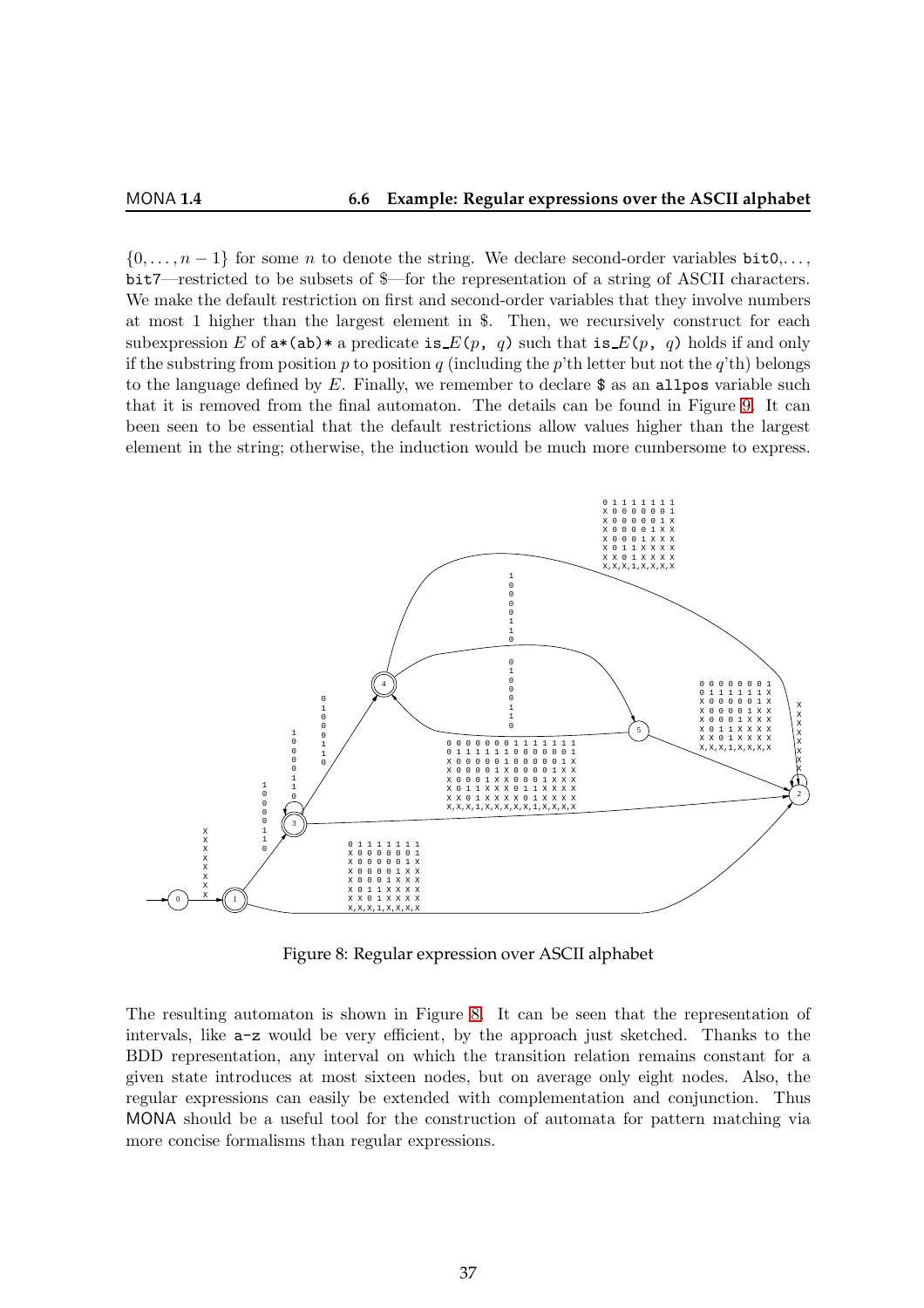```
var2 $ where \tilde{ } ex1 p where true: p notin $ & p+1 in $;
allpos $;
defaultwhere1(p) = all1 r: r <p => r in $;
defaultwhere2(P) = all1 p: p in P => all1 r: r < p => r in $;
# we declare a string of 8-bit vectors
var2 bit0 where bit0 sub $, bit1 where bit1 sub $,
     bit2 where bit2 sub $, bit3 where bit3 sub $,
     bit4 where bit4 sub $, bit5 where bit5 sub $,
     bit6 where bit6 sub $, bit7 where bit7 sub $;
macro consecutive_in_set(var1 p, var1 q, var2 P) =
p < q & p in P & q in P & all1 r: p < r & r < q => r notin P;
# ASCII 'a' is 97, which is 01100001
macro is_a(var1 p, var1 q) =
q = p + 1 &p in bit0 & p notin bit1 & p notin bit2 & p notin bit3 &
p notin bit4 & p in bit5 & p in bit6 & p notin bit7;
# ASCII 'b' is 98, which is 01100010
macro is_b(var1 p, var1 q) =
q = p + 1 &p notin bit0 & p in bit1 & p notin bit2 & p notin bit3 &
p notin bit4 & p in bit5 & p in bit6 & p notin bit7;
# we concatenate by guessing the intermediate position where
# the string parsed according to the first regular expression
# (in this case "a") ends and the string parsed according to
# the second (in this case "b") starts
pred is_ab(var1 p, var1 q) =
ex1 r: is_a(p, r) & is_b(r, q);
# a star expression is handled by guessing the set of
# intermediate positions
pred is_ab_star(var1 p, var1 q) =
ex2 P: p in P & q in P &
       all1 r, r': consecutive_in_set(r, r', P) => is_ab(r, r');
pred is_a_star(var1 p, var1 q) =
ex2 P: p in P & q in P &
       all1 r, r': consecutive_in_set(r, r', P) => is_a(r, r');
pred is_a_star_ab_star(var1 p, var1 q) =
ex1 r: is_a_star(p, r) & is_ab_star(r, q);
is_a_{star_ab_{star}(0, max($)+1);
```
<span id="page-39-0"></span>Figure 9: Regular expression over ASCII alphabet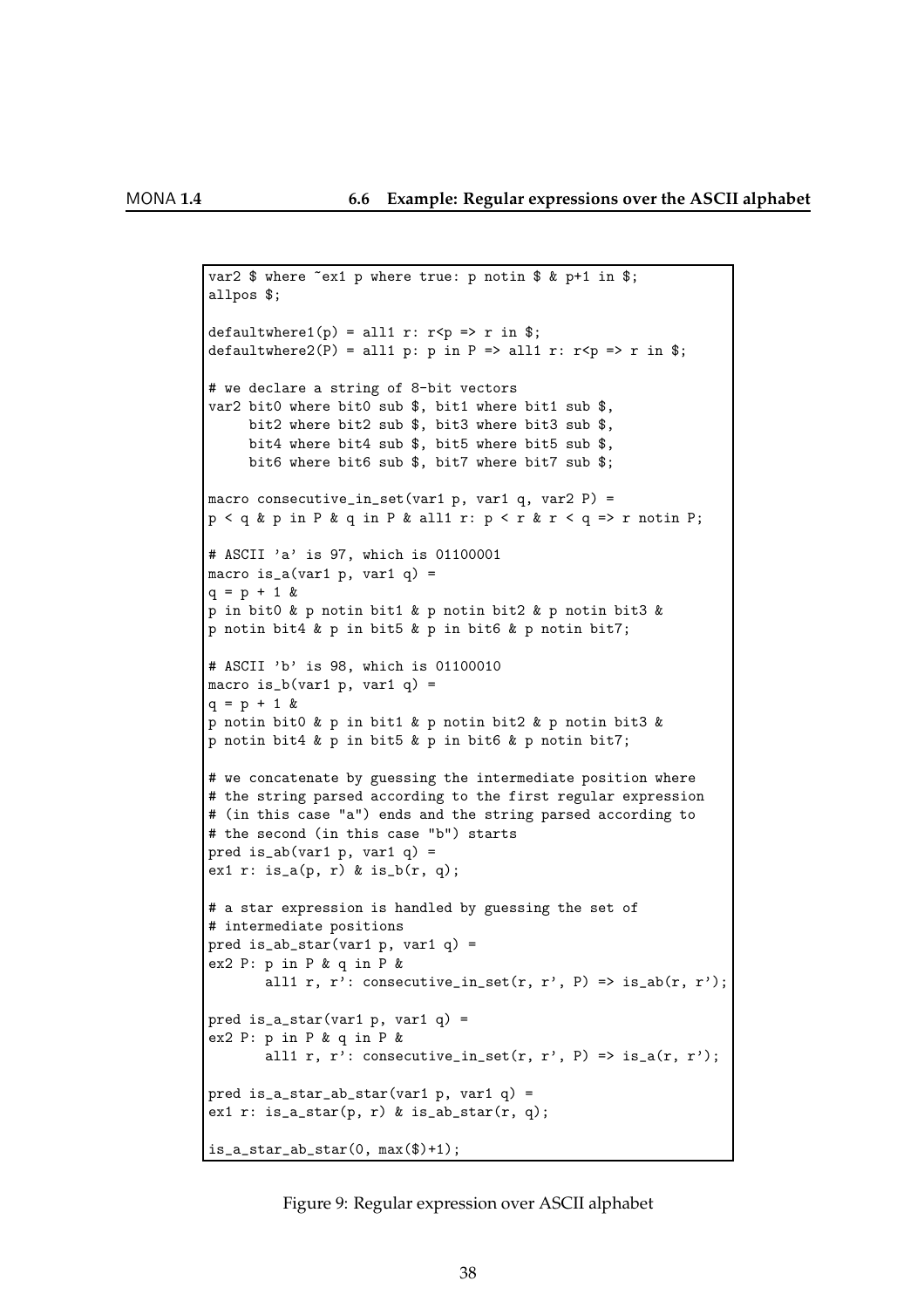# **7 Tree logic and tree automata**

(Those readers only interested in MONA applied to linear structures may skip this section.)

The MONA tool can also be used to decide logical theories based on trees. This section describes the WS2S logic, the Guided Tree Automata used in the decision procedure, and the various MONA-specific tree mode constructs. Also, an extension of WS2S, called WSRT, adding explicit support for recursive types is described.

# **7.1 The WS2S logic**

WS2S, the *Weak monadic Second-order theory of 2 Successors*, is the logic obtained by generalizing WS1S to the domain of elements generated by two successors (left and right) instead of one (+1). In WS1S, interpretations correspond to strings, and in WS2S, to finite, labeled trees. In WS1S, a first-order variable is interpreted as a natural number, and in WS2S, as a position in the infinite binary tree.

MONA runs in either *linear mode* or *tree mode* corresponding to the logics WS1S or WS2S. The mode is chosen with the keywords ws1s (the default) or ws2s in the header.

Also in tree mode, MONA uses three-valued logic (see Section [3.2\)](#page-23-0). Restrictions can be defined using where and defaultwhere just as in linear mode, and an evaluation can lead to either true, false, or don't-care.

| Operator | Meaning                     |  |
|----------|-----------------------------|--|
| root     | the root of the binary tree |  |
| t.0      | left successor of $t$       |  |
| t.1      | right successor of $t$      |  |
|          | predecessor of $t$          |  |

| Figure 10: Essential tree mode operators |  |  |
|------------------------------------------|--|--|
|------------------------------------------|--|--|

In WS2S, the +1 successor notation is replaced with .0 and .1 representing the *left* and right successor, respectively. A string of 0s and 1s can be used as abbreviation for multiple applications of the successor operators, e.g. p.011 means ((p.0).1).1. The predecessor operator  $-1$  in WS1S has an WS2S counterpart named  $\hat{ }$  ("up"). Finite sets of positions can be expressed with the same set operators as in WS1S. For a formal definition of WS2S, we refer to [\[Tho90\]](#page-80-1).

# <span id="page-40-0"></span>**7.2 Guided Tree Automata**

Just as WS1S, WS2S is decidable using automata. This section formally describes the automata used in the MONA decision procedure for WS2S. The technical definitions are provided here for completeness; they are not crucial for the understanding of WS2S and can safely be skipped at first reading.

Theoretically, normal bottom-up tree automata are sufficient for deciding validity and generating counter-examples for WS2S. However, tree automata impose an extra level of complexity compared to string automata, since the transition tables have an additional dimension. This makes state-space explosions a significant practical problem. The MONA solution is to use a special kind of tree automata, called Guided Tree Automata (GTA) [\[BKR97\]](#page-77-1), which are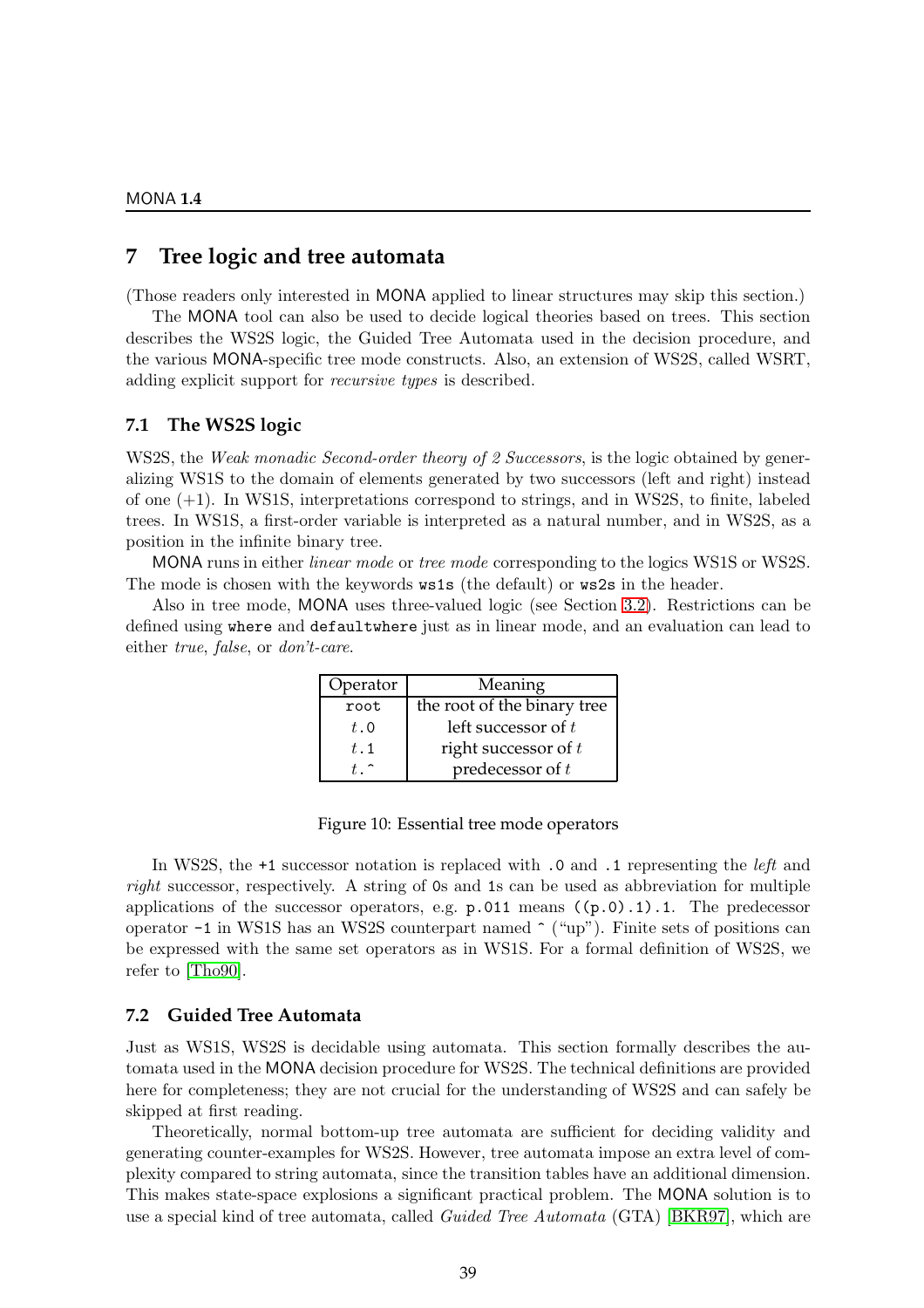defined in the following.

A tree t over the alphabet  $\Sigma$ , written  $t \in T_{\Sigma}$ , can be defined by the grammar  $t$  ::=  $\epsilon$  |  $\alpha \leq t_1, t_2$ >

where  $\epsilon$  denotes the empty tree,  $\alpha \in \Sigma$  and  $t_1$  and  $t_2$  are the left and right subtrees of t respectively.

A quide  $G = (D, \mu, d_0)$  is a top-down, deterministic tree automaton that does not look at the labeling. Its states will be used to designate state space names of bottom-up automata. More formally, G consists of

- $-D$ , a finite set of state space names,
- $\mu : D \to D \times D$ , the guide function, and
- $d_0 \in D$ , the initial state space name.

A Guided Tree Automaton (GTA)  $M_G$  with guide G is a set of bottom-up tree automata:  $M_G = (\{Q_d\}_{d\in D}, \Sigma, \{\delta_d\}_{d\in D}, \{\overline{q}_d\}_{d\in D}, F)$  where

- ${Q_d}_{d∈D}$  is a family of disjoint finite sets, one set for each state space name,
- $\Sigma$  is the alphabet,
- $-$  {δ<sub>d</sub>}<sub>d∈D</sub> is a family of transition functions, one for each state space name, such that if  $\mu(d) = (d_1, d_2)$ , then  $\delta_d$  is of the form  $\delta_d: (Q_{d_1} \times Q_{d_2}) \to (\Sigma \to Q_d)$ ,
- $-\{\overline{q}_d\}_{d\in D}$  is the family of initial states, one for each state space name, such that  $\overline{q}_d \in Q_d$  for each d, and
- $F \subseteq Q_{d_0}$  is the set of final states.

Given a tree t and a GTA  $M_G$ , we define whether  $M_G$  accepts t by a two-step process:

1. First, a state space is assigned to each node in t. Let  $T_{(\Sigma,D)}$  denote the set of trees defined by the grammar

 $\tilde{t}$  ::= d |  $(\alpha, d) \leq \tilde{t}_1, \tilde{t}_2$ >

where  $\alpha \in \Sigma$  and  $d \in D$ . The bottom-up tree automaton distinguishes between different empty subtrees—thus the need for the leaf of the form  $d$  above. The tree  $t$  can now be labeled with state spaces in a top-down style by applying the function  $\hat{\mu}$  :  $T_{\Sigma} \times D \rightarrow$  $T_{(\Sigma,D)}$  to  $(t,d_0)$ , where  $\hat{\mu}$  is defined by:

$$
\hat{\mu}(\epsilon, d) = d
$$
  
\n
$$
\hat{\mu}(\alpha < t_1, t_2>, d) = (\alpha, d) < \hat{\mu}(t_1, d_1), \hat{\mu}(t_2, d_2)>, \text{ where } \mu(d) = (d_1, d_2)
$$

Notice that the state spaces are assigned independently of the labels in t.

2. Next, each subtree of the resulting tree  $\hat{\mu}(t, d_0)$  is assigned a state in a bottom-up style by the function  $\hat{\delta}$ :  $T_{(\Sigma,D)} \to \bigcup_{d \in D} Q_d$  defined by:

$$
\hat{\delta}(d) = \overline{q}_d \n\hat{\delta}((\alpha, d) < \tilde{t}_1, \tilde{t}_2) = \delta_d(\hat{\delta}(\tilde{t}_1), \hat{\delta}(\tilde{t}_2))(\alpha)
$$

The language recognized by  $M_G$  is the set of trees  $t \in T_\Sigma$  such that  $\hat{\delta} \circ \hat{\mu}(t, d_0) \in F$ .

A GTA can be seen as an ordinary tree automaton, where the state space has been factorized according to the guide. A GTA with only one state space is thus just an ordinary tree automaton.

The above definition of Guided Tree Automata follows [\[BKR97\]](#page-77-1) and does not take the ternary semantics into account. This means that states in the root state space, which in the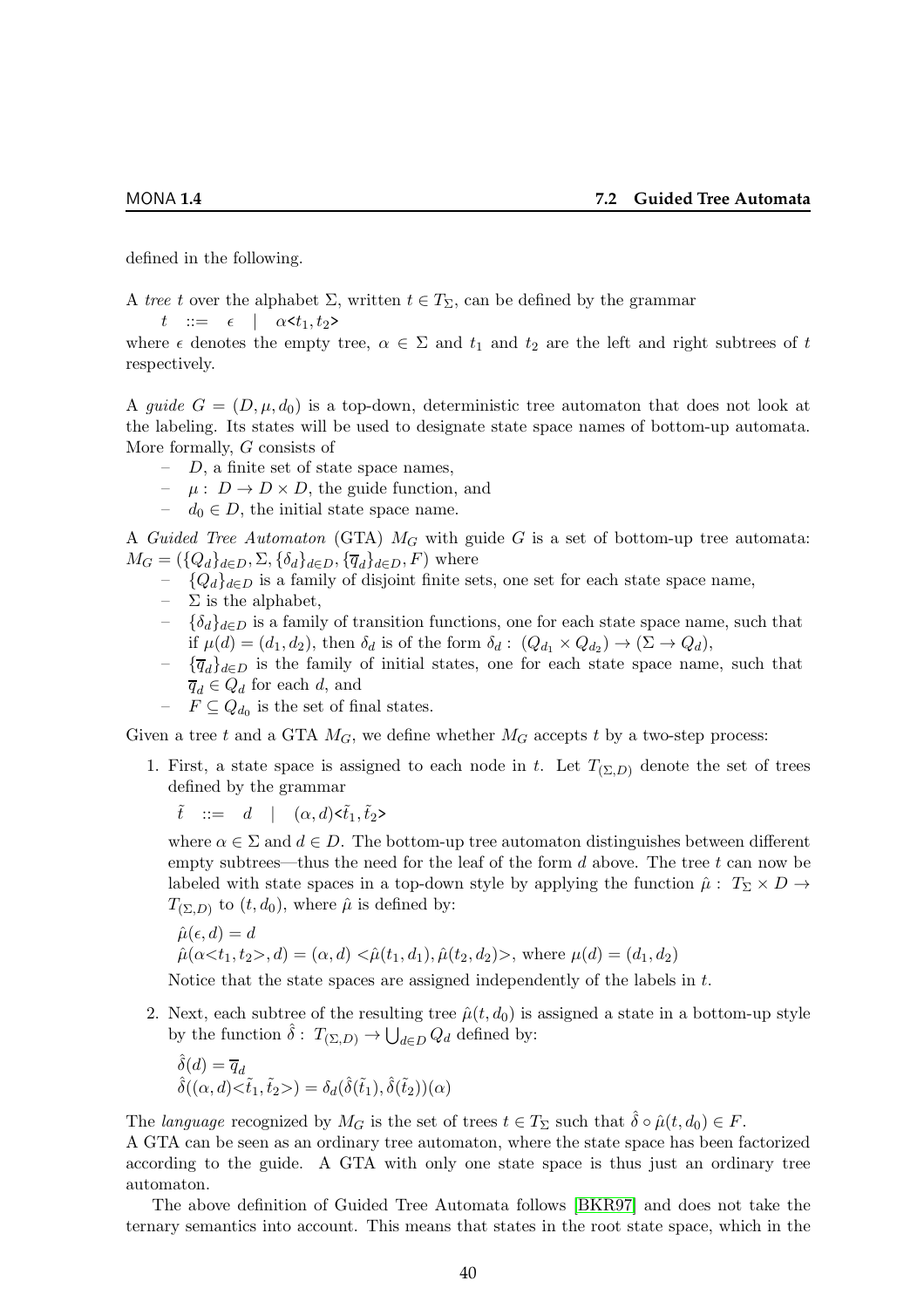definition above are partitioned into final and not-final, are actually partitioned into the three kinds: accepting (also called "final"), rejecting, and don't-care. All definitions, results, and operations generalize accordingly.

Factorizations using a guide may avoid state-space explosions. If one has certain knowledge or heuristics about locations of independent information in the binary tree, then a guide may sometimes be constructed that express these features as positional knowledge. Examples are shown in Sections [7.5](#page-44-0) and [7.9.](#page-48-0)

# <span id="page-42-0"></span>**7.3 Specifying the guide**

In addition to the essential tree mode operators, MONA also contains syntax for specifying the guide and for restricting variables to specific state spaces. The guide is defined in the header with the guide construct. As an example

```
guide a->(b,c), b->(d,e), c->(c,c), d->(d,d), e->(e,f), f->(f,f);
```
defines a guide with state space names  $a, \ldots, f$ , the guide function which maps a to  $(b, c)$ etc., and with a (the first name in the list) as name of the initial state space. The initial state space is also called the *boolean state space*, since it is reserved for the interpretation of the boolean variables, just as the very first position in the strings in linear mode is reserved for boolean variables.

#### **Universes**

A universe u is a subtree of the infinite binary tree satisfying the property that if the position p is in u then both the left and the right successors of p are also in u. A universe can thus be identified by a string of 0s and 1s representing the sequence of left and right successors leading from the root of the infinite binary tree to the root of the universe. A universe u has associated to it the set of state spaces  $D_u$  reachable from the root of u: a state space d is in  $D_u$  if and only if there is some tree containing a node in u that is assigned state space d.

We assume that the infinite binary tree is covered with disjoint universes in the following sense: Along every infinite path defined by the guide, starting from the root, exactly one universe is eventually reached. Furthermore, we require that  $D_u$  and  $D_v$  are disjoint whenever  $u$  and  $v$  are distinct universes. And as a final requirement, all state spaces must be reachable from the root of the infinite binary tree by the guide.

This scenario can be depicted by the following example illustrating a division of the infinite binary tree into three universes, **u1**, **u2** and **u3** (identified by the strings 00, 01 and 1 respectively) and some nodes in the top that are not part of any universe.



The state spaces associated to the universes are as follows, assuming the guide defined above: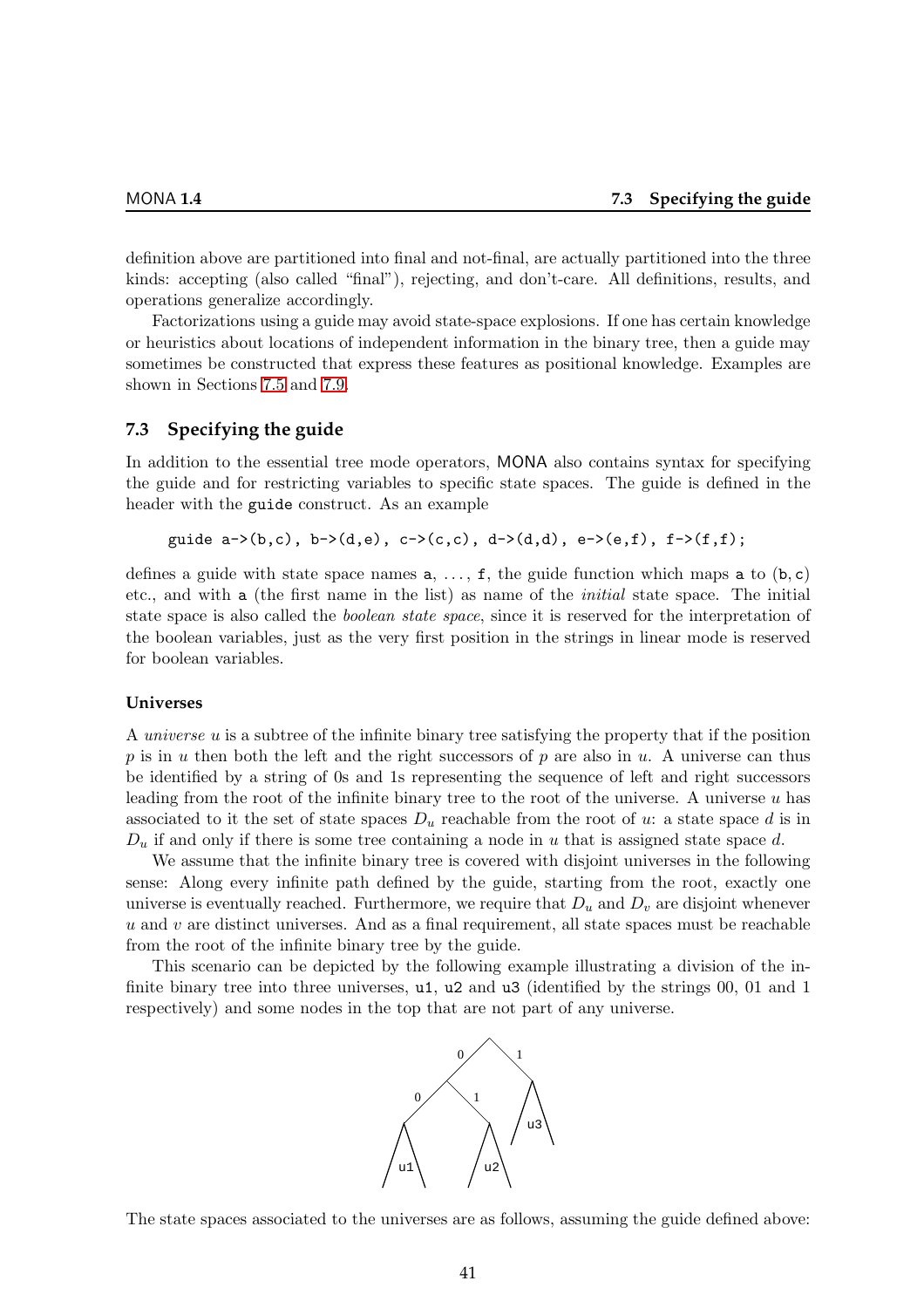$D_{u1} = \{d\}, D_{u2} = \{e, f\}, D_{u3} = \{c\}.$  MONA allows the user to define these universes by the declaration:

universe u1:00, u2:01, u3:1;

Since the boolean state space must be separate from the state spaces belonging to universes, there must be at least two universes.

# **Using state spaces and universes**

The user can declare variables to range over values in only certain universes. For instance,

var1 [u1] x;  $...$  ex2 [u2, u3] Y, Z:  $...$ 

declares that x is interpreted as a node in u1 and that Y and Z are interpreted as subsets of the union of the universes u2 and u3. The semantics of assigning a set of universes to a variable is—seen from an automaton point of view—that positions outside these universes are ignored at the track corresponding to that variable. If  $[u_1, \ldots, u_k]$  is omitted from such a declaration, the set of all explicitly declared universes is assumed by default.

As an alternative to restricting variables to certain universes, individual state spaces names may be used in place of universe names. This provides a more fine-grained control of the use of guides.

Guides and universes can be specified by one of four methods:

- 1. Neither a guide nor any universes are specified. MONA then generates two universes (of which one is a "dummy") and a trivial guide. (Two universes are needed because of the encoding of boolean variables mentioned above.) The automata being constructed are then essentially traditional tree automata.
- 2. A number of universes without positions are specified but no guide. MONA then generates a guide as a balanced tree and places the universes at the leaves of this tree, such that each universe has a single state space. If only one universe is explicitly declared, a "dummy" universe is implicitly added.
- 3. A guide and a number of universes with positions are specified completely by the user, as described above.
- 4. One or more recursive types are declared as described in Section [7.9.](#page-48-0)

Anywhere a universe name is required, a variable name can be used instead. The variable name then denotes the set of universes over which the variable ranges according to its declaration.

The use of guides and universes has changed considerably since the first MONA applications of WS2S. We plan to simplify the use of tree mode in the future, perhaps by removing the concept of universes in favor of a more direct access to the state spaces.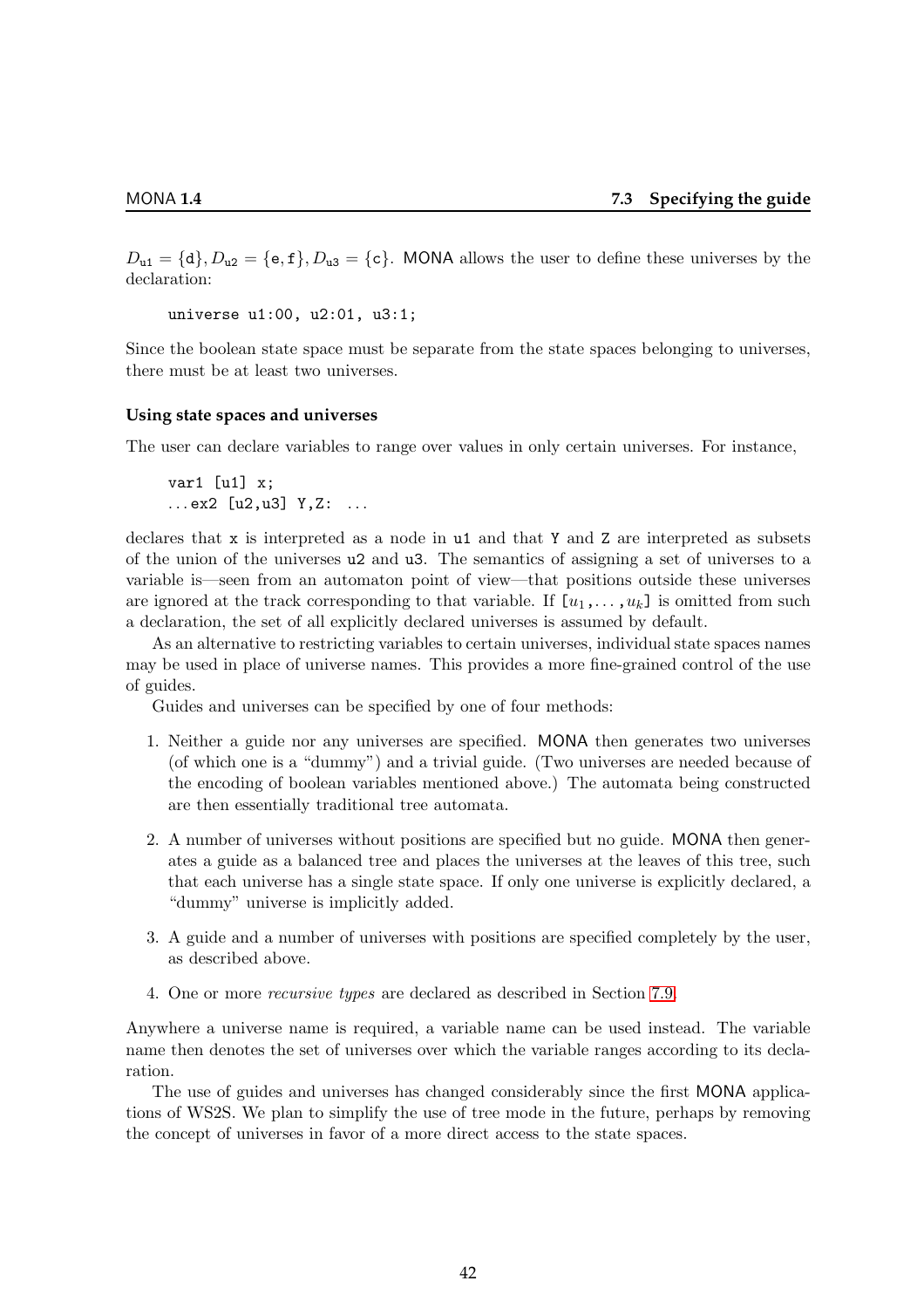```
ws2s;
var2 A,B;
ex1 p1,p2,p3,p4,p5:
 p1<p2 & p2<p3 & p3<p4 & p4<p5 &
  A = \{p1, p2, p3, p4, p5\};ex1 p1,p2,p3,p4,p5,p6,p7:
  p1<p2 & p2<p3 & p3<p4 & p4<p5 & p5<p6 & p6<p7 &
  B = \{p1, p2, p3, p4, p5, p6, p7\};
```
<span id="page-44-1"></span>Figure 11: ab1.mona

# **7.4 Other tree-mode specific constructs**

The root of a universe  $u$  can be expressed using the first-order construct

 $root(u)$ 

If the guide and universes are specified according to method 1, then the expression root can be used to denote the root of the implicitly constructed (non-dummy) universe.

The root $(u)$  term can be used to express first-order constants (i.e. position constants), e.g. root(u2).01101. Another way of accessing the roots of universes is using the formula

 $\mathtt{root}(t, [u_1, u_2, \ldots, u_n])$ 

where t is a first-order term and each  $u_i$  is a universe name. It is true if and only if t is the root of one of the universes  $u_1, u_2, \ldots, u_n$ .

The formula

in\_state\_space $(t,s_1,\ldots,s_k)$ 

where t is a first-order term and  $s_1, \ldots, s_k$  are state space names (declared in the guide) is true if and only if the position designated by  $t$  in the binary tree belongs to one of the state spaces  $s_1, \ldots, s_k$  according to the guide.

# <span id="page-44-0"></span>**7.5 Example: Exponential savings with guides**

Assume we want a GTA to accept the set of trees which have a branch with exactly 5 a labels and a branch with exactly 7 b labels. With ordinary tree automata (e.g. using method 1 for describing universes), the automaton could be encoded as shown in Figure [11.](#page-44-1) Since the resulting automaton has to keep track of both how many as (0 to 5) and how many bs (0 to 7) it encounters, it has approximately  $6 \cdot 8$  states.

Now assume that we happen to know that as occur only in the left part of the binary tree, that is, any node labeled a is below root.0. Similarly, any node labeled b is below root.1. Utilizing this location independence, we can construct a guide (with three state spaces) and two universes and restrict the various variables to the appropriate universes as shown in Figure [12.](#page-45-0)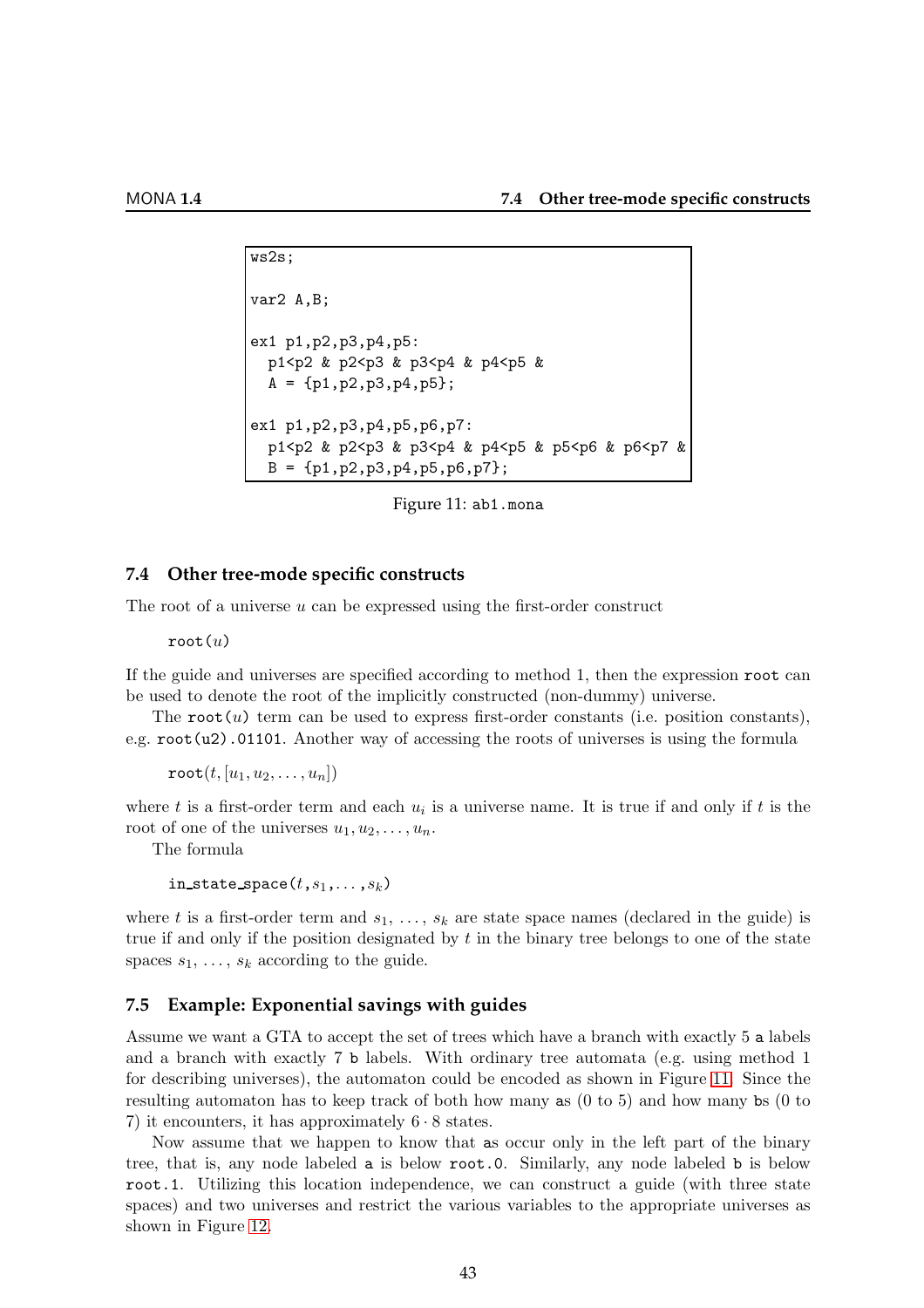```
ws2s;
guide d0 \rightarrow (a,b), a \rightarrow (a,a), b \rightarrow (b,b);
universe ua:0, ub:1;
var2 [ua] A;
var2 [ub] B;
ex1 [ua] p1,p2,p3,p4,p5:
  p1<p2 & p2<p3 & p3<p4 & p4<p5 &
  A = \{p1, p2, p3, p4, p5\};ex1 [ub] p1,p2,p3,p4,p5,p6,p7:
  p1<p2 & p2<p3 & p3<p4 & p4<p5 & p5<p6 & p6<p7 &
  B = \{p1, p2, p3, p4, p5, p6, p7\};
```
<span id="page-45-0"></span>Figure 12: ab2.mona

In effect, we now get one automaton counting as and one counting b's, so the total number of states is now around  $6 + 8$ . In general, exploiting positional knowledge using the guide/universe technique can give an exponential decrease in state space size. Experience shows that positional knowledge often arises naturally [\[KS99,](#page-79-0) [MS00\]](#page-79-1).

# <span id="page-45-1"></span>**7.6 Tree mode output format**

In the following, the format of output of automata, satisfying examples and counter-examples, etc. for tree mode is described.

#### **WS2S formula analysis**

Executing

```
mona ab2.mona
```
generates (amongst other output) the following satisfying example, which illustrates the WS2S output format:

```
A satisfying example is:
Booleans:
XX
Universe ua:
(1X,(1X,(),(1X,(),(1X,(),(1X,(),(1X,(),))))Universe ub:
(X1,(X1,(X1,(X1,(),(X1,(),(X1,(),(X1,(),())))),()),()),())
```
First, the values from the boolean state space is written in a string. None of the free variables in this example are boolean, so the string just contains Xs. Next, for each universe, a tree is printed. An empty subtree is written as (), and a node of the form  $\alpha \langle t_1, t_2 \rangle$  (see p. [40\)](#page-40-0)) is written as  $(\alpha, t_1, t_2)$ . As one can see, A is assigned a set with 5 elements and B is assigned a set with 7 elements as requested by the MONA program.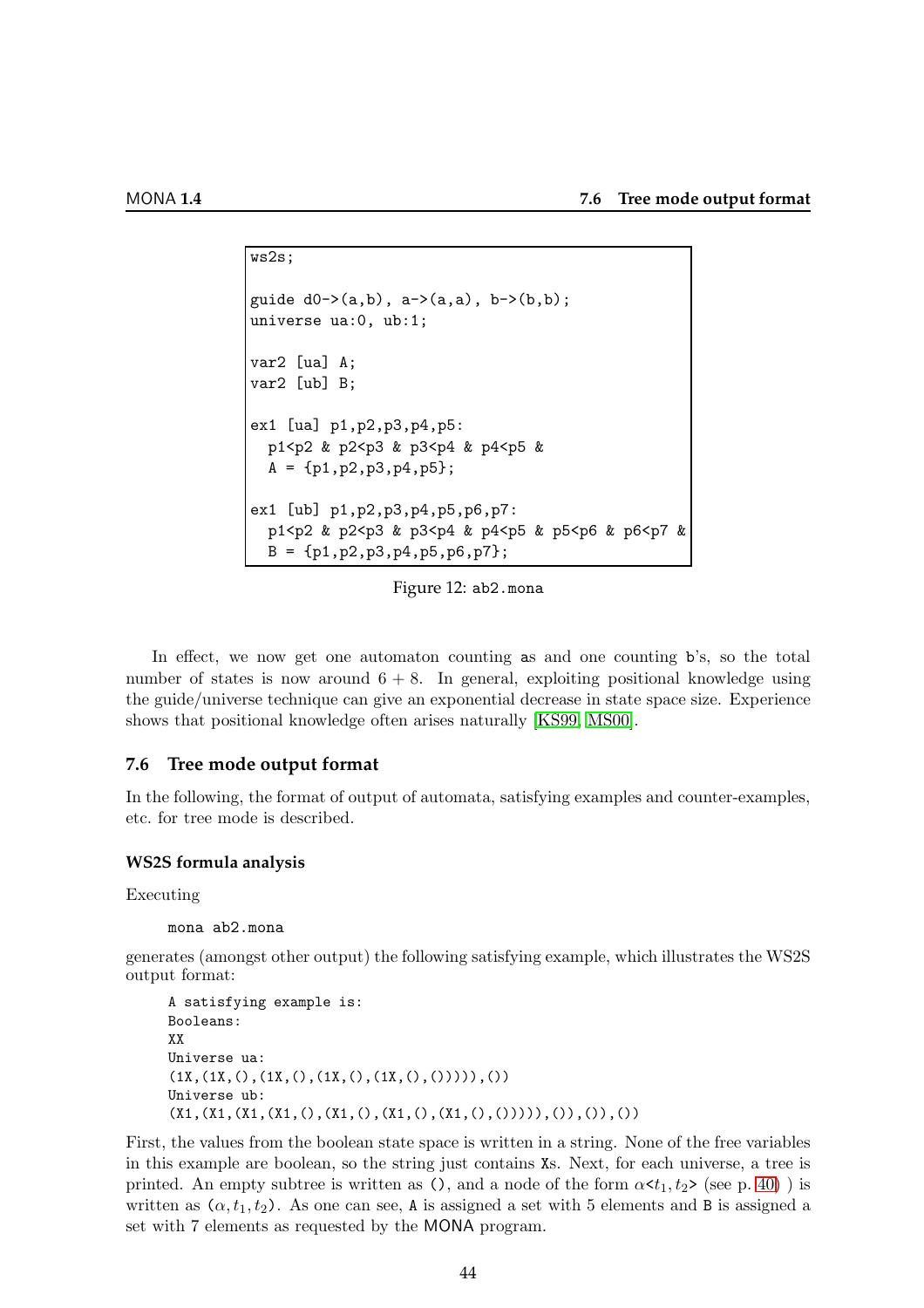The satisfying examples and counter-examples can be shown graphically using the graphviz tool dot (see Section [5.2\)](#page-33-0). For instance, executing

mona -gs ab2.mona > ab2-sat\_ex.dot dot -Tps ab2-sat\_ex.dot -o ab2-sat\_ex.ps

generates the following output in the file ab2-sat ex.ps, which shows the satisfying example from before:



Again we see 5 occurences of 1 in the A track and 7 occurences of 1 in the B track.

# **Outputting minimal GTAs**

# Executing

mona -w ab2.mona

first prints

Guide: d0:  $0 \rightarrow (1,2)$ a:  $1 \rightarrow (1,1)$ b:  $2 \rightarrow (2,2)$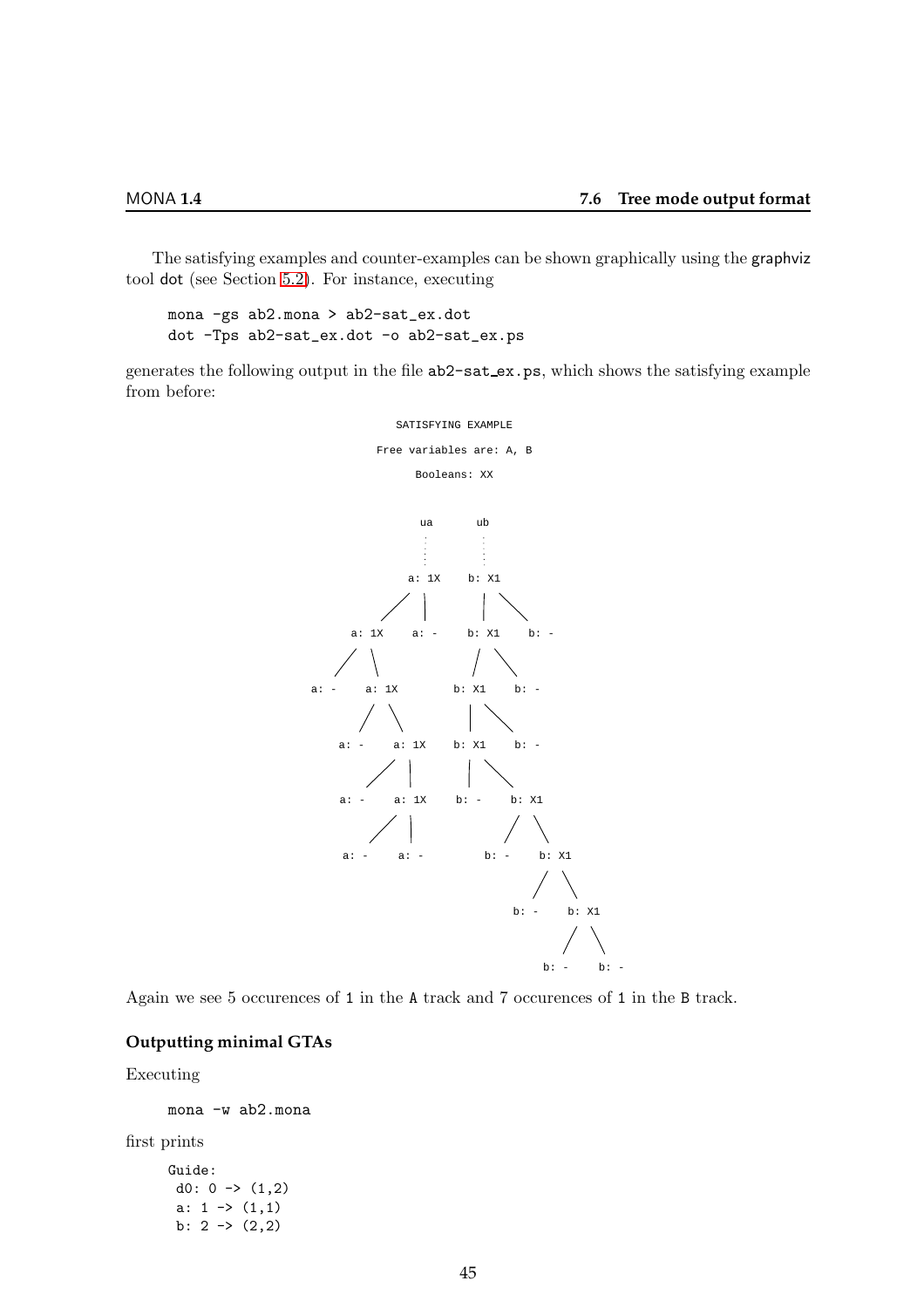which shows how numbers are assigned to the state spaces. The number 0 is always the number of the boolean state space, i.e. the state space in the root of the binary tree. It then prints:

```
GTA for formula with free variables: A B
Accepting states: 1
Rejecting states: 0
State space 0 'd0' (size 2):
Initial state: 0
Transitions:
(0,0,XX) \rightarrow 1...
(6,7,XX) \rightarrow 0(6,8,XX) \rightarrow 0State space 1 'a' (size 7):
Initial state: 2
Transitions:
(0,0,XX) \rightarrow 3(0,1,XX) \rightarrow 3(0,2,0X) \rightarrow 0(0,2,1X) \rightarrow 3...
(6,6,XX) \rightarrow 3State space 2 'b' (size 9):
Initial state: 2
Transitions:
(0,0,XX) \rightarrow 5(0,1,XX) \rightarrow 5(0,2,X0) \rightarrow 0(0,2,X1) \rightarrow 5...
(8,8,XX) \rightarrow 5
```
The format resembles the one described in Section [2.4.](#page-13-0) As an example: the very last transition shown here defines that  $\delta_2(8,8)(\mathbf{XX}) = 5$  in the notation used on p. [40.](#page-40-0) For a method for visualizing GTAs, see Appendix [C.2.](#page-60-0)

# <span id="page-47-0"></span>**7.7 Inherited-acceptance analysis**

For GTAs, the notion of acceptance-status of states is only defined in the root state space, as described in Section [7.2.](#page-40-0) For some applications however, it is useful to be able to characterize the states in the other state spaces as well. An inherited-acceptance analysis infers this information. It characterizes a state q in a state space d as "can lead to accept" if there exists a tree, which at some position belonging to  $d$  is in state  $q$ , and that tree gets accepted by the automaton. Similarly for "can lead to don't-care" and "can lead to reject".

MONA is able to perform this analysis using the -h option. It writes the results of the analysis combined with the output from the -w option (see Section [7.6\)](#page-45-1). As an example,

mona -h ab2.mona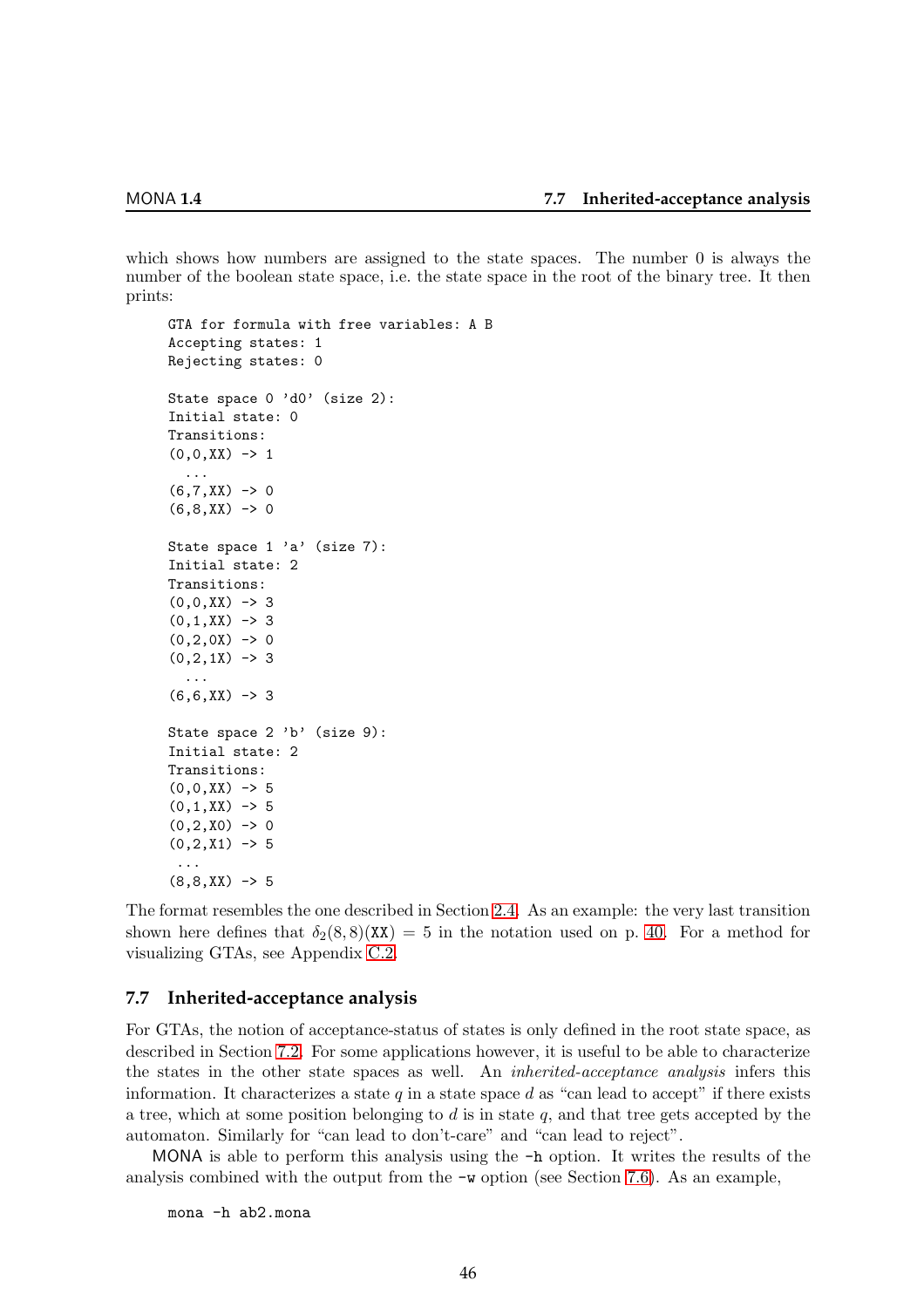produces the following results for the states in state space a:

```
Inherited-acceptance:
States leading to reject: 3 4
States leading to accept or reject: 0 1 2 5 6
```
This shows for instance that if the automaton at some point is in state 3 in state space a at some position, it can only lead to reject—no matter what the automaton reads further up the tree.

For an application of inherited-acceptance information, see [\[DKS99\]](#page-78-0).

# **7.8 Emulating Monadic Second-order Logic on Trees**

Just as WS2S is a generalization of WS1S, Monadic Second-order Logic on Trees (M2L-Tree) is a generalisation of M2L-Str, which was briefly described in Section [6.5.](#page-37-0) M2L-Tree can be emulated by writing

m2l-tree;

which is the same as writing

```
ws2s;
var2 $ where all1 p where true: (p \in \mathbb{S}) => ((p^* \in \mathbb{S}) | (p^* = p));allpos $;
defaultwhere1(p) = p in $;defaultwhere2(P) = P sub$;
```
The idea is the same as for M2L-Str: A special variable \$ is used as a "skeleton" to which all other explicitly declared variables are restricted.

# <span id="page-48-0"></span>**7.9 Recursive types and WSRT**

In order for the GTA-based decision procedure for WS2S to be efficient, a proper guide must be constructed – a task that requires knowledge about the application domain. However, for applications that are based on *recursive types*, an efficient guide can often be constructed automatically from the recursive types being used. Note that this MONA feature is just one example of extending WS2S. We plan to add more high-level support of this kind in future versions. This section is not essential for the understanding of tree mode in MONA.

The logic WSRT, Weak monadic Second-order logic with Recursive Types, is a variant of WS2S where recursive types are made explicit. WS2S was introduced in [\[EMS00\]](#page-78-1), based on an encoding technique from [\[DKS99\]](#page-78-0). When applicable, WSRT has some benefits compared to pure WS2S:

- it allows structures for which the number of successors to a given tree position is not fixed to two;
- it provides more high-level structural primitives; and
- generated examples and counter-examples are provideed in a more high-level format.

Current applications of WSRT include the tools described in [\[EMS00\]](#page-78-1) and [\[DKS99\]](#page-78-0).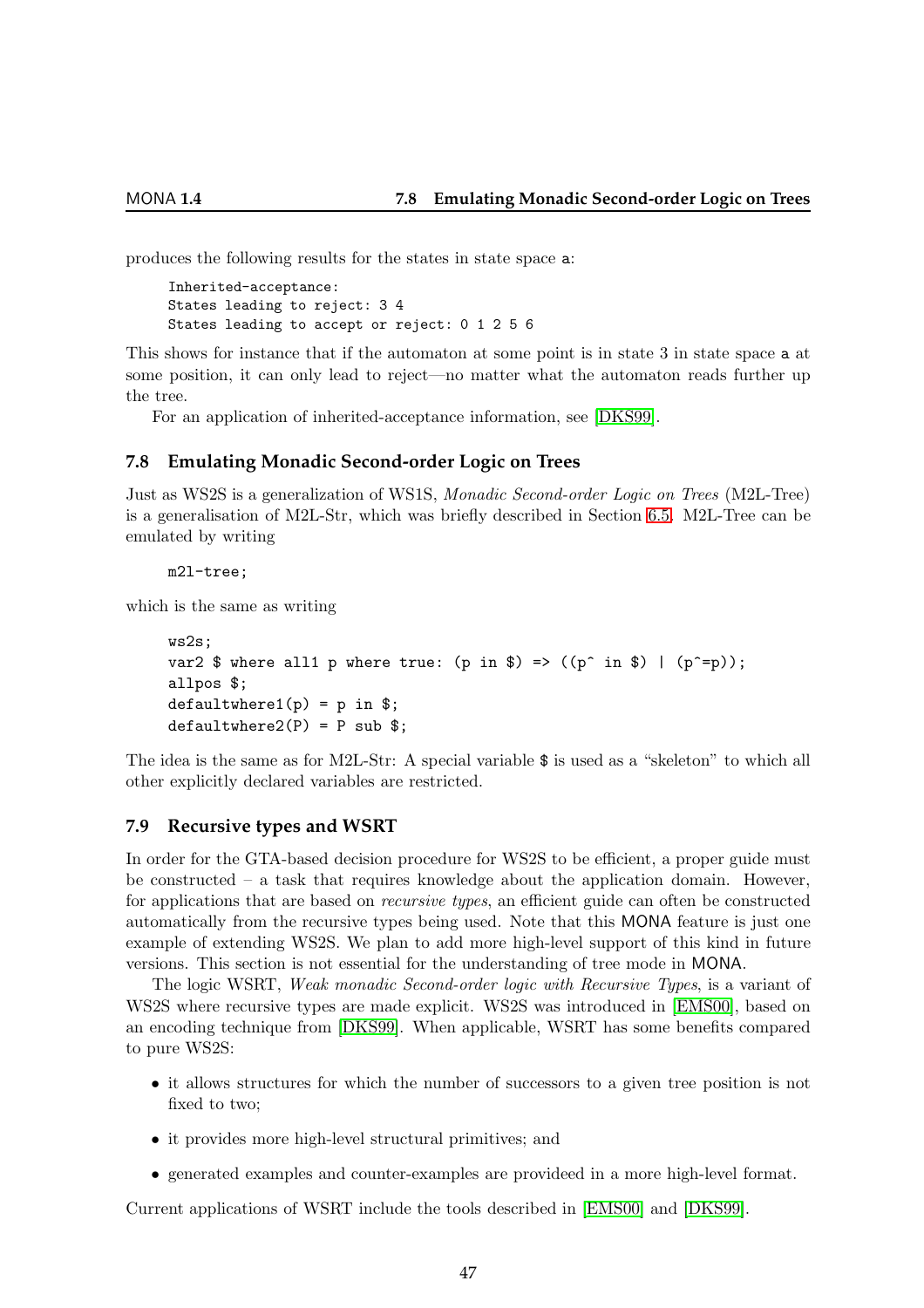#### **Recursive types**

A recursive type is defined by a set of recursive equations of the form:

$$
\text{type } E_i = V_1(C_{1,1}:E_{j_{1,1}},\ldots,C_{1,m_1}:E_{j_{1,m_1}}),\\ \ldots,\\ V_n(C_{n,1}:E_{j_{n,1}},\ldots,C_{n,m_n}:E_{j_{n,m_n}});
$$

Each E is the name of a type, each V is called a variant, and each C is called a component. A type contains a number of variants, each containing a number of components, and each component is associated a type. An *instance* of a recursive type  $E$  is a finite labeled tree: its root is labeled with a variant V from  $E$  and it has a successor for each component  $C$  in V such that the successor recursively constitutes an instance of the type of C.

#### **The WSRT logic**

Formulas in WSRT are interpreted over a set of tree structures: each universe declaration of the form

```
universe u: E;
```
corresponds to a tree. Each node in such a tree is associated a type. The type of the root is given by the universe declaration. Each outgoing edge corresponds to a component of a variant of the type of the node. The type of a non-root node is the one associated to the component corresponding to its incoming edge. In other words, the tree is given by "unfolding" the recursive type. Such a tree is infinite if the type contains recursion.

As in WS1S and WS2S, a WSRT first-order variable denotes a single node, and a secondorder variable denotes a finite set of nodes. A tree variable, declared by

tree  $[u_1,\ldots,u_k]$   $P$ ;

(optionally with a where formula) denotes a non-empty subset of nodes in the universes  $u_1, \ldots, u_k$  and a labeling of these nodes with the following properties:

- 1. the subset forms a connected set of nodes;
- 2. each node in the subset is associated a label, which is a variant of the type of that node; and
- 3. for each node in the subset, a given child node is also in the subset iff it is associated a component of the variant that the node is labeled with.

In this way, a tree variable denotes an instance of one of the declared recursive types. Notice that a node can be labeled with a number of variant labels – one for each tree variable. The reason for this perhaps non-obvious interpretation is that it allows a simple and efficient encoding into WS2S with guides. However, typically, there is only one tree variable per universe, and often, the root of the tree is restricted to be at the root of the universe.

As an example showing the concrete MONA syntax for WSRT declarations, the following program declares two recursive types, Tree and List, a universe u of type Tree, and a tree variable x whose value is a tree located somewhere in the u universe: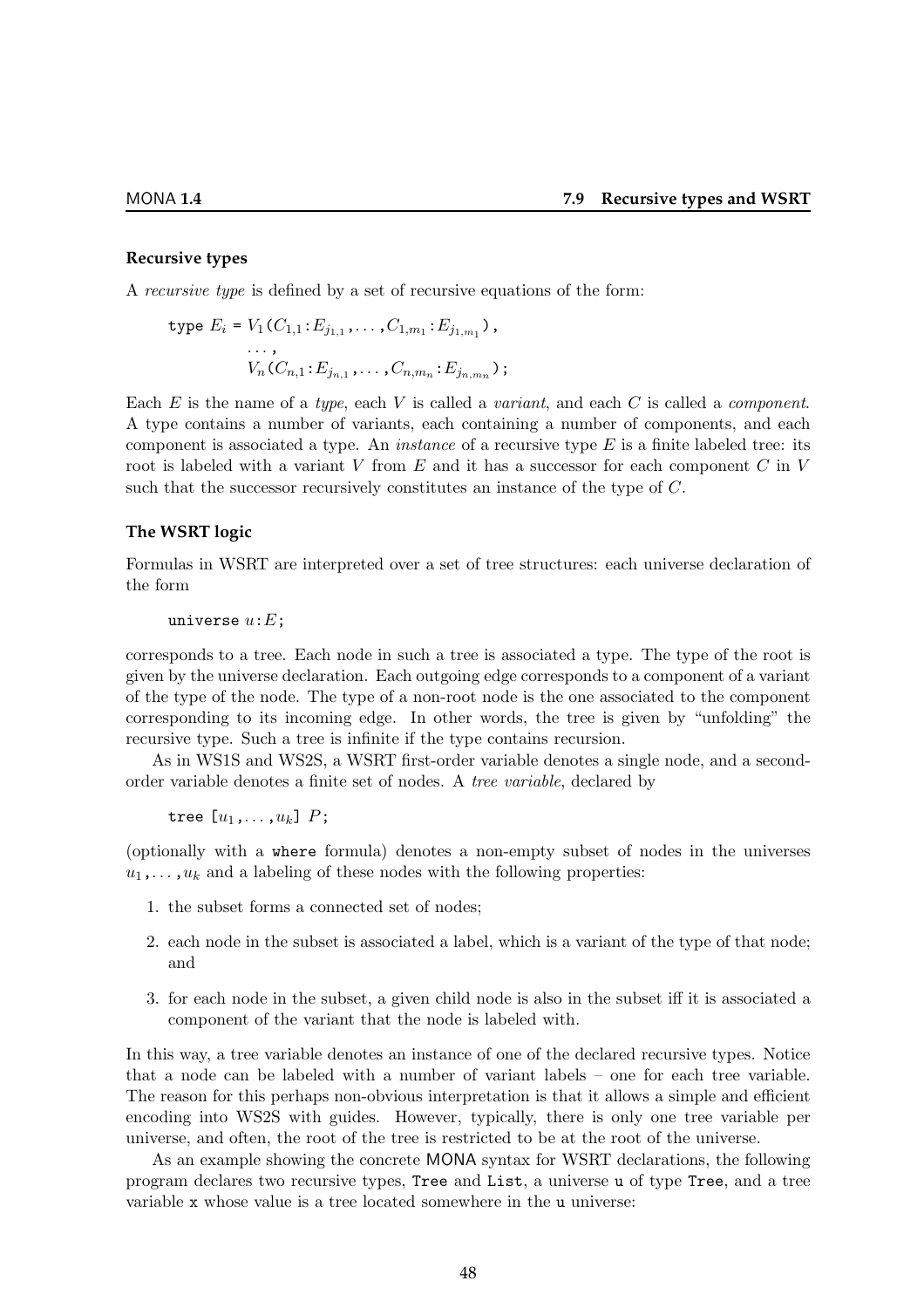```
ws2s;
type Tree = RED(left: Tree, middle: List, right: Tree), BLUE(next: List);
type List = NULL(), GREEN(next: List);
universe u:Tree;
tree [u] x;
```
A formula is built from the usual boolean connectives, first-order and weak monadic secondorder quantifiers, and the special WSRT basic formulas:

- type  $(t, E)$  which is true iff the the first-order term t denotes a node which is associated the type  $E$ ; and
- variant  $(t, x, E, V)$  which is true iff the tree denoted by the tree variable x at the position denoted by t has type  $E$  and is labeled with the  $E$  variant  $V$ .

Second-order terms are built from second-order variables and the set operations union, intersection and difference, as in WS1S and WS2S. First-order terms are built from first-order variables and the special WSRT functions:

tree root(x) which evaluates to the root of the tree denoted by x; and

succ(t,E,V,C) which, provided that the first-order term t denotes a node of the E variant  $V$ , evaluates to its  $C$  component (and is undefined otherwise).

Tree constants can be expressed using the second-order term construct

 $const$ <sub>tree</sub> $(t,E,consttree)$ 

where a constree has the form  $V$  (constree<sub>1</sub>,...,constree<sub>m</sub>), V is a variant of E, and, recursively, there is a *constiree*<sub>i</sub> for each component of  $V$ .

Continuing the example above, consider the following extension:

```
tree\_root(x) = root(u);var2 r;
all1 p:
 p in r <=>
  (variant(p,x,Tree,BLUE) &
   variant(succ(p,Tree,BLUE,next),x,List,GREEN));
\texttt{`empty}(r);
```
First, it is stated that the root of x is not located at the root of u. Then, a second-order variable r is declared. A position  $p$  is in the set denoted by r if and only if its x label is BLUE and the next successor is GREEN for  $x$ . Finally,  $r$  is required to be non-empty.

For the full WSRT syntax, see Appendix [A.](#page-54-0) This logic corresponds to the core of the FIDO language [\[KS99\]](#page-79-0) and is also reminiscent of the LISA language [\[ABP98\]](#page-77-2). It can be reduced to WS2S and thus provides no more expressive power, but utilizing the guide, a more efficient decision procedure is often possible.

# **Example output**

When one or more recursive types have been declared, the output format of satisfying examples and counter-examples is essentially the same as the format of constant tree expressions. For instance, MONA generates the following satisfying example for the program shown above: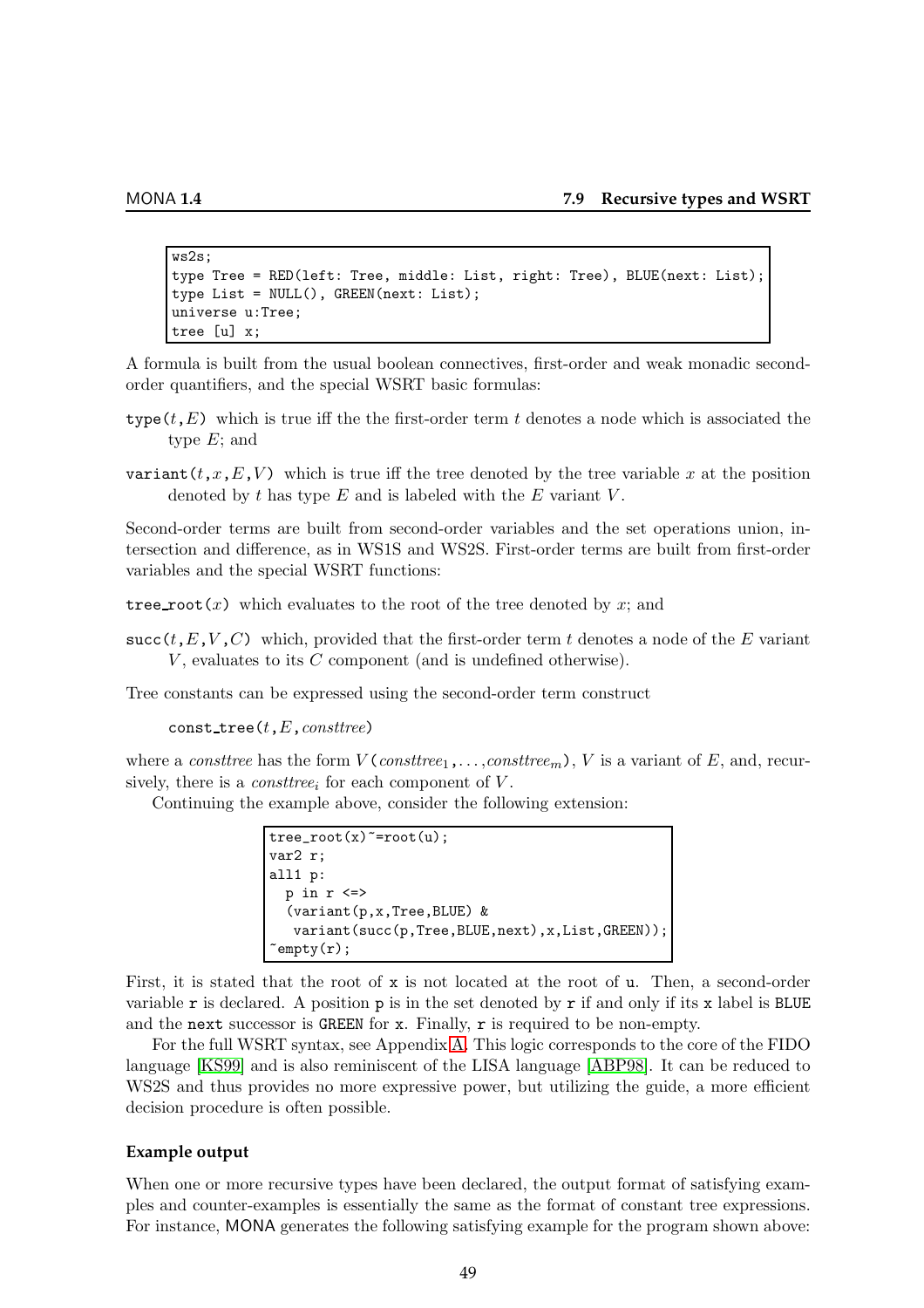A satisfying example is:  $x = u:RED.right.BLUE(GREFN(NULL))$  $r = \{u: RED.right\}$ 

This is read as follows: The root of the x tree is at the RED. right successor of the root of the u universe. The root of  $x$  is labeled BLUE, its  $x$  successor is labeled GREEN (if BLUE had more than one component we would also get a successor for the other components here), and its successor is labeled NULL. The set denoted by  $r$  is a singleton set containing the RED.right successor of  $u$ , that is, the same position as the root of  $x$ .

# **Implementation**

WSRT is reduced to WS2S extended with a few extra constructs using a technique called shape encoding introduced in [\[DKS99\]](#page-78-0). We omit the details here but describe the basic ideas. A central aspect is that extra nodes are added to the trees such that they become binary trees. This allows a guide to be constructed from the recursive types. The resulting state spaces can be divided into five groups:

- *universe branches*, located in the top of the infinite binary tree with a leaf for each universe;
- variant branches, for each type, these state spaces form a subtree with a leaf for each variant;
- variant leaves, which are the leaves of the variant subtrees;
- *component branches*, for each variant, these form a subtree with a leaf for each component; and
- dummies, which act as dummy universes, variants, and components to ensure a binary fanout.

In the terminology of  $[DKS99]$ , the variant branches and leaves form the  $OR$  trees and the component branches form the AND trees.

To enable an efficienct encoding of WSRT, two special constructs are used:

- tree( $P$ ) which is true iff the second-order variable  $P$  denotes an instance of a recursive type; and
- sometype $(T)$  which is true iff all positions in the set denoted by T correspond to variant leaves.

These constructs are also explicitly available in the MONA syntax.

The -d option (see Section [5.1\)](#page-32-0) shows the desugared code corresponding to the actual automata operations performed by MONA. Furthermore, the normal WS2S output style for counter-examples and satisfying examples can be forced with option -f.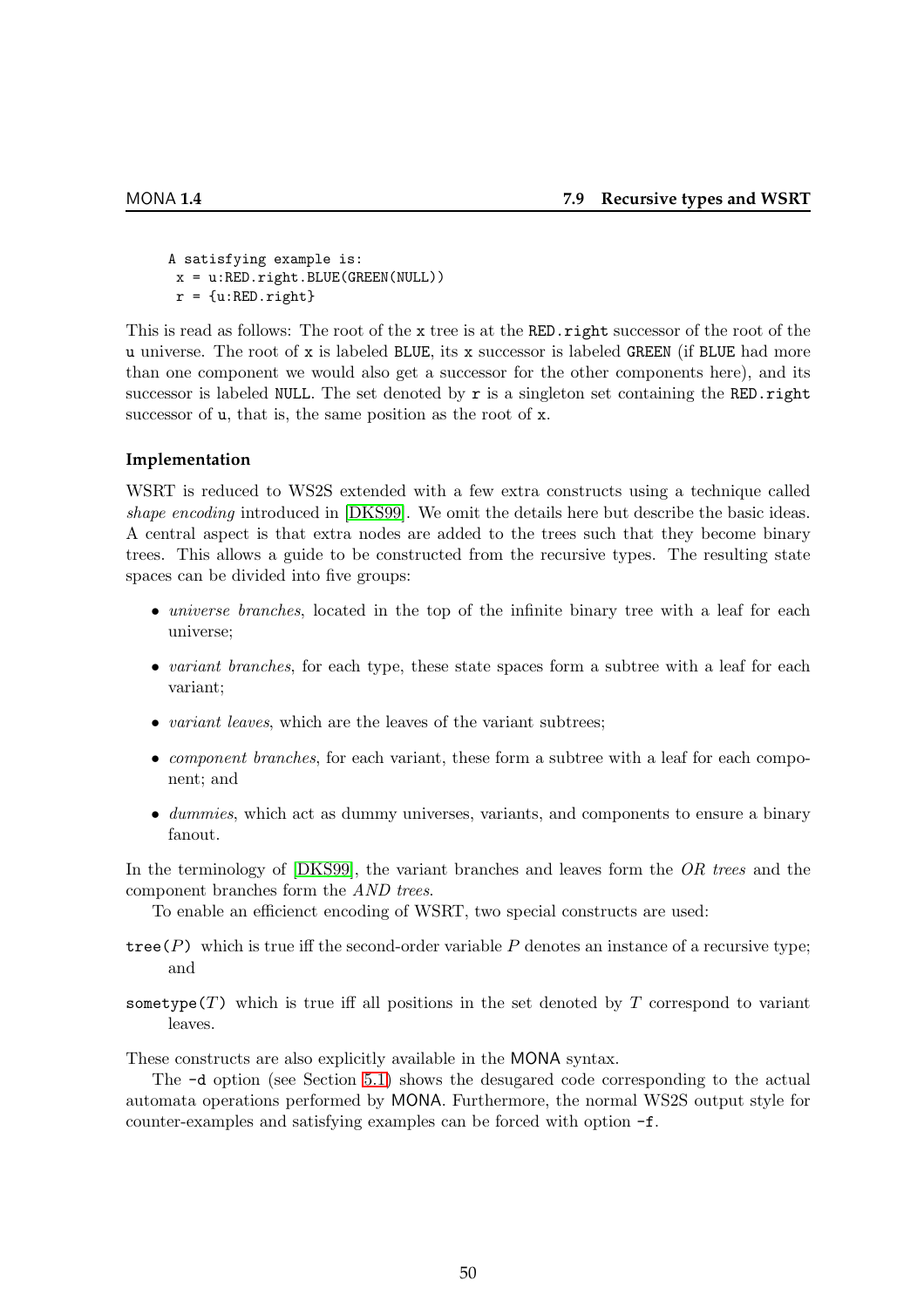# **8 Plans for future versions**

This section describes the major ideas and plans for future work on the MONA project. Users of the MONA tool are encouraged to participate in the further development, both by contributing with implementation and by suggesting useful features.

# **8.1 BDD variable orderings**

The indices assigned to the variables in a formula (see Section [2.5\)](#page-14-0) are used in the internal BDD representation to define the ordering of BDD nodes. It is a well-known fact (see [\[Bry86\]](#page-77-3)) that the ordering has a significant influence on the number of BDD nodes required. When the number of nodes increases, the time spent on automaton operations increases correspondingly.

In the current version of MONA, indices are assigned to variables in order of occurrence. Consider the following MONA program:

```
var2 P1,Q1,P2,Q2,P3,Q3,P4,Q4,P5,Q5;
P1=Q1 & P2=Q2 & P3=Q3 & P4=Q4 & P5=Q5;
```
The corresponding automaton generated by MONA has 3 states and 17 BDD nodes are used to represent the transition function. If we simply change the order of the declarations of the variables as shown below, 95 BDD nodes are required to represent essentially the same automaton.

> var2 P1,P2,P3,P4,P5,Q1,Q2,Q3,Q4,Q5; P1=Q1 & P2=Q2 & P3=Q3 & P4=Q4 & P5=Q5;

By adding more  $P_i$ -Q<sub>i</sub> pairs, the number of BDD nodes grows linearly in the first program, and exponentially in the second. This is thus an example of an exponential difference caused by the ordering of the indices.

Another well-known fact about BDDs is that deciding the optimal ordering is NP-complete, so searching for optimal orderings is not feasible. One solution is to shift the burden to the MONA programmer, such that the variable ordering can be specified manually in the MONA programs. Preliminary experiments have shown that useful ordering rules often are of the form "P should have a higher index than  $Q$ " or "the indices of P and Q should be close to each other".

A perhaps more reasonable approach is to attempt to find a good variable ordering automatically using heuristics. Many such techniques are known for other applications of BDDs (see e.g. [\[BRKM91\]](#page-77-4)). We plan to investigate whether these or similar techniques could be useful for MONA.

# **8.2 Heuristic reductions**

The formula reductions carried out by the current version of MONA are chosen such that they cannot have a negative impact on the automaton sizes (see Section [4.2\)](#page-29-0). This technique gives a predictable behavior, but it also precludes a number of interesting optimizations. For instance, in the formula

 $\phi_1$  &  $\phi_2$  &  $\phi_3$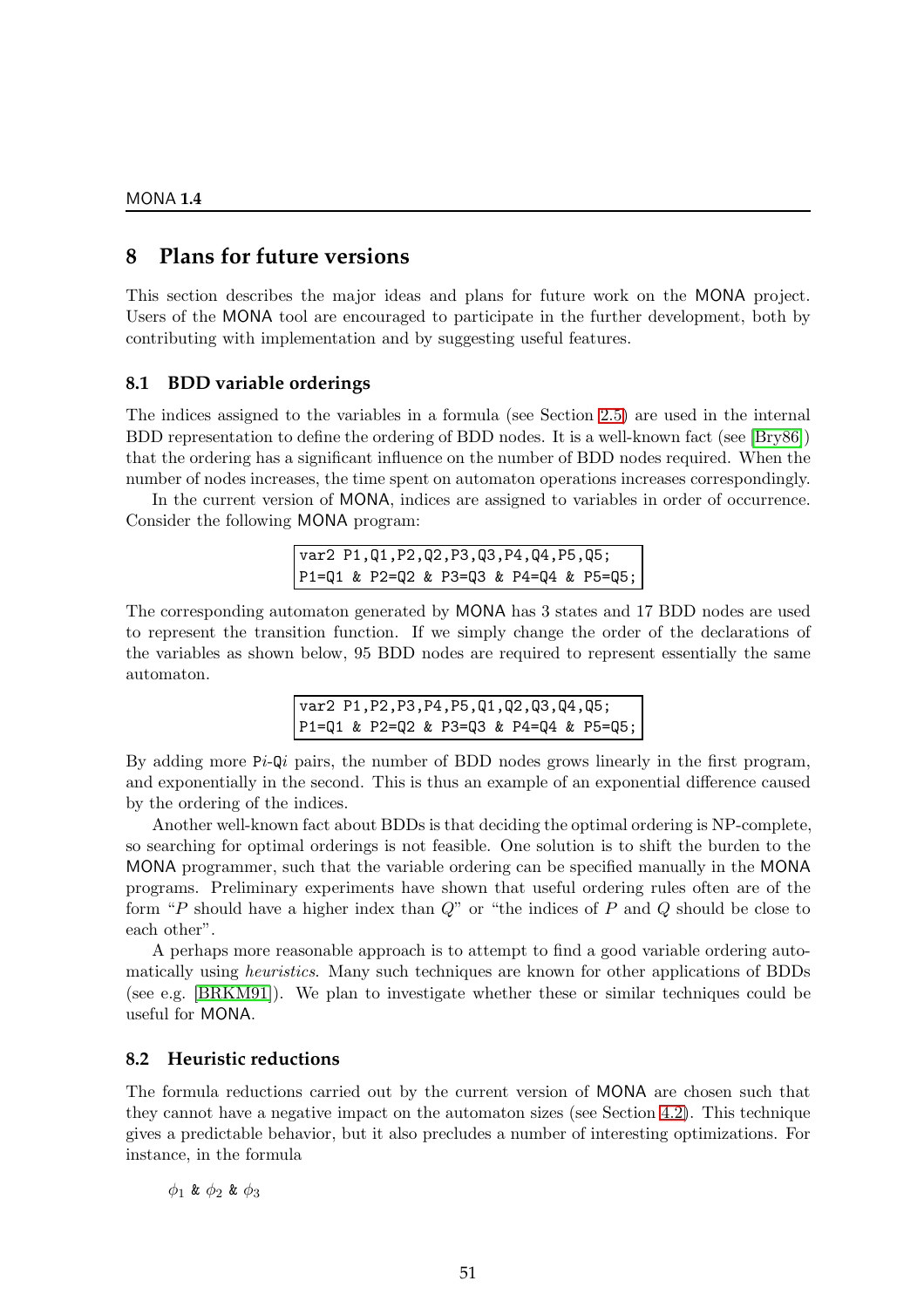the sizes of the intermediate automata vary significantly according to whether the first or the second product operation is performed first. In general, the best choice cannot be determined without trying both of them, however, a heuristic approach might be usable. We will examine this in a future version.

# **8.3 Encoding of boolean variables in tree mode**

The boolean variable encoding in trees often leads to exponential explosions, since the tree automata can work under no assumptions about what the boolean values are in the top. This phenonomen does not occur for strings, where the first thing that the automaton encounters is the assignment of values to the booleans. We would like tree mode to use the same idea in a future version of MONA.

# **8.4 Support for user-definable predicates and functions**

Many applications of MONA would benefit from the possibility of defining automata and automata operations and incorporate these in the syntax. To some extent, this is currently possible using the interfaces to the DFA, GTA and BDD packages (see Appendices [D,](#page-63-0) [E,](#page-69-0) [F\)](#page-74-0). What needs to be done is a rewrite of the front-end, so that user-defined automata and automaton operations easily can be plugged into it in a modular way. Also, the current syntax only allows predicates (and macros) as syntactic abbreviations. It is often convenient to also allow functions evaluating to first or second-order values to be defined.

# **8.5 Higher-level notation**

Although based on mathematical logic, the current MONA notation has many similarities with machine code. To manually encode systems and properties as booleans, natural numbers, sets of numbers, and binary trees can be a tedious process. To alleviate this burden, we plan to integrate a higher-level symbolic language as syntactic sugar on top of the basic language. The recursive types described in Section [7.9](#page-48-0) is one step in this direction. Other useful features include enumeration types and composite types, arbitrary fanout in the tree mode guide, and more features found in FMona [\[BF00b\]](#page-77-5) and FIDO [\[KS99\]](#page-79-0).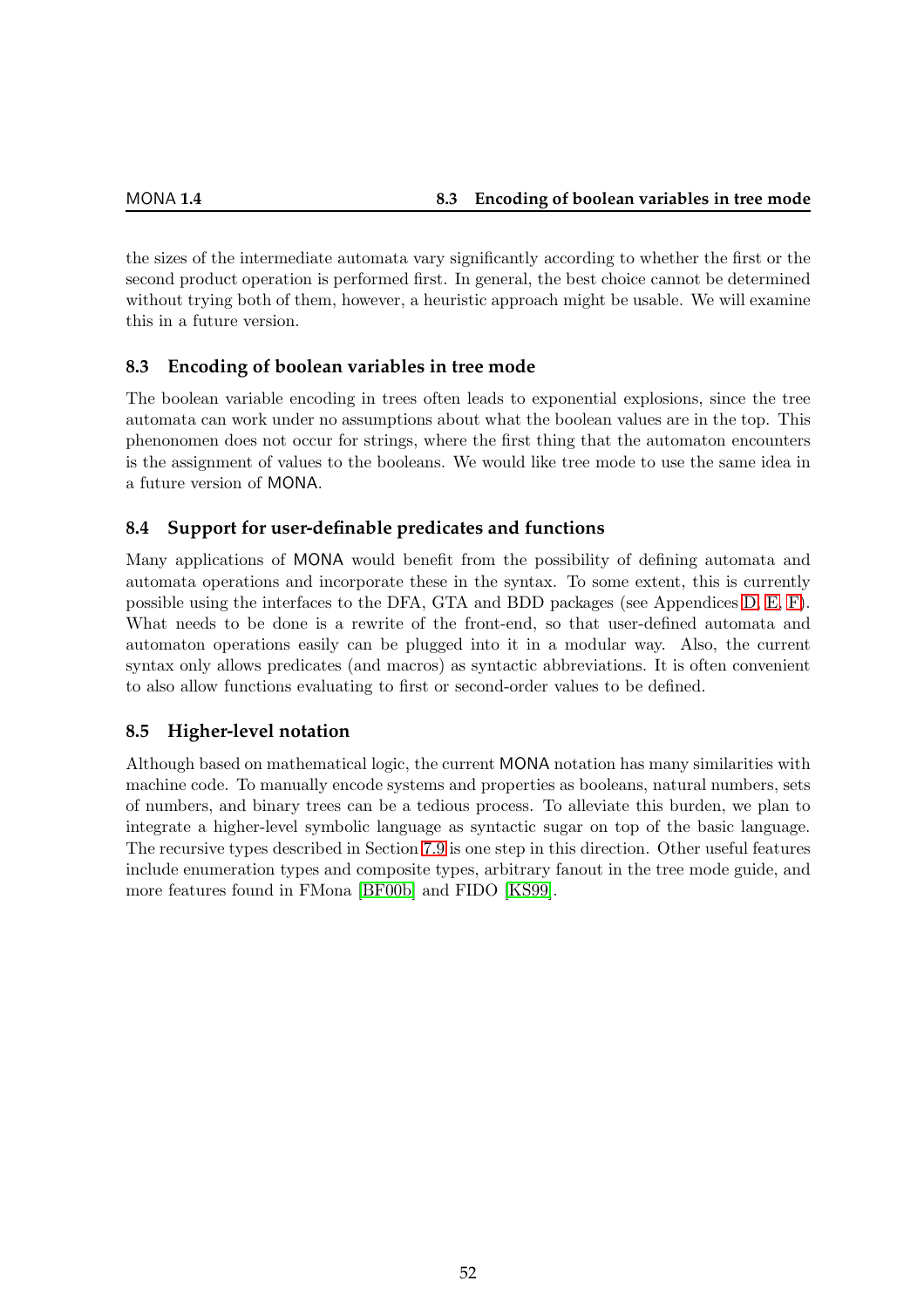# <span id="page-54-0"></span>**A Syntax**

The grammar below describes the full MONA syntax in a BNF-like notation with the following meta-syntax:

 $[X | Y]$  either X or Y,  $[X]$ ? an optional  $X$ ,  $[X]^*$ zero or more occurrences of  $X$ ,  $[X]^\odot$ zero or more occurrences of  $X$  separated by commas,  $[X]^+$ one or more occurrences of  $X$ , and  $[X]^\oplus$ one or more occurrences of  $X$  separated by commas.

# **A.1** MONA **grammar**

# MONA **program**

```
program \ ::=\ \ [\textit{header} \ ; \ ]^? \ [\textit{ declaration} \ ; \ ]^+header ::= ws1s| ws2s
                   m2l-str
```
| m2l-tree

# **Declarations**

```
declaration ::= \phi| guide [\,guidearg\,]^\oplus| universe [ univarg ]<sup>\oplus</sup>
                        include "filename"assert \phiexecute \phiconst c = Idefaultwhere1 ( p ) = \phidefaultwhere2 (P) = \phi| var0 [ b ]<sup>\oplus</sup>
                   | var1 [ univs ]<sup>?</sup> [ varwhere1 ]<sup>\oplus</sup>
                   | var2 \left[\right] univs \left]<sup>?</sup> \left[\right] varwhere2 \left]<sup>\oplus</sup>
                   | tree [ univs ]? [ varwhere 2]\oplus| macro name [params ]^2 = \phi| pred name [params ]^2 = \phiallpos P| type E = [V [ ( [ C : E ]^{\odot} ) ]^? ]^{\oplus}
```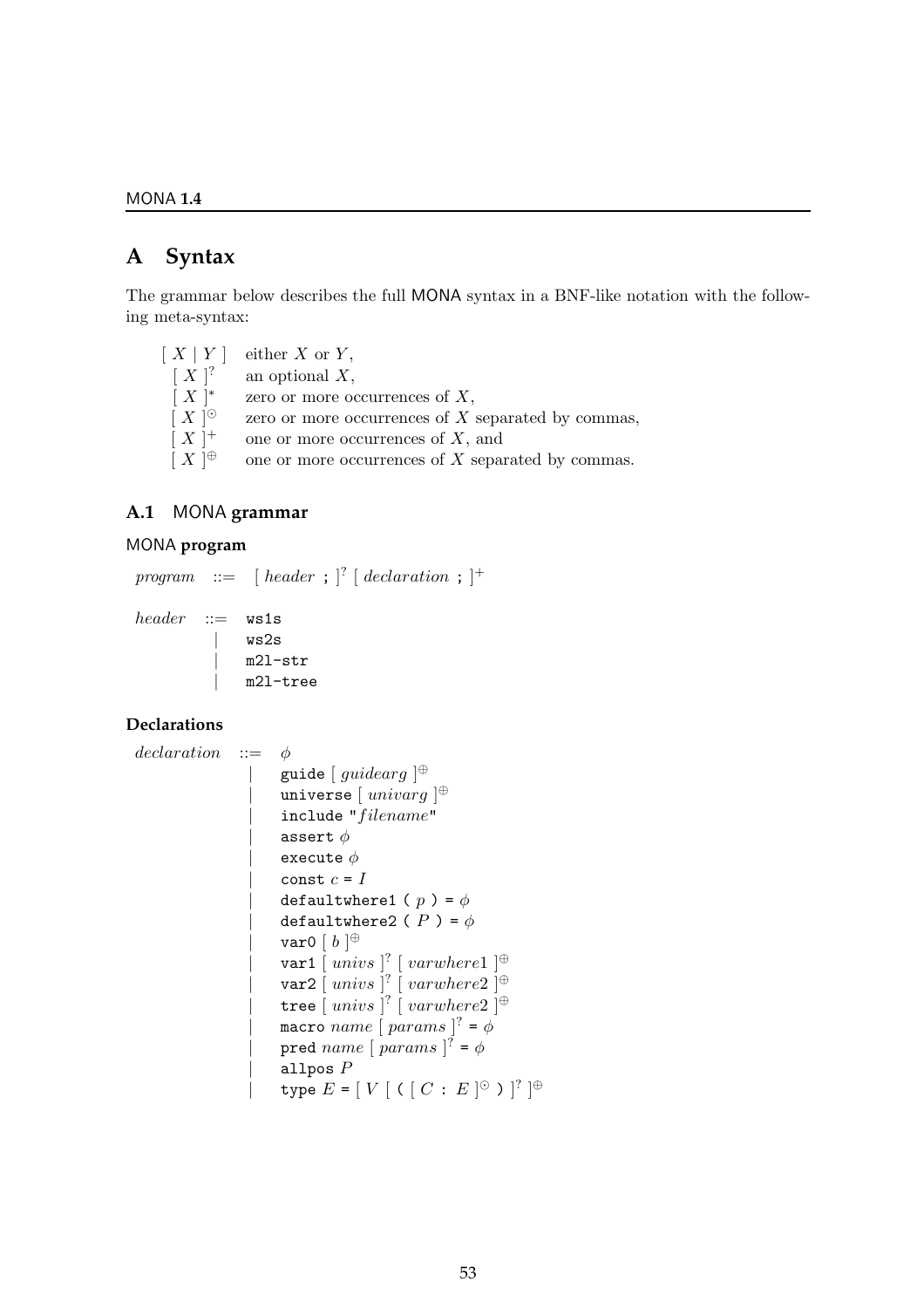#### **Formulas**

 $\phi$  ::= true | false | (  $\phi$  ) | b |  $\phi_1$  &  $\phi_2$  $|\phi_1 | \phi_2 | |\phi_1 \Rightarrow \phi_2 | |\phi_1 \Rightarrow \phi_3 |$ | name (  $[ exp ]^{\odot}$  ) | name |  $t_1 = t_2$ | t<sup>1</sup> ~= t<sup>2</sup> | t<sup>1</sup> < t<sup>2</sup> | t<sup>1</sup> > t<sup>2</sup> | t<sup>1</sup> <= t<sup>2</sup> | t<sup>1</sup> >= t<sup>2</sup> | T<sup>1</sup> = T<sup>2</sup>  $\begin{array}{ccc} \n| & T_1 \leq T_2 \n\end{array}$   $\begin{array}{ccc} \n| & T_1 \text{ sub } T_2 \n\end{array}$   $\begin{array}{ccc} t \text{ in } T_1 \n\end{array}$ | t notin T | empty ( T ) | restrict ( φ ) export ( " $filename$ "  $\phi$ ) | import ( "filename"  $[$ ,  $v \rightarrow var ]^*$  )  $|\qquad \text{ex} 0 \mid b \mid^{\oplus} : \phi$  $|\quad \textrm{all0} [b]^\oplus : \phi$  $\left[ \begin{array}{c} \texttt{ex1} \end{array} \right]$  [  $\texttt{varwhere1}$  ] $\oplus$  :  $\phi$ | all1  $[$  univs  $]$ <sup>?</sup>  $[$  varwhere1  $]$ <sup> $\oplus$ </sup> :  $\phi$  $|\qquad \text{ex2}\;[\;univs\;]^{?}\;[\;varwhere2\;]^\oplus\;:\; \phi$ | all2  $[$  univs  $]$ <sup>?</sup>  $[$  varwhere2  $]$ <sup> $\oplus$ </sup> :  $\phi$ | let0  $\left[b = \phi\right]^\oplus$  in  $\phi$  $\begin{bmatrix} 1 & 1 \end{bmatrix}$  let1  $\begin{bmatrix} p = t \end{bmatrix}$   $\oplus$  in  $\phi$  $\begin{bmatrix} 1 & \text{let2} \end{bmatrix}$   $\begin{bmatrix} P = T \end{bmatrix}$   $\oplus$  in  $\phi$ 

The following formula is additionally allowed in linear mode:

 $\phi$  ::= prefix  $(\phi)$ 

The following formulas are additionally allowed in tree mode:

 $\phi$  := root (*t*, *univs* ) | in\_state\_space (*t*, [ $s$ ]<sup> $\oplus$ </sup>)  $\begin{array}{|l|} \hline \end{array}$  variant (  $t$  ,  $P$  ,  $E$  ,  $V$  )  $\begin{array}{|l|} \hline \end{array}$  tree (  $P$  ) | type (  $t$  ,  $E$  ) | sometype (  $\lceil$   $t$   $|$   $T$   $|$   $\rangle$ 

# **First-order terms in linear mode**

 $t$  ::= p | ( t ) | I | t + I | t - I | t<sub>1</sub> + I % t<sub>2</sub> | t<sub>1</sub> - I % t<sub>2</sub> | max  $T$  | min  $T$ 

# **Second-order terms in linear mode**

 $T$  ::=  $P$  | (T) | {  $[ \text{ elements } ]^{\odot}$  } | empty | pconst (I) |  $T_1$  union  $T_2$  |  $T_1$  inter  $T_2$  |  $T_1 \setminus T_2$  |  $T + I$  |  $T - I$ 

# **First-order terms in tree mode**

 $t$  ::=  $p$  | (t) | t.succ | t^ | root[(u)] $^?$ | tree\_root ( $T$ ) | succ ( $t$ ,  $E$ ,  $V$ ,  $C$ )

# **Second-order terms in tree mode**

 $T \ ::= \ \ \{\ [\ \textit{elements}\ ]^{\oplus} \ \} \ \ \ |\ \ \ \texttt{(T)}$  $\oplus$  } | ( T ) | P  $\begin{array}{|l|c|c|c|c|}\hline \quad & T_1 \text{ union } T_2 \quad & T_1 \text{ inter } T_2 \quad & T_1 \setminus T_2 \quad & T.succ & T^* \ \hline \end{array}$ | const\_tree ( $t$ ,  $E$ , constree)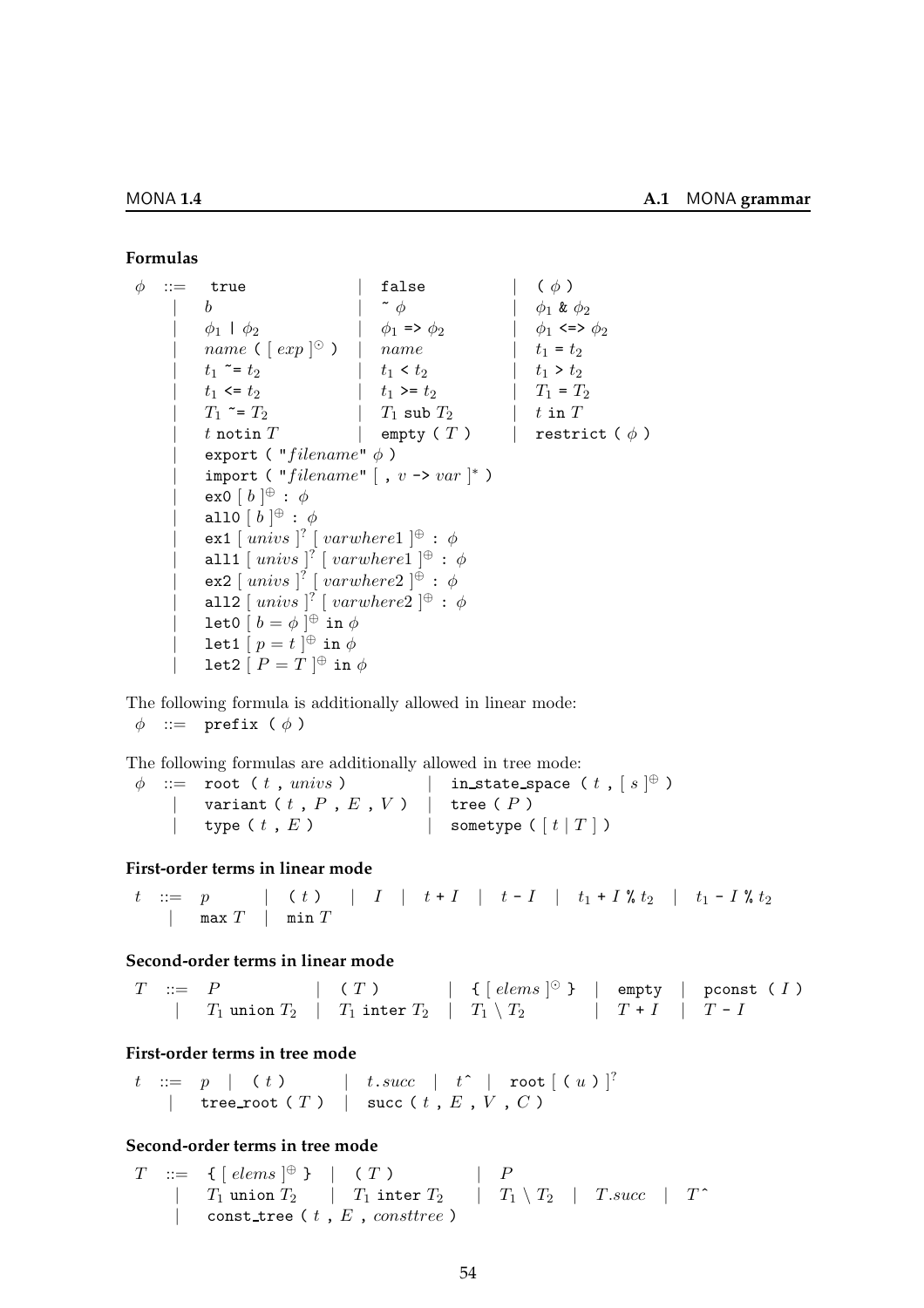#### **Other**

```
elems ::= t \mid t_1, \ldots, t_2univs ::= \left[\begin{array}{cc} u & \rightarrow \end{array}\right]succ ::= [0 \ 1]^+exp ::= t | T | \phiparams ::= ([par]^\odot)par \ ::=\ \ \texttt{var0} \ [ \ b \ ]^{\oplus}| var1 \left[ varwhere1 \right]<sup>⊕</sup>
          | var2 \left[ varwhere2 \right]<sup>⊕</sup>
          | universe uvar ::= b \mid p \mid Pguidearg ::= s_1 -> (s_2, s_3)
univarg ::= u [ : [succ | E ] ]^?\textit{varwhere} 1 \quad ::= \quad p \ [ \ \mathtt{where} \ \phi \ ]^?\textit{varwhere2} \quad ::= \quad P \; [\; \mathtt{where}\; \phi \; ]^?consttree ::= V [ ( [consttree]^\odot ) ]^?
```
# **Restrictions and comments**

 $\bullet$  b is a name of a boolean variable, which we also regard as a zeroth-order variable; p, P are names of first and second-order variables, respectively. A name can be any string of letters, digits, underscores, dollar symbols, and single quotes.

I is an constant integer expression, e.g.  $(2+4*k/(7-c))$ , where k and c are constants declared by the const declaration.

i denotes an integer.

c, name, s and u denote the names of a constant, a predicate or macro, a state space, or a name of universe, respectively. In general, a variable can be used in place of universe or state space name, denoting the universes or state spaces associated to the variable.

 $E, V$ , and  $C$  denote the names of a recursive type, a type variant, and a variant component, respectively.

v denotes the name of a variable in an external file.

- Variables, macros, and predicates must be defined before they are used. If defaultwhere declarations are used, they must be placed before all predicate and macro declarations.
- For macro and predicate invocations, the argument types must match. In tree mode, the formal arguments inherit the universe declarations from the actual arguments, but the associated restrictions are given by the predicate declaration.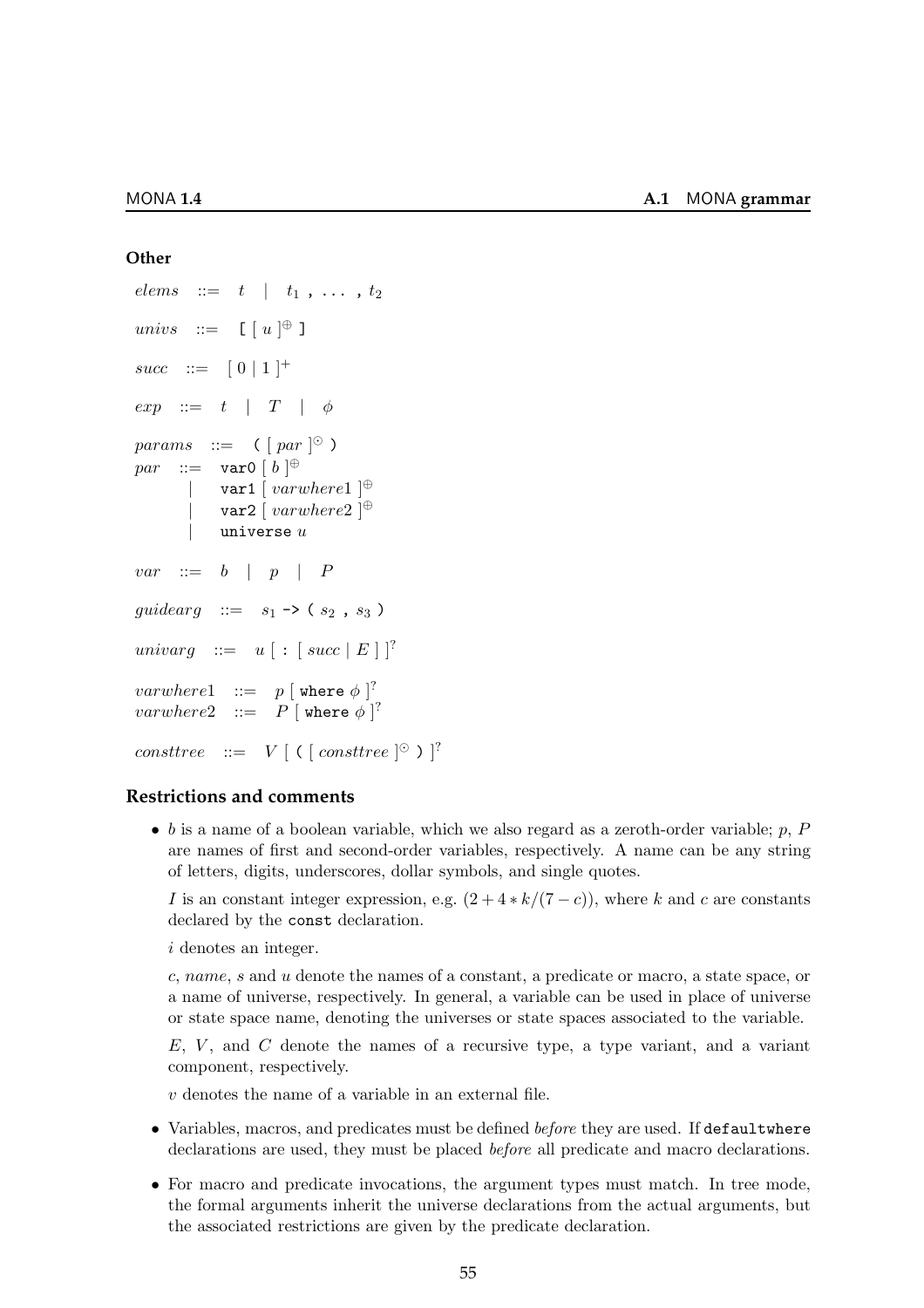- Anything related to guides, universes, and recursive types only makes sense in tree mode. There can be at most one guide header and one universe header. The guide must be declared before the universes. Universe positions must be specified if and only if an explicit guide is declared. An explicit guide cannot be made if recursive types are used. Recursive types require tree mode.
- The root term requires an argument if universes are explicitly declared. The argument must denote a single universe.
- The recursive-type constructs succ, tree, type, sometype, variant, const\_tree, tree\_root are only allowed if recursive types are declared.
- A most one allpos declaration is allowed.

A # in a line causes MONA to treat the rest of the line as a comment. Alternatively, a whole block can be treated as a comment by delimiting it with /\* and \*/.

# **A.2 Precedence and associativity**

The table below shows the precedence and associativity of the MONA operators. If for instance the operator  $op_1$  has higher precedence (lower precedence number) than the operator  $op_2$ , then the expression  $E_1$  op<sub>1</sub>  $E_2$  op<sub>2</sub>  $E_3$  is interpreted as  $(E_1$  op<sub>1</sub>  $E_2$ ) op<sub>2</sub>  $E_3$ . If the precedences are equal, then the interpretation is decided by the associativity, e.g. if  $op$  is right-associative then  $E_1$  op  $E_2$  op  $E_3$  is interpreted as  $E_1$  op  $(E_2$  op  $E_3)$ . The default rules can be overridden with parentheses.

| Precedence     | Operator                                 | Associativity     |
|----------------|------------------------------------------|-------------------|
|                |                                          | non-associative   |
| $\overline{2}$ | $/$ %<br>$\ast$                          | left-associative  |
| 3              |                                          | left-associative  |
| 4              |                                          | left-associative  |
| 5              | inter                                    | left-associative  |
| 6              | union                                    | left-associative  |
|                | max min                                  | non-associative   |
| 8              | = > >= < <=                              | non-associative   |
| 9              | in notin sub                             | non-associative   |
| 10             |                                          | non-associative   |
| 11             | &                                        | left-associative  |
| 12             |                                          | left-associative  |
| 13             | $\Rightarrow$                            | right-associative |
| 14             | $\left\langle \Rightarrow \right\rangle$ | right-associative |
| 15             |                                          | non-associative   |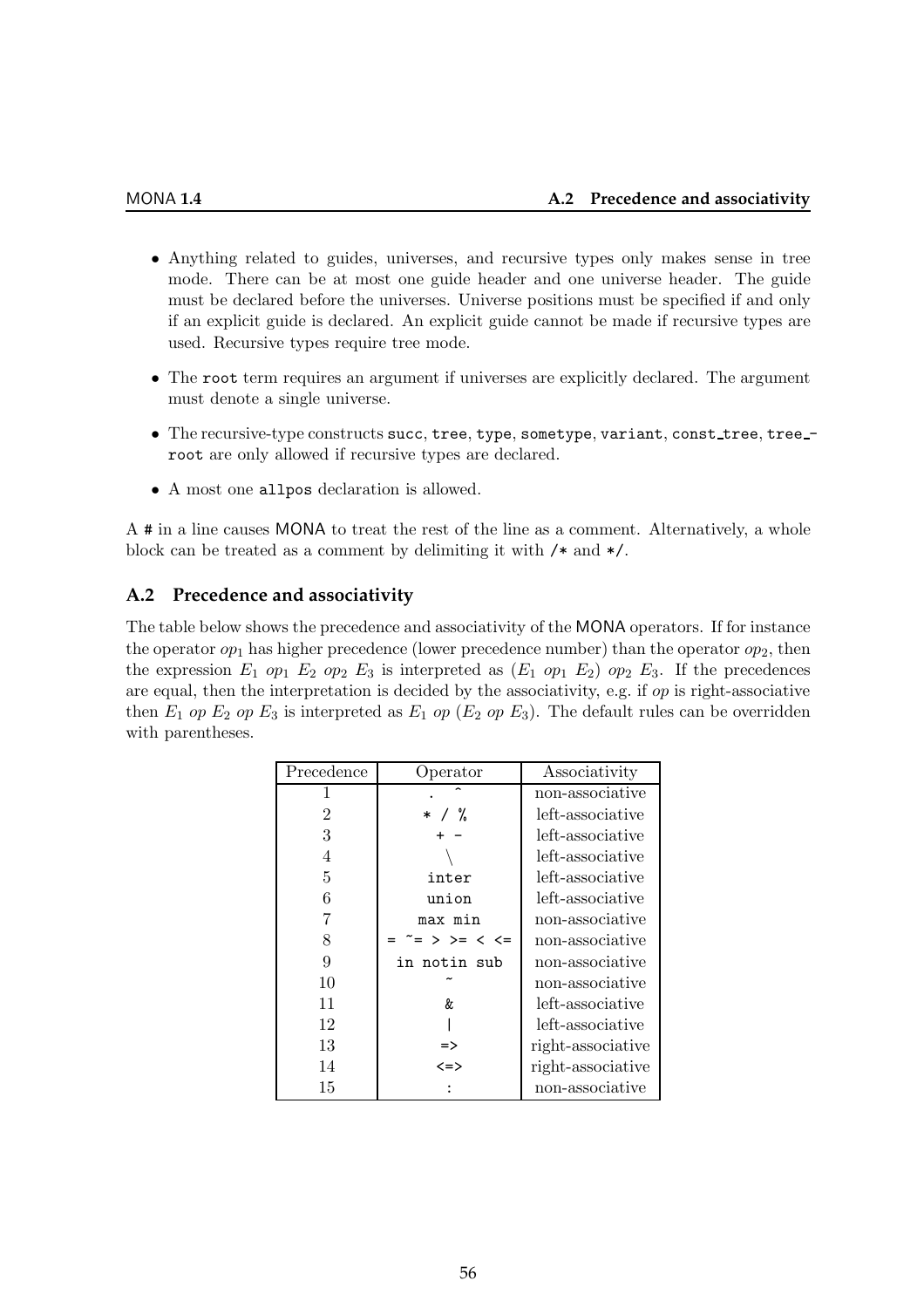# **B Usage**

The usage of the MONA-tool is:

mona [options] <filename>

The options are:

- -w Output a description of the resulting automaton. See Section [2.4](#page-13-0).
- -n Disable analysis of resulting automaton. If analysis is enabled (default), MONA prints "valid", "unsatisfiable" or a satisfying example and a counter-example. See Section [2.3](#page-12-0).
- -t Print the time spent computing. See Section [5.1](#page-33-1).
- -s Print statistics for each automaton operation. See Section [5.1](#page-32-1).
- -i After each automaton operation, the resulting automaton is printed. See Section [5.1](#page-33-2).
- -d Dump the abstract-syntax tree, symbol-table contents, the guide (in tree mode), and the code DAG. See Section [5.1](#page-32-0).
- -q Disable progress information. (Default is to enable.) See Section [5.1](#page-31-0).
- -e Enable separate compilation. The directory designated by the environment variable MONALIB is used as base for the automaton library. If MONALIB is not set, the current working directory will be used instead. See Section [4.3](#page-30-0).
- $\sim$  -oN Set code optimization level. Currently only 0 and 1 are allowed. 0 means "disable" optimization", 1 means enable all optimization described in Section [4.2.](#page-29-0) (Default level is 1.) See Section [4.2](#page-29-0).
	- -f Force normal tree-mode output style of satisfying examples and counter-examples (instead of linear-mode or WSRT output style).
	- -m Use alternative M2L-Str emulation (v1.3 style). See Section [6.5](#page-37-0).
	- -h Analyze inherited acceptance status on resulting automaton. See Section [7.7](#page-47-0).
	- -u Unrestrict output automata. See Section [6.4](#page-35-1).
- -gw Output resulting automaton in graphviz format if in linear mode. See Section [5.2](#page-33-0).
- -gs Output satisfying example tree in graphviz format if in tree mode. See Section [7.6](#page-45-1).
- -gc Output counter-example tree in graphviz format if in tree mode. See Section [7.6](#page-45-1).
- $-gd$  Output DAG in graphviz format. See Section [4.1](#page-28-0).
- -xw Output resulting automaton in external format. See Section [6.1](#page-34-0).

The MONA package includes a man page that also describes these command-line options.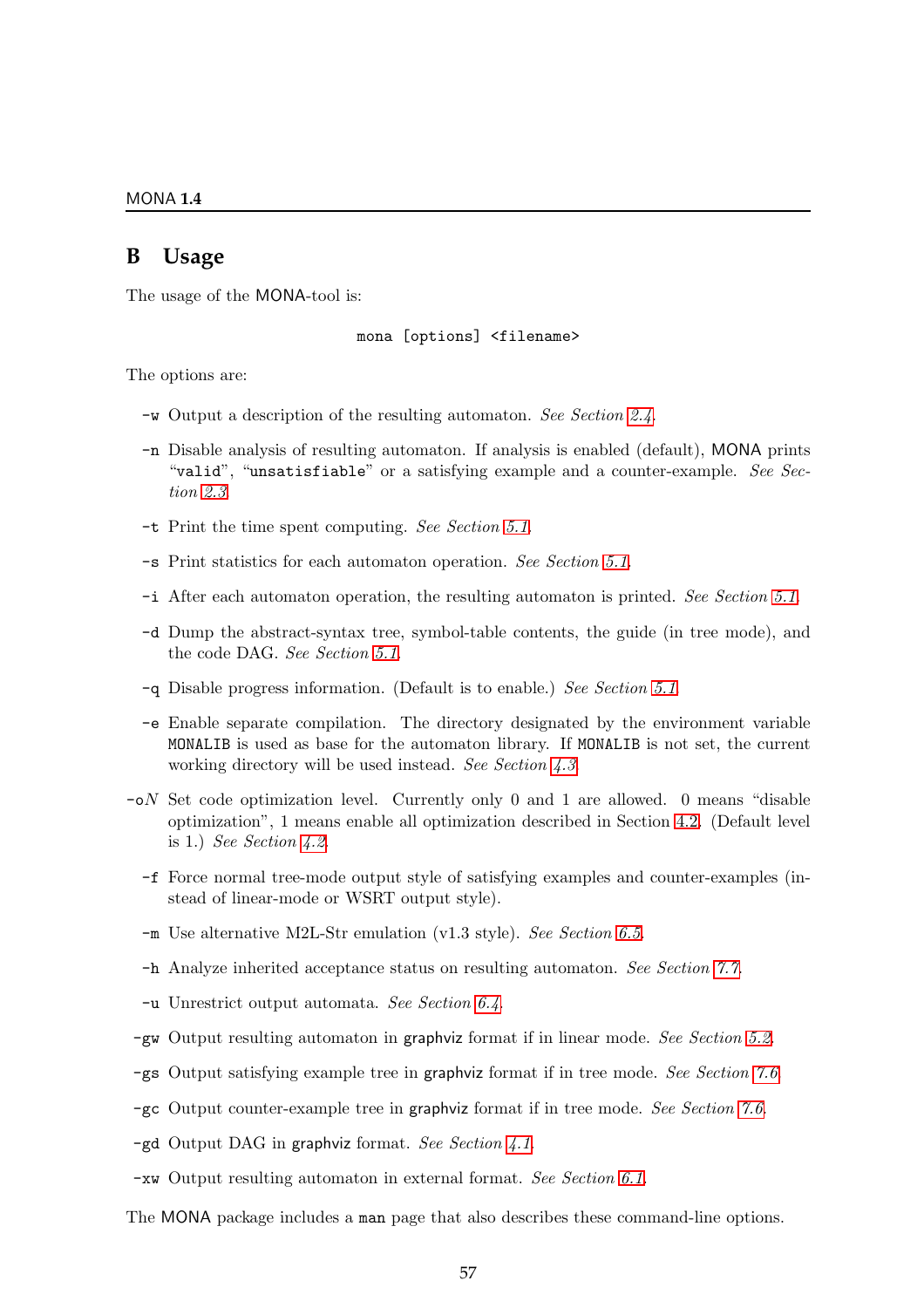# **C Using automaton files in other applications**

Appendices [D,](#page-63-0) [E,](#page-69-0) and [F](#page-74-0) show the interfaces to the DFA, GTA, and BDD packages used inside MONA. These packages allow advanced operations on the very efficient but also complex internal representation of automata.

This appendix describes the format of DFA and GTA files used by import and export (see Section [6.1\)](#page-34-0), and some simple libraries for reading and writing such files in other programs. If MONA is used as an automaton-construction tool, these libraries can provide a very simple way of using the automata in other applications. The libraries do not require linking any of the MONA code into the applications, and they use less memory than the representation MONA uses internally.

# <span id="page-59-0"></span>**C.1 Using DFA files**

# **Format of DFA files**

The external file format used by import and export in linear mode (see Section [6.1\)](#page-34-0) is BDD-representation plus some auxiliary information written in ASCII. For instance, running MONA on

| var2 P,Q;                                    |  |  |
|----------------------------------------------|--|--|
| $\vert$ export("test.dfa", P sub Q); $\vert$ |  |  |

yields the following contents of test.dfa:

```
MONA DFA
number of variables: 2
variables: P Q
orders: 2 2
states: 3
initial: 0
bdd nodes: 4
final: 0 \t1 -1behaviour: 0 1 3
bdd:
 -1 1 0
 0 0 2
 1 3 0
 -1 2 0
end
```
The behaviour array assigns a BDD node to each state. Each line following bdd corresponds to a BDD node. If the *i*'th line contains "-1 *val*  $0$ ", BDD node *i* is a leaf with value *val*. If it contains "x l r", where  $x \neq -1$ , node i is an internal node with index x, left (low) successor l, and right (high) successor  $r$ .

# **The DFA-file library**

A simple C application programming interface for DFA files is available in the MONA package (as Lib/dfalib.[ch]). It allows the user to load, manipulate, and store DFAs in the external file format and to "run" a given string on the DFAs completely independent of MONA.

The interface file dfalib.h contains the following functions: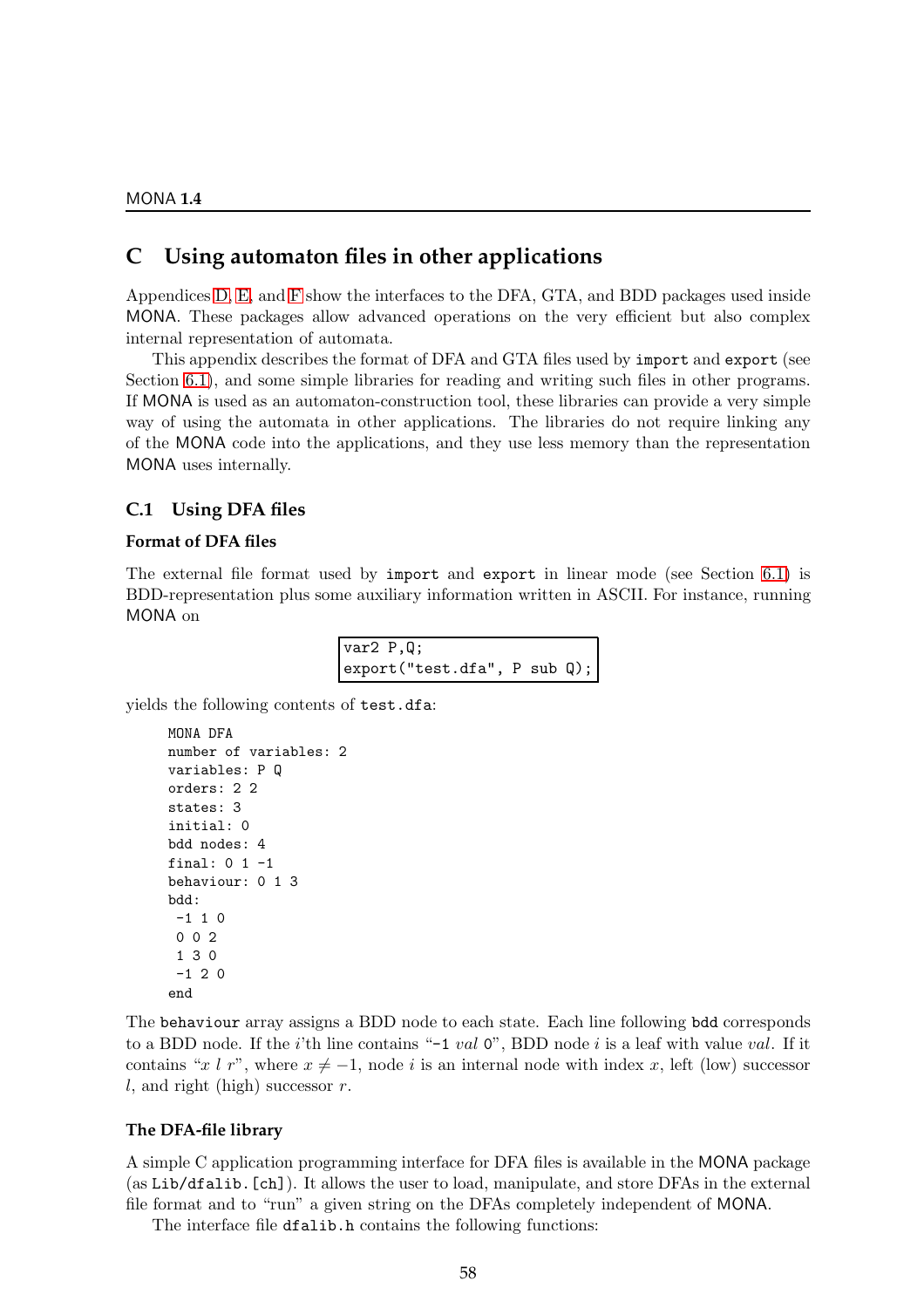mdDfa  $*$ mdLoad(char  $*fil$ ename) - loads a DFA file into memory.

int mdStore(mdDfa  $*dfa$ , char  $*filename$ ) - stores a DFA in a file. If the stored automaton is modified and used in MONA (using import), the user must ensure that the content is consistent and that the BDD is properly reduced and ordered.

void mdFree(mdDfa  $*dfa$ ) - deallocates the memory used by the DFA.

mdState mdDelta(mdDfa  $*dfa$ , mdState s, mA a) - represents the transition function  $\delta: Q \times \Sigma \to Q$  of the automaton. The parameter a refers to an array of  $0/1$  chars, which denotes an alphabet symbol. The array has one entry per variable, in declaration order.

#### **An example application**

A simple application of dfalib is located in the Lib directory as dfa2dot.c. It takes two command-line arguments: the name of a source dfa file, and the name of a destination dot file. It simply reads the dfa file using mdLoad and dumps it in dot format to the dot file. This dot file can then later be processed with the dot tool. The following graph is generated for the P sub Q example above:



The complete structure of the BDD representation is shown. A larger example is shown in Figure [4.](#page-15-0) See [\[Kla98\]](#page-78-2) for a description of the use of BDDs in MONA. The graphviz tool is also used in Section [5.2.](#page-33-0)

# <span id="page-60-0"></span>**C.2 Using GTA files**

# **Format of GTA files**

Running MONA on the following program

```
ws2s;
var2 P,Q;
export("test.gta", P sub Q);
```
generates the file test.gta which illustrates the format of a ".gta" file:

```
MONA GTA
number of variables: 2
state spaces: 3
```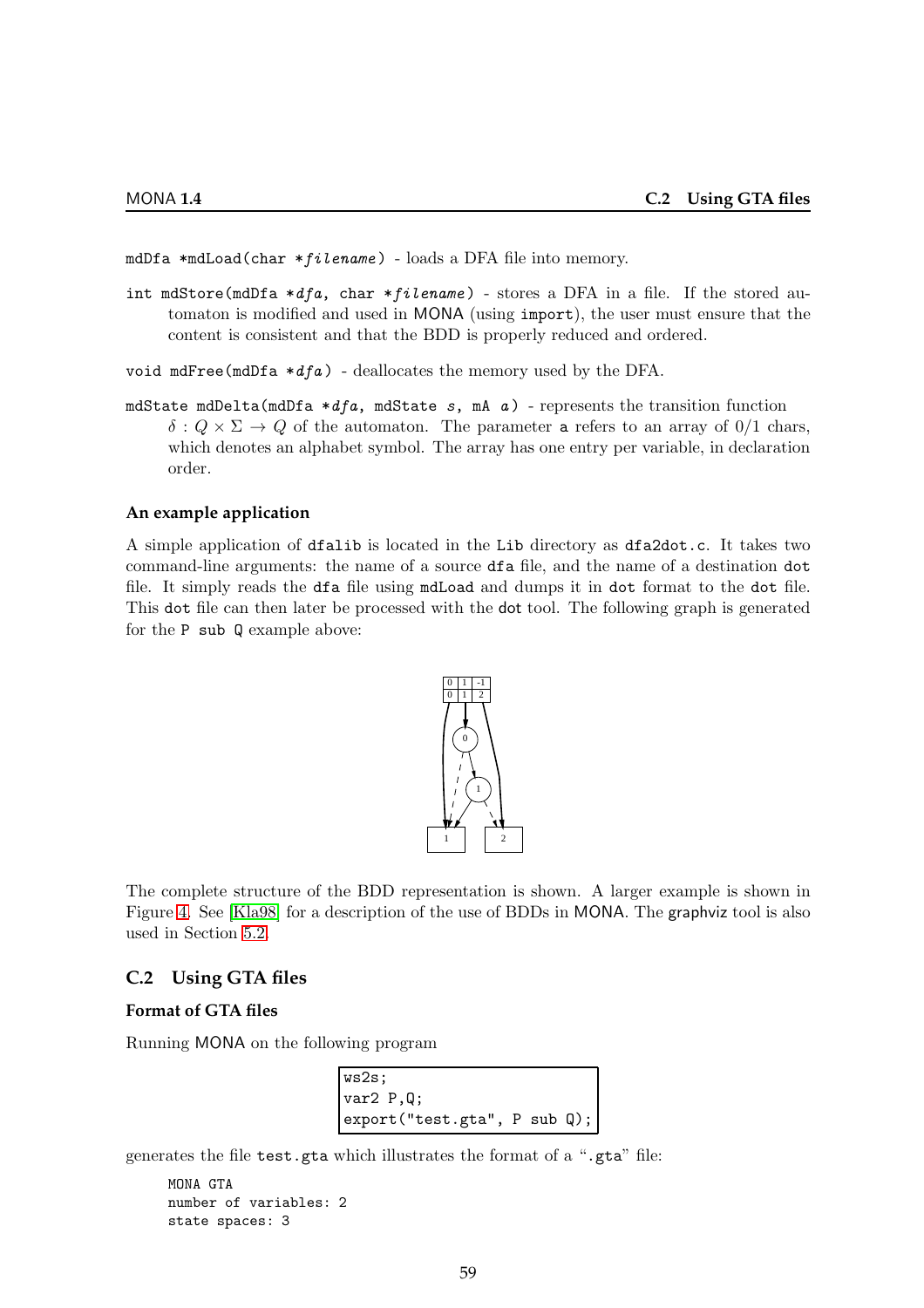```
universes: 2
state space sizes: 2 2 1
final: 1 -1
guide:
 \theta /hat > 1 2
 <univ> 1 1
 <dummy> 2 2
universes:
 <univ> 0
 <dummy> 1
variable orders and state spaces:
P 2: 1
 Q 2: 1
state space 0:
 initial state: 0
 bdd nodes: 2
 behaviour:
  0
  1
 bdd:
  -1 0 0
  -1 1 0
 ...
end
```
# **The GTA-file library**

Similar to the DFA-file library described in the previous section, a small GTA-file library is available in the MONA package (as Lib/gtalib.[ch]) so that the GTAs generated by MONA can be used in other applications. The following functions are in the library:

```
mgGta *mgLoad(char *filename) - loads a GTA from a file.
```

```
int mgStore(mgGta *qta, char *filename) - stores a GTA in a file.
```
void mgFree(mgGta  $*qta$ ) - deallocates the memory used by a GTA.

- mgState mgDelta(mgGta \*qta, mgId ss, mgState left, mgState right, mA a) represents the transition function of a GTA (see Section [7.2\)](#page-40-0). The arguments are a GTA, a state space identifier, a state from the left state space, a state from the right state space, and an alphabet symbol.
- void mgAssign(mgGta \*gta, mgTreeNode \*t, mgId  $id$ ) assigns state space identifiers and states to the nodes of a labeled binary tree.
- int mgCheck(mgGta \*gta, mgTreeNode \*t) takes a GTA and a labeled binary tree as arguments and checks whether the tree is accepted by the GTA or not.

See gtalib.h for further descriptions.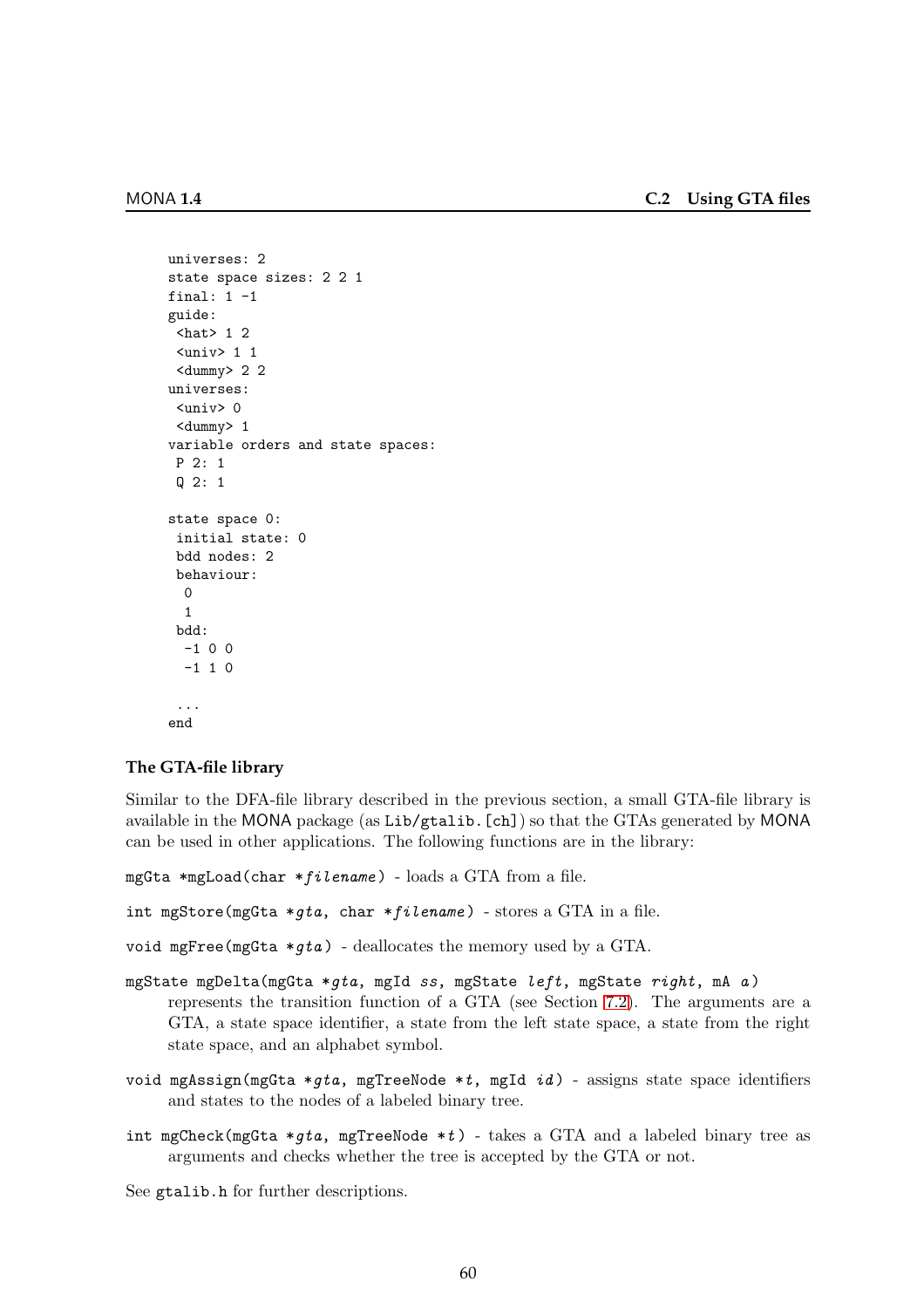#### **An example application**

Similar to the dfa2dot application of the DFA library, there is an example application of the GTA library called gta2dot. It shows the structure of a GTA in BDD representation graphically. The following graph generated by gta2dot and the dot tool shows the BDD representation of the GTA test.gta from before:



It shows the three state spaces (there are three because the example uses the first method for specifying guides and universes described in Section [7.3,](#page-42-0) that is, no explicit guide or universes). For each state space, there is an array of state pairs, each with a pointer to a BDD node. The numbers in parentheses in the leaves in the root state space (named  $\langle hat \rangle$ ) are the state kinds (-1: reject, 0: don't-care, 1: accept).

It can be seen that a tree gets accepted if every position belonging to the  $\langle \text{univ} \rangle$  state space is in state 0. This occurs if and only if whenever the variable with number 0 (P) has a 1 at one of these positions, so has the variable with number  $1(\mathbf{Q})$ . In other words, the automaton does accept the language belonging to the formula P sub Q as stated in the MONA file.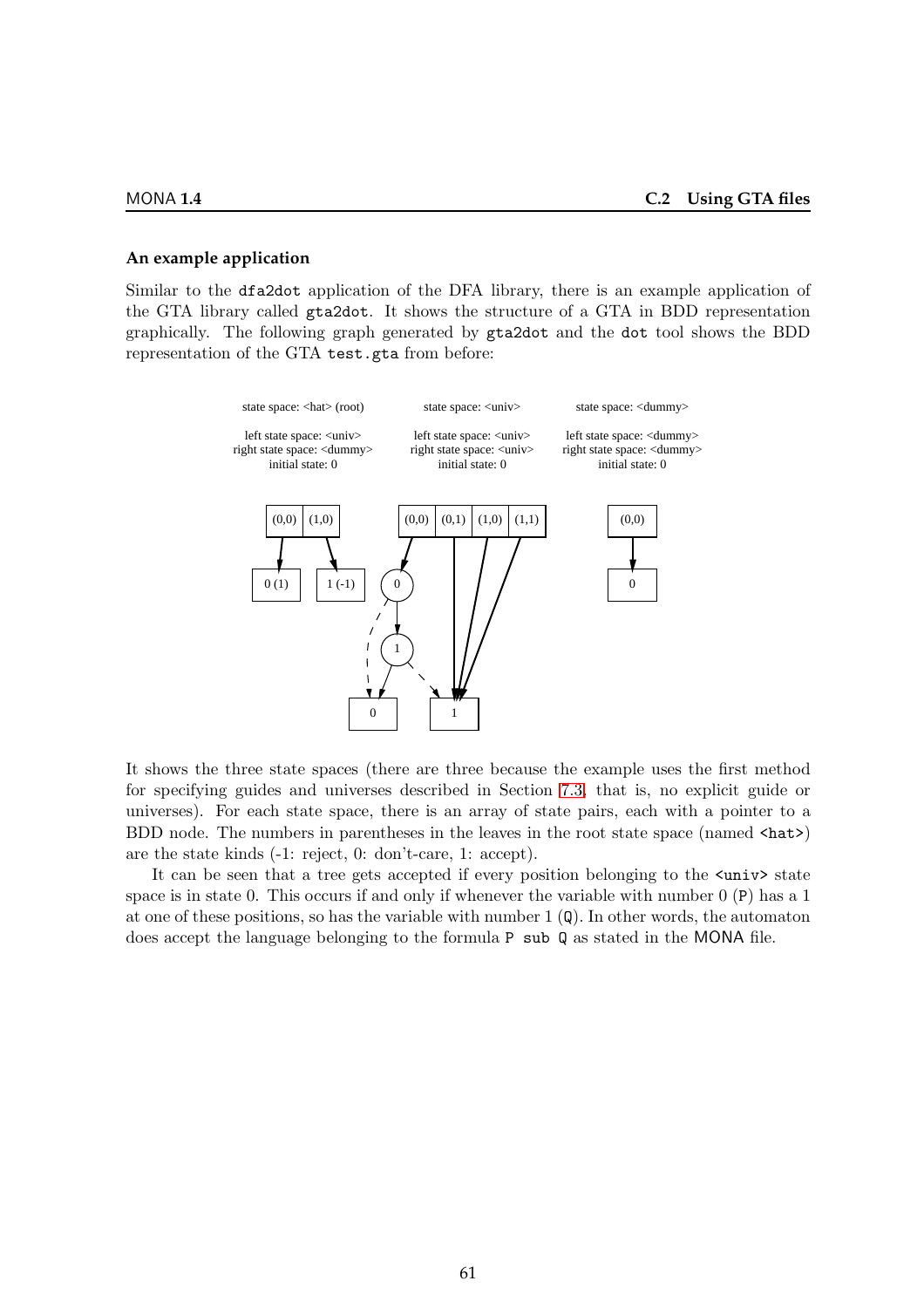# <span id="page-63-0"></span>**D The** MONA **DFA package**

This appendix shows how to use the full finite-state automaton package of MONA without going through the front-end. The package is located in the DFA subdirectory of the source package. The interface allows the user to directly construct basic automata, perform all automaton operations, and to import, export, analyze, and draw automata.

The whole interface to the package is contained in the file dfa.h. Note that the package depends on the BDD package (see Appendix [F\)](#page-74-0).

Section [D.1](#page-67-0) describes some examples where the DFA package has been used to construct operations for Presburger arithmetic. One of the examples also illustrates how to make automaton transductions.

#### **Structure of a DFA**

The following struct defines a MONA DFA:

```
typedef struct {
 bdd_manager *bddm; /* manager of BDD nodes */
 int ns; /* number of states */
 bdd_ptr *q; /* transition array */
 int s; /* start state */
 int *f; /* state statuses; -1:reject, 0:don't care, +1:accept */
} DFA;
```
This representation of automata is described in detail in [\[Kla98\]](#page-78-2). The whole DFA structure can be illustrated as in Figure [4.](#page-15-0) The array q corresponds to the thick pointers from the boxes labeled 0 to 10 in that figure. The bdd manager is described in Appendix [F.](#page-74-0) For most operations the functions described below, which do not expose the BDD level, should be sufficient.

# **Predefined basic automata**

The functions in Figure [13](#page-64-0) construct basic automata. P, p and b denote second-order, firstorder and boolean variables, respectively, and n denotes an integer constant.

In functions with a "2" in the name, the variables denote second-order variables. A "1" means first-order variables. As described in Section [3,](#page-19-0) first-order variables are encoded as second-order variables in the following way: the value of a first-order variable is the smallest element in the set belonging to the variable interpreted as a second-order variable. First-order variables are implicitly restricted to being non-empty, i.e. a string which assigns an empty set to a first-order variable is categorized as "don't-care". This is enforced by the automaton constructed by the function  $dfafirstOrder(i)$  and by the function dfaRestrict described below. The initial state in any basic automaton is a don't-care state, which reflects the property that at least the first string symbol (representing boolean variables) must be read to determine acceptance.

The function  $dfaAllPos(i)$  constructs an automaton which is in an accept state, unless a "0" has been met on the track belonging to  $P_i$  in which case it is in a don't-care state. (This automaton is used for the allpos construct, see Section [6.5\)](#page-37-0).

The function  $dfalastPos(i)$  constructs an automaton which, while reading a string encoding the value of  $P_i$ , is in a don't-care state if a "1" on the track belonging to  $P_i$  has not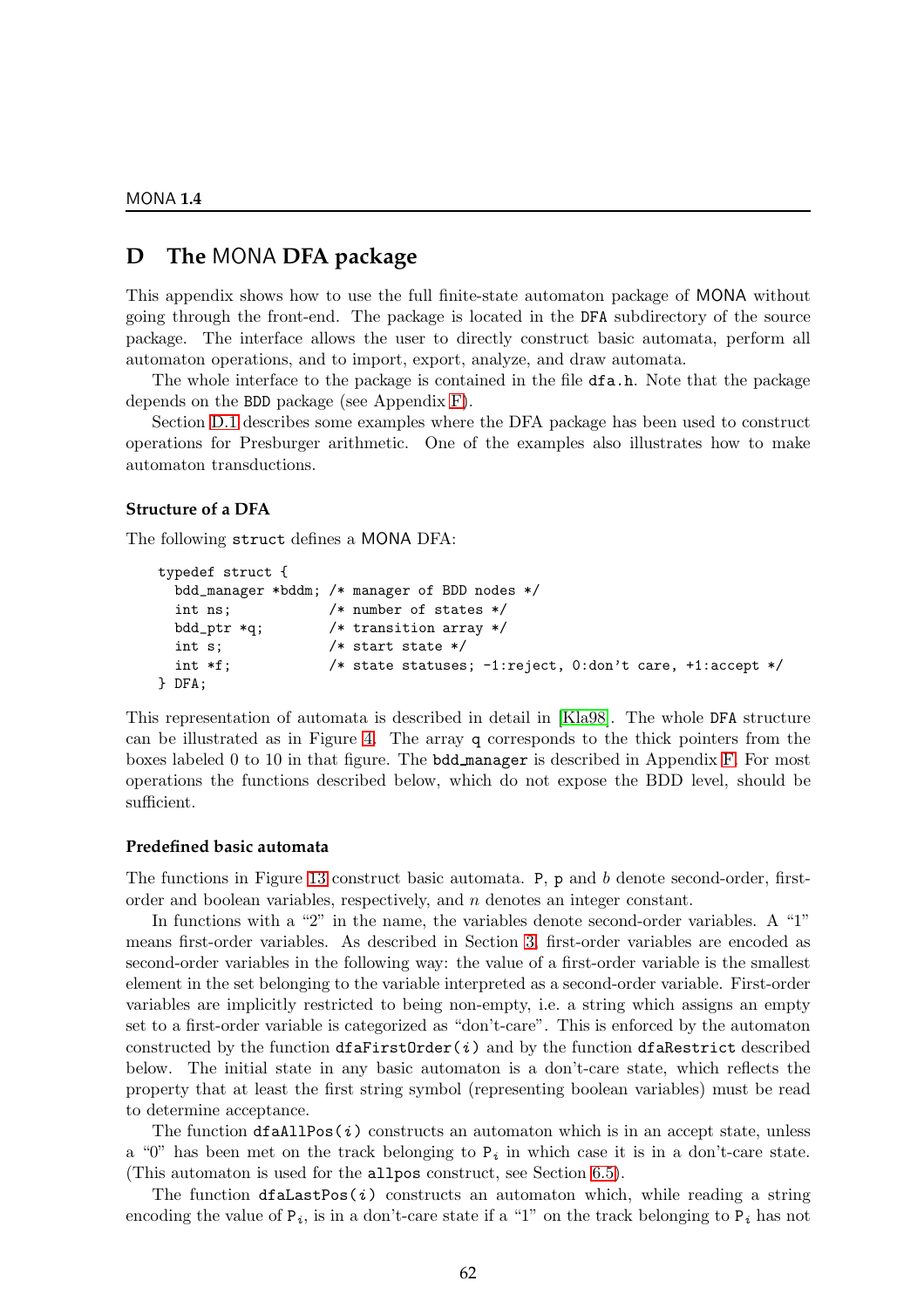| <b>DFA</b> function                                 | MONA formula              |
|-----------------------------------------------------|---------------------------|
| $DFA * dfaTrue()$ ;                                 | true                      |
| $DFA * dfaFalse()$ ;                                | false                     |
| DFA *dfaConst(int $n$ , int $i$ );                  | $p_i = n$                 |
| DFA *dfaLess(int $i$ , int $j$ );                   | $p_i$ < $p_j$             |
| DFA *dfaLesseq(int $i$ , int $j$ );                 | $p_i \le p_j$             |
| DFA *dfaPlus1(int $i$ , int $j$ , int $n$ );        | $p_i = p_j + n$           |
| DFA *dfaMinus1(int $i$ , int $j$ , int $n$ );       | $p_i = p_j - n$           |
| DFA *dfaEq1(int i, int j);                          | $p_i = p_j$               |
| DFA *dfaEq2(int i, int j);                          | $P_i = P_j$               |
| DFA *dfaPlus2(int i, int j);                        | $P_i = P_j + 1$           |
| DFA *dfaMinus2(int $i$ , int $j$ );                 | $P_i = P_j - 1$           |
| DFA *dfaPlusModulo1(int i, int j, int k);           | $p_i = p_j + 1$ % $p_k$   |
| DFA *dfaMinusModulo1(int $i$ , int $j$ , int $k$ ); | $p_i = p_j - 1$ % $p_k$   |
| DFA *dfaEmpty(int $i$ );                            | $P_i$ = empty             |
| DFA *dfaIn(int $i$ , int $j$ );                     | $p_i$ in $P_j$            |
| DFA *dfaSubset(int $i$ , int $j$ );                 | $P_i$ sub $P_j$           |
| DFA *dfaUnion(int i, int j, int k);                 | $P_i = P_j$ union $P_k$   |
| DFA *dfaInter(int $i$ , int $j$ , int $k$ );        | $P_i = P_j$ inter $P_k$   |
| DFA *dfaSetminus(int i, int j, int k);              | $P_i = P_j \setminus P_k$ |
| DFA *dfaMax(int $i$ , int $j$ );                    | $p_i = max(P_j)$          |
| DFA *dfaMin(int $i$ , int $j$ );                    | $p_i = min(P_i)$          |
| DFA *dfaBoolvar(int $i$ );                          | $b_i$                     |
| DFA *dfaPresbConst(int $i$ , int $n$ );             | $P_i$ = pconst(n)         |
| DFA *dfaSingleton(int $i$ );                        | $singleton(P_i)$          |
| DFA *dfaLastPos(int $i$ );                          | see p. 62                 |
| DFA *dfaAllPos(int $i$ );                           | see p. 62                 |
| DFA *dfaFirstOrder(int $i$ );                       | see p. 62                 |

<span id="page-64-0"></span>Figure 13: Basic DFAs

been met, in an accept state if the first "1" was met on the previous transition, and in a reject state otherwise. (This automaton is used for the -m compatibility option, see Section [6.5\)](#page-37-0).

## **Constructing automata explicitly**

Constructing automata like those listed in Figure [13](#page-64-0) is done using the following functions:

- void dfaSetup(int  $n$ , int len, int indices []) prepares construction of a DFA with  $n$  states and variable indices given by the array *indices* of length *len*.
- void dfaAllocExceptions(int  $n$ ) prepares construction of the next state allocating room for  $n$  exceptions, i.e.  $n$  calls to dfaStoreException.
- void dfaStoreException(int  $s$ , char  $*path$ ) stores an exception: on the transitions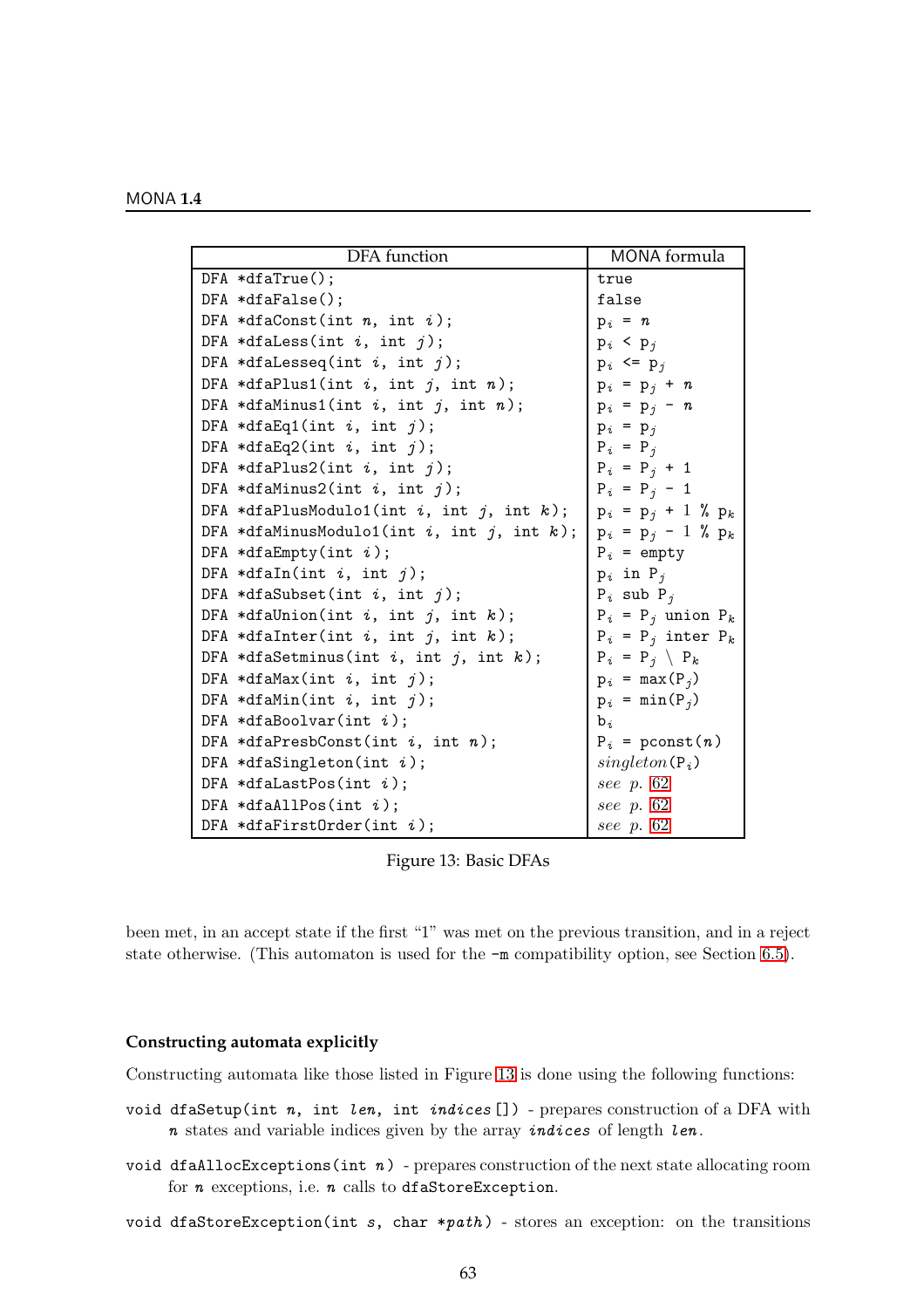given by  $path$  (array of '0's, '1's, and 'X's of length length using by dfaSetup), go to state s instead of the default destination.

- void dfaStoreState(int  $s$ ) sets the default destination state to s for the state currently being constructed.
- DFA  $*dfabuid(char statuses []$  constructs the DFA prepared by the previous functions using statuses (array of '+'s, '-'s, and '0's representing accept, reject, and don't-care respectively) as state statuses.

These functions are used as the following pseudo-code indicates:

```
dfaSetup(number of states, number of variables, array of variable indices);
for each state starting with number 0 (the initial state) do
      dfaAllocExceptions(number of exceptions for going to the default state);
      for each exception do
            dfaStoreException(some state, some path);
      end
      dfaStoreState(default destination state);
end
dfaBuild(array of state statuses);
```
An example is described in Section [D.1.](#page-67-0)

#### **Automaton operations**

The following automaton operations are available. All operations returning a DFA leave the input automata unchanged; operations returning void change the input automata.

- void dfaFree(DFA  $*a$ ) deallocates the memory used to store  $a$  including the memory handled by the BDD manager.
- void dfaNegation(DFA  $*a$ ) performs language complementation by changing accept states to reject states and vice versa.
- void dfaRestrict(DFA  $*a$ ) changes reject states to don't-care states.
- void dfaUnrestrict(DFA  $*a$ ) changes don't-care states to reject states.
- DFA  $*dfaCopy(DFA *a)$  creates a copy of  $a$ .
- void dfaReplaceIndices(DFA  $*a$ , int map []) replaces the variable indices in a according to  $map$ . For each internal BDD node, the variable index i is replaced by  $map[i]$ . The replacing must be order-preserving (see definition of signature-equivalence in Section [4.1\)](#page-28-0).
- void dfaPrefixClose(DFA  $*a$ ) performs the prefix-close operation on  $a$  (see Section [6.2\)](#page-35-2).
- DFA \*dfaProduct(DFA \*a<sub>1</sub>, DFA \*a<sub>2</sub>, dfaProductType mode) performs product construction on  $a_1$  and  $a_2$ . The value of mode defines which boolean operation is performed according to the table in Figure [14.](#page-66-0)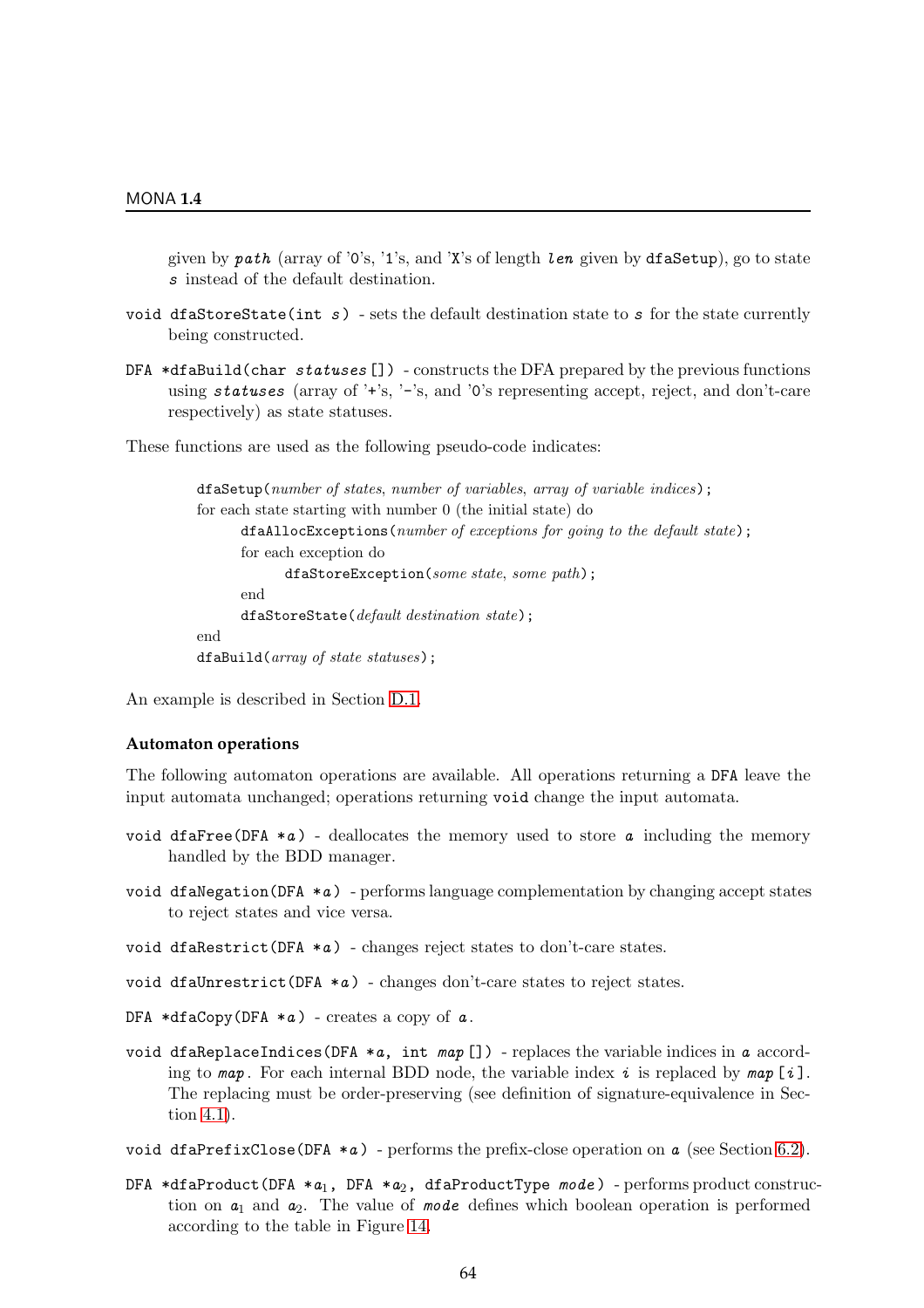| <b>Boolean function</b>   | mode     |  |
|---------------------------|----------|--|
| $a_1 \wedge a_2$          | dfaAND   |  |
| $a_1 \vee a_2$            | dfaOR    |  |
| $a_1 \Rightarrow a_2$     | dfaIMPL  |  |
| $a_1 \Leftrightarrow a_2$ | dfaBIMPL |  |

<span id="page-66-0"></span>Figure 14: Product operation modes

- DFA \*dfaProject(DFA \*a, unsigned *index*) projects away track *index* from a and determinizes the resulting automaton.
- void dfaRightQuotient(DFA  $*a$ , unsigned  $index$ ) performs the right-quotient operation described in Section [3.1.](#page-21-0)
- DFA \*dfaMinimize(DFA \*a) minimizes a, that is, constructs an automaton with the minimal number of states and BDD nodes accepting and rejecting the same languages as the original automaton.

# **Analysis and printing**

The following functions generate information about automata:

```
char *dfaMakeExample(DFA *a, int kind, int num, unsigned indices [])
```
generates a shortest satisfying example (if  $\textit{kind} = +1$ ) or a counter-example (if  $\textit{kind} =$  $-1$ ) to the formula represented by **a** using the technique described in Section [2.3.](#page-12-0) The array *indices* of length num contains the free variables. The resulting char array is the concatenation of the rows of '0's, '1's, and 'X's of the example string.

```
void dfaAnalyze(DFA *a, int num, char *names [],
```
unsigned *indices* [], char orders [], int treestyle)

analyzes the automaton  $\alpha$  and prints the results as shown in Section [2.3.](#page-12-0) The arrays names, indices, and orders are for the free variables. These arrays have length num. The array orders contains 0s, 1s, and 2s representing boolean, first-order, and secondorder respectively. If treestyle is non-zero, examples are written in GTA style.

- void dfaPrintVitals(DFA  $*a$ ) prints the number of states and BDD nodes in  $a$ .
- void dfaPrint(DFA  $*a$ , int num, char  $*$ names[], unsigned indices[]) prints a textual description of  $a$  as shown in Section [2.4.](#page-13-0) The arguments num, names, and indices are the number of free variables, their names, and their indices, respectively.
- void dfaPrintGraphviz(DFA  $*a$ , int num, unsigned indices []) prints a in dot format as illustrated in Figure [3.](#page-14-1)
- void dfaPrintVerbose(DFA  $*a$ ) prints a verbose textual description of  $a$  as illustrated in Section [5.1.](#page-33-2)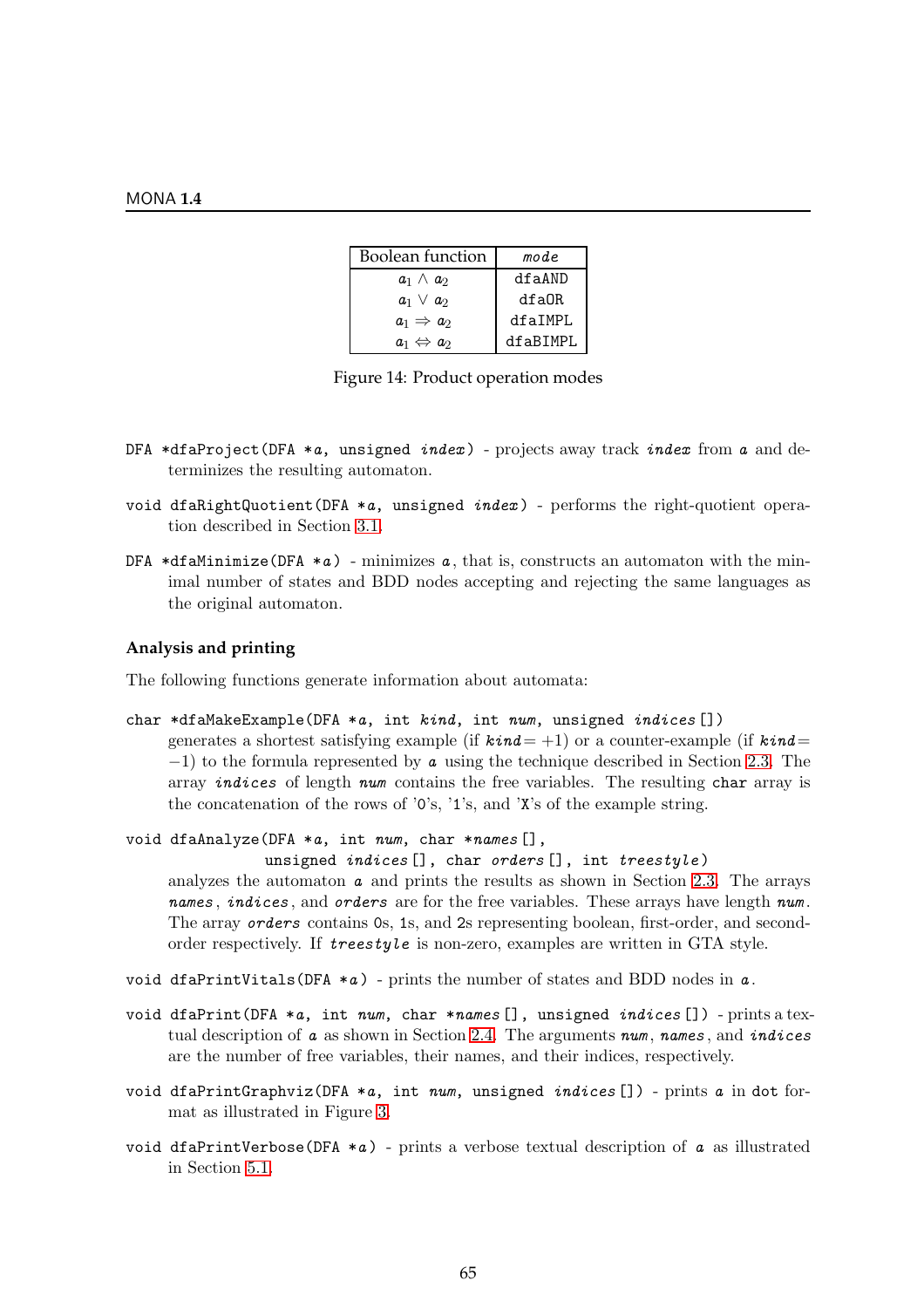# **Exporting and importing**

Importing and exporting as described in Section [6.1](#page-34-0) is done using the following functions:

- void dfaExport(DFA \*a, char\* filename, char \*names [], int orders []) exports  $a$  to the file named *filename* in the format described in Appendix [C.1.](#page-59-0) The null-terminated array names contains the names of the variables of  $a$ , and orders contains the orders ('0': boolean, '1': first-order, '2': second-order).
- DFA \*dfaImport(char\* filename, char \*\*\*names, int \*\*orders ) imports an automaton from the file named *filename* and makes \*names and \*orders point to newly allocated arrays as those described at dfaExport.

## <span id="page-67-0"></span>**D.1 Examples: Presburger arithmetic and transduction**

In general there are two methods for creating new automata:

- 1. The first is to write a MONA WS1S formula which expresses the desired property, then make MONA export the corresponding automaton using the export construct, and finally use dfaImport to import the automaton in your application.
- 2. The other is to use the functions for explicit construction of automata as it has been done for the basic automata in MONA.

The first method allows you to use the succinct logic of WS1S instead of describing the automaton explicitly. The second method allows you to parameterize the construction and has the advantage that you do not have to consider variable ordering.

The construction of the automaton for *Presburger constants* (see the function dfaPresb-Const in DFA/basic.c) illustrates the second method. The construction is parameterized in the sense that it depends on the choice of the constant.

The example program Examples/presburger analysis.c illustrates the use of the functions dfaImport and dfaMakeExample and shows how to use the DFA package without including the MONA front-end. It takes two command-line arguments: the name of a".dfa" file, and the name of a variable. It reads the file, searches for the variable of the given name, and then analyses the automaton to find a satisfying example. It then extracts the part of the example belonging to the chosen variable, decodes the base 2 encoded value, and prints it. As an example, running MONA on the following program

```
var2 X;
\text{export}("test.dfa", X = \text{pconst}(42));
```
and then executing

```
presburger_analysis test.dfa X
```
gives the following reply:

satisfying example:  $X = 42$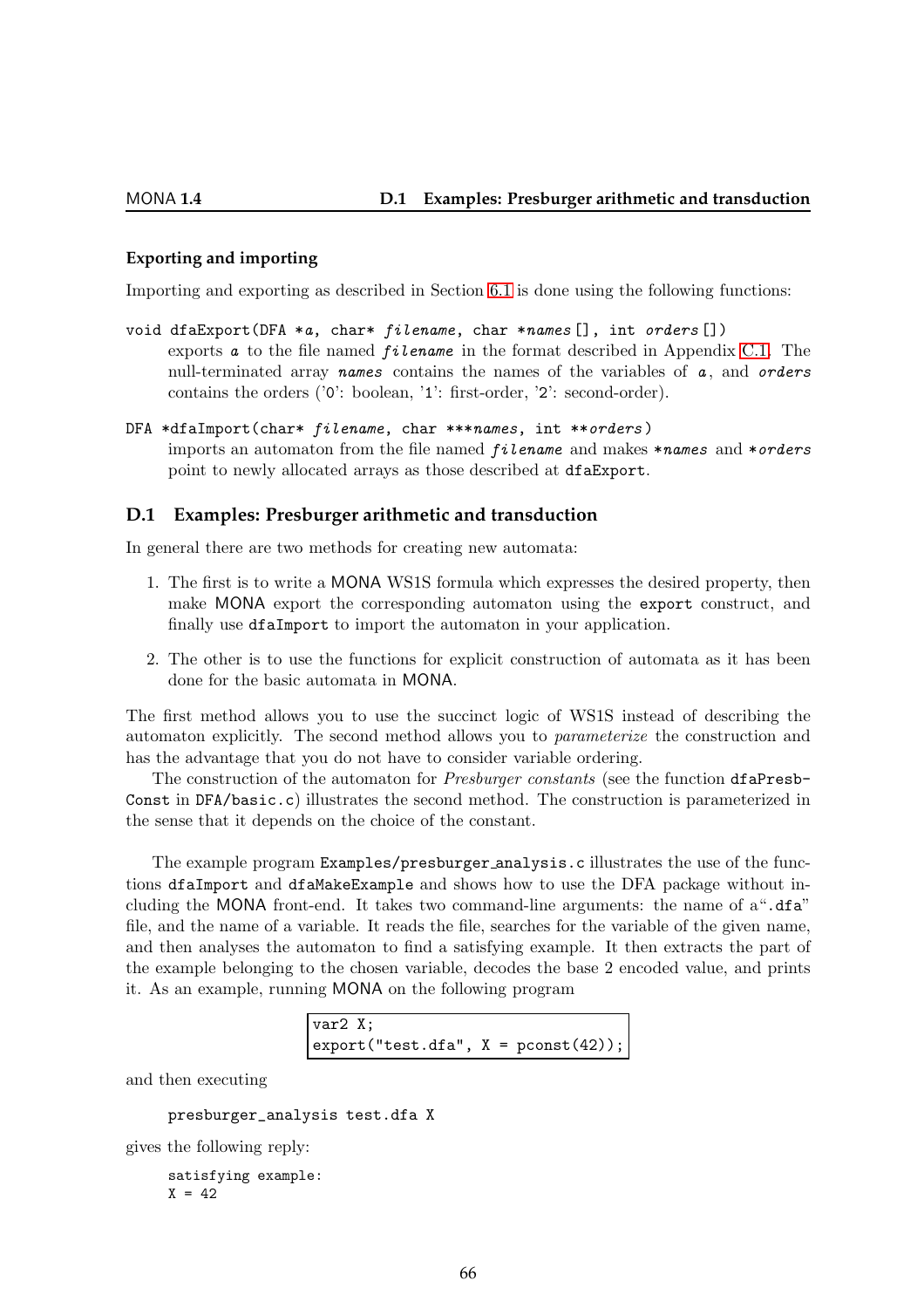The example program Examples/presburger transduction.c illustrates the use of the functions dfaImport, dfaProduct, dfaMinimize, dfaRightQuotient, dfaProject, dfaReplaceIndices, and dfaPrintGraphviz. It also illustrates the first method mentioned above for constructing automata and shows how to perform automaton transductions iteratively.

The program constructs the automaton for a Presburger-encoded constant by starting with an automaton for the relation  $P = 1$  and then iteratively performing a transduction which adds one to the constant a given number of times. (The resulting automaton is the same as the one explicitly constructed by dfaPresbConst—the purpose of this program is merely to illustrate the techniques.)

The Presburger-addition automaton used in the transduction is made using the MONA program Examples/presburger.mona. See the source of the program for further description.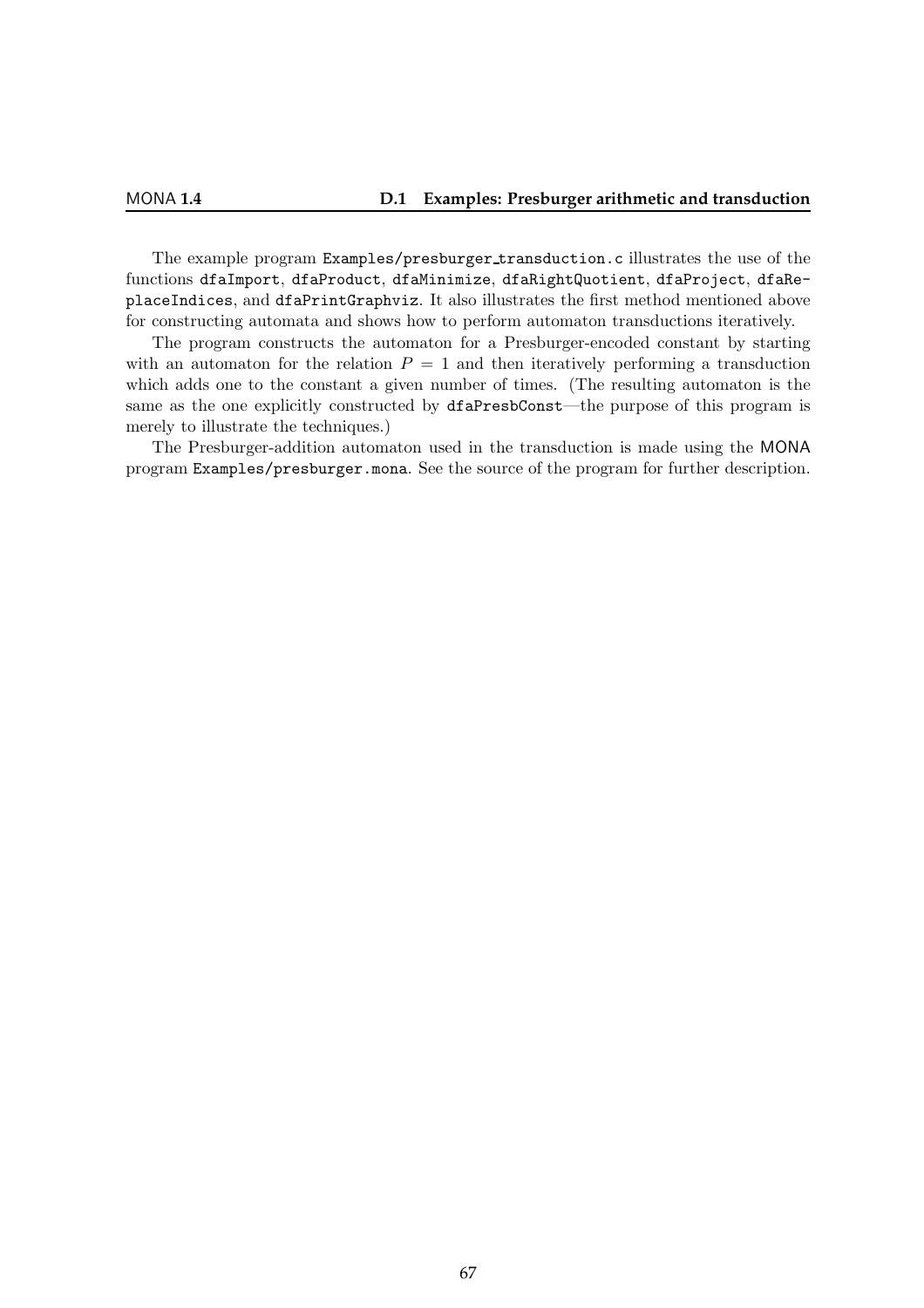MONA **1.4**

# <span id="page-69-0"></span>**E The** MONA **GTA package**

This appendix describes the GTA package of the MONA source. The interface is contained in the file gta.h. The package depends on the BDD package described in Appendix [F.](#page-74-0)

# **Structure of a GTA and a guide**

A GTA is defined by the following:

```
typedef struct {
 State initial; /* initial state */unsigned size; /* number of states */unsigned ls, rs; \frac{1}{2} /* dimensions of behaviour matrix incl. unused */
 bdd_handle *behaviour; /* behaviour[i*rs+j]: BDD ptr for state pair (i,j) */
 bdd_manager *bddm; /* BDD manager */
} StateSpace;
typedef struct {
  int *final; /* final-status vector, -1:reject, 0:don't care, +1:accept */
 StateSpace *ss; /* array of state spaces */
} GTA;
```
It is assumed that a GTA guide (named guide of type Guide) has been declared globally. This guide is shared for all automata. The following functions are associated the guide:

# void makeGuide(unsigned numSs, SsId muLeft[], SsId muRight[],

char \*ssName [], unsigned numUnivs, char \*univPos [],

```
char *univName [], int ssType [], SsKind *ssKind)
```
creates a guide with numSs state spaces. The arrays  $m \mathcal{L}$ eft and  $m \mathcal{L}$  and  $m \mathcal{L}$  define the mappings from state space identifiers to left and right state space identifiers respectively. numUnivs is the number of universes, universed defines their positions (as  $\langle 0'/1' \rangle$  strings representing paths), and  $univName$  defines their names. The array  $ssType$  contains, for each state space, the type number associated to that state space or  $-1$  if the state space is not associated any type. The array **sskind** contains, for each state space, the "kind" of the state space, which is one of the SsKind constants in gta.h. If recursive types are not being used,  $ssType$  and  $ssKind$  may be set to 0.

```
void makeDefaultGuide(unsigned numUnivs, char *univName[])
     creates a default guide as described in Section 7.3 as "method 2".
```

```
void freeGuide() - deallocates the memory used in the guide.
```

```
void printGuide() - prints a textual description of the guide.
```
int checkAllCovered() - checks that the guide is covered with universes, as described in Section [7.3.](#page-42-0)

```
int checkDisjoint() - checks that the universes cover disjoint state space sets.
```
int checkAllUsed() - check that all state spaces are reachable from the root.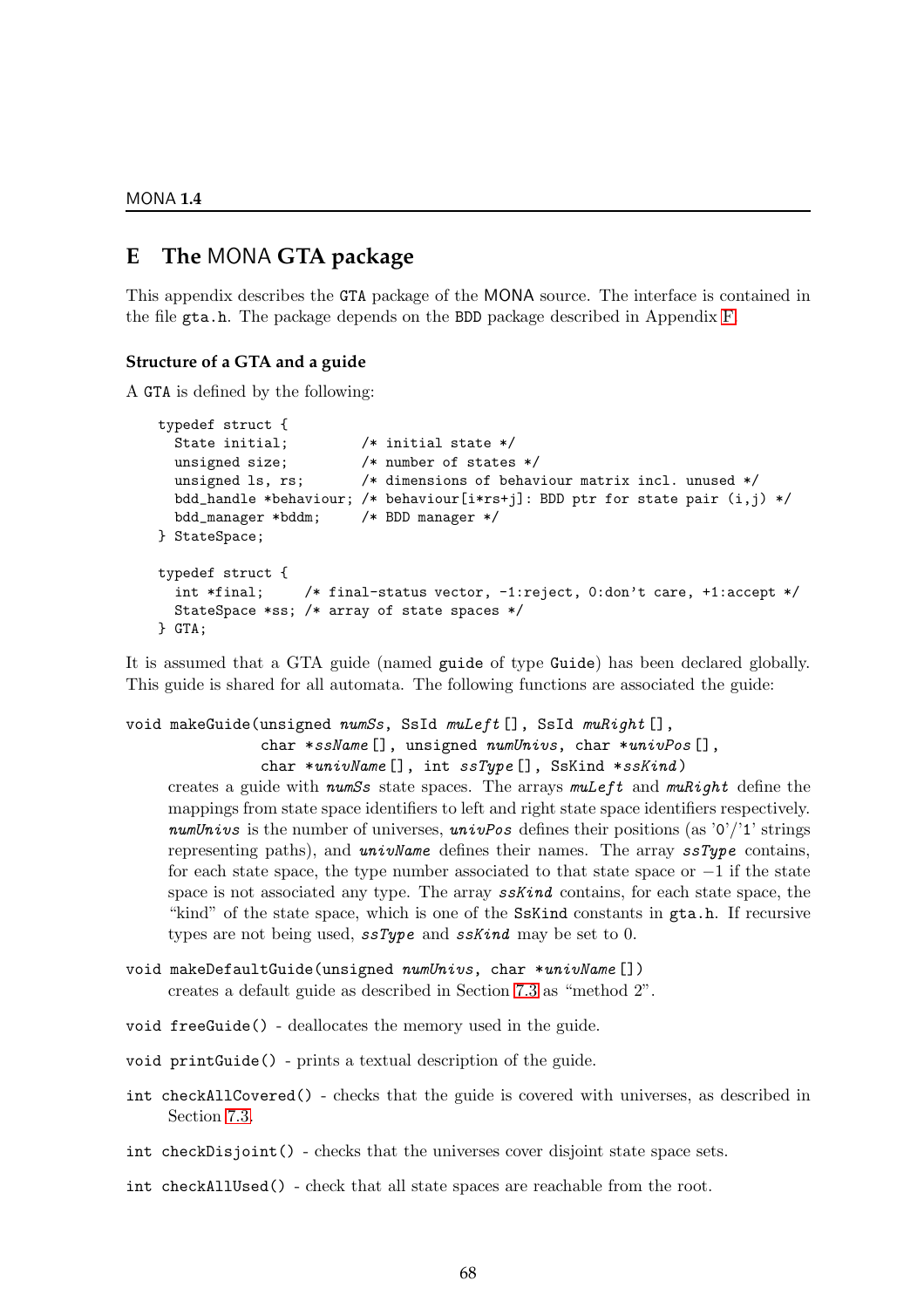| MONA 1.4 |  |  |  |  |  |
|----------|--|--|--|--|--|
|----------|--|--|--|--|--|

| <b>GTA</b> function                                        | MONA formula                |
|------------------------------------------------------------|-----------------------------|
| $GTA * gtaTrue();$                                         | true                        |
|                                                            |                             |
| $GTA * gtaFalse()$ ;                                       | false                       |
| GTA *gtaLess(int i, int j, SSSet $s_i$ , SSSet $s_j$ );    | $p_i$ < $p_j$               |
| GTA *gtaLesseq(int i, int j, SSSet $s_i$ , SSSet $s_j$ );  | $p_i \leq p_i$              |
| GTA *gtaEq1(int i, int j, SSSet $s_i$ , SSSet $s_j$ );     | $p_i = p_j$                 |
| GTA *gtaEq2(int i, int j, SSSet $s_i$ , SSSet $s_j$ );     | $P_i = P_j$                 |
| GTA *gtaEmpty(int $i$ , SSSet $s_i$ );                     | $P_i$ = empty               |
| GTA *gtaIn(int i, int j, SSSet $s_i$ , SSSet $s_j$ );      | $p_i$ in $P_j$              |
| GTA *gtaSub(int i, int j, SSSet $s_i$ , SSSet $s_j$ );     | $P_i$ sub $P_j$             |
| GTA *gtaUnion(int $i$ , int $j$ , int $k$ ,                |                             |
| SSSet $s_i$ , SSSet $s_j$ , SSSet $s_k$ );                 | $P_i = P_j$ union $P_k$     |
| GTA *gtaInter(int $i$ , int $j$ , int $k$ ,                |                             |
| SSSet $s_i$ , SSSet $s_j$ , SSSet $s_k$ );                 | $P_i = P_j$ inter $P_k$     |
| GTA *gtaSetminus(int $i$ , int $j$ , int $k$ ,             |                             |
| SSSet $s_i$ , SSSet $s_j$ , SSSet $s_k$ );                 | $P_i = P_j \setminus P_k$   |
| GTA *gtaDotO(int i, int j, SSSet $s_i$ , SSSet $s_j$ );    | $P_i = P_j . 0$             |
| GTA *gtaDot1(int i, int j, SSSet $s_i$ , SSSet $s_j$ );    | $P_i = P_j \cdot 1$         |
| GTA *gtaUp(int i, int j, SSSet $s_i$ , SSSet $s_j$ );      | $P_i = P_j$                 |
| GTA *gtaRoot(int i, SSSet $s_i$ , SSSet $u$ );             | $P_i = root(u)$             |
| GTA *gtaBoolvar(int $i$ );                                 | $b_i$                       |
| GTA *gtaSingleton(int $i$ , SSSet $s_i$ );                 | $singleton(P_i)$            |
| GTA *gtaInStateSpace(int $i$ , SSSet $ss$ , SSSet $s_i$ ); | in_state_space( $P_i$ , ss) |
| GTA *gtaFirstOrder(int $i$ , SSSet $s_i$ );                | see below                   |
| GTA *gtaAllPos(int i, SSSet $s_i$ );                       | see below                   |
| GTA *gtaWellFormedTree(int $i$ , SSSet $s_i$ );            | $tree(P_i)$                 |
| GTA *gtaSomeType(int $i$ , SSSet $s_i$ );                  | $type(P_i)$                 |

<span id="page-70-0"></span>Figure 15: Basic GTAs

## **Predefined basic automata**

Figure [15](#page-70-0) shows the functions that construct basic automata. The notation used is the same as for the basic automata in the DFA package (see p. [62\)](#page-64-0). The SSSet arguments contain sets of state space identifiers. Each variable  $P_i$  has an associated a state space set  $s_i$ .

The automaton constructed by  $g \text{taFirstOrder}(i, s_i)$  accepts the trees which have a "1" at index i at a position belonging to a state spaces in  $s_i$  and that there are not two such positions that are incomparable. (This automaton is used as the implicit restriction associated to all first-order variables.)

The automaton constructed by  $\text{grad} \Omega$  sta $\text{d} i$ ,  $s_i$ ) accepts the trees which have a "1" at index i at every position belonging to a state spaces in  $s_i$ . (This automaton is used for the allpos construct.)

# **Constructing automata explicitly**

GTAs can be constructed explicitly using the following functions: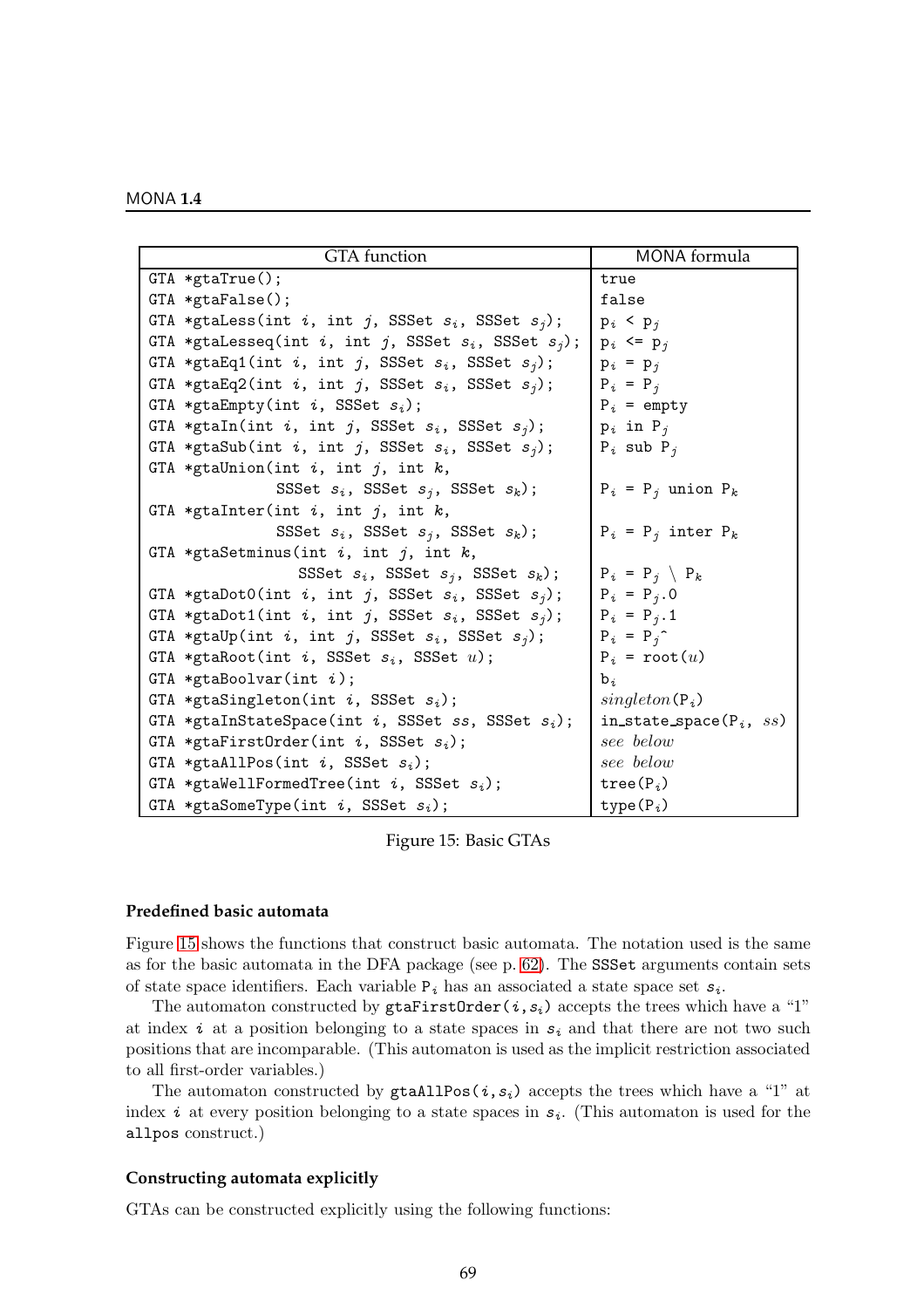void gtaSetup(unsigned rootsize ) - prepares construction of GTA with rootsize states in the root state space.

void gtaSetupDelta(SsId d, unsigned lsize, unsigned rsize, unsigned \*indices, unsigned num )

prepares construction of transitions in state space d where the left state space of d has *lsize* states and the right state space of  $d$  has rsize states. The array *indices* of length num contains the indices of the free variables.

- void gtaAllocExceptions(SsId l, SsId r, unsigned n) allocates n exceptions for state pair  $(l,r)$  in current state space.
- void gtaStoreException(unsigned s, char \*path) stores next exception: go to state s on BDD path path instead of going to the default destination.
- void gtaStoreDefault(unsigned  $s$ ) sets the default destination to state  $s$ .
- void gtaBuildDelta(State  $initial$ ) constructs transitions for current state space with initial state initial .
- GTA \*gtaBuild(char statuses []) constructs automaton prepared by the previous functions using the statuses array as state statuses.

The following pseudo-code shows how these functions are used:

```
gtaSetup(number of states in root state space);
for each state space s do
      gtaSetupDelta(s, size of left s.s., size of right s.s., index-array, number of indices);
      for each state pair (l,r) do
            gtaAllocExceptions(l, r, number of exceptions);
            gtaStoreException(some state, some path);
             ...repeat gtaStoreException for each exception...
            gtaStoreDefault(default destination state);
      end
      gtaBuildDelta(initial state);
end
gtaBuild(state status array);
```
# **Automaton operations**

The following GTA operations are available:

- void gtaFree(GTA  $*a$ ) deallocates the memory used to store  $a$  including the BDD manager.
- void gtaNegation(GTA  $*a$ ) changes accept states to reject states and vice versa.
- void gtaRestrict(GTA  $*a$ ) changes reject states to don't-care states.
- void gtaUnrestrict(GTA  $*a$ ) changes don't-care states to reject states.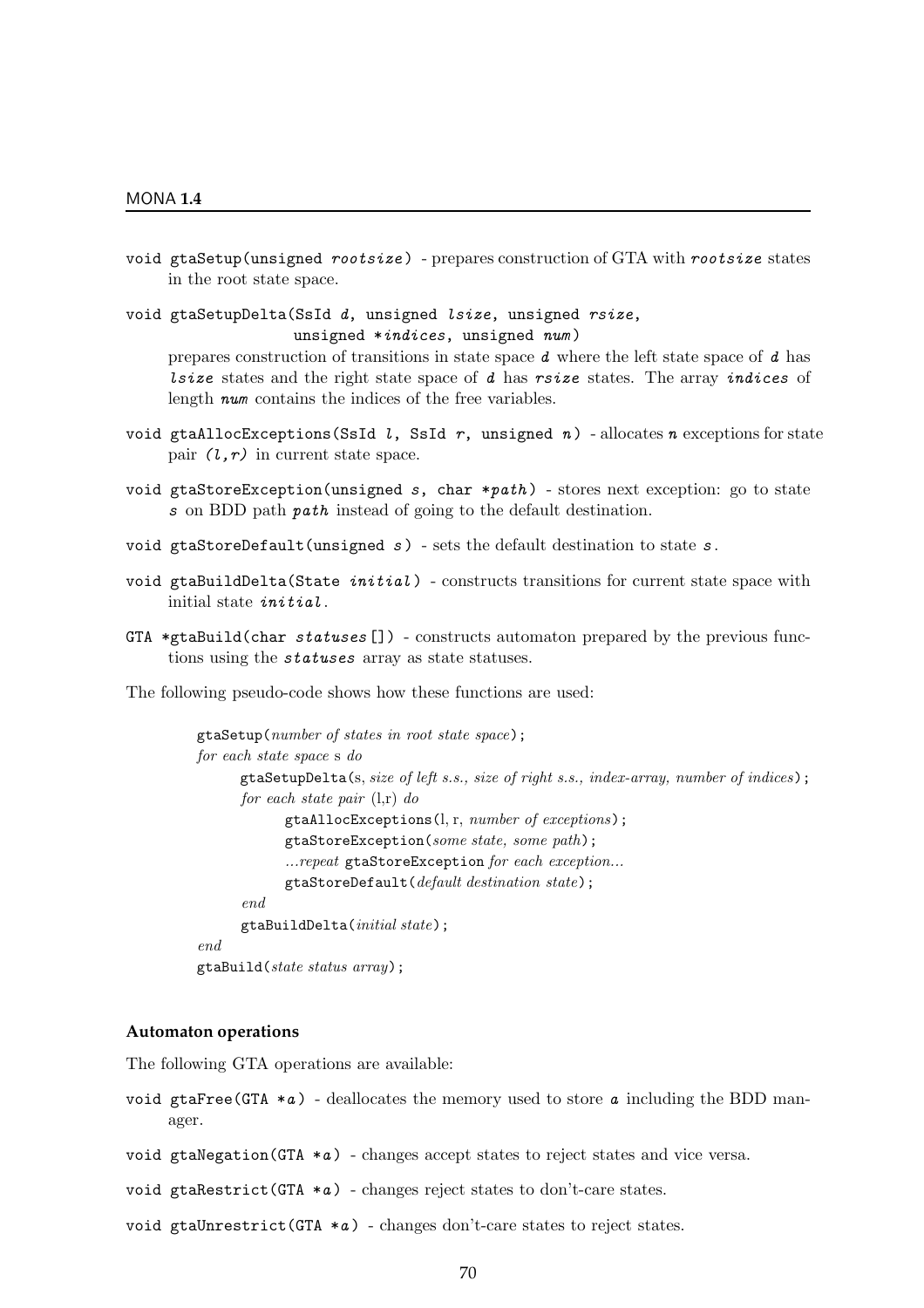| <b>Boolean function</b>   | mode     |
|---------------------------|----------|
| $a_1 \wedge a_2$          | gtaAND   |
| $a_1 \vee a_2$            | gtaOR    |
| $a_1 \Rightarrow a_2$     | gtaIMPL  |
| $a_1 \Leftrightarrow a_2$ | gtaBIMPL |

<span id="page-72-0"></span>

- GTA \*gtaCopy(GTA \*a) creates a copy of  $a$ .
- void gtaReplaceIndices(GTA  $*a$ , unsigned  $map$ []) replaces the indices in a according to map . (See dfaReplaceIndices p. [64.](#page-65-0))
- GTA \*gtaProduct(GTA \*a<sub>1</sub>, GTA \*a<sub>2</sub>, gtaProductType mode) performs product construction according to mode (see Figure [16\)](#page-72-0).
- GTA \*gtaQuotientAndProject(GTA \*a, unsigned index, int quotient) performs projection operation of index index on  $a$ . If quotient is non-zero, the right-quotient operation is performed before the projection.
- GTA \*gtaMinimize(GTA \*a) returns a minimal automaton accepting and rejecting the same languages as  $a$ .

#### **Analysis and printing**

Tree \*gtaMakeExample(GTA \*a, int  $kind$ ) - generates a satisfying example (if  $kind =$ +1) or a counter-example (if  $\textbf{k} \cdot \textbf{in} = -1$ ) to the formula represented by  $\textbf{a}$ . The resulting Tree structure is defined in gta.h.

void gtaAnalyze(GTA \*a, unsigned num, char \*names [],

```
unsigned indices [], int opt<sub>as</sub>, int opt<sub>ac</sub>)
```
analyses the automaton a and prints the results. The arrays names and indices of length num contain the names and indices of the free variables. If the flags  $opt_{qs}$  and  $\mathfrak{opt}_{ac}$  are non-zero, the results are written in dot format instead of the usual textual format.

```
boolean ***gtaCalcInheritedAcceptance(GTA *a )
```
performs the inherited-acceptance analyses described in Section [7.7.](#page-47-0) If the result is stored the variable r, then  $r[d]$  [p][s] (where d is a state space number, p is a state and s is either -1, 0 or +1) is non-zero if and only if there is a labelled tree that makes the GTA enter a state at the root node that has status s and enter the state  $p$  in a node assigned to state space d.

- void gtaFreeInheritedAcceptance(boolean \*\*\*ia) deallocates the memory allocated by gtaCalcInheritedAcceptance.
- void gtaPrintVitals(GTA  $*a$ ) prints the number of states and BDD nodes for each state space and the total number of states and BDD nodes.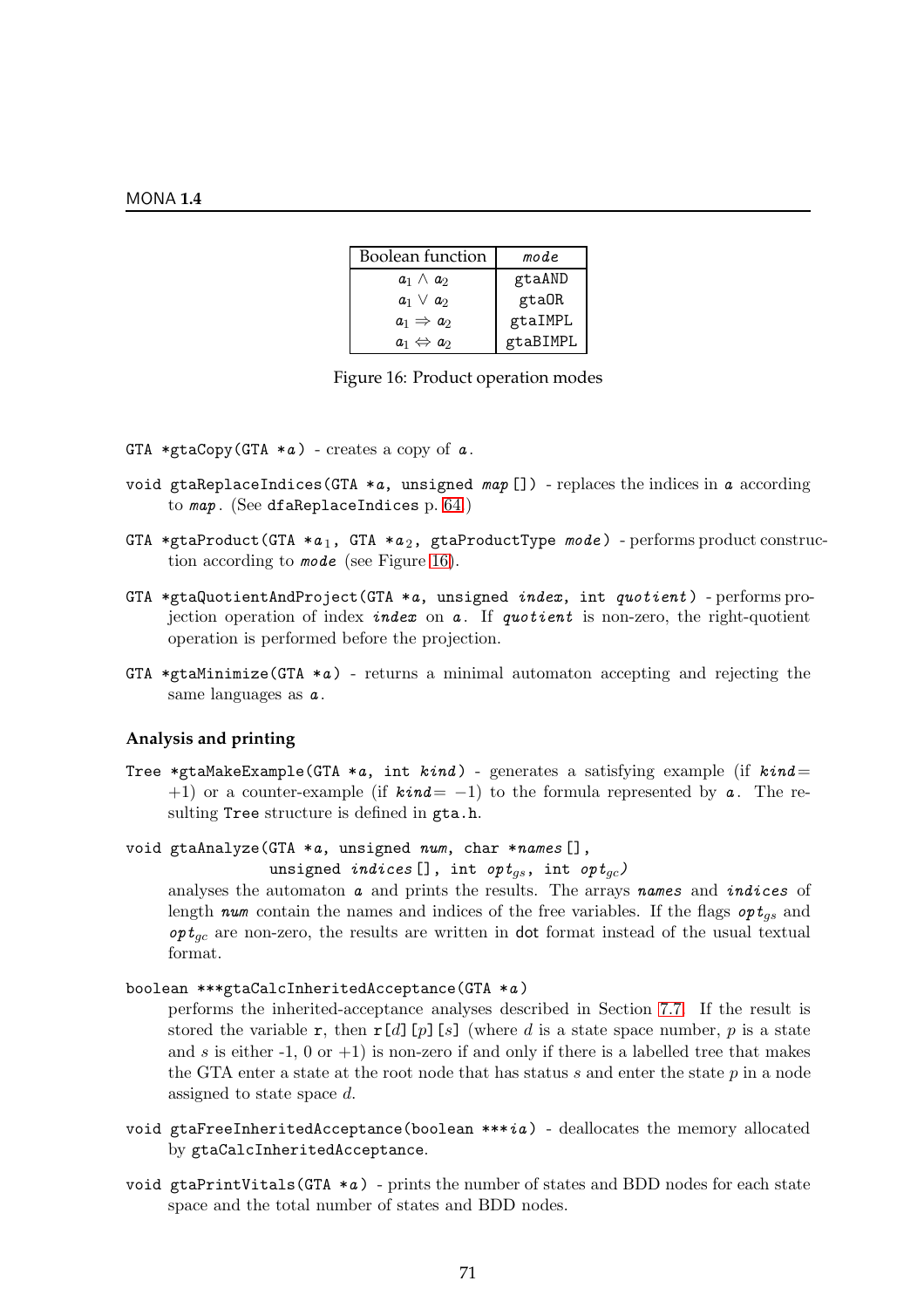## void gtaPrint(GTA \*a, unsigned indices [], unsigned num, char \*names [], int inherited acceptance )

prints a textual description of  $a$  as shown in Section [7.6.](#page-45-0) If *inherited\_acceptance* is non-zero, the results of a inherited-acceptance analysis are also printed.

void gtaPrintVerbose(GTA  $*a$ ) - prints a verbose textual description of  $a$ .

## **Exporting and importing**

int gtaExport(GTA \*a, char \*filename, char \*names [], int orders [], SSSet ss [])

exports  $a$  to the file named *filename* in the format described in Appendix [C.2.](#page-60-0) The null-terminated array names contains the names of the free variable, orders contains the orders ('0': boolean, '1': first-order, '2': second-order), and ss is the state space sets associated to the free variables.

## GTA \*gtaImport(char \*filename, char \*\*\*names, int \*\*orders, SSSet \*\*ss, int set\_quide)

imports an automaton from the file named  $filename$  and makes  $*names$ ,  $*orders$ , and  $*ss$  point to newly allocated arrays as those described at gtaExport. If  $set_{\text{quide}}$ is non-zero, the global guide is set to the guide defined in the file. If zero, it it checked that the global guide and the guide in the file are the same.

### **An example application**

A small example dummy application is located in Examples/gta example.c. It uses the functions gtaImport, gtaCalcInheritedAcceptance, and various BDD functions.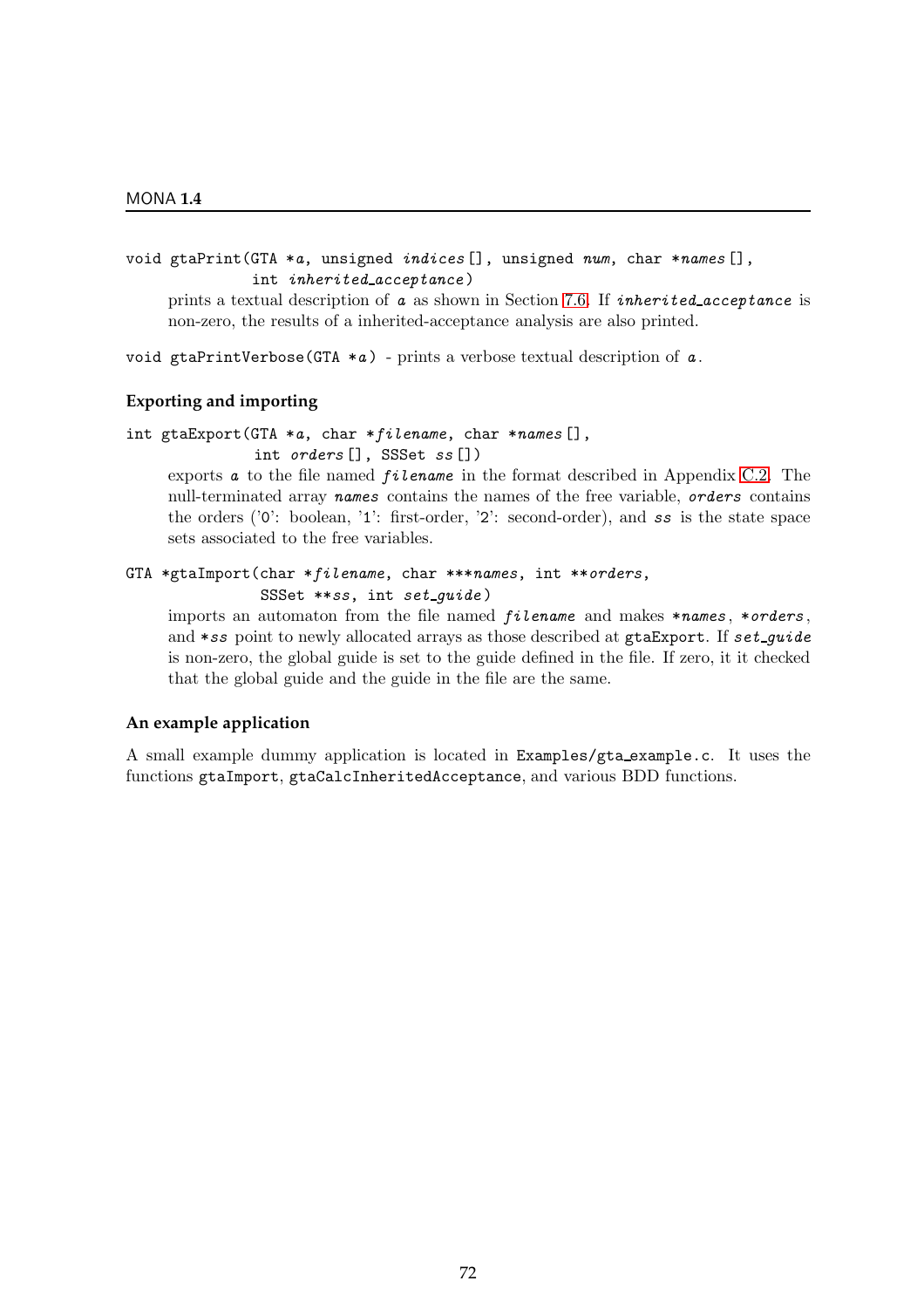## <span id="page-74-1"></span>**F The** MONA **BDD package**

The MONA BDD package has been written for maximum speed of the BDD operations needed for the BDD-represented automata in the MONA tool. The package achieves a factor 6 speed-up [\[KR96\]](#page-79-0) over David Long's original BDD package<sup>[3](#page-74-0)</sup> for the specialized task of MONA calculations, but at the expense of a storage model that may make it hard to use correctly.

In the MONA tool, an automaton with  $n$  states is represented by a shared BDD with  $n$ roots and n leaves. It is assumed that when an automaton is calculated, there is not a large proportion of it that can be retrieved as part of an already calculated automaton. This is in contrast to usual BDD packages, which use facts such as  $1 \wedge \phi = \phi$  to calculate certain, specialized products in unit time by pointing to an already calculated subresult. This strategy hinges on using a global, hashed node space. In the world of automata, it is computationally expensive to identify isomorphic subgraphs, in contrast to the case of BDDs, where a node can be hashed relative to its successors in a well-founded manner.

Thus in the MONA BDD package, the shared BDD of an automaton is represented in a node space unique to the automaton. Such a node space is administered through a BDD manager of type bdd\_manager.

#### **The** bdd\_manager

A BDD manager keeps the BDD nodes in an array node\_table. Thus nodes are not individually allocated, in contrast to conventional BDD packages. A bdd\_ptr is an offset into this table. The first used offset is BDD\_NUMBER\_OF\_BINS (2). The table consists of a hashed part, whose size table\_size is  $2^{\text{table_log\_size}}$ , where  $\text{table_log\_size}$  is a natural number. In addition, there is an overflow area following the hashed part. The overflow area is enlarged in increments of table\_overflow\_increment. The field table\_total\_size is the number of BDD nodes in the allocated table. Initially, this number is  $BDD_NUMBER_0F_BINS + table\_size$  $+$  table\_overflow\_increment. The maximum allowed value of table\_total\_size is  $2^{24},\,$ roughly 16 million.

The BDD manager also keeps a result cache, which is a table of previously computed results used for binary apply and project operations. It is pointed to by cache. This pointer is null if the cache has not been allocated. The cache is hashed with an overflow area incremented in steps of cache\_overflow\_increment.

Various statistics about the number of lookups, insertions, and collisions in the node table and the result cache are maintained by the BDD manager.

#### **BDD nodes**

A BDD node is described in a structure data type name bdd\_record. The left and right successors are each described as a bdd\_ptr packed into three bytes. The node index (name of variable) is a two byte unsigned integer. Thus the maximum allowed index is  $2^{16} - 2 = 65534$ , since the value  $2^{16} - 1$  encodes a leaf. The successors and the index are packed into two words (each word is four bytes) named lri[2]. The bdd\_record also contains a next field, which holds a **bdd\_ptr** to an overflow list, and a mark field used by the unary apply routine and by other routines. A BDD node occupies four words or 16 bytes. This small size should enable two consecutive nodes to be loaded into a CPU cache line at a time. Consequently,

<span id="page-74-0"></span><sup>&</sup>lt;sup>3</sup>A more recent version of Long's package is described in [\[Lon98\]](#page-79-1).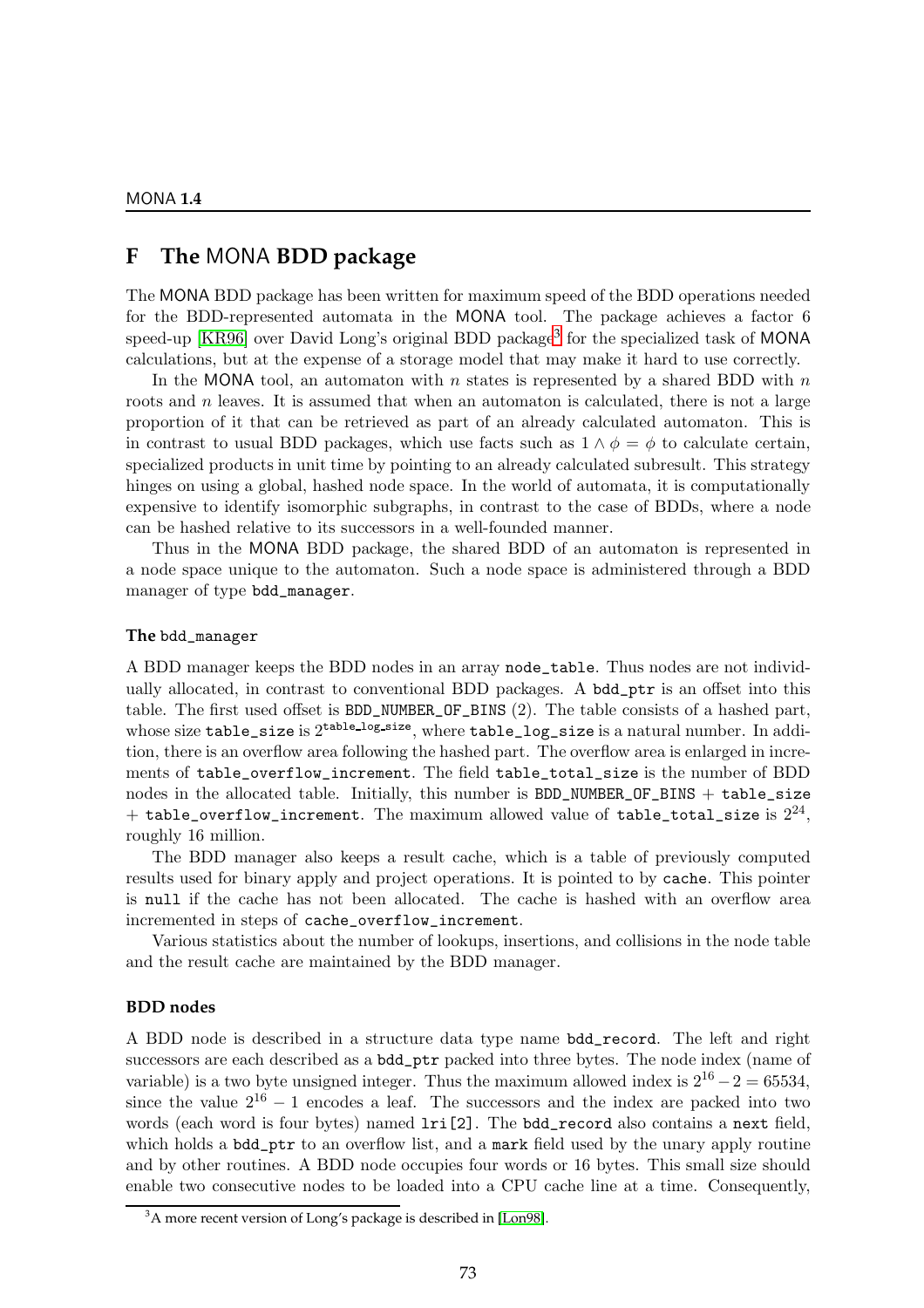the hashing scheme uses two bins per bucket, that is,  $BDD_NUMBER_0F_BINS = 2$ . Note that a BDD table consists of at most  $2^{28}$  bytes or  $256Mb$ .

Since BDD nodes sit in the hashed node table, BDD pointers are volatile data: when the node table is doubled, all BDD pointers in existence become invalid.

For this reason, a BDD manager provides an alternative way of describing the results of BDD operations. The manager maintains a dynamic array of BDD pointers bdd\_roots, which are automatically updated when the node table is doubled. An offset into this array is called a bdd\_handle. The BDD package guarantees that the pointer described by a handle always denotes the same BDD node. The apply operations augment automatically the bdd\_roots array to contain the result of the operation. Some of the basic operations do not use the bdd\_roots list, but can be given a user defined list whose pointers are updated in the case that the table is doubled. Such lists are declared and manipulated using the SEQUENTIAL\_LIST macros, which enable lists with pop and push operations to be efficiently implemented as dynamically allocated arrays.

Basic operations that allow updating of lists also can be given a pointer of type void (\*update\_fn) (unsigned (\*new\_place) (unsigned node)). The denoted function takes as argument a function new\_place. The basic operation calls update\_fn when the table is doubled and it supplies the function new\_place, which specifies the new pointer value of a BDD node given the old value.

#### **Manipulation of** bdd\_roots

The macro BDD\_ADD\_ROOT( $bdm$ ,  $p$ ) adds a BDD pointer  $p$  to the bdd\_roots list of the BDD manager bddm. The macro BDD\_LAST\_HANDLE(bddm) can be used after a BDD\_ADD\_ROOT(bddm, p ) application to get the handle of the bdd\_roots list where the BDD pointer to the node currently designated as  $p$  is stored. For convenience, BDD\_ADD\_ROOT\_SET\_HANDLE( $bdm$ ,  $p$ ,  $h$ ) combines the two preceding operations and assigns the variable h of type bdd\_handle the value of the last handle. The macro  $BDD_ROOT(\delta d\mathit{dm}, \mathit{handle})$  looks at the BDD pointer corresponding to handle.

#### **Sequential mode**

It is possible to use the BDD manager in a sequential mode, where nodes are not hashed. This is useful when it is known that any node inserted is a new one. Such a situation may occur when a BDD is read from a file or when the apply (product) of two BDDs is performed with a leaf function that form pairs. In these cases, BDD nodes can be inserted sequentially. When table is doubled, nodes do not change position; thus for sequential insertions, bdd\_ptr is not volatile. Sequential and hashed modes cannot be combined.

#### **Basic operations**

The *find node* operation locates a BDD node if it already is known to exist (hashed mode only) or creates a new node. In hashed mode, there are two variations of the  $find-node$  operation: both add the current value of the BDD pointer to the bdd\_roots list, and they differ only in whether this pointer is returned as a result or the handle is returned. There is also a more primitive version that as parameters take a list of bdd\_ptrs and an update\_fn as discussed above.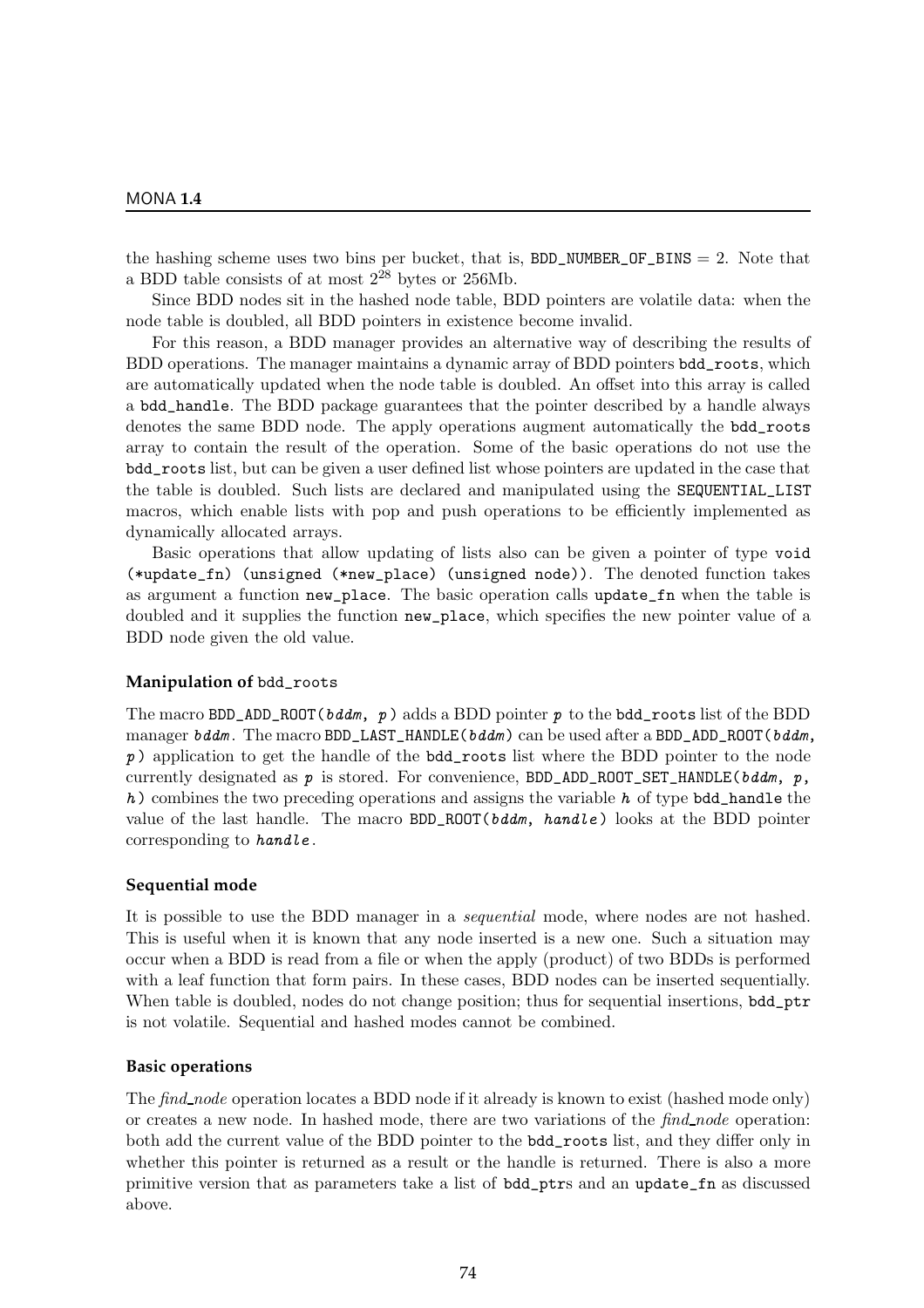#### **The apply operations**

The unary apply operation has the following declaration:

## bdd\_ptr bdd\_apply1(bdd\_manager \*bddm , bdd\_ptr p ,  $bdd\_manager *bbdm_r$ , unsigned  $(*apply1\_leaf\_function)(\text{unsigned value}$ ));

Here, \*bddm is the manager that holds the BDD on which the apply operation is carried out. We call this manager the *source manager*. The operation is initiated in the node  $p$  of the source table. The result is written into the shared BDD administered by  $*bbm_r$ , the result manager, and a BDD pointer, denoting the resulting BDD, in  $\ast b \cdot b \cdot d$  is returned; as a side-effect, this node is added to bdd\_roots of the result manager. Thus a handle to the result can be obtained by using BDD\_LAST\_HANDLE(bddm\_r) right after the apply operation.

A unary apply operation does not use a result cache. Instead, the value of the apply operation on a node is stored in the node itself. The mark field holds this information. Therefore all such fields must be initialized before the apply operation can be performed. This initialization is carried out by a call of

```
void bdd_prepare_apply1(bdd_manager *bddm);
```
In a sequence of unary apply operations with the same leaf function, it is not necessary to reinitialize the manager between operations.

The case that  $bdm = =bbdm \cdot r$  is allowed. If, on the other hand, the managers are different, then a doubling of the result table does not invalidate BDD pointers in the source table.

The binary apply operation, apply2, and the project operation, bdd\_project, are similar to apply1 with one important difference: a result cache is used to store the results of earlier apply (or project) operations, and this cache is administered by the result manager. Therefore, before any such operation is initiated, a cache must have been allocated for the result manager. Also, it is important to kill and recreate the cache whenever a new apply or project operation is carried out. Only if the new operation is identical (same leaf function or same index that is projected on) may the cache be reused. When the node table is doubled, the result cache is also doubled. The BDD package allows two cache doubling policies: either the new cache can be erased, or the BDD pointers in the cache may be rehashed. Experiments indicate that the former policy is the faster one.

#### **Examples**

The program Examples/bdd example.c in the MONA source package shows an application of the BDD package, including the gathering of very detailed statistics. The file Examples/ bdd\_volatility shows how to use the hashed version of find-node in a setting where the program stores BDD pointers in global and local variables.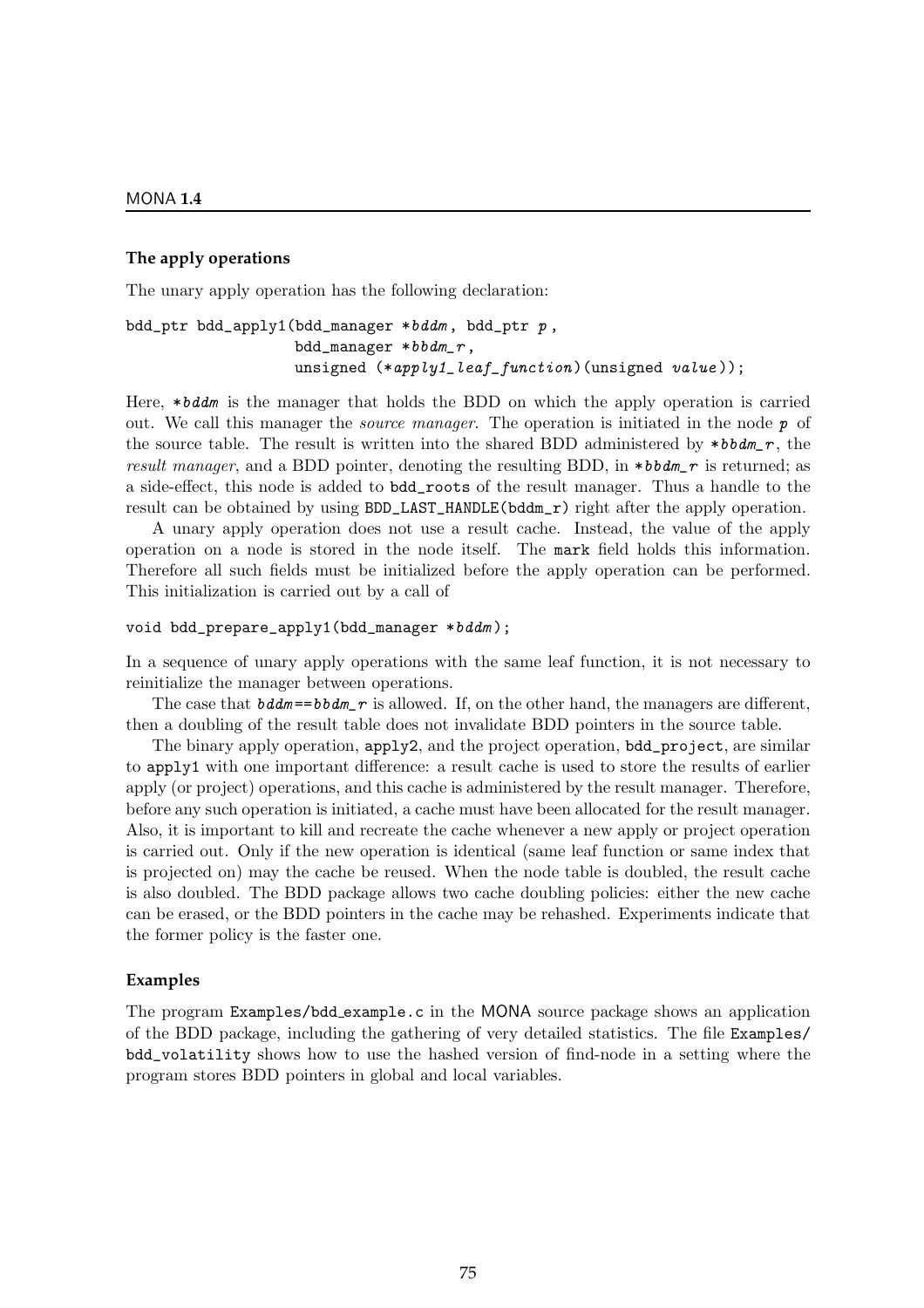# **References**

- [ABF99] Abdelwaheb Ayari, David Basin, and Stefan Friedrich. Structural and behavioral modeling with monadic logics. In IEEE International Symposium on Multiple-Valued Logic. IEEE Computer Society, 1999.
- [ABP98] Abdelwaheb Ayari, David Basin, and Andreas Podelski. LISA: A specification language based on WS2S. In *Computer Science Logic, CSL'97*, LNCS, 1998.
- [BC96] Alexandre Boudet and Hubert Comon. Diophantine equations, presburger arithmetic and finite automata. In Trees and algebra in programming, CAAP'96, volume 1059 of LNCS, 1996.
- [BF97] Jean-Paul Bodeveix and Mamoun Filali. Quantifier elimination technics for program validation. Technical report, IRIT 97-44-R, 1997.
- [BF00a] David Basin and Stefan Friedrich. Combining WS1S and HOL. In Frontiers of Combining Systems 2, volume 7 of Studies in Logic and Computation. Research Studies Press/Wiley, 2000.
- [BF00b] Jean-Paul Bodeveix and Mamoun Filali. FMona: a tool for expressing validation techniques over infinite state systems. In Tools and Algorithms for the Construction and Analysis of Systems, TACAS'00, volume 1785 of LNCS, 2000.
- [BK98] David Basin and Nils Klarlund. Automata based symbolic reasoning in hardware verification. Formal Methods In System Design, 13:255–288, 1998. Extended version of: "Hardware verification using monadic second-order logic," CAV'95, LNCS 939.
- [BKR97] Morten Biehl, Nils Klarlund, and Theis Rauhe. Algorithms for guided tree automata. In First International Workshop on Implementing Automata, WIA'96, volume 1260 of LNCS, 1997.
- [BRKM91] Kenneth M. Butler, Don E. Ross, Rohit Kapur, and M. Ray Mercer. Heuristics to compute variable orderings for efficient manipulation of ordered binary decision diagrams. In ACM/IEEE Design Automation Conference, DAC'91, 1991.
- [Bry86] Randal E. Bryant. Graph-based algorithms for boolean function manipulation. IEEE Transactions on Computers, C-35(8):677–691, Aug 1986.
- [Bry92] Randal E. Bryant. Symbolic boolean manipulation with ordered binary-decision diagrams. ACM Computing surveys, 24(3):293–318, September 1992.
- [BSBL00] Kai Baukus, Karsten Stahl, Saddek Bensalem, and Yassine Lakhnech. Abstracting WS1S systems to verify parameterized networks. In Tools and Algorithms for the Construction and Analysis of Systems, TACAS'00, volume 1785 of LNCS, 2000.
- [Büc60a] Julius Richard Büchi. On a decision method in restricted second-order arithmetic. In Proc. Internat. Cong. on Logic, Methodol., and Philos. of Sci. Stanford University Press, 1960.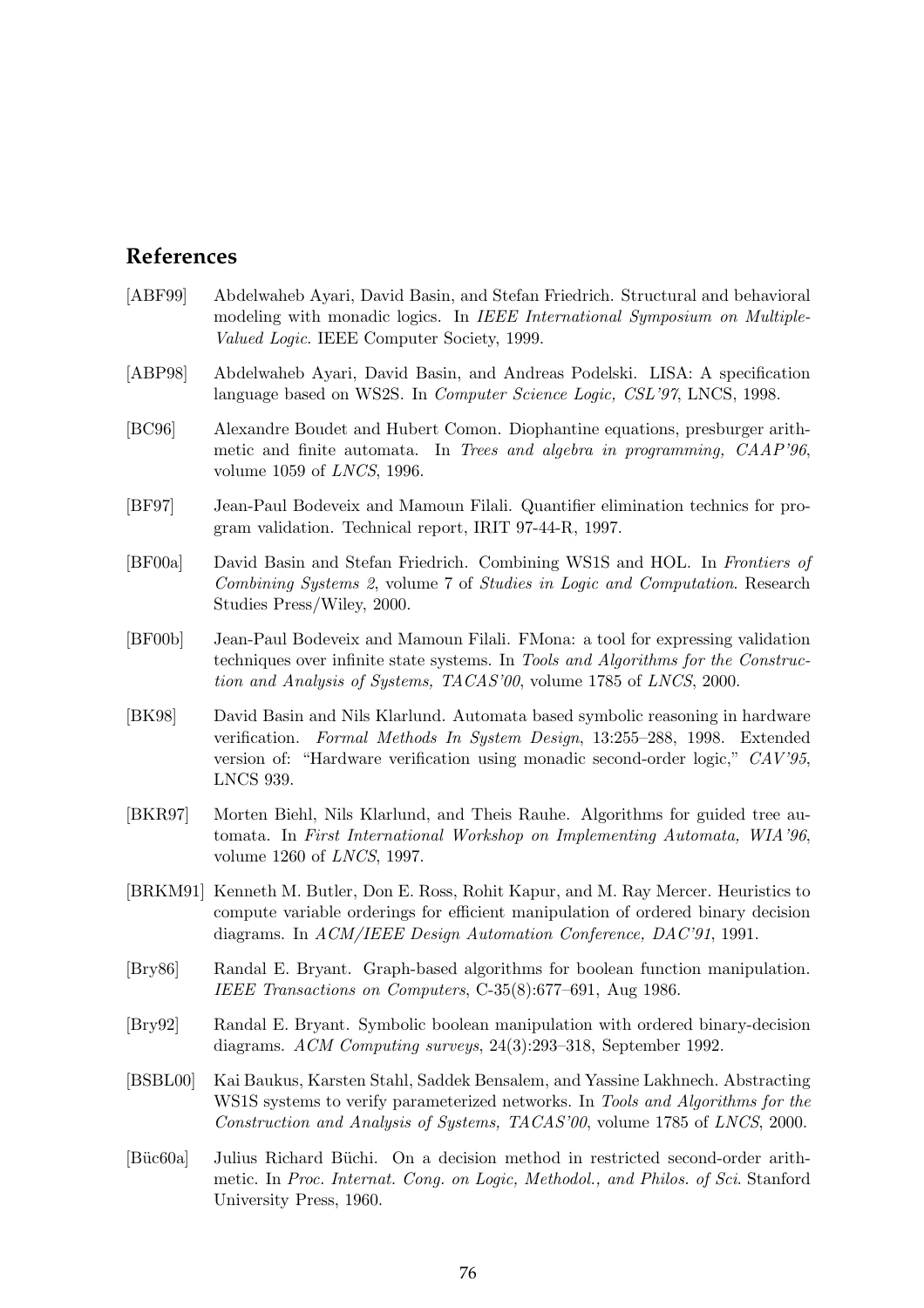- [Büc60b] Julius Richard Büchi. Weak second-order arithmetic and finite automata. Z. Math. Logik Grundl. Math., 6:66–92, 1960.
- [DKS99] Niels Damgaard, Nils Klarlund, and Michael I. Schwartzbach. YakYak: Parsing with logical side constraints. In *Developments in Language Theory, DLT'99*, 1999.
- [Don70] John Doner. Tree acceptors and some of their applications. J. Comput. System Sci., 4:406–451, 1970.
- [Elg61] Calvin C. Elgot. Decision problems of finite automata design and related arithmetics. Transactions of the American Mathematical Society, 98:21–52, 1961.
- [Elg99] Jacob Elgaard. Verifying C pointer programs using monadic second-order logic. Master's thesis, Department of Computer Science, University of Aarhus, 1999.
- [EMS00] Jacob Elgaard, Anders Møller, and Michael I. Schwartzbach. Compile-time debugging of C programs working on trees. In European Symposium on Programming Languages and Systems, ESOP'00, volume 1782 of LNCS, 2000.
- [GL96] Patrice Godefroid and David E. Long. Symbolic protocol verification with Queue BDDs. In IEEE Symposium on Logic in Computer Science, LICS'96, 1996.
- [HJJ+96] Jesper G. Henriksen, Jakob L. Jensen, Michael E. Jørgensen, Nils Klarlund, Robert Paige, Theis Rauhe, and Anders Sandholm. Mona: Monadic second-order logic in practice. In Tools and Algorithms for the Construction and Analysis of Systems, TACAS'95, volume 1019 of LNCS, 1996.
- [HS00] Thomas Hune and Anders Sandholm. A case study on using automata in control synthesis. In Fundamental Approaches to Software Engineering, FASE'00, volume 1783 of LNCS, 2000.
- [JJKS97] Jakob L. Jensen, Michael E. Jørgensen, Nils Klarlund, and Michael I. Schwartzbach. Automatic verification of pointer programs using monadic secondorder logic. In ACM SIGPLAN Conference on Programming Language Design and Implementation, PLDI'97, 1997.
- [JN00] Bengt Jonsson and Marcus Nilsson. Transitive closures of regular relations for verifying infinite-state systems. In Tools and Algorithms for the Construction and Analysis of Systems, TACAS'00, volume 1785 of LNCS, 2000.
- [KKS96] Nils Klarlund, Jari Koistinen, and Michael I. Schwartzbach. Formal design constraints. In ACM SIGPLAN Conference on Object-Oriented Programming Systems, Languages & Applications, OOPSLA'96, 1996.
- [Kla98] Nils Klarlund. Mona & Fido: The logic-automaton connection in practice. In Computer Science Logic, CSL'97, volume 1414 of LNCS, 1998.
- [Kla99] Nils Klarlund. A theory of restrictions for logics and automata. In Computer Aided Verification, CAV'99, volume 1633 of LNCS, 1999.
- [KMS00] Nils Klarlund, Anders Møller, and Michael I. Schwartzbach. MONA implementation secrets. In Fifth International Conference on Implementation and Application of Automata, CIAA'00, LNCS, 2000.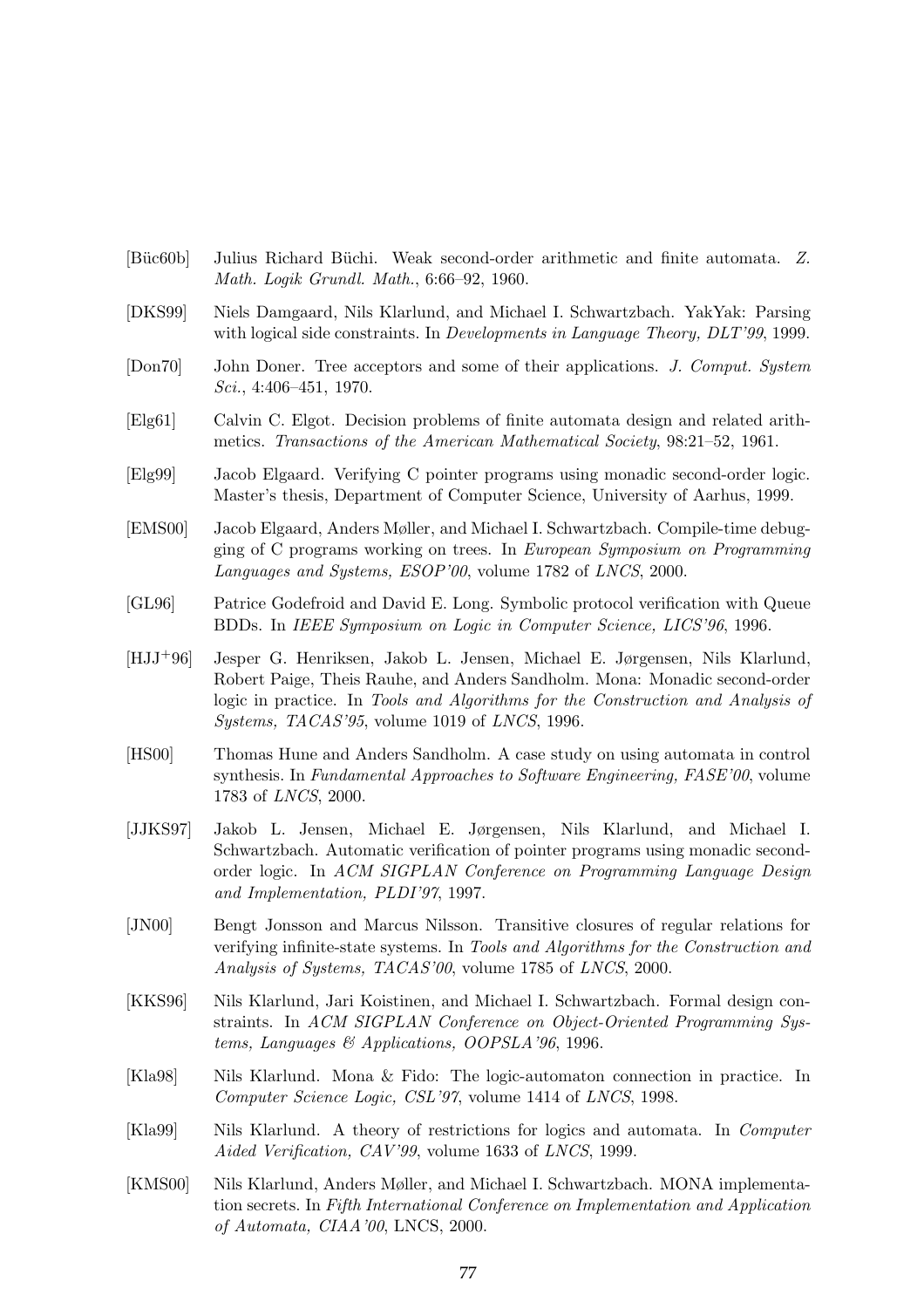- [KNS96a] Nils Klarlund, Mogens Nielsen, and Kim Sunesen. Automated logical verification based on trace abstraction. In ACM Symposium on Principles of Distributed Computing, PODC '96, 1996.
- [KNS96b] Nils Klarlund, Mogens Nielsen, and Kim Sunesen. A case study in automated verification based on trace abstractions. In M. Broy, S. Merz, and K. Spies, editors, Formal System Specification, The RPC-Memory Specification Case Study, volume 1169 of LNCS, pages 341–374. Springer Verlag, 1996.
- <span id="page-79-0"></span>[KR96] Nils Klarlund and Theis Rauhe. BDD algorithms and cache misses. Technical report, BRICS Report Series RS-96-5, Department of Computer Science, University of Aarhus, 1996.
- [KS93] Nils Klarlund and Michael I. Schwartzbach. Graph types. In 20th Symposium on Principles of Programming Languages, POPL'93. ACM, 1993.
- [KS94] Nils Klarlund and Michael I. Schwartzbach. Graphs and decidable transductions based on edge constraints. In Trees in Algebra and Programming, CAAP'94, volume 787 of LNCS, 1994.
- [KS99] Nils Klarlund and Michael I. Schwartzbach. A domain-specific language for regular sets of strings and trees. IEEE Transactions On Software Engineering, 25(3):378–386, 1999.
- <span id="page-79-1"></span>[Lon98] David E. Long. The design of a cache-friendly BDD library. In *International* Conference on Computer Aided Design, ICCAD'98, ACM, 1998.
- [MC97] Frank Morawietz and Tom Cornell. The logic-automaton connection in linguistics. In Logical Aspects of Computational Linguistics, LACL'97, number 1582 in LNAI, 1997.
- [Mey75] Albert R. Meyer. Weak monadic second-order theory of successor is not elementary recursive. In R. Parikh, editor, Logic Colloquium, (Proc. Symposium on Logic, Boston, 1972), volume 453 of Lecture Notes in Mathematics, pages 132–154, 1975.
- [MS00] Anders Møller and Michael I. Schwartzbach. The Pointer Assertion Logic Engine, November 2000. Submitted for publication.
- [Nil99] Marcus Nilsson. Analyzing parameterized distributed algorithms. Master's thesis, Department of Computer Systems at Uppsala University, Sweden, 1999.
- [OR00] Sam Owre and Harald Ruess. Integrating WS1S with PVS. In Computer-Aided Verification, CAV'00, LNCS, 2000.
- [Pan99] Paritosh K. Pandya. DCVALID 1.3: The user manual. Technical report, Tata Institute of Fundamental Research, STCS-99/1, 1999.
- [Pan00] Paritosh K. Pandya. Specifying and deciding quantified discrete-time duration calculus formulae using DCVALID. Technical report, Tata Institute of Fundamental Research, TCS00-PKP-1, 2000.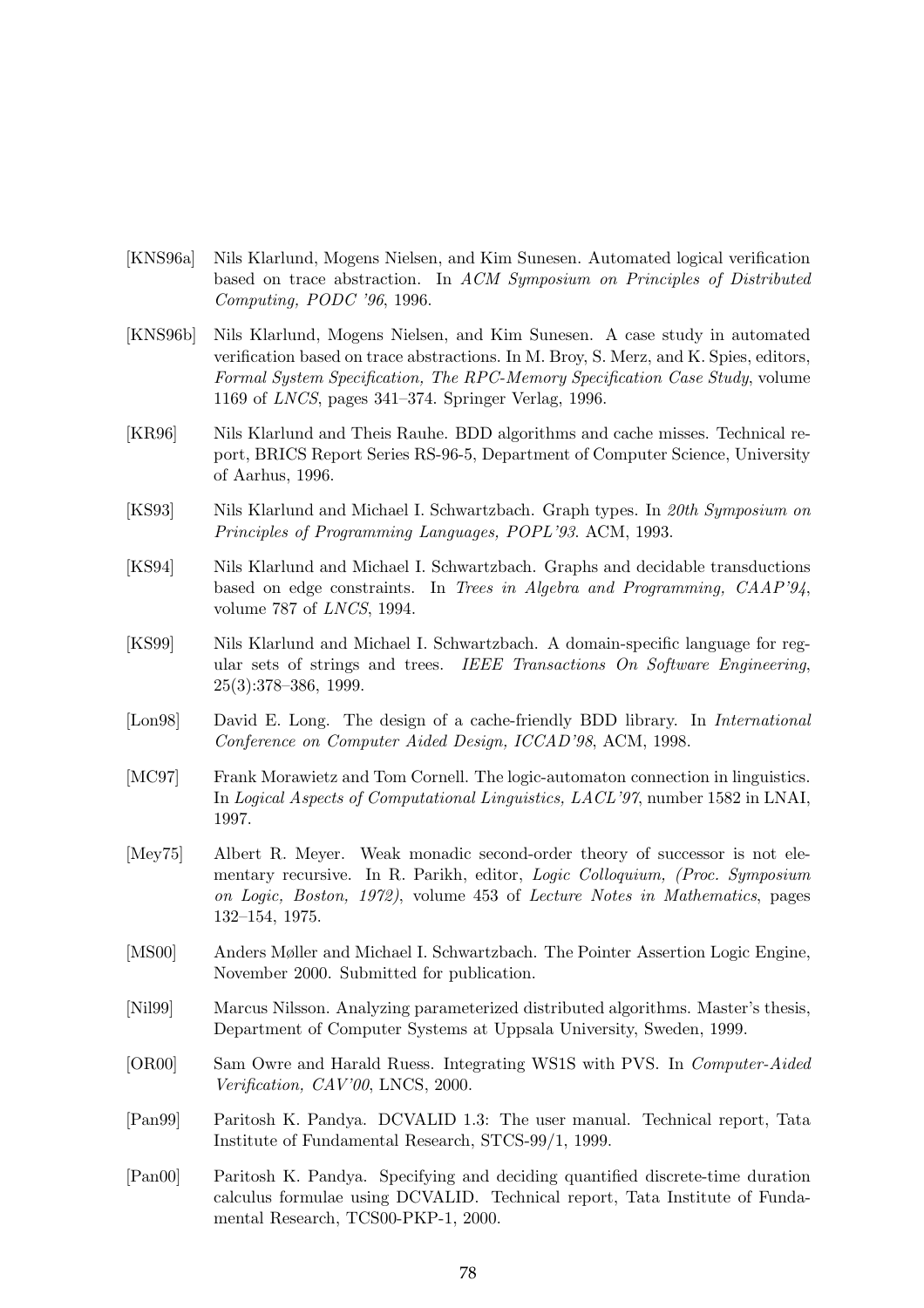- [Ras99] Anders Steen Rasmussen. Symbolic model checking using monadic second order logic as requirement language. Master's thesis, Technical University of Denmark (DTU), 1999. IT-E 821.
- [SK99] Mark A. Smith and Nils Klarlund. Verification of a sliding window protocol using IOA and Mona, 1999. Submitted for publication.
- [SKR98] Thomas R. Shiple, James H. Kukula, and Rajeev K. Ranjan. A comparison of Presburger engines for EFSM reachability. In Computer Aided Verification, CAV'98, volume 1427 of LNCS, 1998.
- [SS98] Anders Sandholm and Michael I. Schwartzbach. Distributed safety controllers for Web services. In Fundamental Approaches to Software Engineering, FASE'98, volume 1382 of LNCS, 1998.
- [Tho90] Wolfgang Thomas. Automata on infinite objects. In J. van Leeuwen, editor, Handbook of Theoretical Computer Science, volume B, pages 133–191. MIT Press/Elsevier, 1990.
- [TW68] James W. Thatcher and Jesse B. Wright. Generalized finite automata with an application to a decision problem of second-order logic. Math. Systems Theory, 2:57–82, 1968.

Several of the articles are available from <http://www.brics.dk/mona/papers.html>.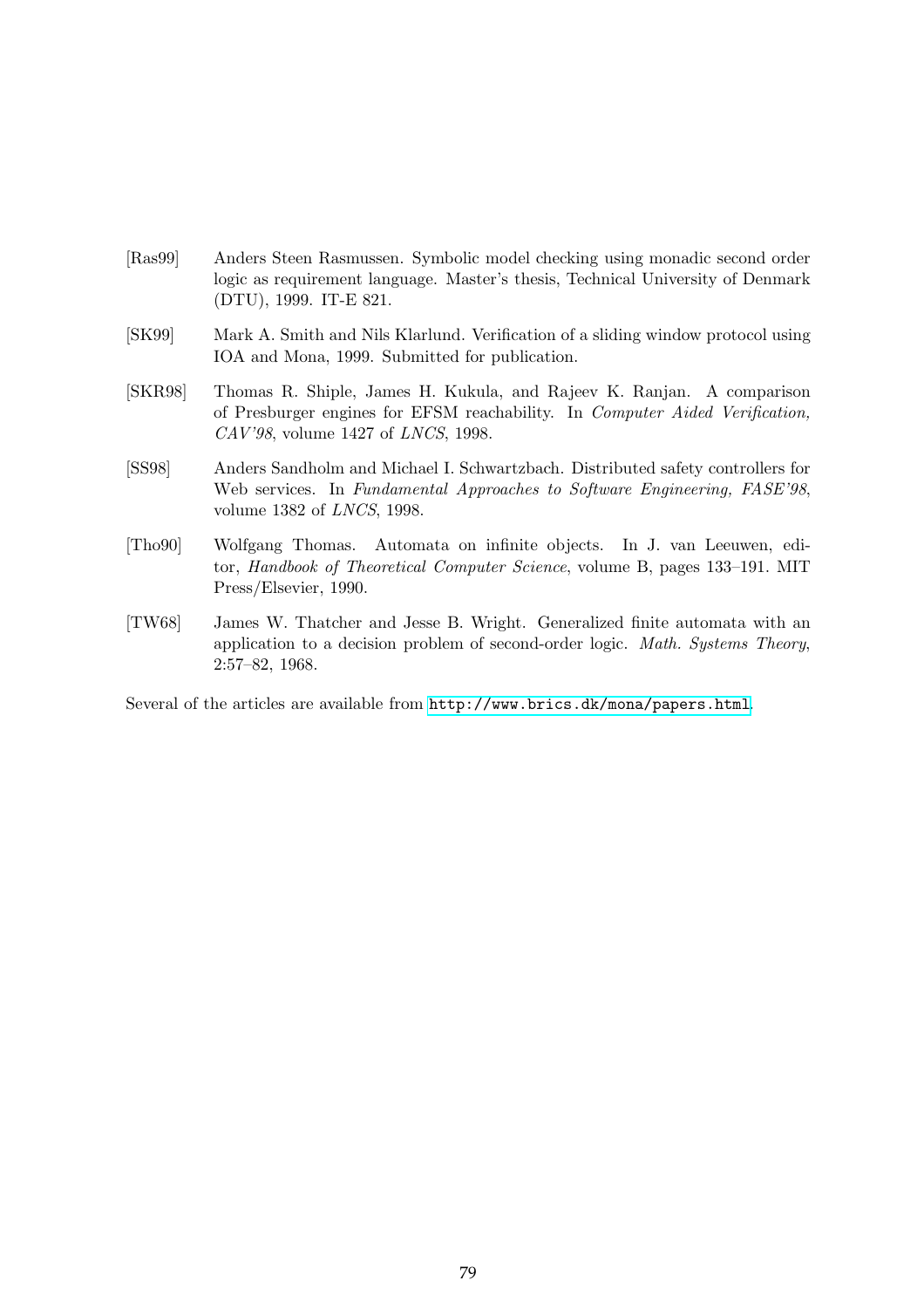# **Index**

-d, [31](#page-32-0)  $-e, 29$  $-e, 29$  $-**f**$ , [50](#page-51-0) -gd, [27](#page-28-0)  $-gw$ ,  $32$ -h, [46](#page-47-1) -i, [32](#page-33-0)  $-0, 28$  $-0, 28$  $-a, 31$  $-a, 31$  $-$ s, [31](#page-32-0) -t, [32](#page-33-0)  $-u, 35$  $-u, 35$  $-w$ , [12,](#page-13-0) [33](#page-34-0) -xw, [33](#page-34-0) allpos, [36,](#page-37-0) [62](#page-63-0) analysis, [11,](#page-12-0) [44](#page-45-1) assert, [35](#page-36-0) associativity, [56](#page-57-0) automaton, [11,](#page-12-0) [20,](#page-21-0) [39,](#page-40-0) [58](#page-59-0) BDD, binary decision diagram, [13,](#page-14-0) [73](#page-74-1) boolean variable, [9,](#page-10-0) [23](#page-24-0) cache, [7](#page-8-0) command-line usage, [57](#page-58-0) comments, [9](#page-10-0) complement operation, [21](#page-22-0) conjunction, [21](#page-22-0) const\_tree, [49](#page-50-0) counter-example, [4,](#page-5-0) [11](#page-12-0) DAG, [27,](#page-28-0) [30](#page-31-0) debugging, [30](#page-31-0) decidable logic, [3](#page-4-0) declaration, [9](#page-10-0) defaultwhere, [35](#page-36-0) DFA, [12,](#page-13-0) [62](#page-63-0) dfalib, [58](#page-59-0) discrete time, [5](#page-6-0) don't-care, [22,](#page-23-0) [34](#page-35-0) execute, [33](#page-34-0) export, [33,](#page-34-0) [58](#page-59-0) external format, [33,](#page-34-0) [58,](#page-59-0) [59](#page-60-1)

FIDO, [5](#page-6-0) first-order variable, [9,](#page-10-0) [18,](#page-19-0) [22](#page-23-0) flattening, [18](#page-19-0) formula, [9](#page-10-0) graph representation, [27,](#page-28-0) [32,](#page-33-0) [44,](#page-45-1) [59](#page-60-1) graphviz, [27,](#page-28-0) [32,](#page-33-0) [45,](#page-46-0) [59](#page-60-1) GTA, Guided Tree Automaton, [39,](#page-40-0) [58,](#page-59-0) [68](#page-69-0) gtalib, [60](#page-61-0) guide, [40–](#page-41-0)[43](#page-44-0) import, [33,](#page-34-0) [58](#page-59-0) in\_state\_space, [43](#page-44-0) index, [13,](#page-14-0) [14,](#page-15-0) [27](#page-28-0) inherited acceptance, [46](#page-47-1) integer constants, [10](#page-11-0) language, [4](#page-5-0) let, [10](#page-11-0) linear mode, [9,](#page-10-0) [39](#page-40-0) local variable, [9](#page-10-0) M2L-Str, [36](#page-37-0) m2l-str, [36](#page-37-0) M2L-Tree, [47](#page-48-0) m2l-tree, [47](#page-48-0) macro, [14](#page-15-0) max, [10,](#page-11-0) [11](#page-12-0) min, [10,](#page-11-0) [11](#page-12-0) minus, [11](#page-12-0) modulo, [10,](#page-11-0) [11](#page-12-0) negation, [21](#page-22-0) operators, [10,](#page-11-0) [56](#page-57-0) parameterized systems, [5](#page-6-0) parameterized verification, [5,](#page-6-0) [15](#page-16-0) precedence, [56](#page-57-0) predecessor, [39](#page-40-0) predicate, [14](#page-15-0) prefix, [34](#page-35-0) Presburger arithmetic, [34,](#page-35-0) [66](#page-67-0) product operation, [21](#page-22-0) program, [9](#page-10-0) program automaton, [11,](#page-12-0) [12](#page-13-0)